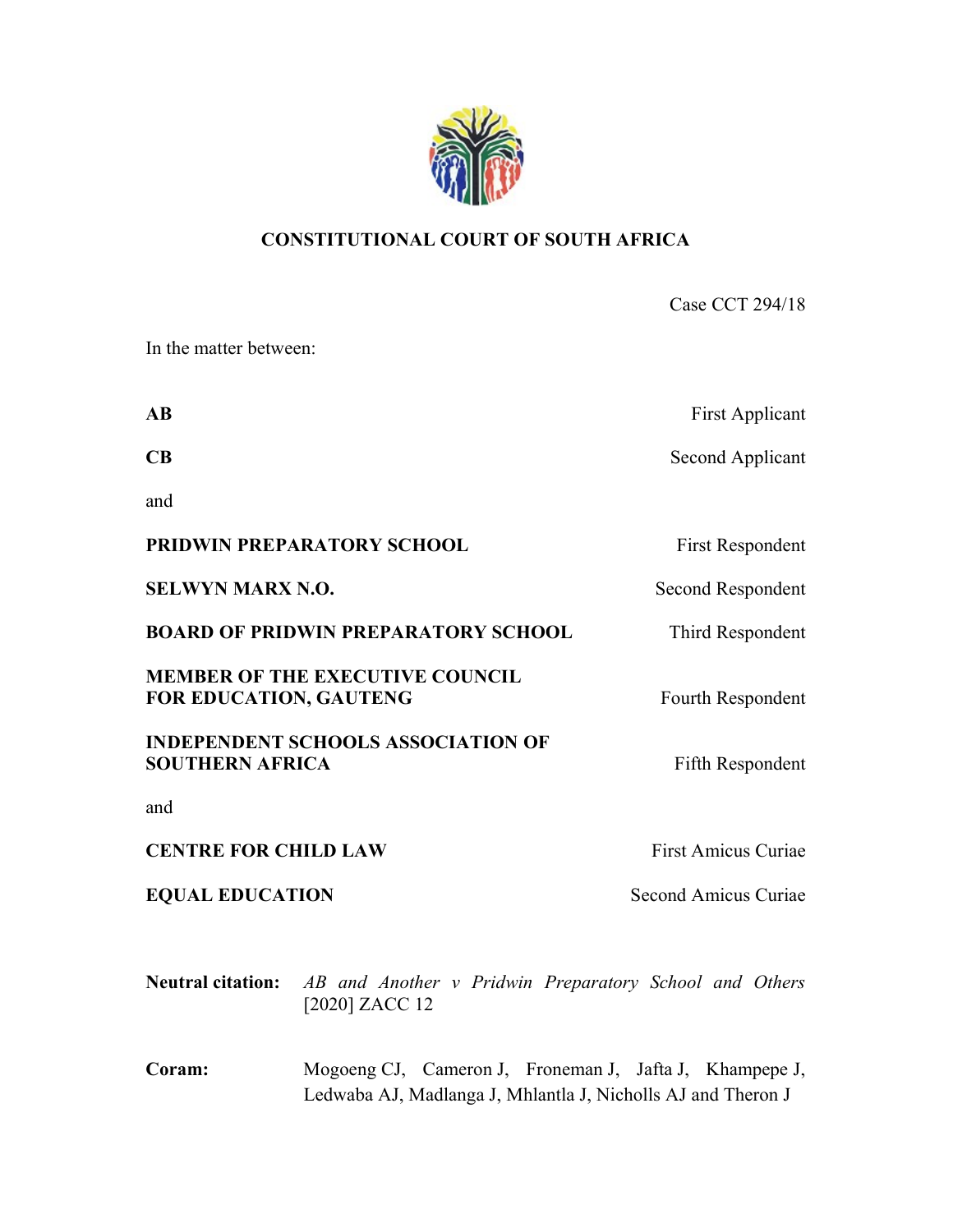| Judgments:       | Nicholls AJ (dissenting): $[1]$ to $[96]$<br>Theron J (majority): [97] to $[212]$<br>Cameron J and Froneman J (concurring dissent): [213] to [219]<br>Khampepe J (concurring): [220] to [248] |
|------------------|-----------------------------------------------------------------------------------------------------------------------------------------------------------------------------------------------|
| <b>Heard on:</b> | 16 May 2019                                                                                                                                                                                   |
| Decided on:      | 17 June 2020                                                                                                                                                                                  |
| Summary:         | best interests of the child $-$ right to basic education $-$<br>independent school contracts — fair process — appropriate<br>justification — section $8(2)$                                   |

## ORDER

On appeal from the Supreme Court of Appeal (hearing an appeal from the High Court of South Africa, Gauteng Local Division, Johannesburg), the following order is made:

- 1. Leave to appeal is granted.
- 2. The appeal is upheld and the order of the Supreme Court of Appeal is set aside.
- 3. It is declared that the decision by Pridwin Preparatory School to cancel the Parent Contract is invalid and set aside.
- 4. Each party is to pay its own costs in this Court, the High Court and the Supreme Court of Appeal.

# **JUDGMENT**

NICHOLLS AJ (Mogoeng CJ, Cameron J and Froneman J concurring):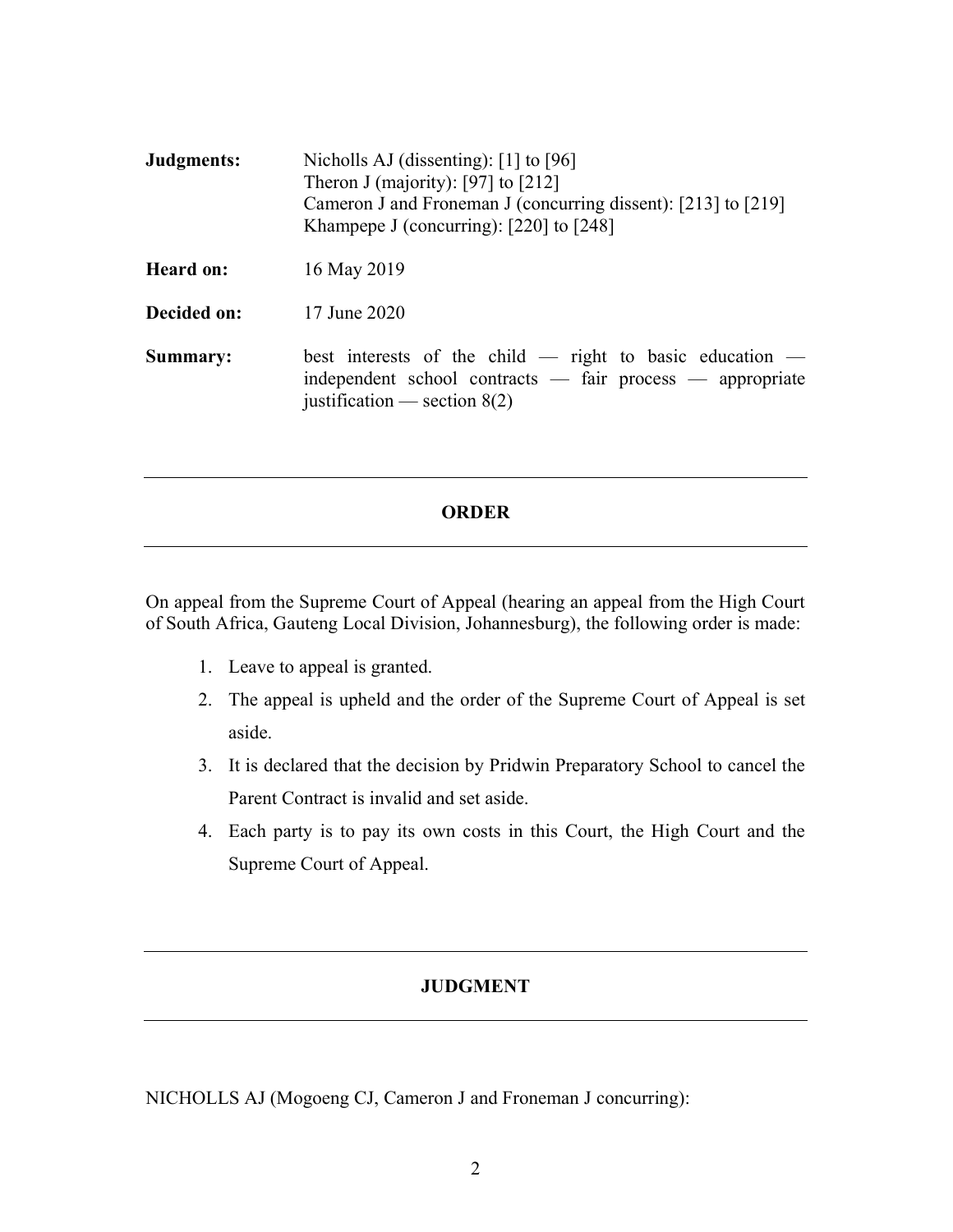### Introduction

[1] Education is central to every child's development. It is the key to a better life. It has been eloquently articulated that:

"Literacy is a bridge from misery to hope. It is a tool for daily life in modern society. It is a bulwark against poverty and a building block of development, an essential complement to investments in roads, dams, clinics and factories. Literacy is a platform for democratisation, and a vehicle for the promotion of cultural and national identity. Especially for girls and women, it is an agent of family health and nutrition. For everyone, everywhere, literacy is, along with education in general, a basic human right."

[2] As with all socio-economic rights in South Africa, there is an ever-widening chasm between the standard of education offered to those who are economically vulnerable and those who enjoy the pinnacle of privilege. At the one end of the spectrum are the children whose educational choices are defined by poverty. They have no option other than to attend poorly resourced public schools, some of which do not have the most basic infrastructure such as toilets. At the other end are the options of affluence enjoyed by the wealthy. They can attend a variety of world class, well-resourced independent schools provided they can afford the considerable cost. This case concerns the latter.

[3] Having said that, it is not insignificant that there is an increasing proliferation of low-fee independent schools as parents, acutely aware that a good education is a barometer of a child's success in adult life, make enormous sacrifices to keep their children out of the public education system.<sup>2</sup> These schools are subsidised by the state to varying degrees.

<sup>&</sup>lt;sup>1</sup> Kofi Annan's speech delivered on International Literacy Day 1997.

 $2^{2}$  I am indebted to the second *amicus curiae* (friend of the Court), Equal Education, for its submissions on the increase on low-paying independent schools.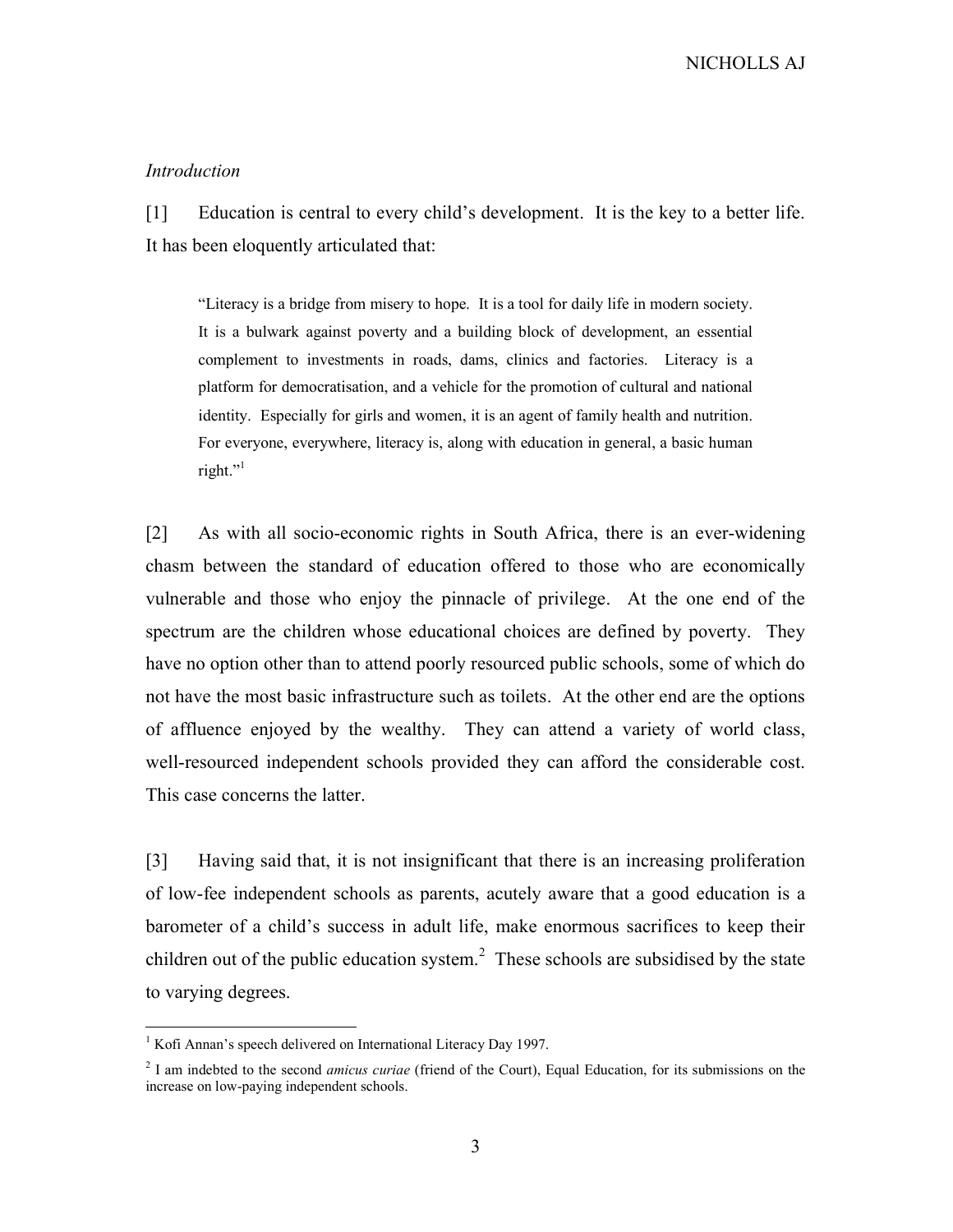[4] At the heart of this matter is the determination of the constitutional rights of children in the private education system and the constitutional obligations of independent schools towards those children. The issue at stake is what relevance, if any, do children's constitutional rights to basic education have on the validity and enforcement of a private contract between an independent school and a child's parents where that contract seeks to regulate the child's admission to, and attendance at, the School (Parent Contract). Invariably the Parent Contract contains a clause which entitles either party to cancel on notice. Is this clause constitutionally valid and, if so, does its enforcement without affording a child a hearing offend a child's right to a basic education and the paramountcy of a child's best interests?

[5] Before embarking on an analysis, the facts must be set out. They are so extreme, and the conduct of the applicants so abhorrent, that they could be considered unique.

#### Background

[6] The applicants are the parents of two boys who were aged 6 years and 10 years old when this application was launched. The children, DB and EB, commenced their schooling at Pridwin Preparatory School (Pridwin or School) in 2012 and 2016 respectively. Pridwin, the first respondent, is a small elite boys' preparatory school in Melrose, Johannesburg, and has 445 learners. It is one of the small group of schools comprising 4% of independent schools that receives no state subsidy at all and is entirely self-funded. The substantial fees paid by the parents are commensurate with the quality of education and the lavish amenities it provides.

[7] Mr Selwyn Marx, the headmaster, is the second respondent (headmaster). The School Board of Pridwin is the third respondent. The Member of the Executive Council for Education (who has not participated in the proceedings before this Court) is the fourth respondent and the Independent Schools Association of

4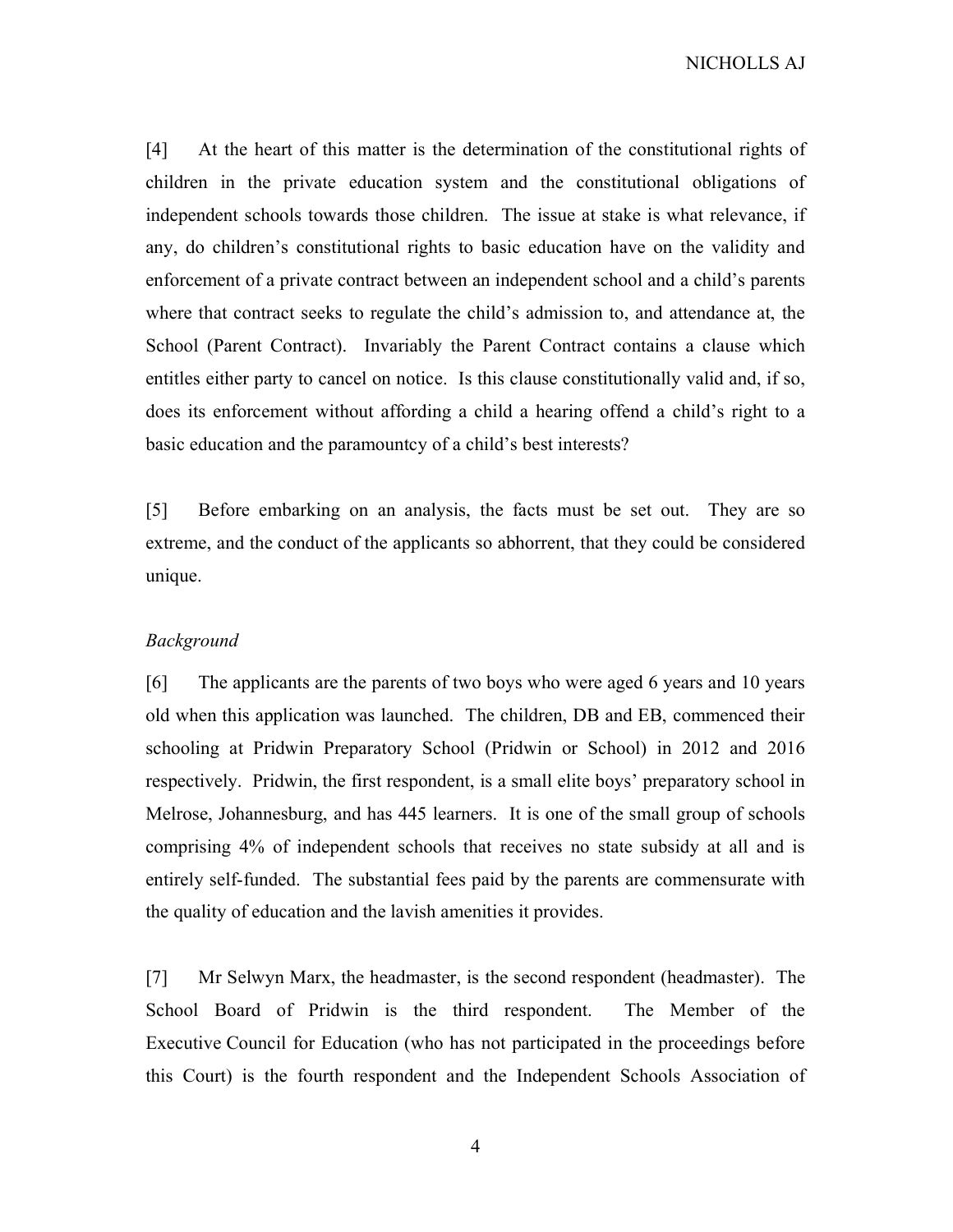South Africa (ISASA) is the fifth respondent. The Centre for Child Law (CCL) and Equal Education (EE) have been admitted as amici curiae.

[8] The conclusion of a contract between the School and the parents of each learner is a prerequisite for admission to Pridwin. The applicants entered into two identical Parent Contracts with the School in respect of their two boys. Clause 9.3 of the Parent Contract is the crux of the dispute. It provides:

"The School also has the right to cancel this Contract at any time, for any reason, provided that it gives you a full term's notice, in writing, of its decision to terminate this Contract. At the end of the term in question, you will be required to withdraw the Child from the School, and the School will refund to you the amount of any fees pre-paid for a period after the end of the term less anything owing to the School by you."

[9] Clause 9.2 is a corresponding clause, which entitles the parents to cancel for any reason, on one term's written notice, alternatively on the payment of a full term's fees.<sup>3</sup> Clause 9.4 provides for the immediate cancellation of the contract by the School on the grounds of a material breach, which grounds are listed in clause 9.5 and include acting in a way "that [the parent] or child become seriously and unreasonably uncooperative with the School and in the opinion of the Head, your or your child's behaviour negatively affects your Child's or other children's progress at the School, the well-being of School staff, or brings the School into disrepute".

<sup>&</sup>lt;sup>3</sup> Clause 9.2 of the Parent Contract provides:

<sup>&</sup>quot;You have the right to cancel this Contract at any time, for any reason, provided that you give the School a full term's notice, in writing, of this intention before the withdrawal of the Child from the School. Alternatively, a full term's fees (including additional fees pro-rated for the term) is payable to the School in lieu of notice, and as a reasonable cancellation fee taking into account the nature of the educational services, capacity planning and reasonable potential to fill the vacancy. Such amount is due and payable on the first day of the term which would have been the final term if the appropriate notice had been given. Should you have elected to pay annual school fees or should any additional fees have been paid in advance, those fees will be credited in proportion to the terms remaining, less any amount payable in lieu of appropriate notice."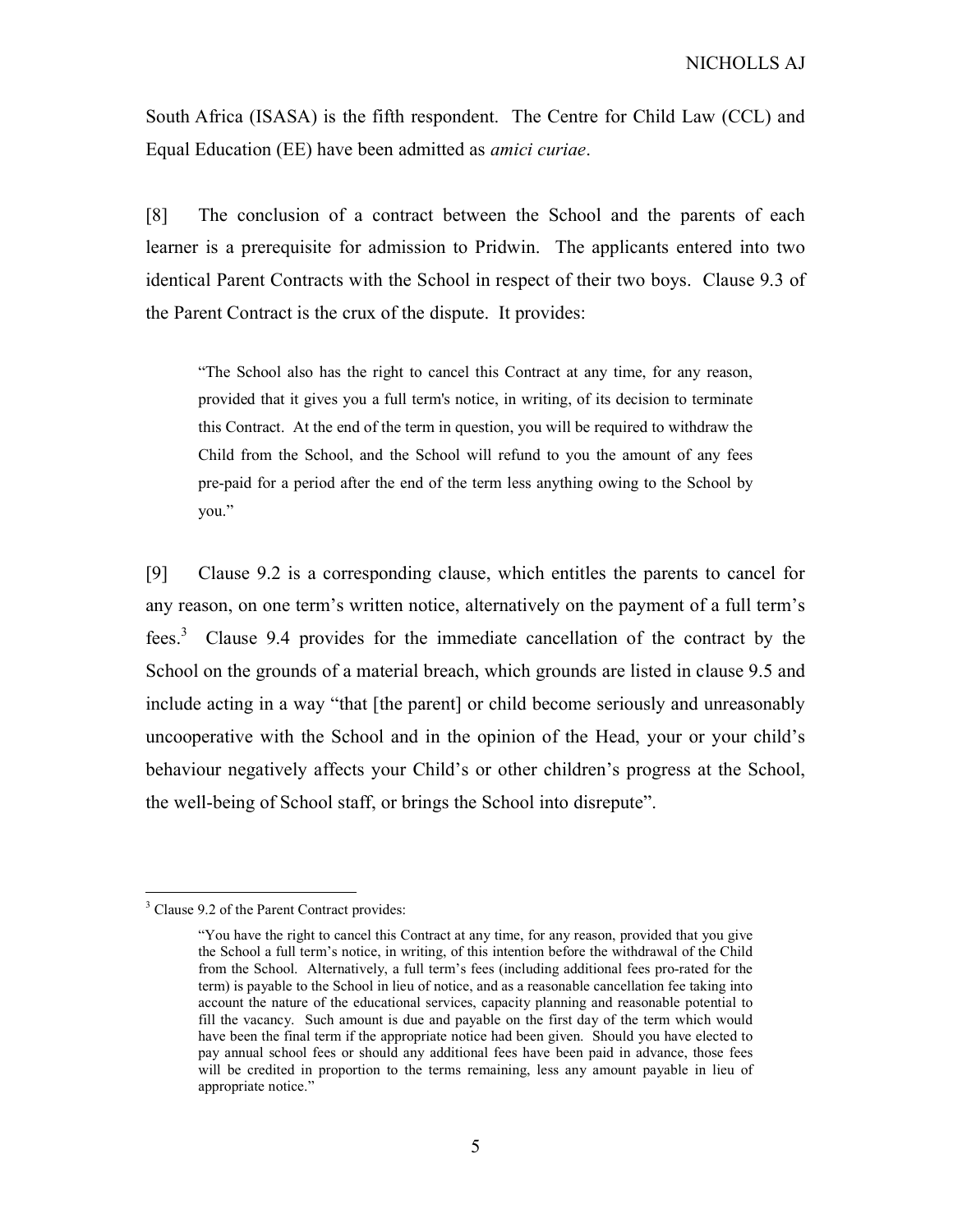[10] What should have been a nurturing and enriching school environment for the two young boys, their peers and teachers at the School took a nasty turn, almost entirely as a result of the behaviour of their father, AB, who was aided and abetted by his wife, CB. There is no suggestion that the two boys were anything but model learners.

[11] Initially, the applicants' concern was apparently that their elder son was being socially isolated and bullied. They requested that he receive preferential treatment. This concern extended to gross lengths. AB, for instance, came to check the room temperature in the classroom to ensure that it was appropriate for his son.

[12] Later AB's primary complaint shifted. Now it was about the standard of sport at Pridwin. His apparent unshakable conviction was that his children, particularly his elder son, had exceptional sporting ability, but that this was being stifled because Pridwin refused to recognise his true potential. This manifested in extreme behaviour; AB analysed his eldest son's cricket results to ensure that accurate records were kept in order to monitor whether due recognition was being given to his son's achievements. He insisted that his son was a candidate for the provincial cricket team. He demanded that the School newsletter be corrected as he did not believe it accurately recorded the number of runs his son had made in cricket. He regularly confronted the coaches. He even went so far as to obtain the services of an actuary to prove that the team selection process was "an absolute farce".

[13] AB's grossly intrusive interference was not only confined to cricket. In his supposed quest for accountability and excellence, he queried the team selections in soccer. All the while he denied that he was a "pushy" parent. He enrolled his son in a soccer club with SuperSport and expected that he would be placed in their academy for gifted players. The under 9 tennis coach was reduced to tears as a result of exchanges with, and accusations by, AB.

6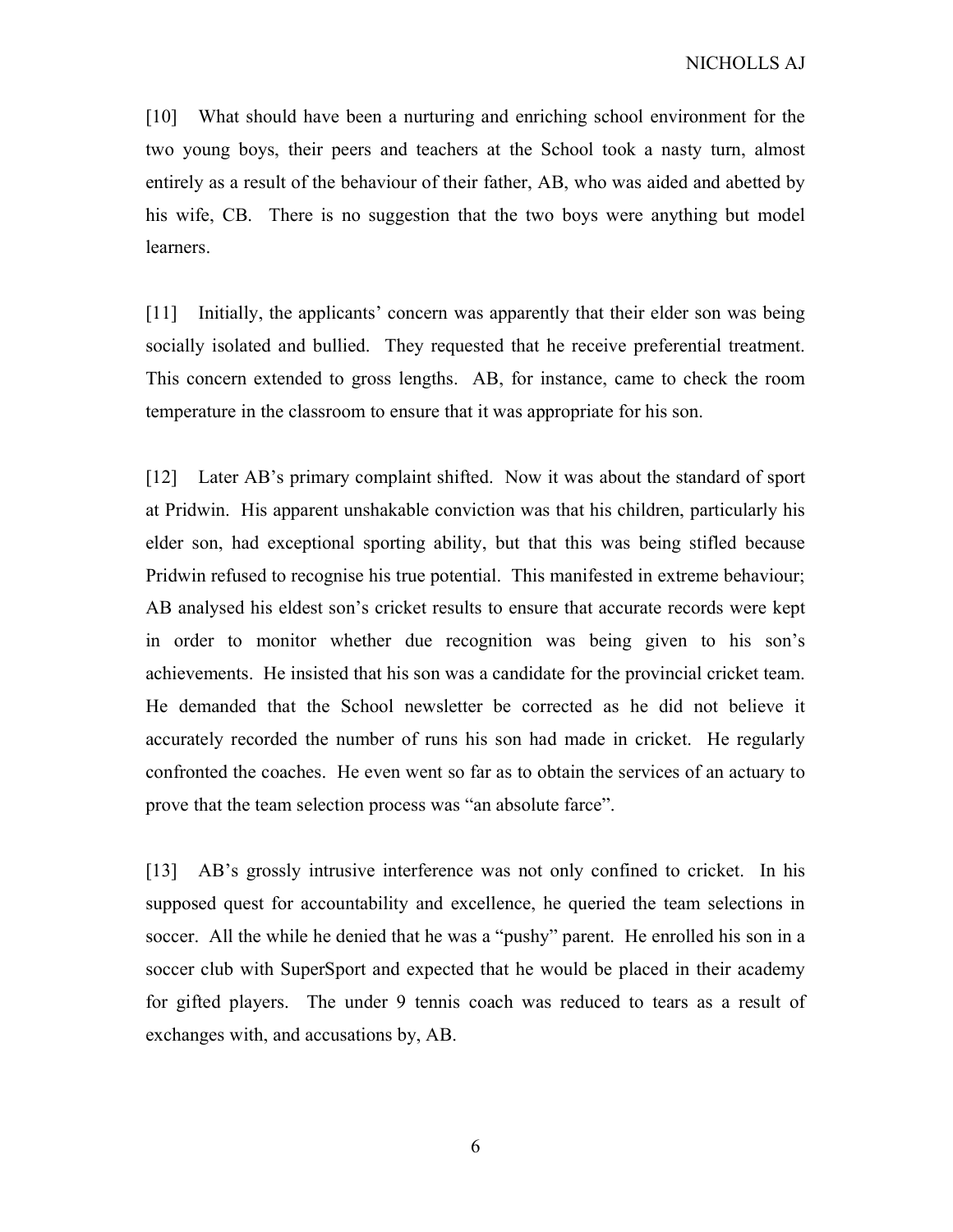[14] It seems that the youngest boy was not spared the unrelenting parental pressure and extremity of conduct – AB informed the headmaster that he had been personally coaching the young boy in preparation for Pridwin and that he had displayed skills far beyond his years. AB believed that sporting prowess would turn his children into successful future businessmen. The headmaster's suggestion that success in later life was achieved by a variety of factors including failure, disappointments, support, love and affirmation, fell on deaf ears.

[15] Predictably, over the years the relationship between AB and Pridwin became increasingly toxic. This culminated in the headmaster addressing a letter to the applicants during June 2016, invoking clause 9.3 of the Parent Contract, effectively terminating the contract and entailing that the two boys' continued education at Pridwin came to an end. Rather than the one term's notice provided for in the clause, the applicants were given six months as the boys were required to leave the School by the end of that academic year. What follows are the main incidents that led to this state of affairs.

[16] On 10 November 2015, while the Pridwin under 9A cricket team was competing in a cricket festival held at Trinityhouse Preparatory School (Trinity) – another private school – the headmaster was called by the headmaster of Trinity to deal with the misconduct of a Pridwin parent, who was, of course, AB. He disputed the correctness of the Trinity umpire's decision when his son had been given out. Mr Mokoele, the Trinity umpire, deposed to an affidavit, expressing his shock at AB's aggressive behaviour who told him he had made a mistake by giving his son out and said: "You fat f<sup>\*\*\*</sup>; you don't respect parents". With a cricket bat in hand, AB told Mr Mokoele that he would wait for him after the game and kill him because he did not show him respect.

[17] The headmaster had to apologise for AB's behaviour. When confronted, AB became angry and said that umpires were not gods and that where he came from if an umpire made a bad decision, they would take a cricket stump out of the ground and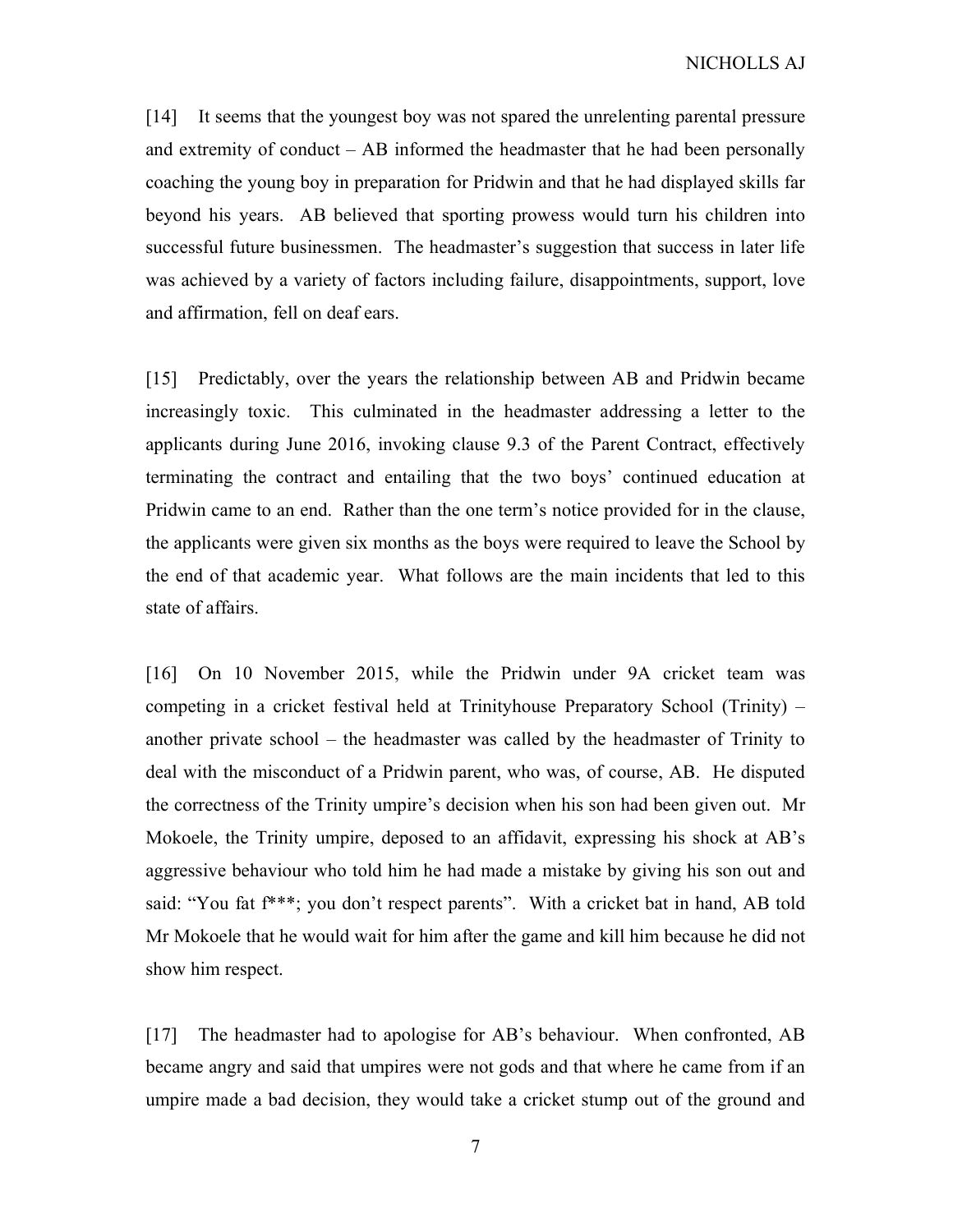stab him. He told the headmaster that he had connections with the "Economic Freedom Front" which could easily destroy the School. In reply, AB denied these allegations. Nevertheless, AB wrote a letter of apology to Mr Mokoele in which, peculiarly, he concluded by setting out his own sporting history as the captain of the under 13 and under 16 cricket teams and his student number at Rhodes University and the University of Cape Town.

[18] In January 2016, as a result of the perceived weakness of the standard of cricket coaching at Pridwin, AB volunteered his services as coach of the B team. He offered a donation of R50 000 if the B team he coached could beat Pridwin's A team, ostensibly to expose the inadequacy of the coaching. Immediately on his appointment, acrimony developed between AB and Pridwin's head of sport, Mr Joubert. AB's coaching stint was short-lived, and on the morning of 27 January 2016, after only two and a half weeks, his services as a coach were terminated.

[19] On the afternoon of the same day, Pridwin's under 10A cricket team were playing against a nearby private school, St John's College (St John's). During the game, the umpire gave AB's son out for being caught behind the wicket. AB immediately objected to the decision. Another unpleasant scene took place. According to Pridwin's coach, Mr Broderick, AB became abusive and called him a "f\*\*\*ing s\*\*t coach". A parent who was present at the game stated that her son had told her that AB had sat amongst the boys, and, using crude language, criticised the umpire's decision and that this had had an adverse effect on her son. He also undermined and disparaged the performance of the other boys in the team, which was very distressing for the children.

[20] The following day, 28 January 2016, the headmaster addressed a letter to the School Board of Pridwin. In it, he indicated his intention to charge AB with misconduct and to hold a hearing. Before a hearing could take place, the applicants requested a meeting with the headmaster. This resulted in a settlement being reached.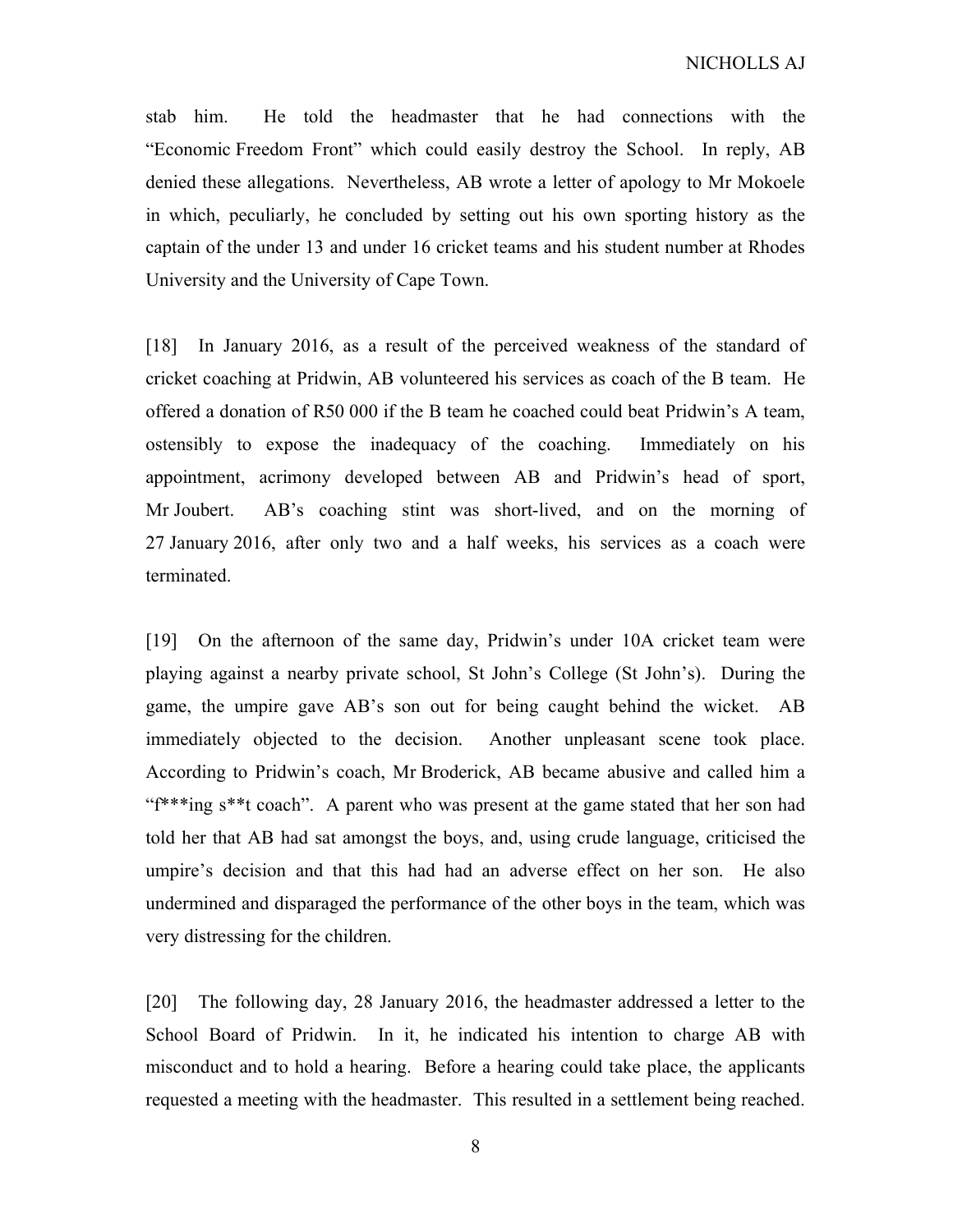The applicants indicated their desire to move their boys to St John's and requested the headmaster's assistance in this regard.

[21] AB agreed to certain conditions pending the move. These were that he would refrain from coaching or offering any advice to any boys during sporting events, including his own children; not sit with or near the boys at sporting events; refrain from publicly criticising referees and umpires; and abide by all refereeing and selection decisions. In return, the headmaster agreed that the boys would not be victimised and that he would endeavour to assist with securing their placements at St John's.

[22] This agreement evidently had little impact on AB. Nevertheless, the headmaster wrote to St John's requesting that the two boys be accepted. There is no suggestion that the boys suffered any victimisation.

[23] The discord between the applicants and Pridwin, particularly Mr Joubert, did not abate. Relations deteriorated so badly that both parties employed the services of lawyers – allegations and counter allegations were made. So acute was the suspicion and mistrust that when the under 10 cricket team was sent to the wrong school to play a match in March 2016, AB blamed Mr Joubert. Even though Trinity apologised in writing because the scheduling error was theirs, AB demanded to have access to Mr Joubert's telephone records to investigate whether Mr Joubert was lying.

[24] CB, although not directly involved, encouraged her husband's conduct. She wrote insultingly to the headmaster that she was "not sure if [Mr Joubert's] behaviour emanated from just a low IQ or obvious malice" and that he clearly did not "realise the calibre of people he is choosing to take on". At a later stage, she wrote to the headmaster accusing him of being "a sociopath" and "a narcissist" who had failed her children.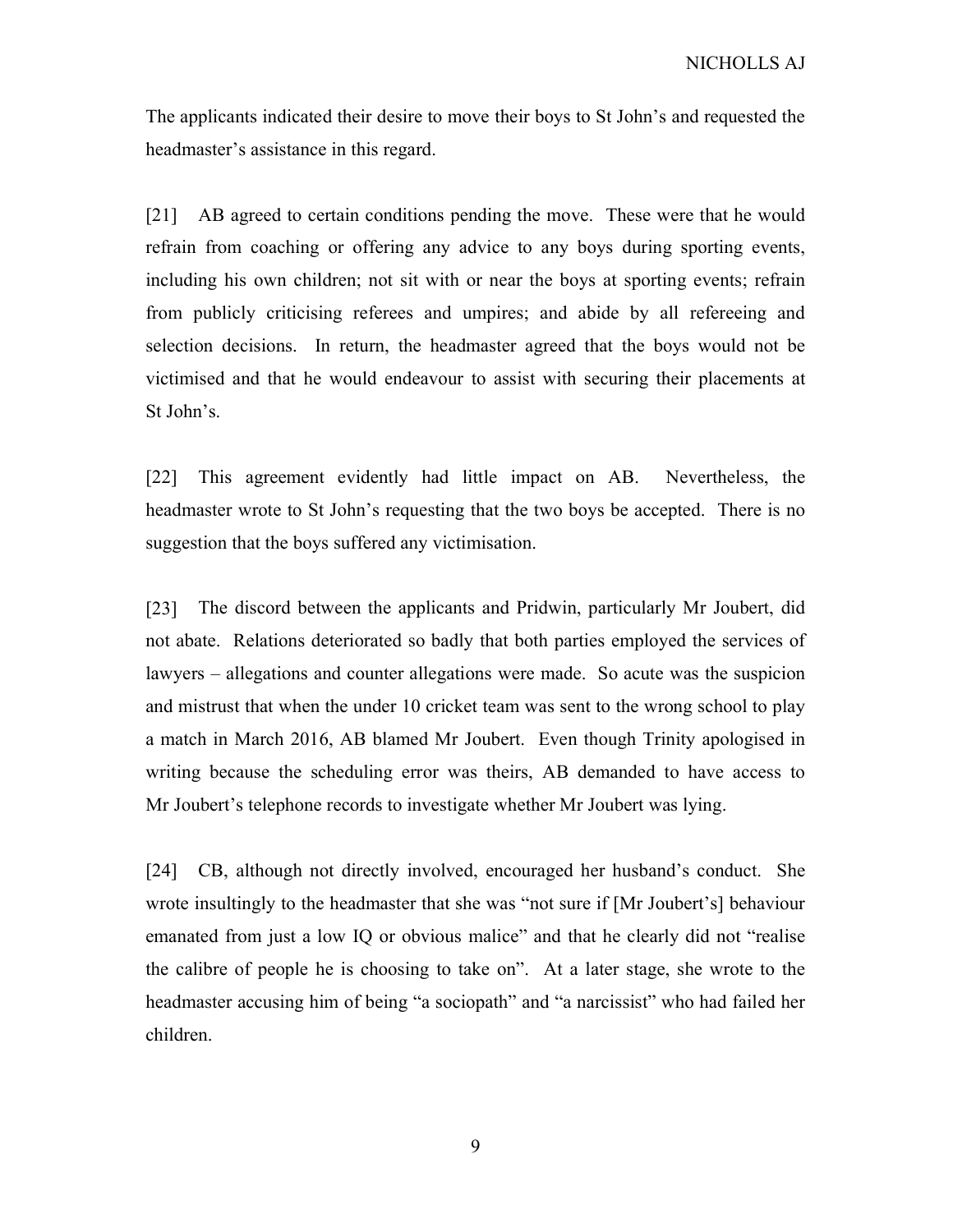[25] The applicants instituted a formal grievance procedure against Mr Joubert and spuriously requested an independent investigation into "lack of transformation" in school sports. A meeting was held between the Chairman of the School Board of Pridwin and CB. The investigation did not proceed as the applicants refused to agree to the terms of reference.

[26] Matters finally came to a head on 27 June 2016. During that year, the applicants' eldest son had been selected for the Soccer SuperSport Gauteng Central Region team. AB, supposedly suspicious that his son would not be treated fairly when Pridwin's soccer trials took place on 21, 23 and 27 June 2016, "offered" for the SuperSport coach, Mr Mosoana, to attend the trials with him on 27 June 2016.

[27] According to AB, during tea break Mr Mosoana politely approached one of the coaches, Mr Prinsloo, to discuss the trials. Mr Prinsloo refused to entertain this, and on AB's version, was hostile and aggressive. AB claimed that he felt compelled to intervene and went onto the pitch to confront Mr Prinsloo. Once again the headmaster had to be called to the scene to deal with AB. The precise details of the altercation are disputed, but it is common cause that another ugly scene ensued with AB at the centre of it. Ironically, on that day, AB's son was not present and did not participate in the trials as he was ill.

[28] A mother of one of the other boys, who was watching the trials, set out her observations. On her version, all members of the Pridwin staff conducted themselves in a placatory manner, in the face of the aggression coming from AB. Despite Mr Prinsloo's attempts to divert the attention of the boys, they kept on staring at the spectacle that was taking place. According to the mother, Pridwin prides itself on imparting exemplary manners to children and she did not want her son to be exposed to such inappropriate, disrespectful and aggressive conduct.

[29] This incident was the straw that broke the camel's back as far as the headmaster was concerned. On the same afternoon, AB returned to the School after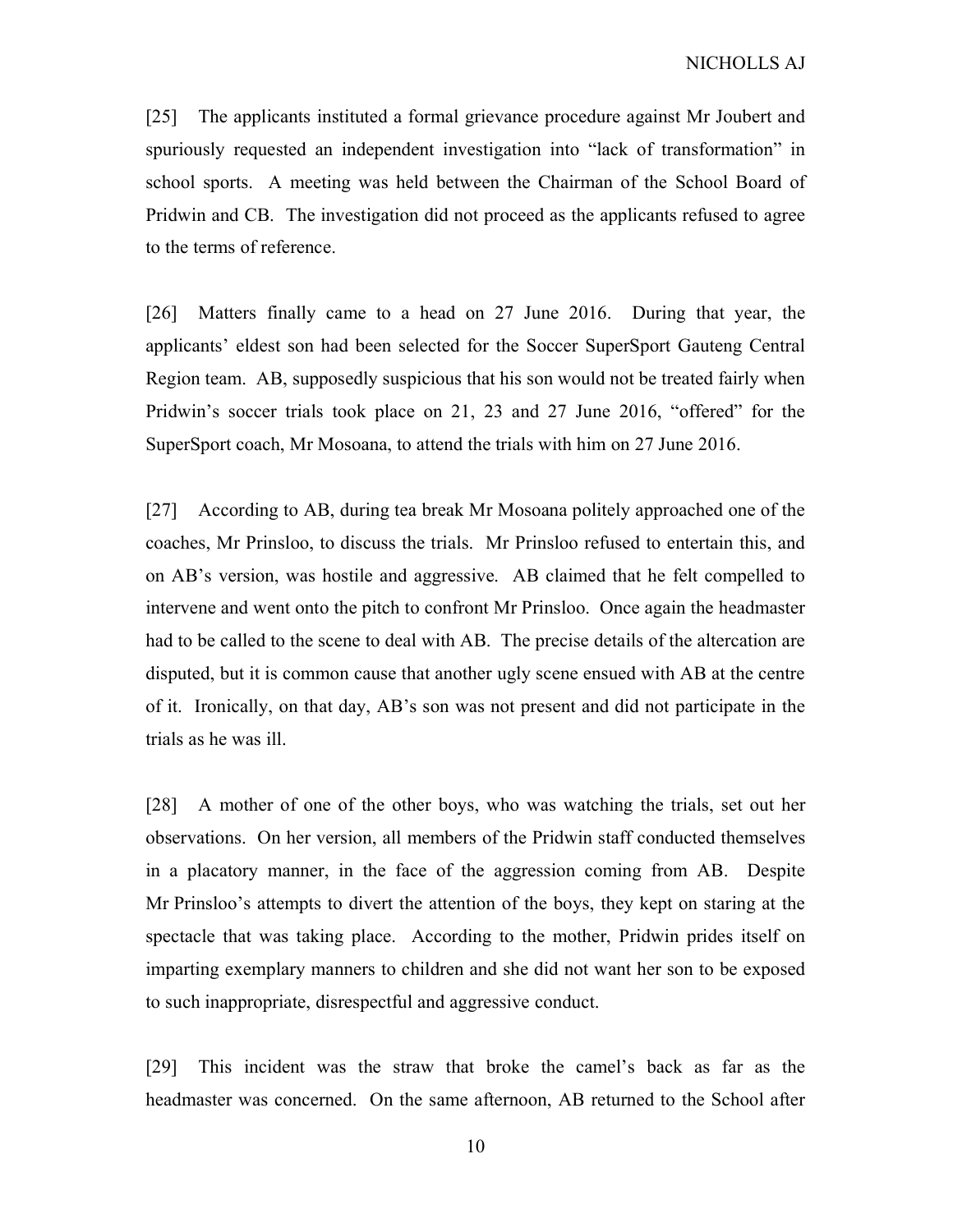dropping off Mr Mosoana and attempted to engage the headmaster. The headmaster informed AB that his conduct was in breach of the agreement they had reached on 28 January earlier that year and asked him to leave his office.

[30] A few days later on 30 June 2016, the headmaster, after seeking legal advice, terminated the Parent Contract in terms of clause 9.3.

[31] The parties then entered into correspondence through their attorneys. AB expressed the view that he should have been afforded a hearing before the decision was taken. The headmaster's response was that he was not obliged to do so, as AB had deliberately flouted the terms of the settlement agreement. In addition, AB's representations to the headmaster on the afternoon of 27 June had been rejected. This decision, said the headmaster, was taken in the best interests of the School – AB's conduct had been threatening and intimidating to the staff and damaging to the reputation of the School. In any event, said the headmaster, the stated intention of the applicants in January 2016 was to remove their boys from Pridwin.

#### Litigation history

#### High Court

[32] On 1 December 2016, almost five months after the headmaster terminated the contract, the applicants approached the High Court of South Africa, Gauteng Local Division, Johannesburg (High Court) on an urgent basis. An interim order was sought entitling the children to remain at Pridwin pending the determination of the main application. They sought to set aside the headmaster's cancellation of the Parent Contract. The High Court granted the interim order.

[33] In the main application that followed, the applicants sought the following orders:

(a) The decision of the headmaster to cancel the Parent Contract be declared unconstitutional, unlawful and invalid;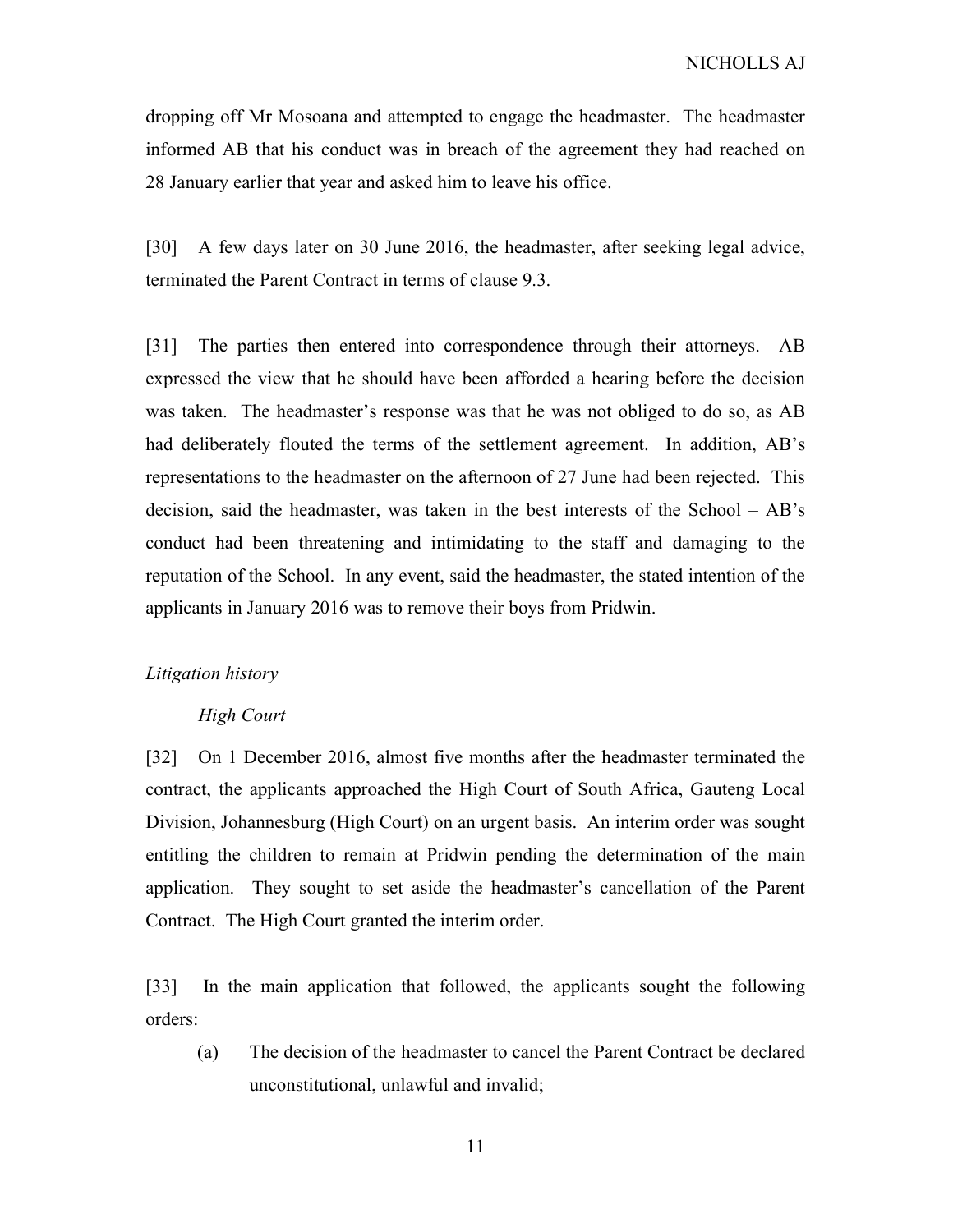- (b) The decision be reviewed and set aside;
- (c) the children be entitled to remain at Pridwin;
- (d) The School be precluded from cancelling the Parent Contract subject to a fair and reasonable procedure being followed;
- (e) The notice clause be declared unconstitutional in that it was contrary to public policy and unenforceable, to the extent that it allowed Pridwin to cancel the Parent Contract without fair process; and
- (f) Costs including the costs of two counsel.

[34] The High Court dismissed the main application.<sup>4</sup> The applicants were ordered to remove their two children from the School by the end of the 2017 academic year. Until that time, the applicants were ordered to comply with all their obligations in terms of the Parent Contract.

[35] The High Court upheld the School's right to cancel the Parent Contract, in terms of clause 9.3, in accordance with the *pacta sunt servanda* (agreements must be honoured) principle.<sup>5</sup> As to whether the termination of the contract infringed section  $29(1)(a)$  of the Constitution, the High Court found this case to be distinguishable from this Court's decision in *Juma Musjid*<sup>6</sup> as, unlike Pridwin, the Juma Musjid Primary School was a public school. In order for the negative obligation in section 29(1)(a) to be triggered, Pridwin must be exercising private powers for public purposes.<sup>7</sup> Pridwin, unlike low-fee independent schools, is entirely independent of the state and receives no subsidies from the state. It has no obligation to provide a basic education. Nor is there any contractual nexus between it and the state.<sup>8</sup> The High Court held that the right to basic education in section 29(1) did not

 $^{4}$  AB v Pridwin Preparatory School [2017] ZAGPJHC 186 (High Court judgment), per Hartford J.

 $<sup>5</sup>$  Id at para 14.</sup>

 $6$  Governing Body of the Juma Musjid Primary School v Essay NO [2011] ZACC 13; 2011 JDR 0343 (CC); 2011 (8) BCLR 761 (CC) (Juma Musjid).

 $7$  High Court judgment above n 4 at paras 18-9 and 25.

<sup>8</sup> Id at paras 27-8.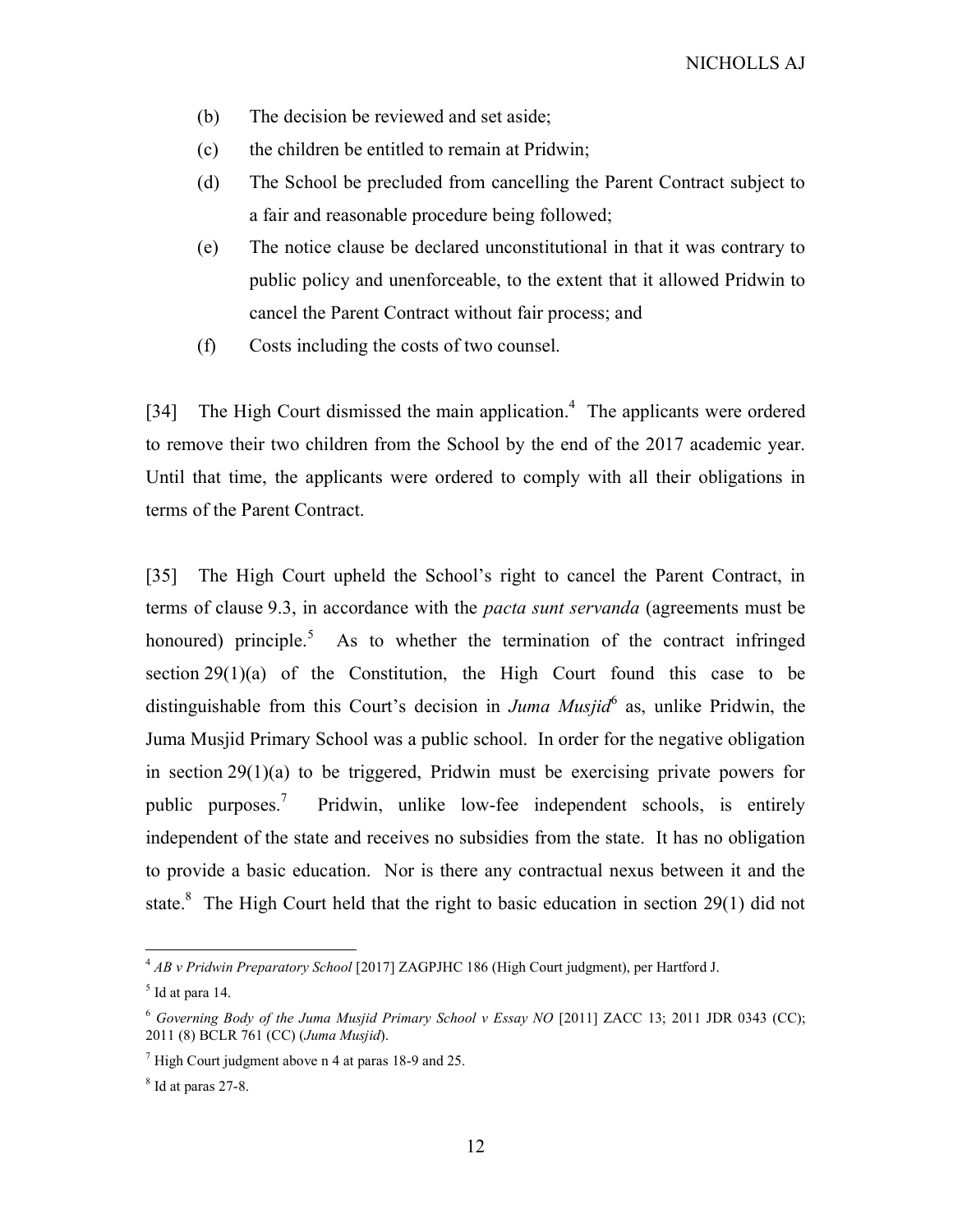include the right on the part of a learner to attend a wholly independent school. To find otherwise would entitle every learner to attend only the best wholly independent schools.<sup>9</sup>

[36] With regard to whether the children's rights in terms of section 28(2) of the Constitution were infringed, the High Court was satisfied that when the headmaster terminated the Parent Contract he gave an appropriate degree of consideration to the best interests of not only the applicants but of all the other 445 learners in the School. $10$ 

[37] After judgment was delivered in the main application, the School approached the High Court on an urgent basis. It sought an order finding the applicants in contempt of the order that they should not breach the Parent Contract. The High Court interdicted and restrained the applicants from acting in breach of the Parent Contract, specifically from failing to maintain a courteous and constructive relationship with the headmaster. The incidents which gave rise to this application are merely further evidence of the irretrievable breakdown in the relationship between the applicants and the School.

## Constitutional Court (2017)

[38] Dissatisfied with the High Court's decision, the applicants filed an application for direct access to this Court in 2017 under case number CCT 191/17. On 30 August 2017, the application was dismissed on the grounds that it was not in the interests of justice to grant leave to appeal at that stage. The applicants then petitioned the Supreme Court of Appeal, which granted them leave.

 $9$  Id at paras 32-3.

 $10$  Id at para 53.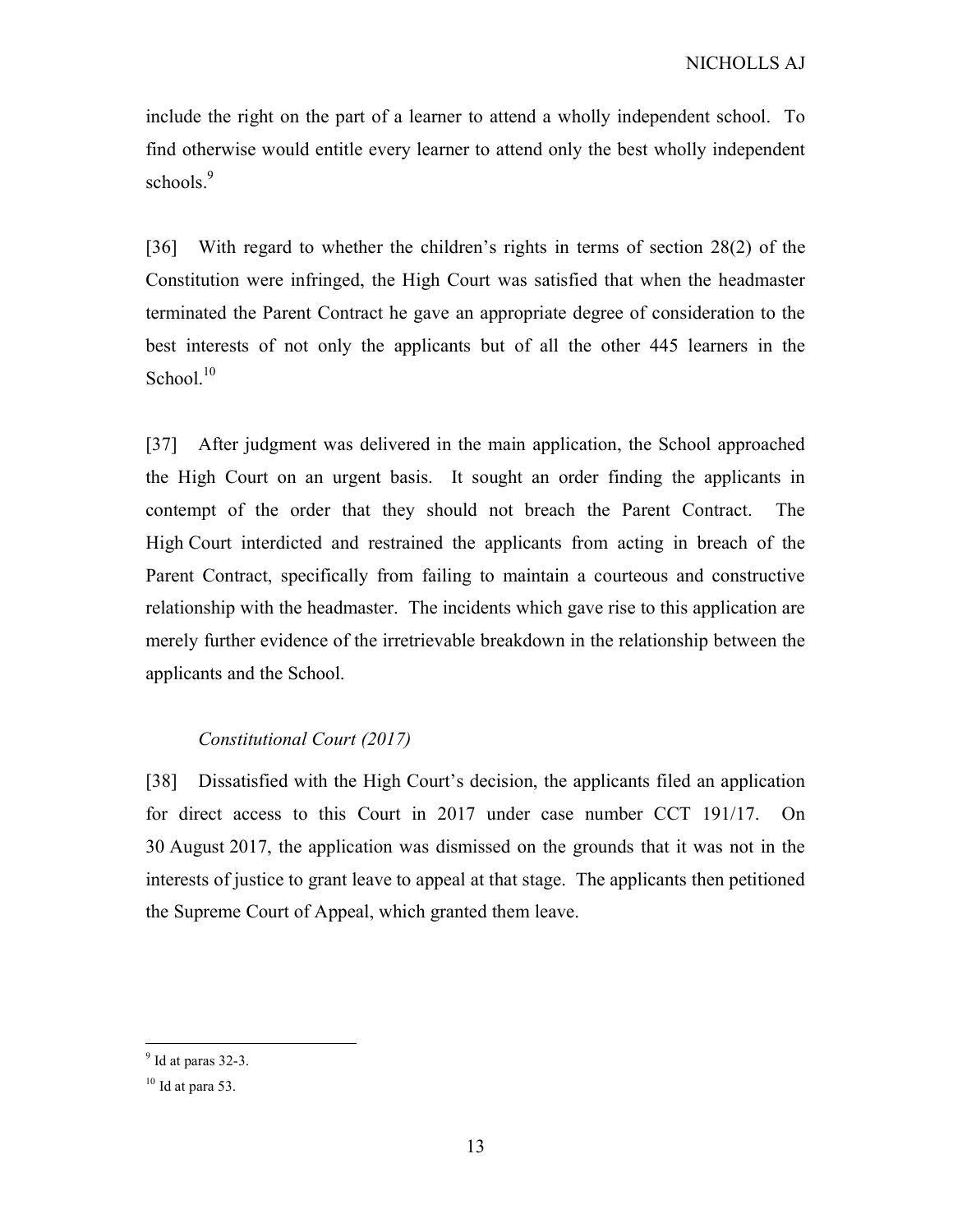### Supreme Court of Appeal

[39] On 1 November 2018, a 4-1 majority judgment of the Supreme Court of Appeal upheld the High Court judgment, concluding that independent schools have no constitutional duty to afford a hearing in these circumstances.<sup>11</sup>

[40] The majority noted that it was the School's business to run a private school to educate children. This it has done since 1923, embracing the idea that the best interests of the children are paramount in whatever it does.<sup>12</sup> The School quite properly accepted that it is bound by section  $8(2)$  of the Constitution<sup>13</sup> "to the extent that, it is applicable, taking into account the nature of the right and the nature of the duty imposed by the right."<sup>14</sup> The majority thus found that the headmaster had considered the best interests of the children when he invoked the termination clause. He properly balanced the rights of the two children against those of all other children at the School, as well as those of other stakeholders, in coming to his decision.<sup>15</sup>

[41] The majority found that Pridwin has no positive duty to provide a basic education and, therefore, had no constitutional obligation to admit these children into the School. Nor does it provide a basic education – to find otherwise would lead to remarkable consequences.<sup>16</sup> Instead, Pridwin's obligations are confined to those set out in the Parent Contract:

"Section 29(3) expressly recognises the right to establish and maintain independent schools, which is what Pridwin is. And though it provides a standard of education not

<sup>&</sup>lt;sup>11</sup> AB v Pridwin Preparatory School [2018] ZASCA 150; 2019 (1) SA 327 (SCA) (Supreme Court of Appeal judgment) per Cachalia JA for the majority. Mocumie JA dissented.

 $12$  Id at para 29.

 $13$  Section 8(2) of the Constitution reads:

<sup>&</sup>quot;A provision of the Bill of Rights binds a natural or a juristic person if, and to the extent that, it is applicable, taking into account the nature of the right and the nature of any duty imposed by the right."

<sup>&</sup>lt;sup>14</sup> Supreme Court of Appeal judgment above n 11 at para 29.

 $15$  Id at para 31.

 $16$  Id at paras 40 and 42.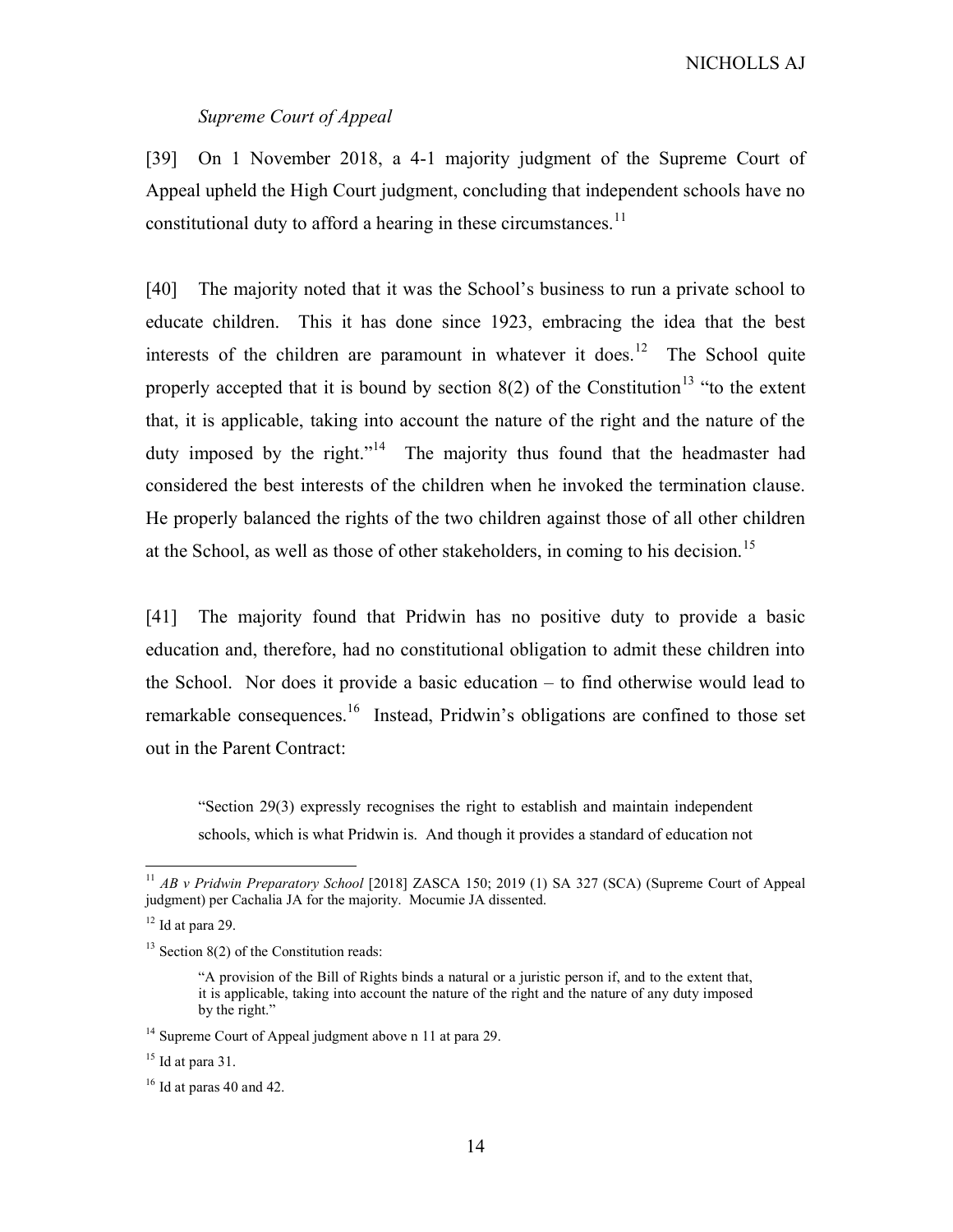inferior to a public school, it is not providing a basic education as envisaged [in] section  $29(1)(a)$ . It would only be doing so if it was contracted by the state for this purpose, as explained in Allpay v SASSA. It would then be under a positive duty to do so because it was performing a constitutional function. Section 29(1)(a) cannot therefore be used to impose a duty on a private school, not provided for in the Parent Contract".<sup>17</sup>

[42] The nub of the majority's reasoning was that it was not in the best interests of all concerned for this particular family to remain at Pridwin.<sup>18</sup> The provision of basic education is the state's obligation and not that of private institutions. Private schools only have a duty not to unreasonably diminish a learner's access to an existing education. Pridwin did not provide a basic education and had done nothing to prevent the children from obtaining a basic education at one of the three state schools in their residential area, which would have been obliged to take them.<sup>19</sup> Termination clauses in these kinds of private contracts are not against public policy and not unconstitutional.<sup>20</sup>

[43] The dissent held that the appeal should succeed on the basis that the termination clause is unconstitutional, against public policy and unenforceable to the extent that it purports to allow the School to terminate the Parent Contract without following fair procedure and without the views of the affected children being given due and appropriate consideration. $21$ 

 $17$  Id at para 39.

<sup>18</sup> Id at para 81.

 $19$  Id at para 44.

 $^{20}$  Id at para 81. The majority judgment summarised what it considered as "clearly established" in contract law in six propositions. Given that this judgment finds that the majority misperceived the impact of the provisions of the Bill of Rights on the parties' contract in this case, it is not necessary to engage with the propositions that court expounded.

 $21$  Id at para 84.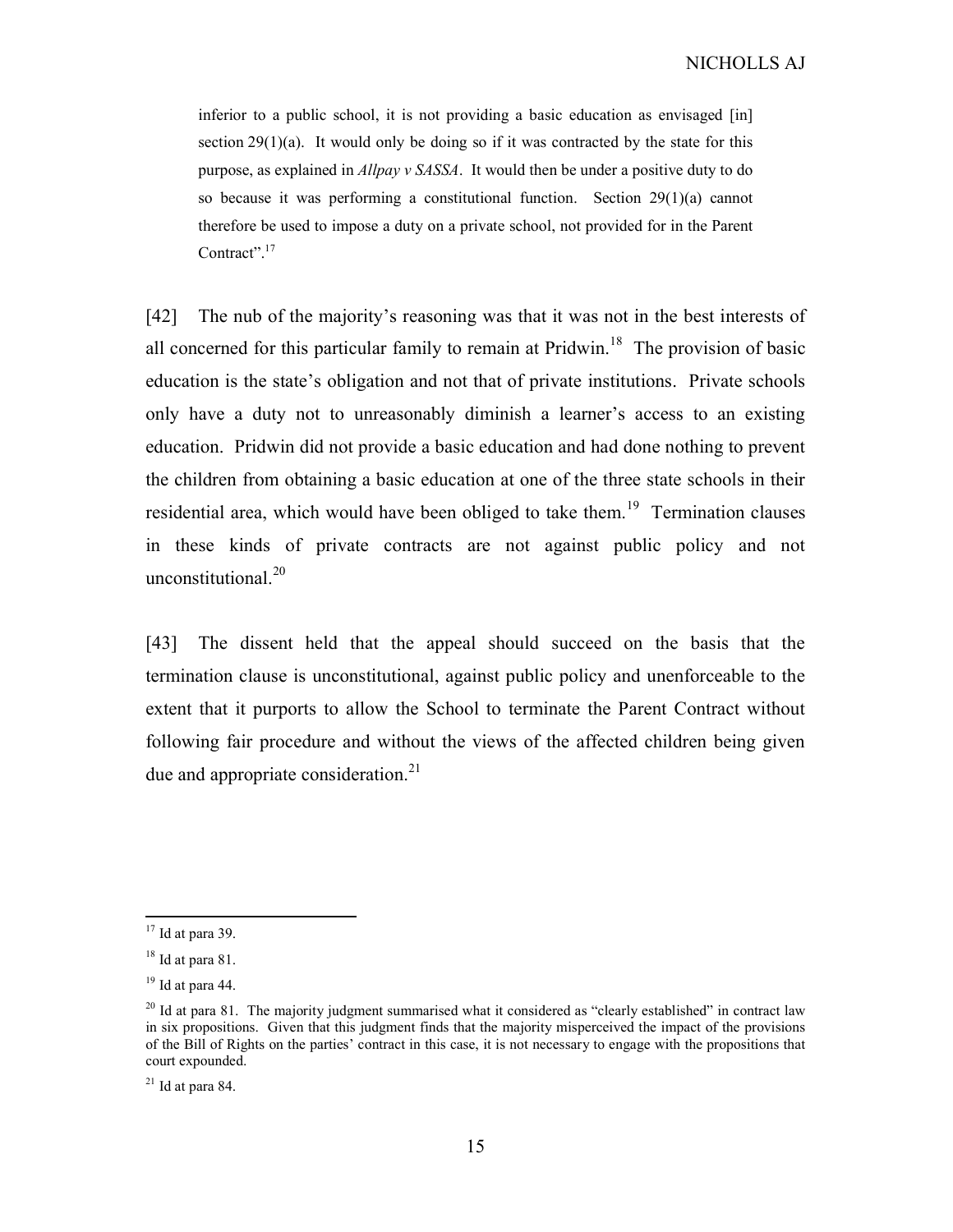[44] The applicants, dissatisfied with the decisions of the High Court and Supreme Court of Appeal, approached this Court, even though, by now, the boys had long left Pridwin and were attending another school.

### In this Court

[45] The primary issue before this Court is the determination of children's constitutional rights in the context of private education. But before that, the applicants must clear the hurdles of jurisdiction and mootness. The issues before us are thus:

- (a) Jurisdiction and leave to appeal;
- (b) The constitutional validity of the Parent Contract and the enforcement thereof; and
- (c) Children's constitutional rights in the context of private education.

### Jurisdiction and leave to appeal

[46] Full arguments have been advanced by the parties, including the amici curiae. There is no dispute between the parties that the constitutionality of the clause is an important and complex constitutional matter that engages the jurisdiction of this Court. Both the High Court and the majority of the Supreme Court of Appeal found that the right to basic education and best interests of the child were not implicated. The Supreme Court of Appeal's finding largely insulates non-subsidised independent schools from constitutional obligations. Whether that is correct is an important question.

[47] The matter raises important constitutional issues, pertaining to the best interests of the child and the right to basic education in private schools. The impact of the enforcement, and thus termination, of the Parent Contract requires interrogation as the outcome will impact on all independent schools and children attending those schools. The contractual aspect of this case requires this Court to examine the principles set out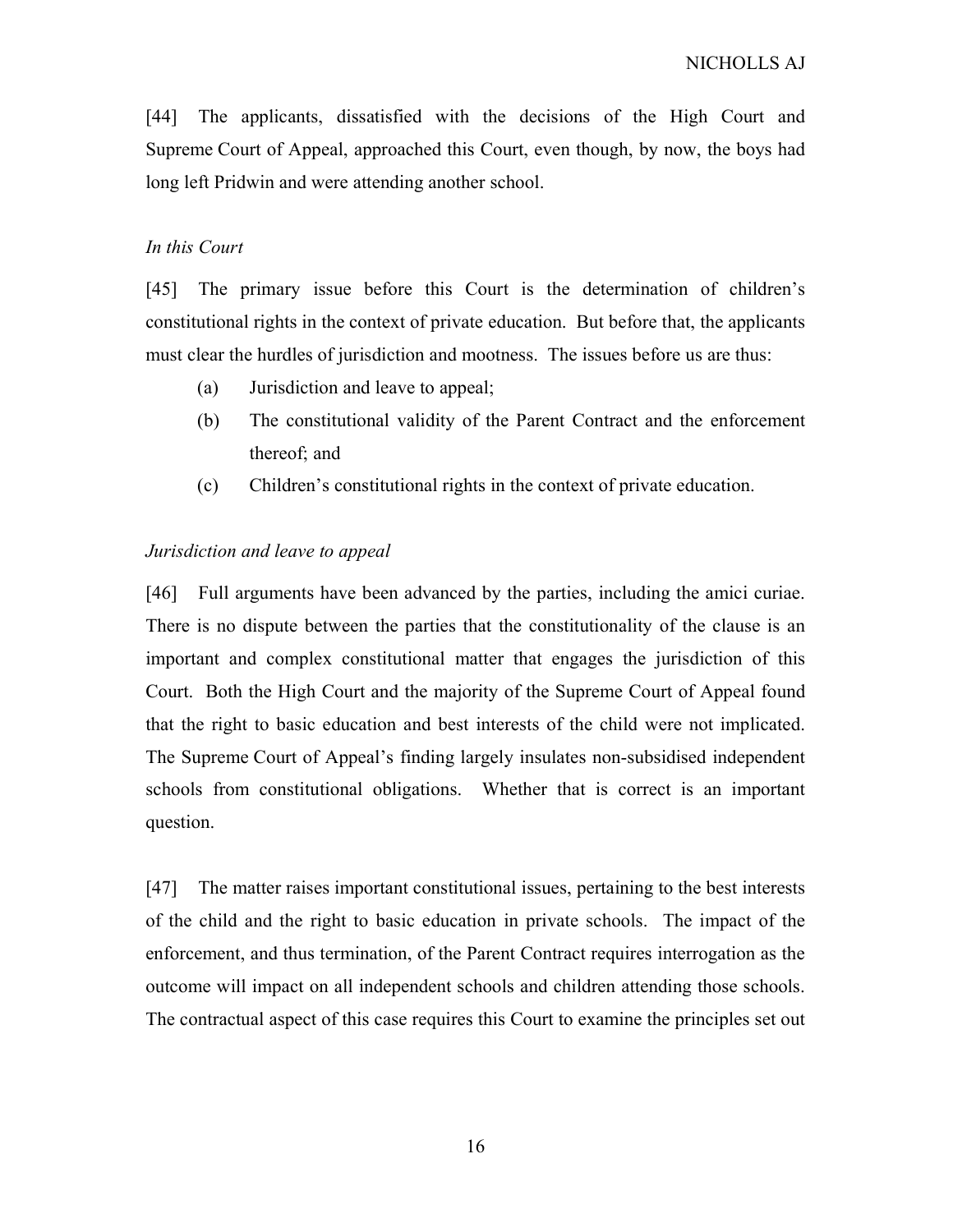in *Barkhuizen*.<sup>22</sup> Equally important, the applicants invoke section  $8(2)$  of the Constitution and call for a direct application of the Bill of Rights to contractual matters affecting children. As a result, this matter comprises constitutional issues and raises arguable points of law of general public importance. Therefore, this matter engages the jurisdiction of this Court in terms of section  $167(3)(b)$  of the Constitution.<sup>23</sup>

[48] This takes me to the question of leave to appeal and, particularly, mootness. At present there is no pending dispute. For all intents and purposes, the applicants' case is moot on the facts.

[49] As mentioned above, the boys have since left Pridwin. They now attend another elite private school. Shortly before the hearing, the applicants indicated that they did not pursue any relief seeking the children's reinstatement at Pridwin. They persist, first, in seeking an order declaring the headmaster's decision to terminate the Parent Contract unlawful. Secondly, they seek to declare clause 9.3 unconstitutional, contrary to public policy and unenforceable to the extent that it purports to allow Pridwin to cancel the Parent Contract without following a fair procedure and / or without taking a reasonable decision.

[50] The general principle is that an application is moot when a court's ruling will have no direct practical effect.<sup>24</sup> Courts exist to determine concrete legal disputes and

"The Constitutional Court—

. . .

-

(b) may decide—

- (i) constitutional matters; and
- (ii) any other matter, if the Constitutional Court grants leave to appeal on the grounds that the matter raises an arguable point of law of general public importance which ought to be considered by that Court."

<sup>24</sup> Ruta v Minister of Home Affairs [2018] ZACC 52; 2019 (2) SA 329 (CC); 2019 (3) BCLR 383 (CC) at para 7.

<sup>&</sup>lt;sup>22</sup> Barkhuizen v Napier [2007] ZACC 5; 2007 (5) SA 323 (CC); 2007 (7) BCLR 691 (CC).

<sup>&</sup>lt;sup>23</sup> Section 167(3) of the Constitution provides: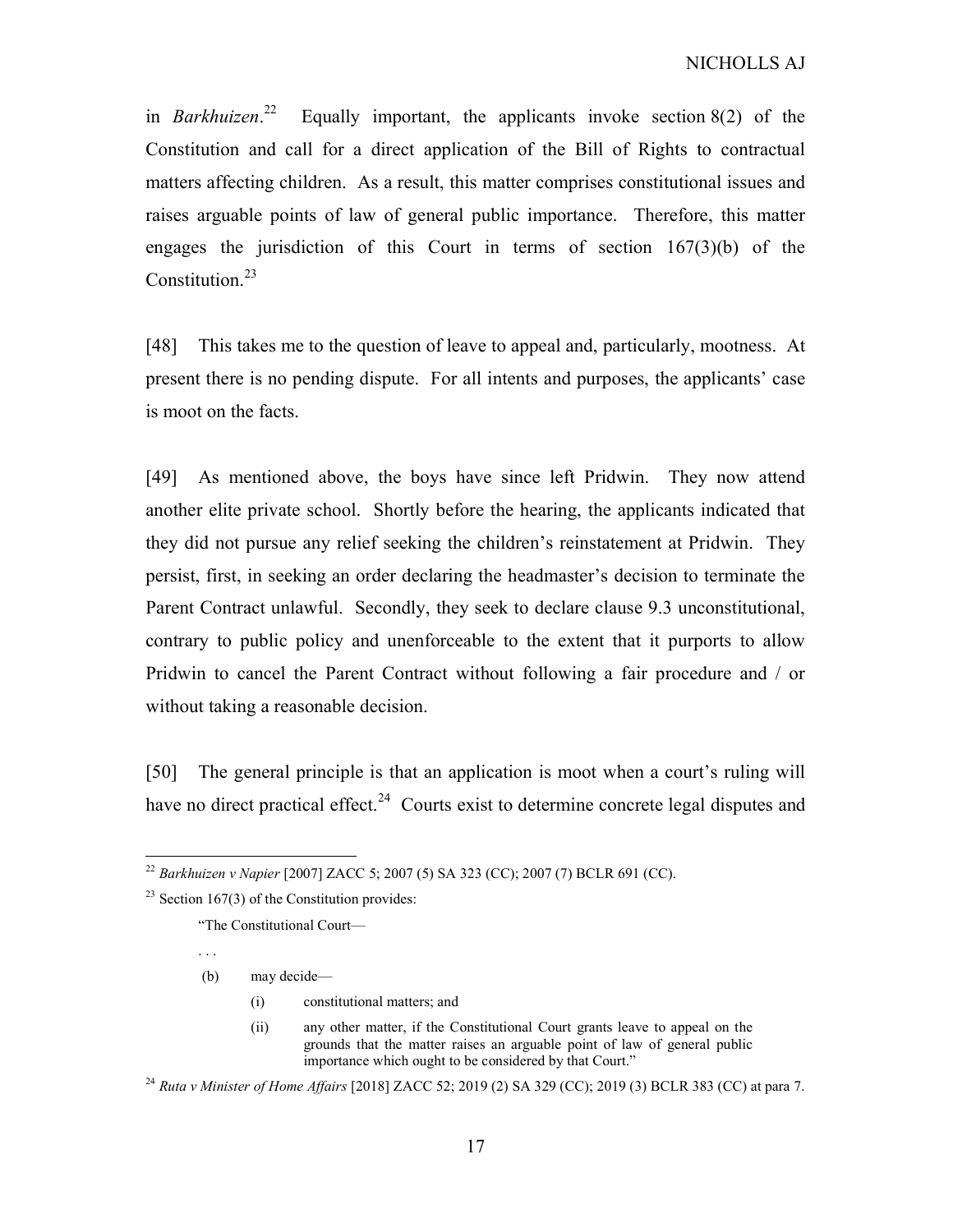their scarce resources should not be frittered away by entertaining abstract propositions of law, however engaging. Typically, this Court will not adjudicate an appeal if it no longer presents an existing or live controversy, and will refrain from giving advisory opinions on legal questions which are merely abstract, academic or hypothetical and have no immediate practical effect or result.<sup>25</sup> This principle was recently reiterated in *President of the Republic of South Africa*.<sup>26</sup> There, it was held that "courts should be loath to fulfil an advisory role, particularly for the benefit of those who have dependable advice abundantly available to them and in circumstances where no actual purpose would be served by that decision".<sup>27</sup>

[51] But that is not the end of the matter because "mootness is not an absolute bar to deciding an issue . . . the question is whether the interests of justice require that it be decided."<sup>28</sup> In class actions or public interest litigation, the decisions pertaining to the rights contained in the Bill of Rights can have a far-reaching practical effect on many others.

[52] In Langeberg Municipality, this Court formulated the test for adjudicating a moot matter in these terms:

"This Court has a discretion to decide issues on appeal even if they no longer present existing or live controversies. That discretion must be exercised according to what the interests of justice require. A prerequisite for the exercise of the discretion is that any order, which this Court may make, will have some practical effect either on the parties or on others. Other factors that may be relevant will include the nature and

<sup>&</sup>lt;sup>25</sup> National Coalition for Gay and Lesbian Equality v Minister of Home Affairs [1999] ZACC 17; 2000 (2) SA 1 (CC); 2000 (1) BCLR 39 (CC) at para 21 and JT Publishing v Minister of Safety and Security [1996] ZACC 23; 1997 (3) SA 514 (CC); 1996 (12) BCLR 1599 (CC) at para 15.

<sup>&</sup>lt;sup>26</sup> President of the Republic of South Africa v Democratic Alliance [2019] ZACC 35; 2019 JDR 1753 (CC); 2019 (11) BCLR 1403 (CC).

 $27$  Id at para 35.

<sup>&</sup>lt;sup>28</sup> Sebola v Standard Bank of South Africa Ltd [2012] ZACC 11; 2012 (5) SA 142 (CC); 2012 (8) BCLR 785 (CC) at para 32.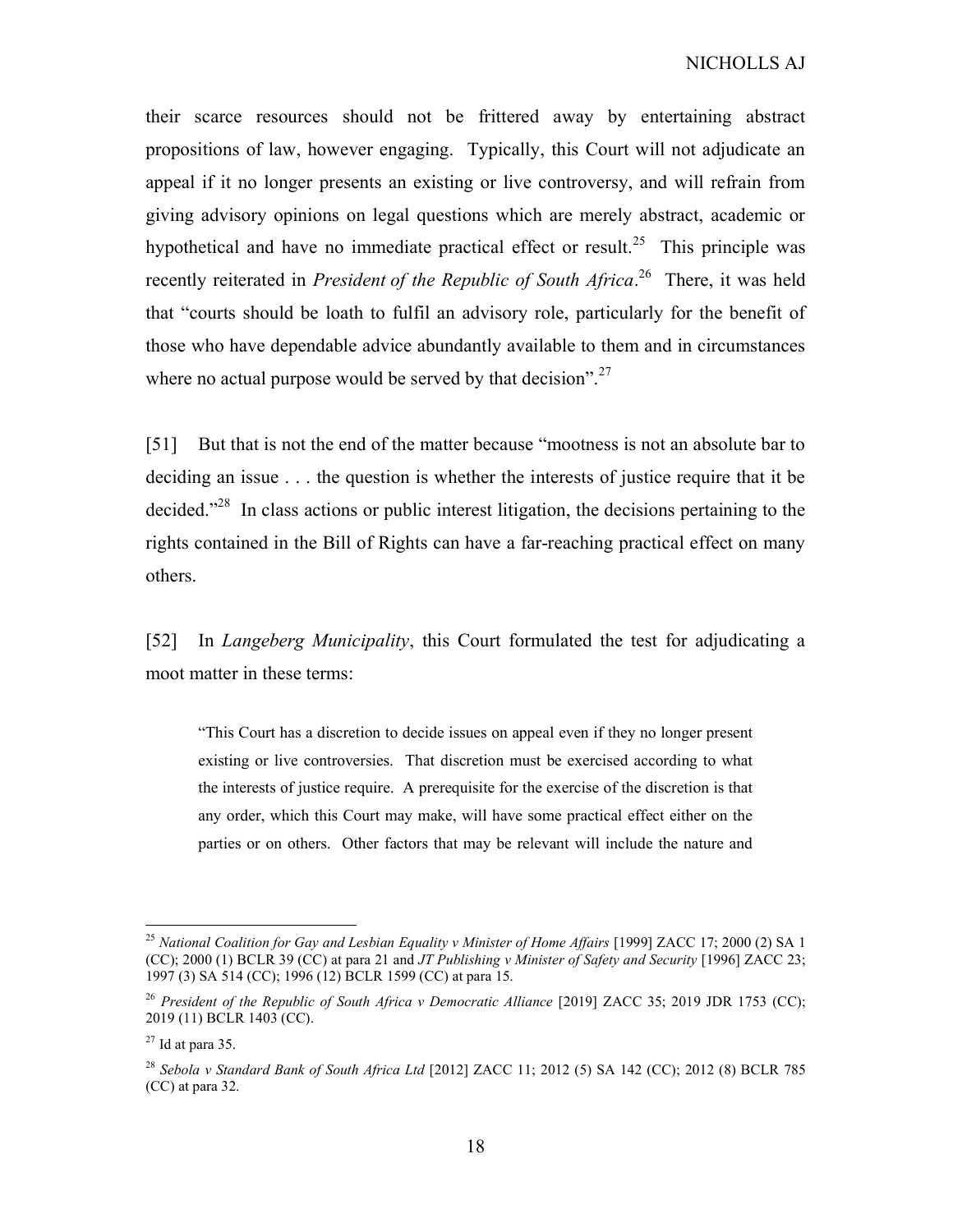extent of the practical effect that any possible order might have, the importance of the issue, its complexity and the fullness or otherwise of the argument advanced."<sup>29</sup>

[53] The interests of justice test, to determine mootness, has been reiterated several times by this Court. In POPCRU, it was held that the discretion is based upon a number of factors which include, but are not limited to, considering whether the order may have some practical effect, and if so, its nature or importance to the parties or to others.<sup>30</sup> The prospects of success are an additional consideration, which, although important are not decisive in determining whether it would be in the interests of justice to adjudicate the matter, notwithstanding its mootness.<sup>31</sup>

[54] This Court in  $Pillay<sup>32</sup>$  dealt with a public school that had prohibited a Hindu girl from wearing a small nose stud. By the time the matter reached this Court, she had matriculated and left the School. The following factors were identified as being relevant to whether the matter should be heard: the nature and extent of the practical effect any possible order may have; the importance and complexity of the issue; the fullness or otherwise of the arguments advanced; and whether a judgment would resolve disputes between different courts.<sup>33</sup>

[55] The Court held that the issue impacted upon Ms Pillay's religious and cultural rights and would, in the future, have significant practical effect on the school she had attended, as well as all other schools across the country. It was therefore held that,

<sup>&</sup>lt;sup>29</sup> Independent Electoral Commission v Langeberg Municipality [2001] ZACC 23; 2001 (3) SA 925 (CC); 2001 (9) BCLR 883 (CC) (Langeberg Municipality) at para 11.

<sup>30</sup> POPCRU v SACOSWU [2018] ZACC 24; 2019 (1) SA 73 (CC); 2018 (11) BCLR 1411 (CC) at para 44.

<sup>31</sup> Mankayi v AngloGold Ashanti Ltd [2011] ZACC 3; 2011 (3) SA 237 (CC); 2011 (5) BCLR 453 (CC) at para 20; National Education Health & Allied Workers Union v University of Cape Town [2002] ZACC 27; 2003 (3) SA (1) (CC); 2003 (2) BCLR 154 (CC) at para 25 and S v Boesak [2000] ZACC 25; 2001 (1) SA 912 (CC); 2001 (1) BCLR 36 (CC) at para 12.

<sup>&</sup>lt;sup>32</sup> MEC for Education, Kwazulu-Natal v Pillay [2007] ZACC 21; 2008 (1) SA 474 (CC); 2008 (2) BCLR 99 (CC) (Pillay).

 $33$  Id at para 32.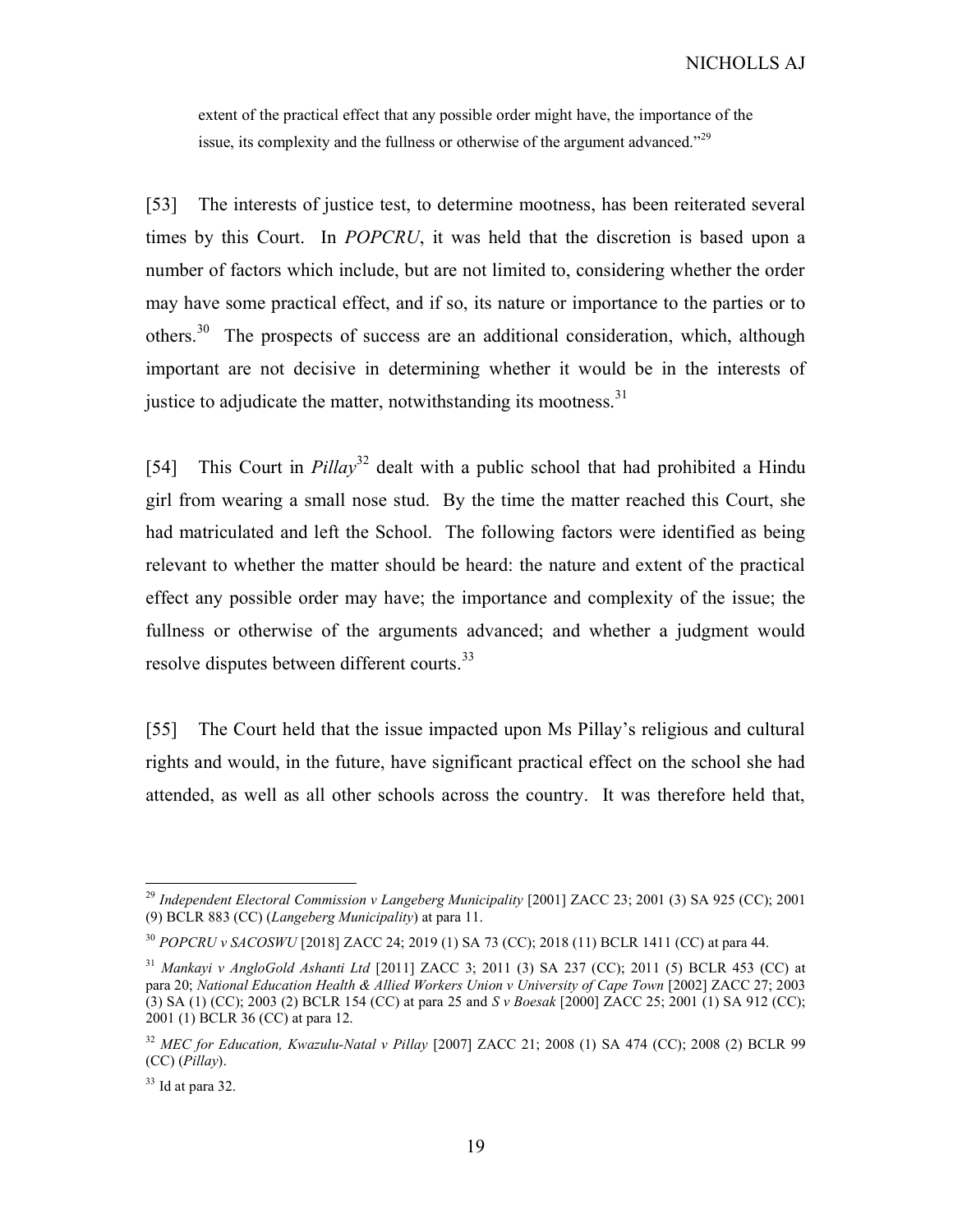even though there was no live issue between the parties, it was in the interests of justice to grant leave to appeal and that the matter be heard by this Court.<sup>34</sup>

[56] As independent schools proliferate in South Africa, there is widespread use of clauses, if not identical, then certainly similar to clause 9.3. These do not impact only on the elite as in this case, but also upon less affluent parents who, in the hope of a better education for their children, enrol them in low-fee, state-subsidised independent schools. Statistics indicate that the majority of independent schools now serve lowand middle-income children. The demographic shift in the composition shows that the children who attend these schools are mainly black and female. The impact of a judgment dealing with these clauses will be far-reaching. It will determine how independent schools conduct themselves when terminating these types of Parent Contracts.

[57] The educational rights of children at independent schools and the concomitant constitutional obligations of these schools goes far beyond the confines of this case. Indeed, the transient nature of schooling makes the presence of an extant legal issue by the time the court processes are finalised, a rare occurrence. Accordingly, it is in the interests of justice that leave should be granted on the issue of the constitutionality of clause 9.3 of the Parent Contract and its enforceability without following fair procedure.

[58] However, the order sought to declare the headmaster's decision to terminate the Parent Contract invalid, is of an altogether different nature. The children have left the School. The facts are unique and the likelihood of a termination on similar facts is extremely remote. A decision on this aspect has no practical effect on the parties themselves. Nor can it be said that the applicants' motive for pursuing the litigation is born of altruism. Their impetuous insistence on litigating to the highest court in the country was not to vindicate constitutional principles but to settle a score against the

 $34$  Id at para 35.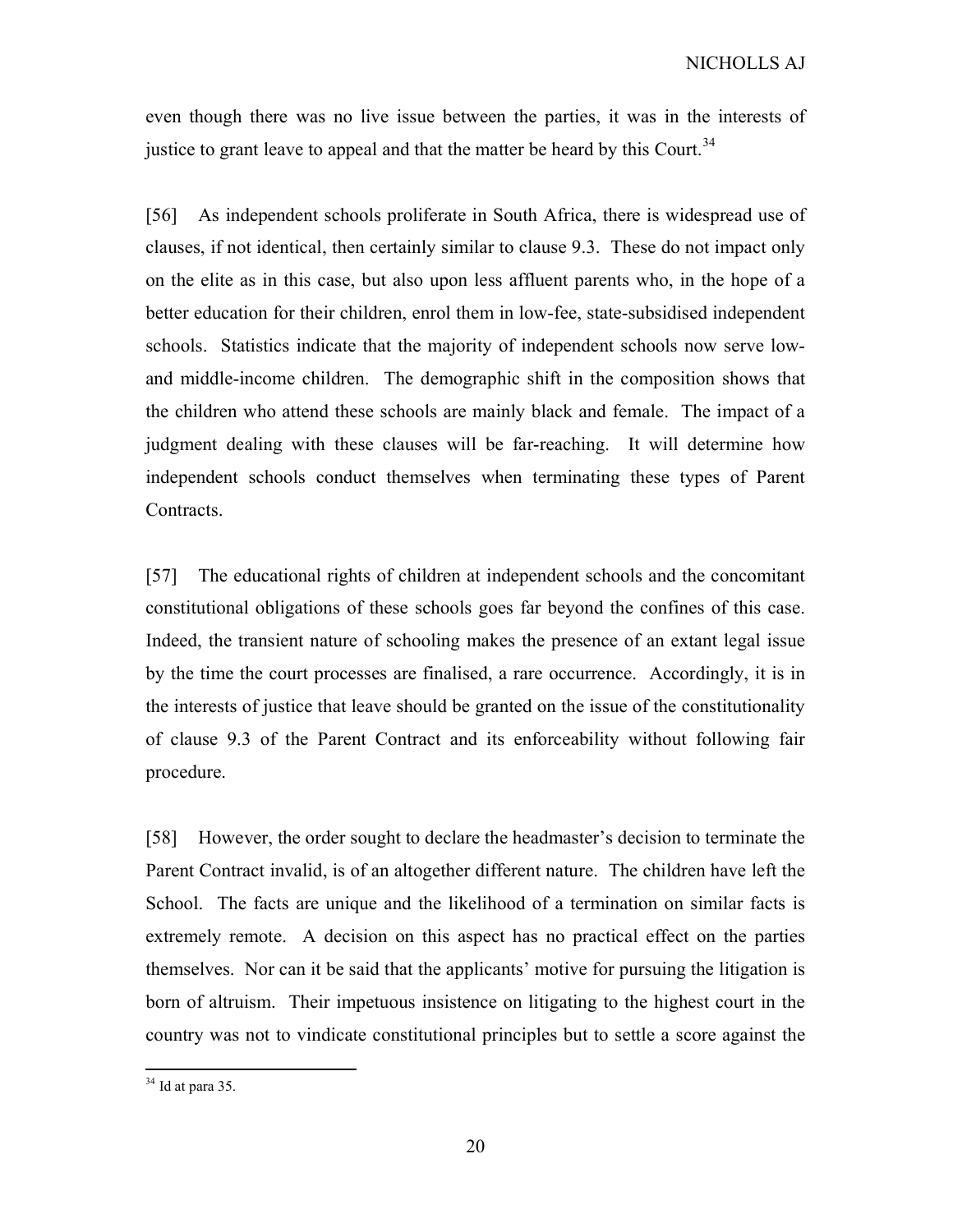School. This is evidenced by the acrimony and vitriol they displayed at every point. This Court cannot be used to settle scores, instigated and self-created by the parents.

[59] In the light of these particular and extraordinary facts it is therefore, in my view, not in the interests of justice for this Court to determine whether the headmaster's decision to terminate the Parent Contract was invalid. What will have practical and far-reaching effects is a pronouncement on the constitutionality of clause 9.3 and the enforcement thereof. To this extent, and to this extent only, it is in the broader public interest for this Court to make a decision on that point alone, and to thus grant leave to appeal notwithstanding mootness.

### The constitutional validity of clause 9.3

[60] The first question is whether the clause is facially valid without more and, if so, whether its enforcement should be countenanced in circumstances where the affected parties are not afforded a hearing. Counsel for the applicants, in this Court as well as in the Supreme Court of Appeal, stressed that the primary challenge was not to the validity of the clause on its face, but to the manner in which it was enforced without affording the parties a hearing.

[61] All contractual agreements between private parties are governed by the principle of pacta sunt servanda, unless they offend public policy. Where it is alleged that constitutional values or rights are implicated, public policy must now be determined by reference to the values embedded in the Constitution, including notions of fairness, justice and reasonableness.<sup>35</sup> The Parent Contract, in particular clause 9.3, must stand up to scrutiny, based on the test set out in Barkhuizen, where this Court authoritatively stated that the application of public policy in determining the unconscionableness of contractual terms and their enforcement must, where constitutional values or rights are implicated, be done in accordance with notions of fairness, justice and equity, and reasonableness cannot be separated from public

<sup>&</sup>lt;sup>35</sup> Barkhuizen above n 22 at para 51.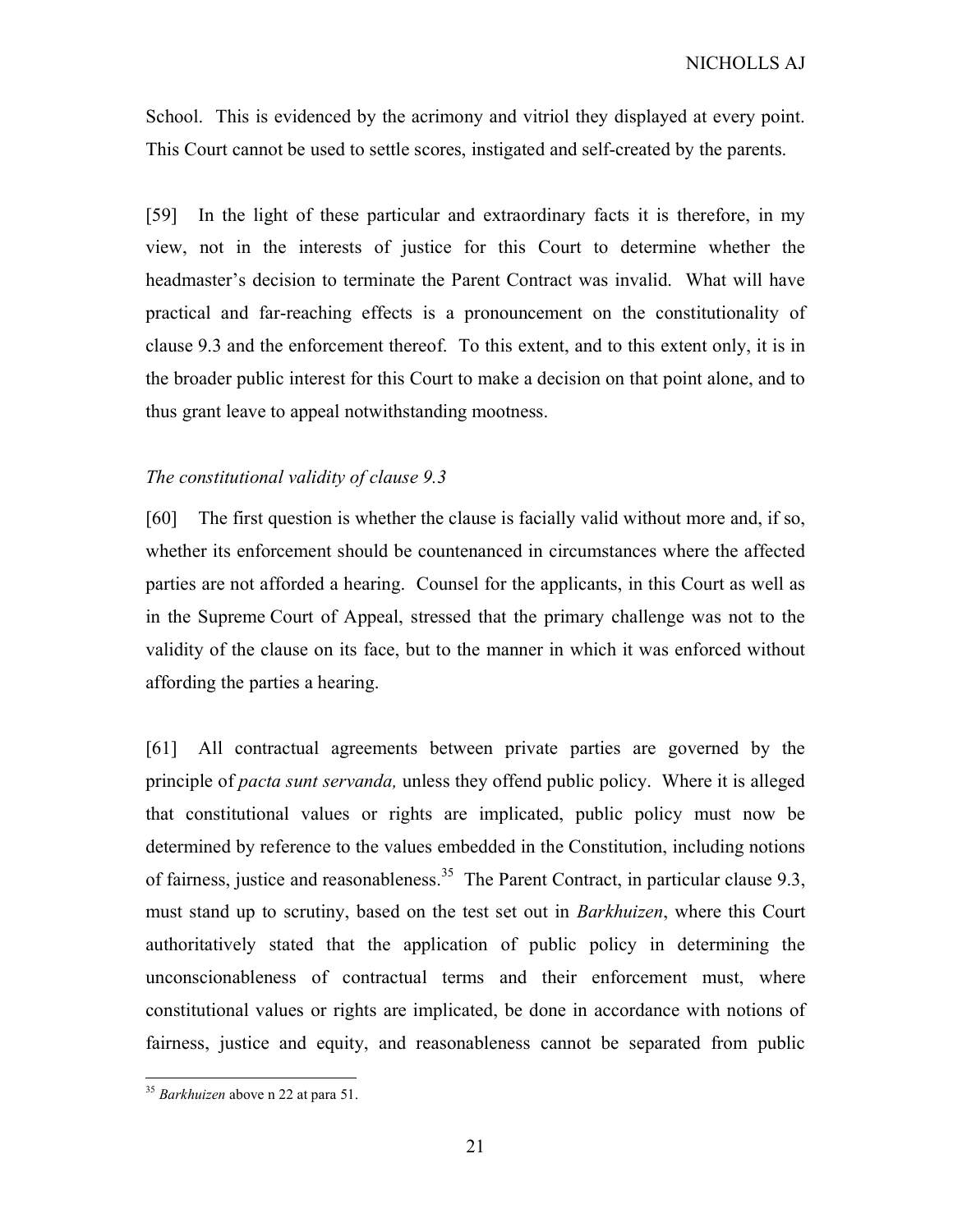policy. Public policy takes into consideration the necessity to do simple justice between individuals and is informed by the concept of *ubuntu*.<sup>36</sup> What public policy is, and whether a term in a contract is contrary to public policy, must now be determined by reference to these values. This leaves space for enforcing agreed bargains (pacta sunt servanda), but at the same time allows courts to decline to enforce particular contractual terms that are in conflict with public policy, as informed by constitutional values, even though the parties may have consented to them.<sup>37</sup>

[62] The majority in the Supreme Court of Appeal found that the right of the School to enter into contracts, to terminate them freely according to their terms, along with the freedom to disassociate with whomsoever it wishes should take precedence.<sup>38</sup> The Court reasoned that, since one is dealing with a private power, no right to be heard arises. Nor can a right to be heard before cancellation be inferred from section  $28(2)$ <sup>39</sup> If this was the case, it would, for example, the Court continued, oblige a lessor to hold a prior hearing if she wished to terminate a lease where children were involved. To preclude a party from relying on a breach clause before cancelling any contract without a hearing on the best interests of the child, would lead to an absurd result. $40$ 

[63] However, this finding fails to account for the peculiar nature of contracts that seek to impinge upon or regulate the fundamental educational rights of children under the Constitution. These cannot be equated with standard commercial contracts such as a lease. Contracts specifically dealing with the education of children are of a different species in that there are markedly different considerations at stake. While there is nothing offensive about the clause itself (per se), the enforceability of clause 9.3 and

 $36$  Id.

<sup>37</sup> Id at paras 29, 30, 51 and 73.

<sup>38</sup> Supreme Court of Appeal judgment above n 11 at para 32.

 $39$  Id at para 37.

 $40$  Id at paras 33-4.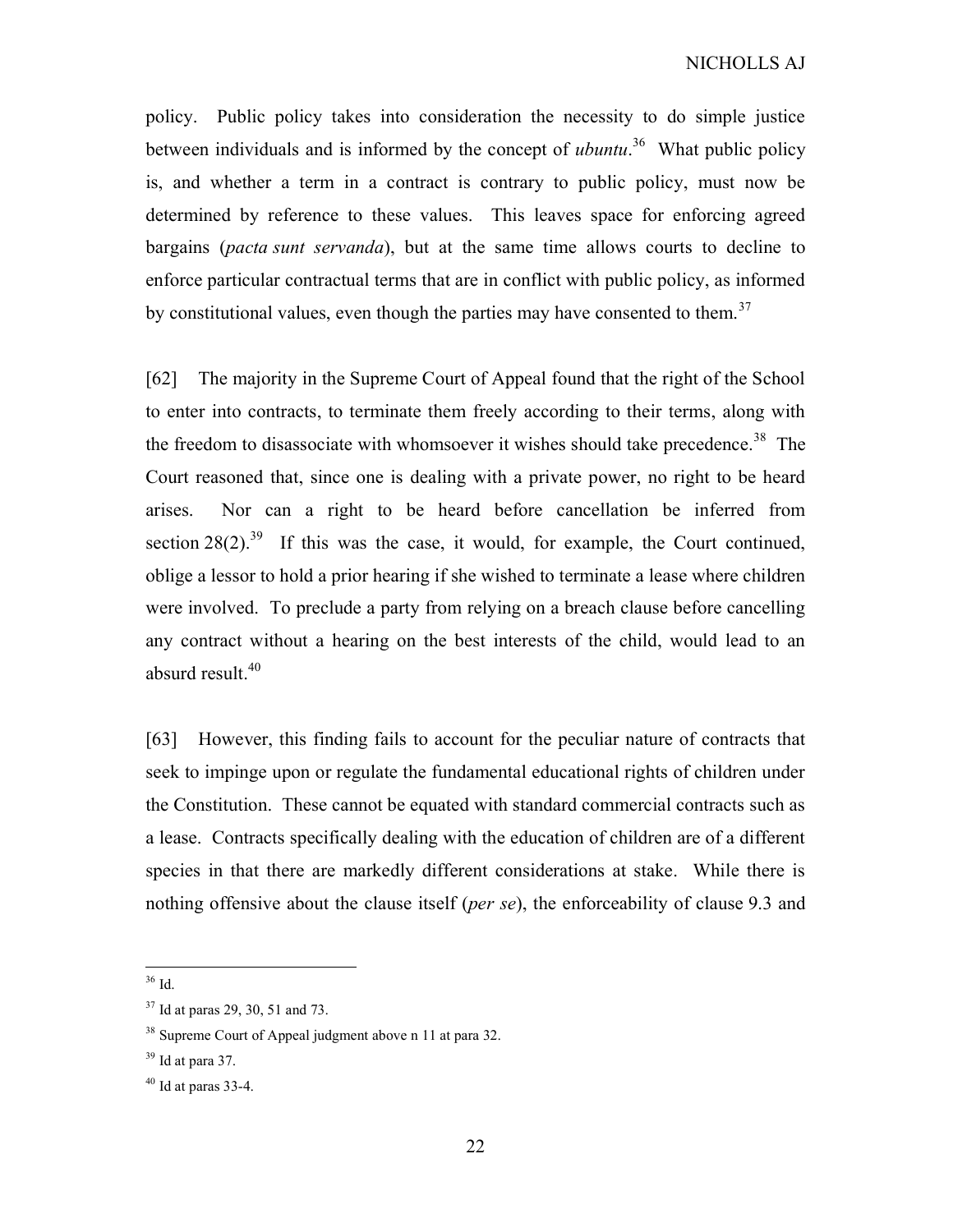similar clauses may impact directly upon the educational and other constitutional rights of children.

[64] The School contends that the Supreme Court of Appeal majority was correct in holding that independent schools have no constitutional obligation to provide basic education. Accordingly, except to the limited extent that the child's best interests are of paramount importance in every matter concerning the child, the contract between the School and the parents is a private matter between private contracting parties. As between the contracting parties, there is no reason to find the notice clause to be facially against public policy, $^{41}$  nor would its enforcement without hearing interested parties be in breach of the general duty of good faith that underlies contracts. $42$ 

[65] There is nothing intrinsically unreasonable or unfair in clause 9.3 of the Parent Contract, the School contends. There is no suggestion that clause 9.3 was not drawn to the attention of the parents, nor that one term's notice is an unreasonably short period of time. The Parent Contract was freely and voluntarily entered into between persons of equal bargaining power. It cannot be said to fall short of the Barkhuizen standard.<sup>43</sup>

[66] The problem here lies not with the facial terms of the contract, but with the effect of its enforcement — not on the parties to the contract, the parents — but on their children. Then the question is how do obligations owed to the children by the School possibly arise? And if there are obligations of this kind, how would that impact on enforcement of the Parent Contract?

[67] *Barkhuizen* clearly viewed the constitutionality of a contractual clause through the prism of public policy. However, where constitutional rights are directly at issue,

 $41$  *Barkhuizen* above n 22 at para 59.

 $42$  Id at para 80.

 $43$  Id at para 59.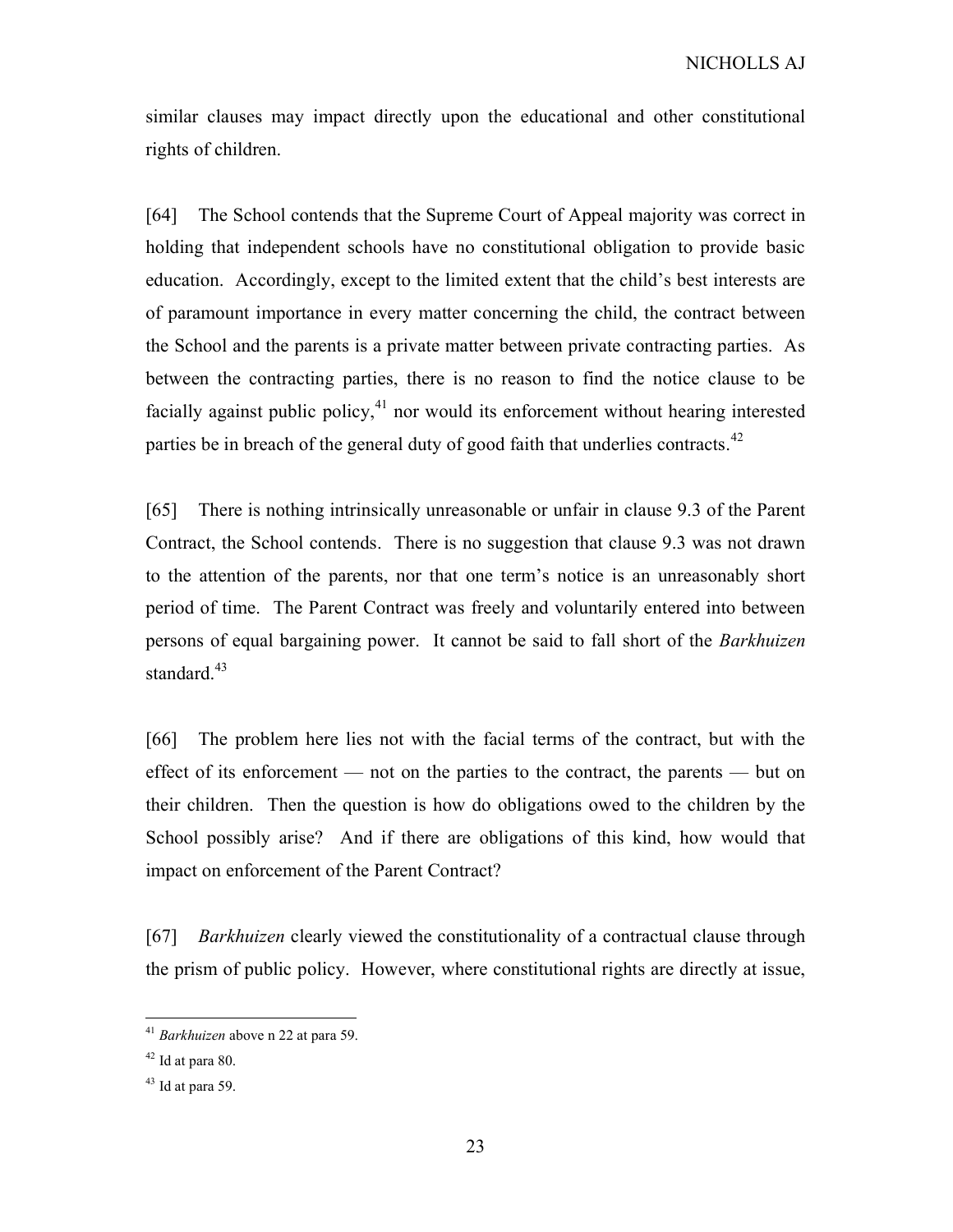I do not understand Barkhuizen to inhibit determining the enforceability of a contractual clause by direct application of the Bill of Rights to private persons in terms of sections 8(2) and 8(3). Langa CJ in his concurring judgment pointed out that, to the extent that Ngcobo J's judgment was authority for the proposition that the only acceptable challenge to the constitutionality of a contractual term was an indirect application under section 39(2), he disagreed, stating that:

"While I agree that indirect application may ordinarily be the best manner to address the problem, I am not convinced that section 8 does not allow for the possibility that certain rights may apply directly to contractual terms or the common law that underlies them. Fortunately, I find it unnecessary to decide the matter at this time as, to my mind, what public policy requires in this case is exactly the same as what a direct application of section 34 would demand. Indeed, the distinction between direct and indirect application will seldom be outcome determinative."<sup>44</sup>

[68] The crucial issue is then whether independent schools, by providing education to children, assume constitutional duties and obligations that inhibit the free exercise of contractual rights. In this matter, these are the best interests of the child as entrenched in section 28(2) of the Constitution and the right to basic education as protected in section 29(1)(a) of the Constitution. If independent schools do not have this duty, the children will have no independent right to expect their constitutional educational rights to be enforced through inhibiting free exercise of contractual rights. That the best interests of the child are paramount is accepted and embraced by the School. But, if a constitutional duty to provide basic education protects also those children who attend an independent school, may the School evade these obligations by attempting to contract out of it? To answer that one needs to consider the Constitution.

 $44$  Id at para 186.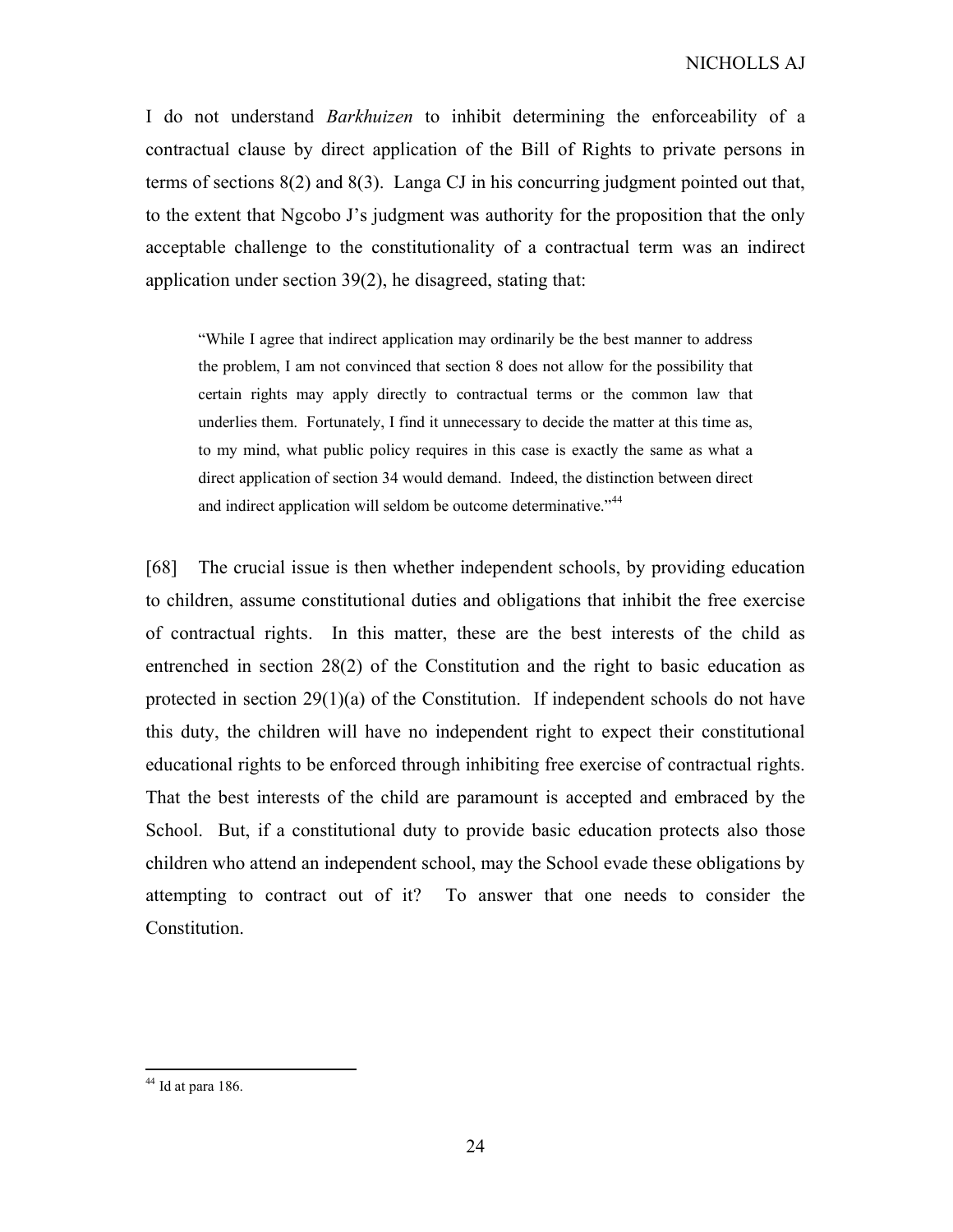Children's constitutional rights in private basic education

Best interests of the child

[69] Section 28(2) of the Constitution provides that "[a] child's best interests are of paramount importance in every matter concerning the child".<sup>45</sup> The paramountcy of the rights of the child has been emphasised by this Court in numerous cases. In Fitzpatrick, this Court stated:

"The plain meaning of the words clearly indicates that the reach of section 28(2) cannot be limited to the rights enumerated in section 28(1) and section 28(2) must be

-

- "(1) Every child has the right—
	- (a) to a name and a nationality from birth;
	- (b) to family care or parental care, or to appropriate alternative care when removed from the family environment;
	- (c) to basic nutrition, shelter, basic health care services and social services;
	- (d) to be protected from maltreatment, neglect, abuse or degradation;
	- (e) to be protected from exploitative labour practices;
	- (f) not to be required or permitted to perform work or provide services that—
		- (i) are inappropriate for a person of that child's age; or
		- (ii) place at risk the child's well-being, education, physical or mental health or spiritual, moral or social development;
	- (g) not to be detained except as a measure of last resort, in which case, in addition to the rights a child enjoys under sections 12 and 35, the child may be detained only for the shortest appropriate period of time, and has the right to be—
	- (i) kept separately from detained persons over the age of 18 years; and
	- (ii) treated in a manner, and kept in conditions, that take account of the child's age;

(h) to have a legal practitioner assigned to the child by the state, and at state expense, in civil proceedings affecting the child, if substantial injustice would otherwise result; and

(i) not to be used directly in armed conflict, and to be protected in times of armed conflict.

(2) A child's best interests are of paramount importance in every matter concerning the child.

(3) In this section "child" means a person under the age of 18 years.""

<sup>&</sup>lt;sup>45</sup> Section 28 of the Constitution states: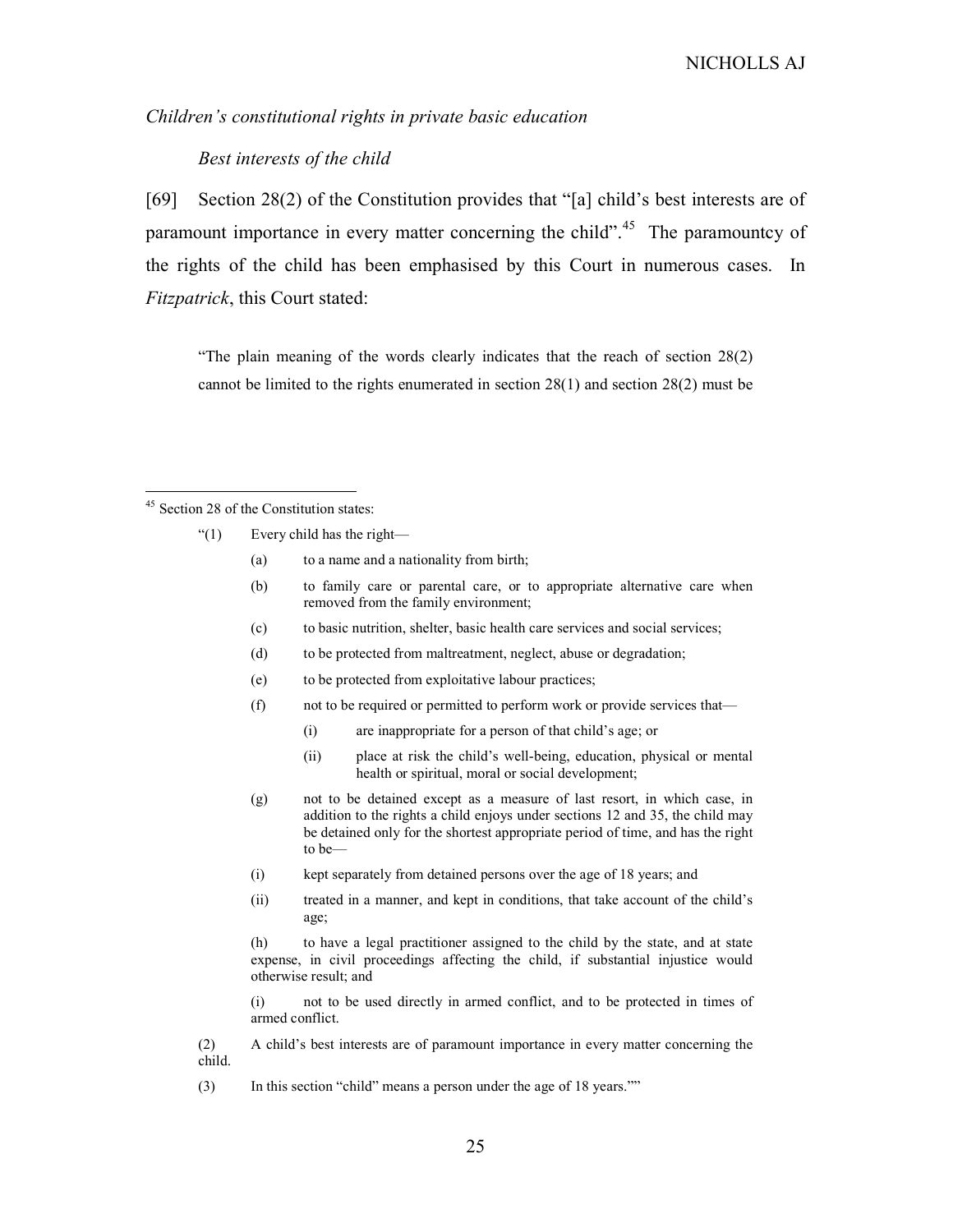interpreted to extend beyond those provisions. It creates a right that is independent of those specified in section  $28(1)$ ."<sup>46</sup>

[70] In J, the above dictum from *Fitzpatrick* was confirmed.<sup>47</sup> However, this is not without its limitations and should not be taken without qualification. The fact that a child's best interests are paramount does not mean that those interests are superior to, and will trump, all other fundamental rights. Otherwise taken literally, it would cover every field of human endeavour that has some direct or indirect impact on children, as indeed the Supreme Court of Appeal sought to reason, and it could even be rendered empty rhetoric. The import of the principle was eloquently articulated in  $S v M$ , where this Court held:

"The paramountcy principle, read with the right to family care, requires that the interests of children who stand to be affected receive due consideration. It does not necessitate overriding all other considerations. Rather, it calls for appropriate weight to be given in each case to a consideration to which the law attaches the highest value, namely, the interests of children who may be concerned."<sup>48</sup>

[71] This Court also held that:

"Accordingly, the fact that the best interests of the child are paramount does not mean that they are absolute. Like all rights in the Bill of Rights their operation has to take account of their relationship with other rights which might require that their ambit be limited."<sup>49</sup>

[72] There is no dispute that section 28(2) is binding on all schools including independent schools, and the School accepted as much. The best interests of the child

<sup>&</sup>lt;sup>46</sup> Minister for Welfare and Population Development v Fitzpatrick [2000] ZACC 6; 2000 (3) SA 422 (CC); 2000 (7) BCLR 713(CC) at para 17 ( $Fitzpatrick$ ).

<sup>47</sup> J v National Director of Public Prosecutions [2014] ZACC 1; 2014 (2) SACR 1 (CC); 2014 (7) BCLR 764 (CC) at para 35.

<sup>48</sup> S v M [2007] ZACC 18; 2008 (3) SA 232 (CC); 2007 (12) BCLR 1312 (CC) at para 42.

 $49$  Id at para 26.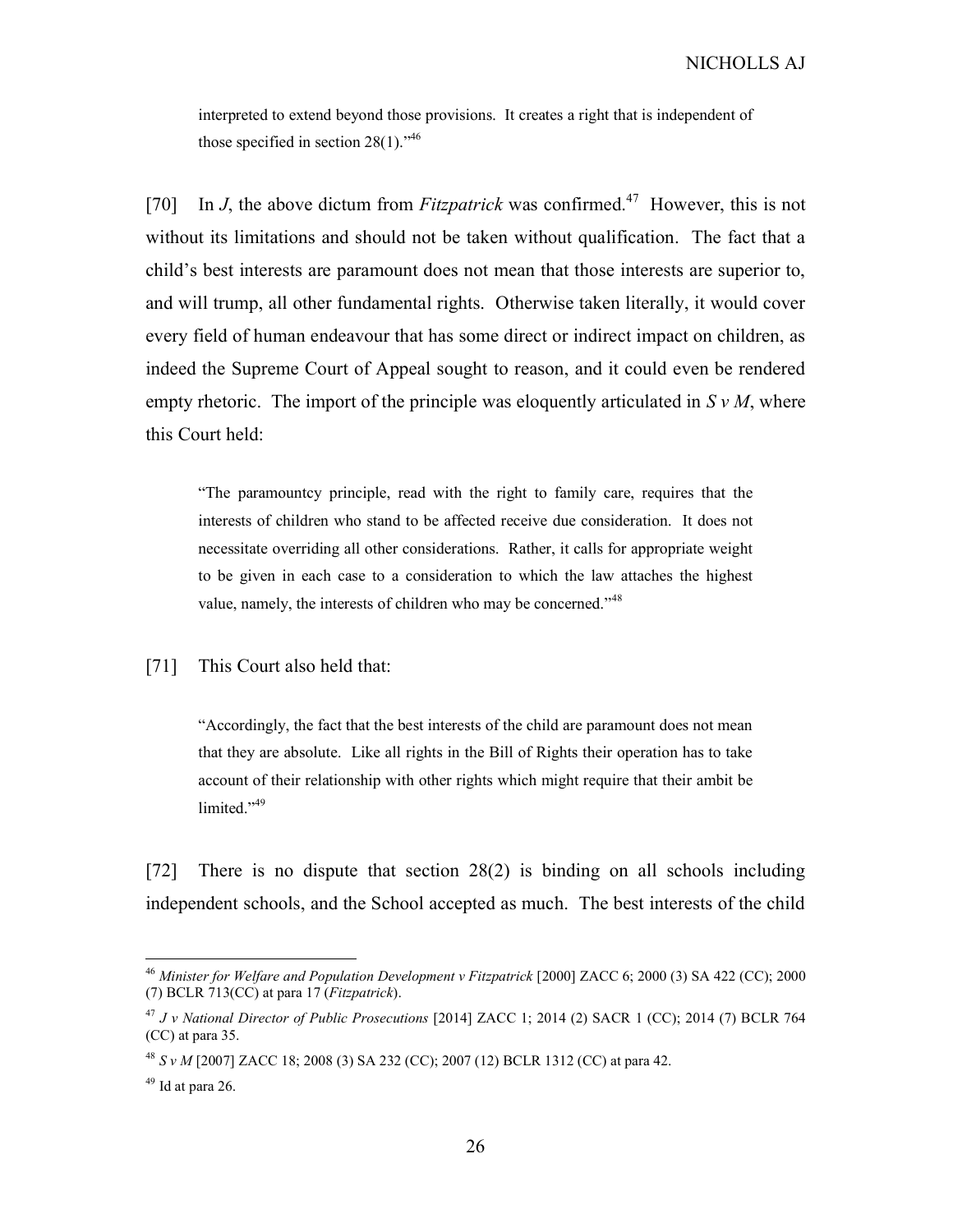provision is both a constitutional principle and a self-standing right.<sup>50</sup> The content of the child's best interests right is encapsulated in Director of Public Prosecutions, Transvaal, where this Court held that although it is neither necessary nor desirable to define the content of the right in section 28(2), the right in that subsection—

"imposes an obligation on all those who make decisions concerning a child to ensure that the best interests of the child enjoy paramount importance in their decisions. Section 28(2) provides a benchmark for the treatment and the protection of  $children$ <sup>51</sup>

[73] This Court has held that, in other contexts, section 28(2) incorporates a procedural component affording a right to a fair hearing where the interests of children are at stake. In  $C$ , it was held that the child concerned must be given an opportunity to make representations to a Children's Court on whether the removal to a place of safety is in the child's best interests.<sup>52</sup> The Supreme Court of Appeal confirmed this in *Fochville*.<sup>53</sup> However, both these cases involved the exercise of a public power.

[74] Although there are provisions in the Children's  $Act<sup>54</sup>$  and international law instruments<sup>55</sup> as to rights of representation of children themselves in matters affecting

-

#### Section 10 of the Children's Act provides:

 $50$  J above n 47 at para 35.

 $51$  Director of Public Prosecutions, Transvaal v Minister of Justice and Constitutional Development [2009] ZACC 8; 2009 (4) SA 222 (CC); 2009 (7) BCLR 637 (CC) at para 73.

 $52$  C v Department of Health and Social Development, Gauteng [2012] ZACC 1; 2012 (2) SA 208 (CC); 2012 (4) BCLR 329 (CC) at para 27.

<sup>53</sup> Centre for Child Law v The Governing Body of Hoërskool Fochville [2015] ZASCA 155; 2016 (2) SA 121 (SCA) at para 22 (Hoërskool Fochville).

<sup>54</sup> 38 of 2005. Section 6(3) of Children's Act states that "[i]f it is in the best interests of the child, the child's family must be given the opportunity to express their views in any matter concerning the child."

<sup>&</sup>quot;Every child that is of such an age, maturity and stage of development as to be able to participate in any matter concerning that child has the right to participate in an appropriate way and views expressed by the child must be given due consideration."

<sup>&</sup>lt;sup>55</sup> For example, see article 12 of the The Convention on the Rights of the Child, United Nations General Assembly, adopted 20 November 1989 (Convention), which provides: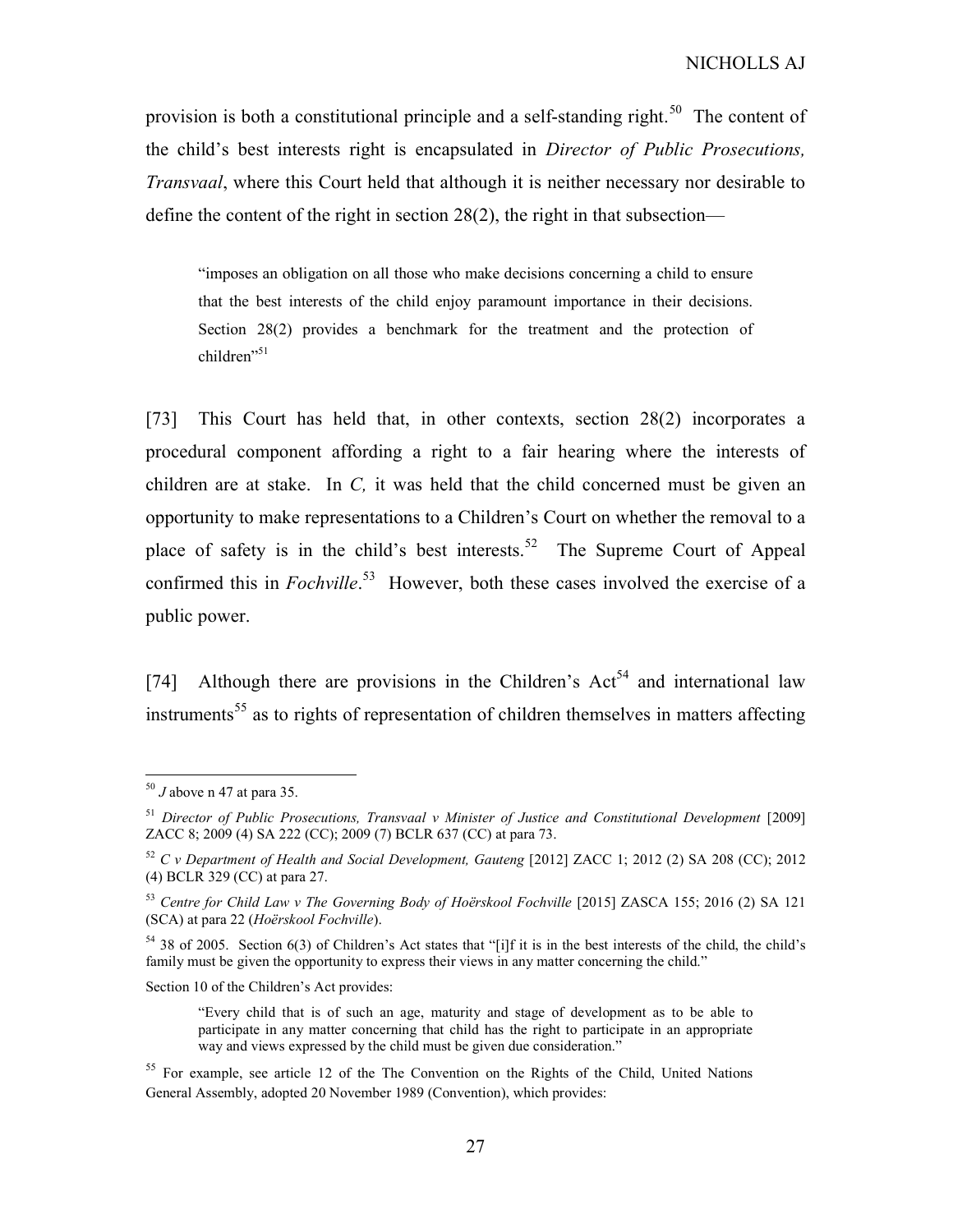them, there is no direct authority that imposes this obligation on independent schools in relation to the enforcement of Parent Contract with the School.

[75] If the Supreme Court of Appeal is correct that independent schools have no constitutional educational obligations towards those children attending them, it may be difficult to locate an obligation under section 28(2) paramountcy alone as the source of a constitutional right in favour of the children in the contractual arrangement between the School and the parents. It is thus necessary to examine section 29 of the Constitution, which deals with education rights, in order to see whether it provides the source for the constitutional rights of children who attend independent schools and the constitutional obligations of those independent schools that the applicants contend for.

#### The right to basic education

[76] The relevant parts of section 29 of the Constitution provide:

- "(1) Everyone has the right—
	- (a) to a basic education, including adult basic education; and
	- (b) to further education, which the state, through reasonable measures, must make progressively available and accessible.
- $(2) \quad \ldots$

 $\overline{a}$ 

- (3) Everyone has the right to establish and maintain, at their own expense, independent educational institutions that—
	- (a) do not discriminate on the basis of race;
	- (b) are registered with the state; and
	- (c) maintain standards that are not inferior to standards at comparable public educational institutions.

<sup>&</sup>quot;1. States Parties shall assure to the child who is capable of forming their own views the right to express those views freely in all matters affecting the child, the views of the child being given due weight in accordance with the age and maturity of the child.

<sup>2.</sup> For this purpose, the child shall in particular be provided the opportunity to be heard in any judicial and administrative proceedings affecting the child, either directly, or through a representative or an appropriate body, in a manner consistent with the procedural rules of national law."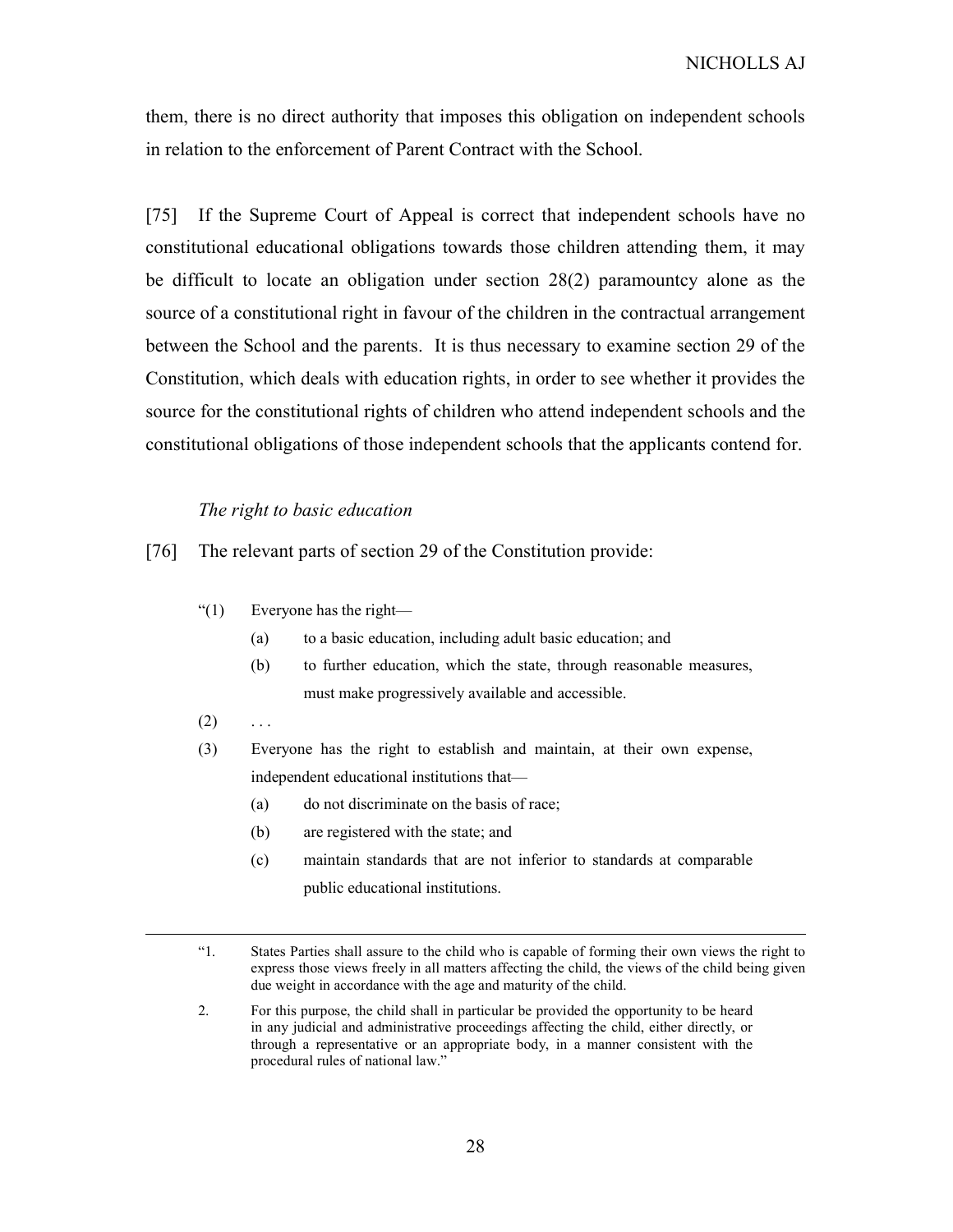(4) Subsection (3) does not preclude state subsidies for independent educational institutions."

[77] Clearly, there is no general positive duty on private entities to provide education, basic or otherwise. Section 29(3) makes it plain that they may establish and maintain independent educational institutions. And when they do so these independent educational institutions provide, at least in a literal sense, "education". They must maintain standards not inferior to those at comparable public educational institutions. There is thus nothing textually, either in section 29(1)(a) or section 29(3), that militates against holding that independent schools established under section 29(3) assume constitutional education obligations towards those children who are educated in them.

[78] While it is difficult to establish where the line should be drawn between basic education and further education, it cannot be disputed that basic education includes what is commonly known as primary education. Indeed, in Juma Musjid this Court accepted that education offered from Grades 1 to 9 constituted basic education.<sup>56</sup> Here, when the application was launched in 2016, the boys were in Grade R and Grade 4 respectively. Consequently, Pridwin was offering a basic education, albeit one of a superior quality than that offered at most public schools.

[79] The School contended, supporting the judgments in its favour by both the majority of the Supreme Court of Appeal and the High Court, that it does not provide a "basic education". What it offers is a superior education to which not every child is constitutionally entitled. But that is to misconstrue the concept of basic education, which stands in contradistinction not to a superior education, but to a secondary or tertiary education.

 $56$  Juma Musjid above n 6 at para 38.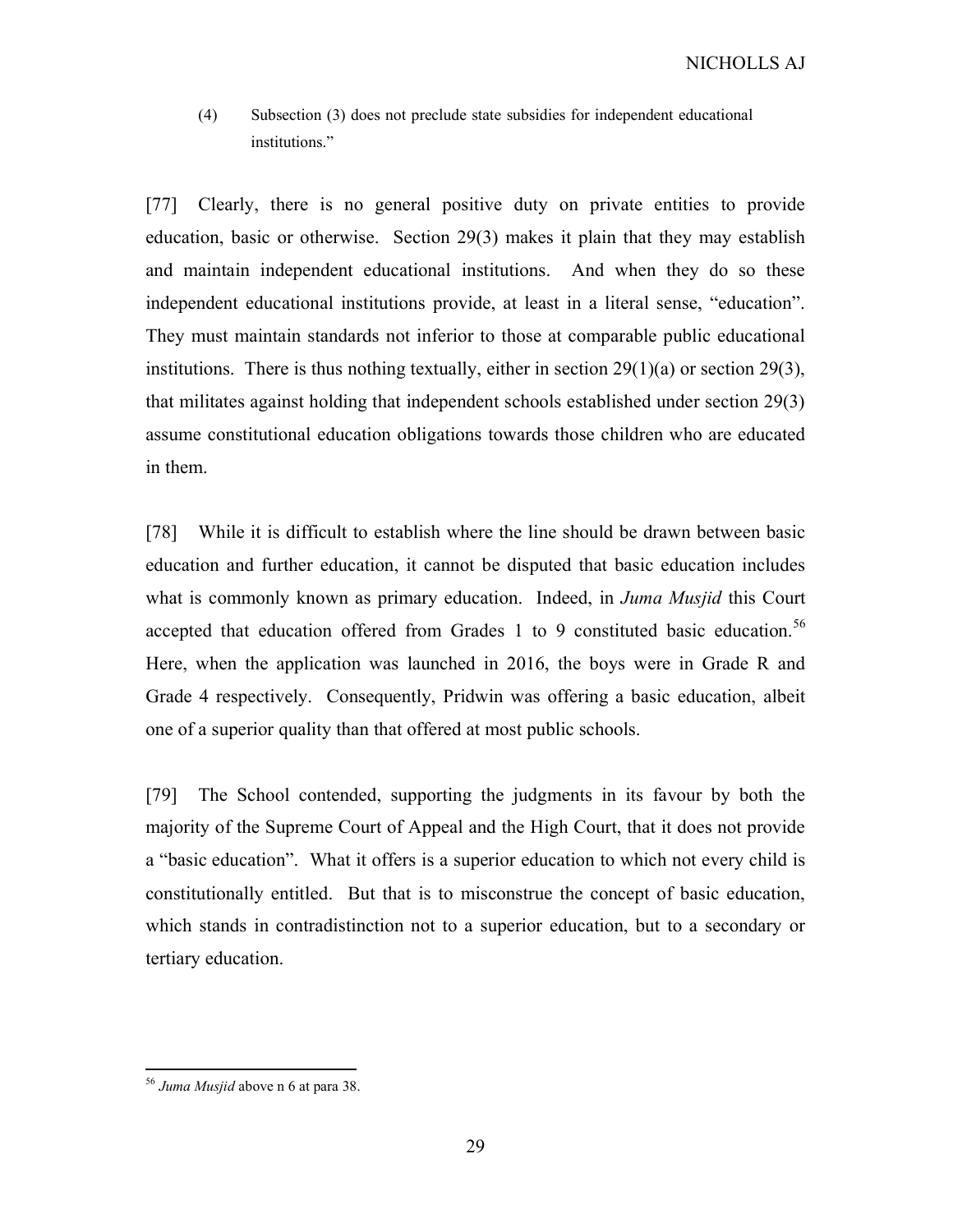[80] Accordingly, it is clear that every institution, elite or non-elite, that provides non-secondary or non-tertiary education is necessarily simultaneously engaged in providing those attending it a basic education. From a slightly different perspective, a basic education is also a component of every superior education.

[81] To find that only the state provides a basic education, and that only the state bears the burden of providing a basic education, is to misconstrue what this Court has held in Juma Musjid and Kwa-Zulu Natal Joint Liaison Committee.<sup>57</sup> In Juma Musjid, the High Court concluded that the Trust owed no constitutional obligation to the learners at the school. This Court unequivocally repudiated that conclusion, and stated that it "was based squarely on pre-constitutional common law principles".<sup>58</sup> It criticised the High Court for its failure to have "proper regard to section 8(2) of the Constitution and the impact the eviction would have on the learners' rights".<sup>59</sup> In the case before us, there is no eviction, but other breaches of fundamental rights are at issue. The notion that the School, because it is arguably superior and operates independently of the state, does not provide basic education, and therefore owes no constitutional duties of fair consideration to the children for whose education the parents have contracted with it, errs in the same way.

[82] This is not to suggest that the private conduct of independent schools should be subject to the Bill of Rights in the same manner and to the same extent as public institutions. This Court, in *Daniels*,  $60$  was at pains to draw the distinction between the positive obligation imposed on the state, which has the public purse at its disposal and private institutions with limited resources. But independent schools cannot be enclaves of power immune from constitutional obligations.

 $^{57}$  Kwazulu-Natal Joint Liaison Committee v MEC for Education, Kwazulu-Natal [2013] ZACC 10; 2013 (4) SA 262 (CC); 2013 (6) BCLR 615 (CC).

 $58$  Juma Musjid above n 6 at para 54.

<sup>59</sup> Id.

 $^{60}$  Daniels v Scribante [2017] ZACC 13; 2017 (4) SA 341 (CC); 2017 (8) BCLR 949 (CC) at para 40 quoting Currie and De Waal The Bill of Rights Handbook 6 ed (Juta & Co Ltd, Cape Town 2013) at 50. Currie and De Waal state that "the state is supposed to be motivated by a concern for the well-being of society as a whole".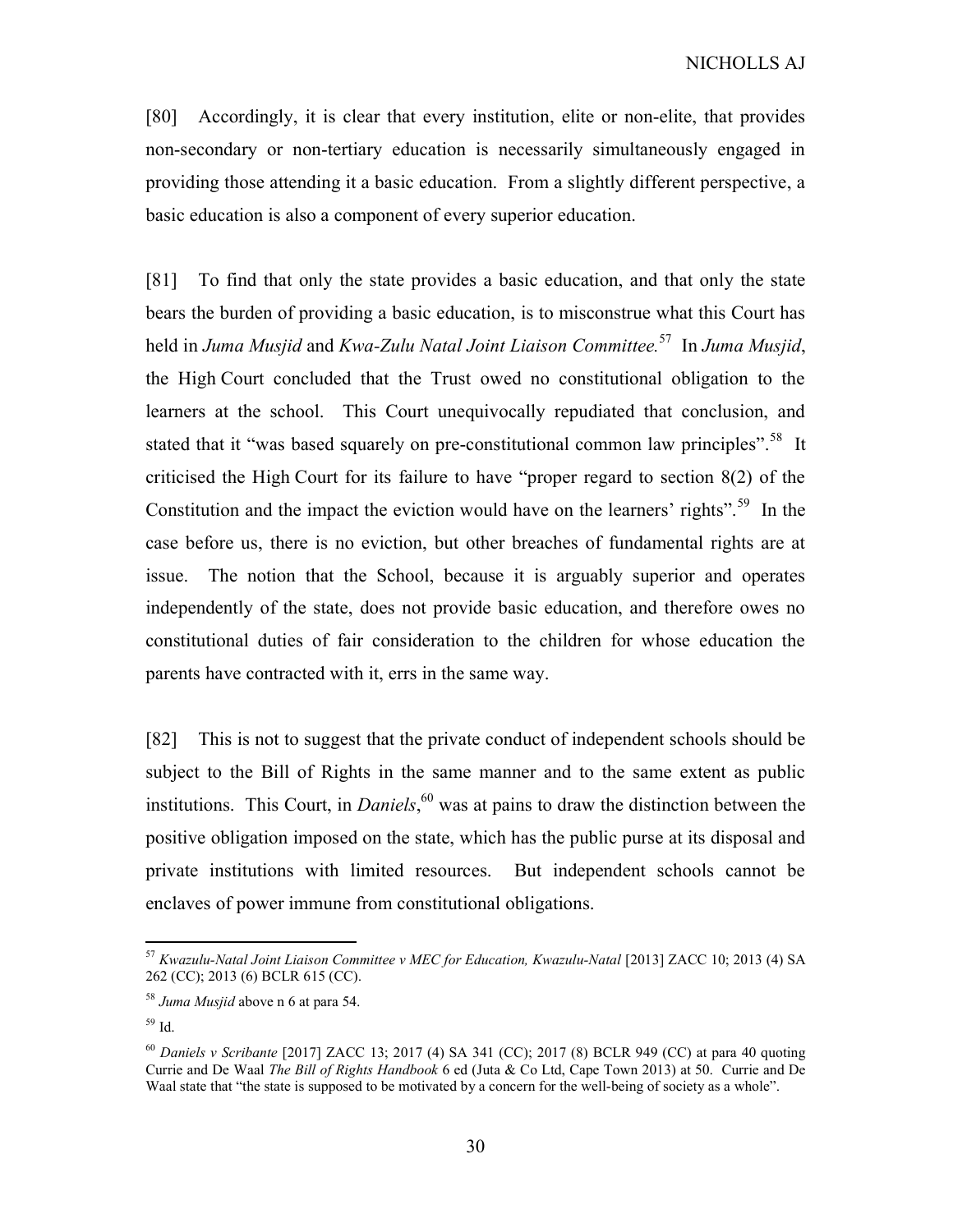[83] While the majority of the Supreme Court of Appeal's did not distinguish Kwa-Zulu Natal Joint Liaison Committee from this case, the High Court attempted to distinguish Kwa-Zulu Natal Joint Liaison Committee on the basis that the schools involved were receiving state subsidies. This implies that a child receives a basic education only if the state contributes financially.<sup>61</sup> On this interpretation, once the state fails to pay, the children are no longer receiving a basic education. This cannot be. Whether one receives a basic education depends on the content of the education provided and not on the financial source providing the means for that education. The identity of the service provider cannot determine the nature of the service provided.

[84] The Supreme Court of Appeal majority relied on this Court's decision in AllPay  $II^{62}$  in support of its conclusion that independent schools do not undertake constitutional obligations to provide education. The distinction, it held, lies in the fact that in that case the private entity contracted with the relevant state department to fulfil its constitutional functions. $63$  The distinction fails at two levels.

[85] First, the assumption of constitutional obligations does not ultimately depend on the form by which they are assumed (a contract in the case of  $AllPay$ ), but on the volitional nature of the assumption. No private entity is constitutionally obliged to establish and maintain independent educational institutions. But once a private entity voluntarily decides to do so, it cannot escape at least some constitutional responsibilities that the right entails, as the provisions of section 29(3)(a)-(c) explicitly recognise.

[86] Secondly, the right to basic education contains both positive and negative obligations. In Juma Musjid, this Court held that the right to basic education is

 $<sup>61</sup>$  High Court judgment above n 4 at paras 31-3.</sup>

 $62$  AllPay Consolidated Investment Holdings (Pty) Ltd v Chief Executive Officer, South African Social Security Agency [2014] ZACC 42; 2014 (1) SA 604 (CC); 2014 (6) BCLR 461 (CC) (AllPay).

 $63$  Supreme Court of Appeal judgment above n 11 at para 39.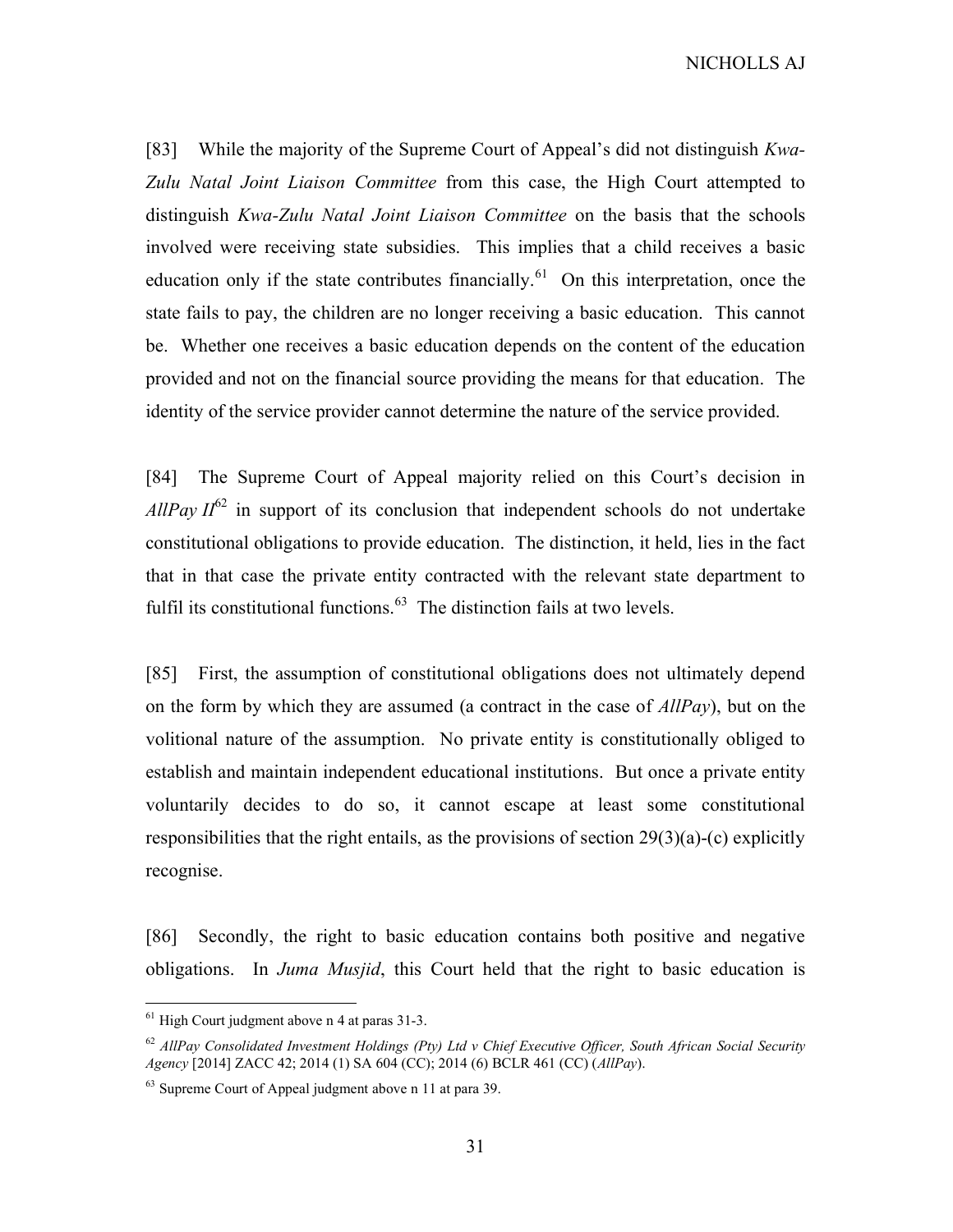immediately realisable and not subject to an internal limitation requiring it to be realised only "progressively".<sup>64</sup> While the state has both a positive and a negative duty to realise the right, private entities, have, at the very least, a negative duty not to diminish the right. That emerges from Juma Musjid itself, as well as from Daniels.<sup>65</sup> No attempt was made by the applicants to argue that independent schools have a positive obligation. In fact, this was specifically disavowed by counsel for the applicants.

[87] In the particular circumstances of *Juma Musjid*, the negative duty was sourced in section  $8(2)$  of the Constitution: <sup>66</sup>

"[I]t needs to be stressed however that the purpose of section 8(2) of the Constitution is not to obstruct private autonomy or to impose on a private party the duties of the state in protecting the Bill of Rights. It is rather to require private parties not to interfere with or diminish the enjoyment of a right. Its application also depends on the 'intensity of the constitutional right in question, coupled with the potential invasion of that right which could be occasioned by persons other than the state or organs of state'."<sup>67</sup>

[88] The content of independent schools' obligations under the Constitution is circumscribed. It does not extend to a positive duty to continue providing education at the private institution. But once an independent school provides basic education, it is then required to ensure that the right to basic education of children attending the independent school is not negatively infringed. That will occur, for instance, where no independent opportunity to be heard is afforded before a decision is made to discontinue that education.

 $64$  Juma Musjid above n 6 at para 37.

 $65$  Id at para 57 and *Daniels* above n 60 at para 159.

 $66$  Section 8(2) provides:

<sup>&</sup>quot;A provision of the Bill of Rights binds a natural or a juristic person if, and to the extent that, it is applicable, taking into account the nature of the right and the nature of any duty imposed by the right."

 $^{67}$  Juma Musjid above n 6 at para 58.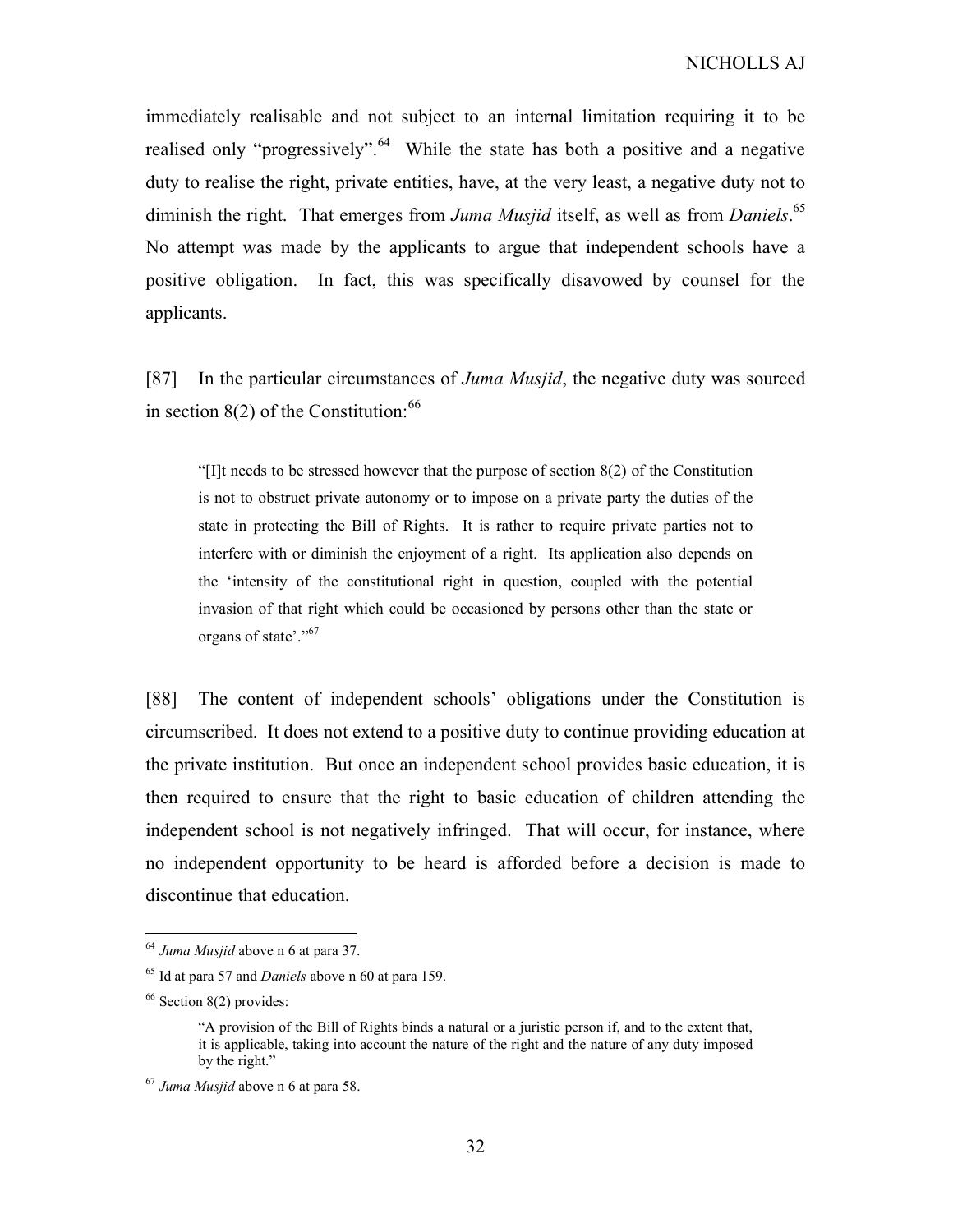[89] Pridwin had a negative duty not to impair and diminish the boys' right to a basic education. In addition, there should be no interference with the rights already enjoyed by the boys except where there is proper justification for that interference.<sup>68</sup> In *Hoërskool Ermelo*,<sup>69</sup> this Court dealt with the right of learners to receive education in a language of their choice at a public school. The test was formulated in these terms:

"It must follow that when a learner already enjoys the benefit of being taught in an official language of choice the state bears the negative duty not to take away or diminish the right without appropriate justification."<sup>70</sup>

[90] As it is apparent from Juma Musjid, this test applies even where the interference with the enjoyment of this right comes from a private person. This stems from the direct application of the Bill of Rights, which guarantees rights, including rights of access to education.

[91] Therefore, while *Barkhuizen* demands that contracts freely and consciously entered into must be honoured, the contractual autonomy of parties is curtailed when dealing with the right of basic education and the best interests of the child. In these instances, the enforcement of the contract must be subject to the constitutional precepts outlined above because of the direct applicability of rights in the Bill of Rights. Even if the more general public policy approach is preferred, the result will effectively be the same: it is against public policy to enforce a contractual claim that infringes the constitutional rights of children who are not parties to the contract.

<sup>68</sup> Id; Jaftha v Schoeman; Van Rooyen v Stoltz [2004] ZACC 25; 2005 (2) SA 140 (CC); 2005 (1) BCLR 78 (CC) at para 33; Minister of Health v Treatment Action Campaign (No 2) [2002] ZACC 15; 2002 (5) SA 721 (CC); 2002 (10) BCLR 1033 (CC) at para 46; and Government of the Republic of South Africa v Grootboom [2000] ZACC 19; 2001 (1) SA 46 (CC); 2000 (11) BCLR 1169 (CC) at para 34.

<sup>69</sup> Head of Department, Mpumalanga Department of Education v Hoërskool Ermelo [2009] ZACC 32; 2010 (2) SA 415 (CC); 2010 (3) BCLR 177 (CC) (Hoërskool Ermelo).

 $70$  Id at para 52.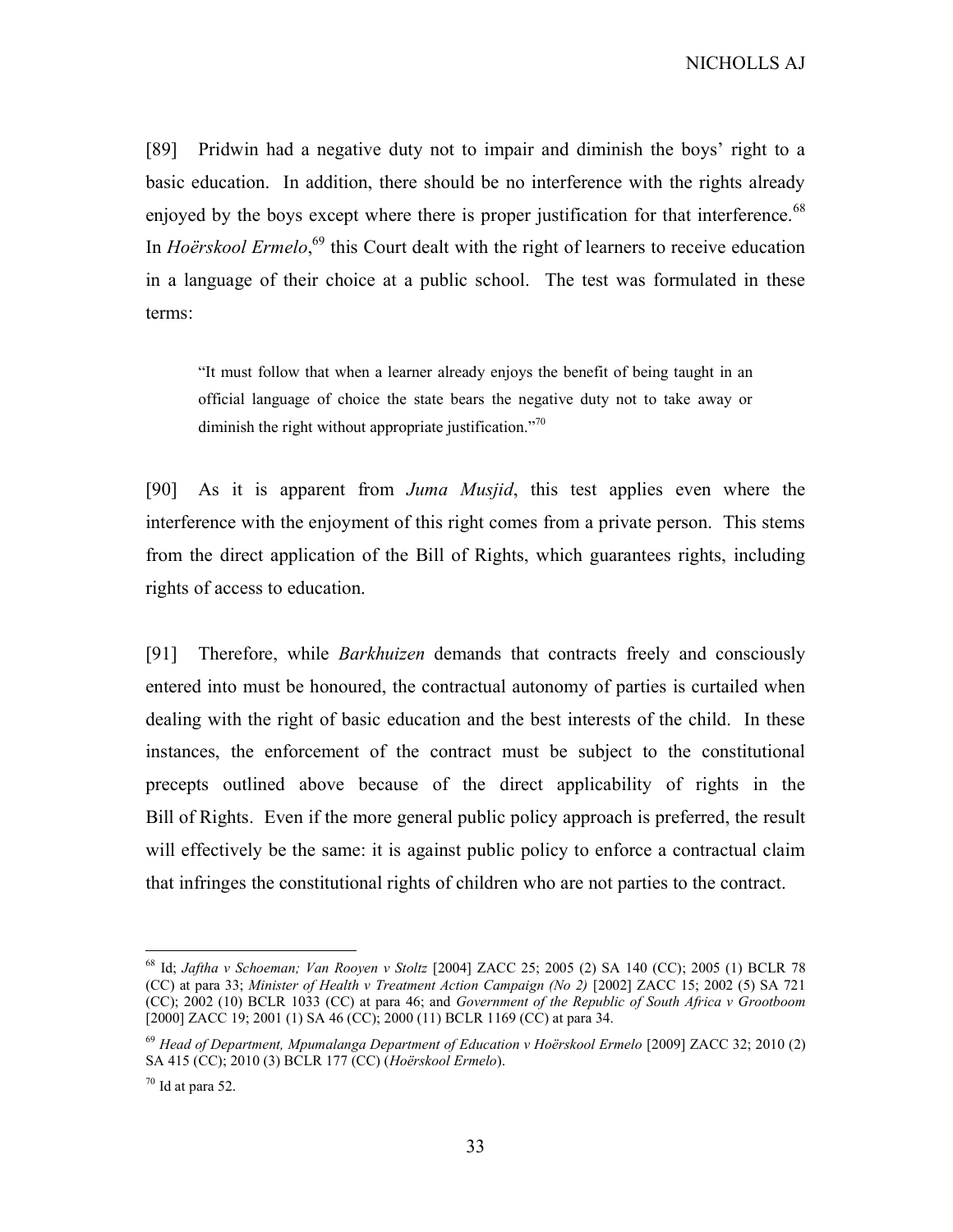[92] This outcome renders it unnecessary to seek an alternative source for independent schools' constitutional education obligations in either the Children's Act or Promotion of Administrative Justice Act.<sup>71</sup>

### Conclusion

[93] Schools that provide basic education are under a constitutional duty not to diminish the right to basic education and at all times to act in the best interests of the child. In most circumstances, this would entail: alerting the parents involved to the proposed termination; providing reasons therefor; and affording an opportunity for a fair and appropriate hearing. Of course, this would entail giving the children themselves the opportunity to express their views on a matter that concerns them, where this would be appropriate. In certain circumstances, what would be reasonable and fair would be to hear their teachers, parents, another intermediary, or even a collection of the above. However, after a hearing, the best interests of the other children at the school, or any other relevant consideration, may well prevail.

[94] The constitutional requirement is that there should be both substantive and procedural fairness before any child is excluded from a school.<sup>72</sup> Because the specific circumstances of this case are moot between the parties, I do not consider it necessary to deal with that issue. I thus express no views on the factual findings in that regard in the second judgment.

#### Costs

 $\frac{1}{1}$ [95] The applicants have won their constitutional point, but it is a Pyrrhic victory. The exhausting battle they waged against the School became pointless once their sons were accommodated elsewhere. The primary issue that occupied the High Court and the Supreme Court of Appeal, namely the children's entitlement to remain at Pridwin,

<sup>71</sup> Act 3 of 2000.

<sup>&</sup>lt;sup>72</sup> Process requirements do not only have a functional purpose; they also have intrinsic value. See, albeit in a different context, Helen Suzman Foundation v Judicial Service Commission [2018] ZACC 8; 2018 (4) SA 1 (CC); 2018 (7) BCLR 763 (CC) at para 158.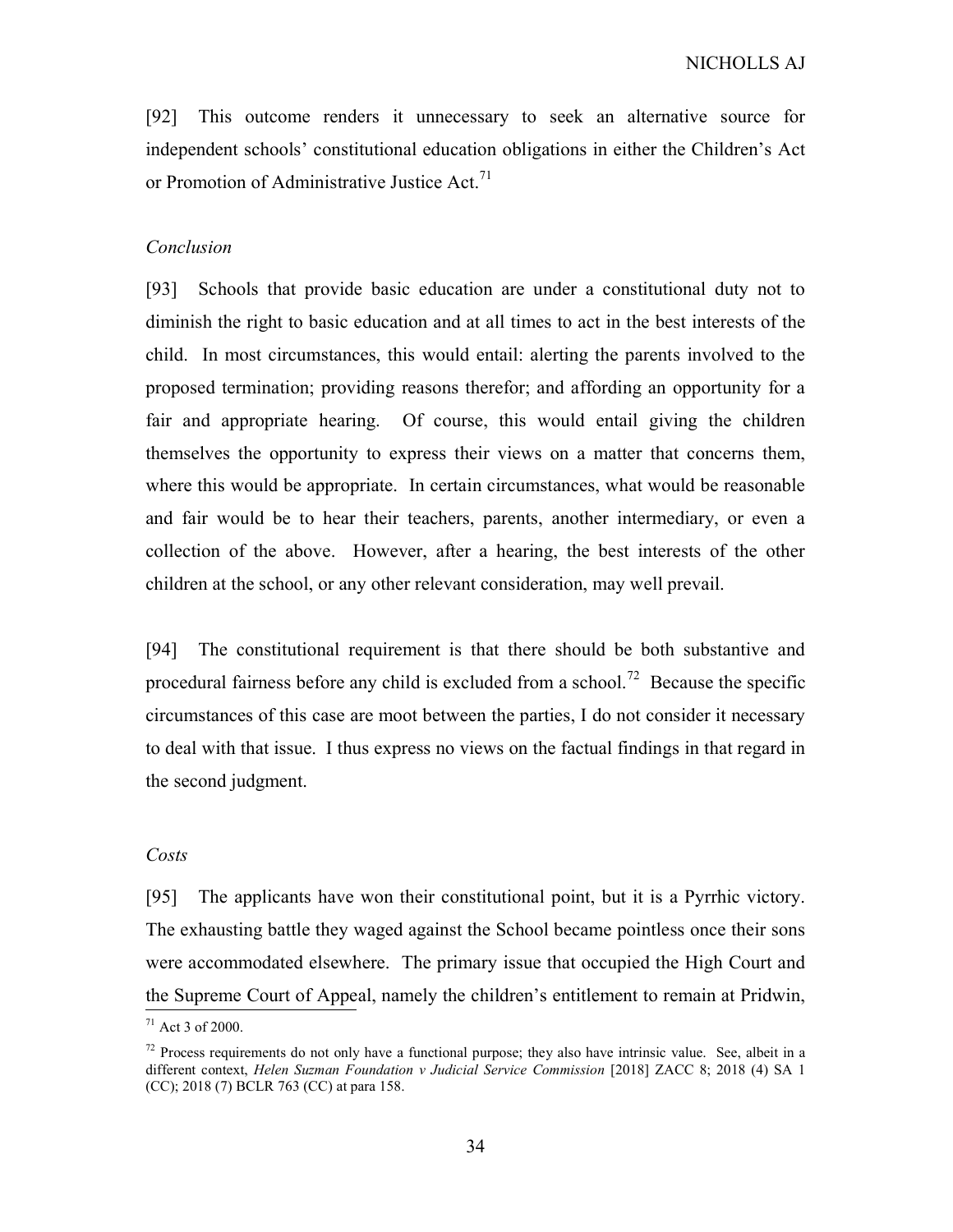is long since moot. Having found that it is not in the interests of justice to hear this aspect of the case, there is no justification for awarding costs to the applicants. Their conduct throughout, even approaching witnesses to change statements made under oath, militates against any costs order in their favour.

#### Order

- [96] In the result, I would have made the following order:
	- 1. Leave to appeal is granted.
	- 2. It is declared that clause 9.3 of the Parent Contract between the applicants and the first respondent is unconstitutional, contrary to public policy and unenforceable to the extent that it purports to allow Pridwin to cancel the Parent Contracts without following a fair procedure.
	- 3. It is declared that a child's basic education should not be terminated without an appropriate and substantively fair procedure.
	- 4. There is no order as to costs in this Court.
	- 5. The applicants are to pay their own costs in the High Court and the Supreme Court of Appeal.

THERON J (Jafta J, Khampepe J, Ledwaba AJ, Madlanga J and Mhlantla J concurring)

#### Introduction

[97] This application concerns the constitutional rights of the applicants' children, two boys, DB and EB, to have their best interests considered paramount in all matters concerning them and to a basic education. The central question to be considered is whether it is constitutionally permissible for an independent school to expel children due to their parents' alleged misconduct, without following a fair procedure and without appropriate justification for its decision. DB and EB were learners at Pridwin, an independent school in Johannesburg. In 2016, they were in grade 4 and grade R respectively. On 30 June 2016, Pridwin took the unilateral decision to terminate the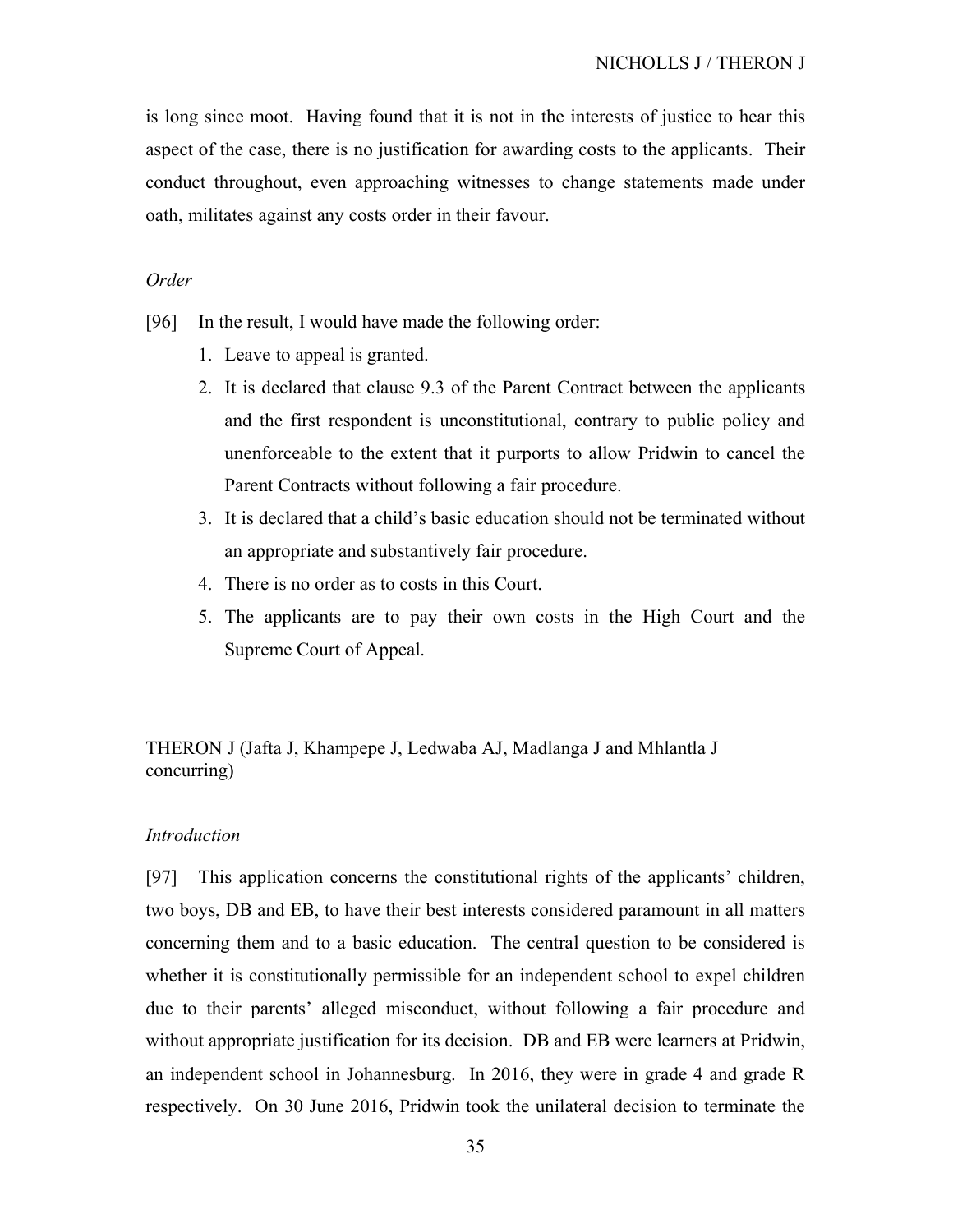Parent Contract that allowed the children to attend the School.<sup>73</sup> This application concerns the constitutional validity of that decision.

[98] In making the decision to cancel the Parent Contract, Pridwin relied on clause 9.3 of that contract, which provides:

"The School also has the right to cancel this Contract at any time, for any reason, provided that it gives you a full term's notice, in writing, of its decision to terminate this Contract. At the end of the term in question, you will be required to withdraw the Child from the School, and the School will refund to you the amount of any fees prepaid for a period after the end of the term less anything owing to the School by you."

[99] The applicants seek orders declaring Pridwin's decision unconstitutional and invalid on both procedural and substantive grounds, on the basis that the decision was in breach of section  $28(2)$  (the best interests of the child standard) and section  $29(1)(a)$ (the right to basic education) of the Constitution. In the event that this Court finds that clause 9.3 is not capable of a constitutionally compliant interpretation, they seek an order declaring clause 9.3 of the Parent Contract unconstitutional, contrary to public policy and invalid to the extent that it permits cancellation of the Parent Contract without a fair hearing and on unreasonable grounds that breach children's rights.

#### Divergence of approach between the judgments

-

[100] I have read the comprehensive judgment by my sister, Nicholls AJ (first judgment). I am regrettably unable to agree with paragraphs 1 and 2 of the proposed order and the underlying reasoning. The first judgment has carefully set out the relevant facts in this matter and I gratefully adopt that exposition. I refer to the facts in this judgment only insofar as is necessary.

 $73$  Like many independent schools, Pridwin requires the parent(s) or guardian(s) of the learners that attend the school to enter into an agreement that governs the relationship between the school and the parent(s) or guardian(s) and, to some extent, the relationship between the school and its learners. The Parent Contract is a precondition for admission of the learners. It establishes, among other things, the standards of conduct that each of the parties must comply with and the bases on which the relationship may be terminated with the result that the learners will be required to leave the school.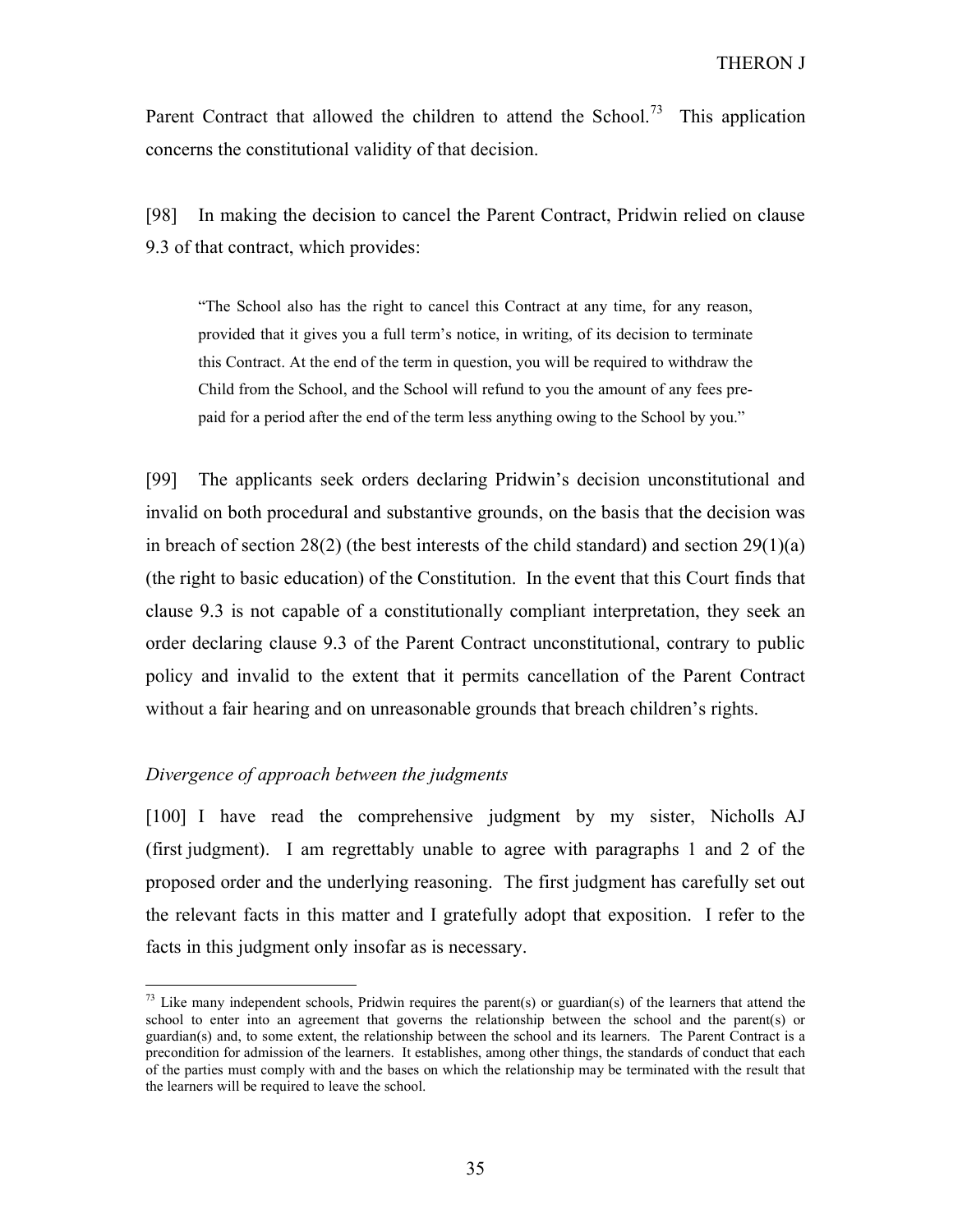[101] The first judgment finds that leave to appeal should be granted in respect of the constitutionality of clause 9.3 of the Parent Contract and its enforceability without following a fair procedure.<sup>74</sup> This is clearly the public policy challenge. In this Court and the Supreme Court of Appeal, the attack by the applicants was not that the clause itself was impugned, but that to enforce it, without a prior hearing or unreasonably, was contrary to public policy.<sup>75</sup>

 $[102]$  In addressing the public policy challenge, <sup>76</sup> the first judgment applies the test as enunciated in *Barkhuizen*.<sup>77</sup> The first judgment simultaneously favours the direct application of the Bill of Rights to private persons in terms of sections 8(2) and 8(3) of the Constitution.<sup>78</sup> This represents a novel approach by this Court. The first judgment appears to have conflated two different approaches.

[103] In this matter, the claim based on public policy is directed, not at upholding the constitutional rights of the boys, but at the School's enforcement of the Parent Contract and the potential invalidity of clause 9.3 of the Parent Contract. This claim is contractual in nature, even though public policy is based on the values underpinning the Constitution. It is about the enforcement of a contractual term. The claim relating to the constitutional validity of the decision to terminate the Parent Contract is directed at upholding the boys' constitutional rights. This claim is grounded in Pridwin's obligation not to breach the boys' rights in sections 28(2) and 29(1) of the

. . .

 $74$  First judgment at [57].

<sup>75</sup> Above n 11 at para 75. Cachalia JA explained:

<sup>&</sup>quot;I return to the appellants' public policy challenge to the termination clause

<sup>[</sup>Counsel's] submissions focused on the enforcement of the clause. In other words, it is not the clause itself that is impugned, but the fact that it was enforced, without a prior hearing or reasonably, which is said to be inimical to public policy."

 $76$  First judgment at [60] and [61].

 $77$  Barkhuizen above n 22 at para 51.

<sup>&</sup>lt;sup>78</sup> First judgment at [67] to [68].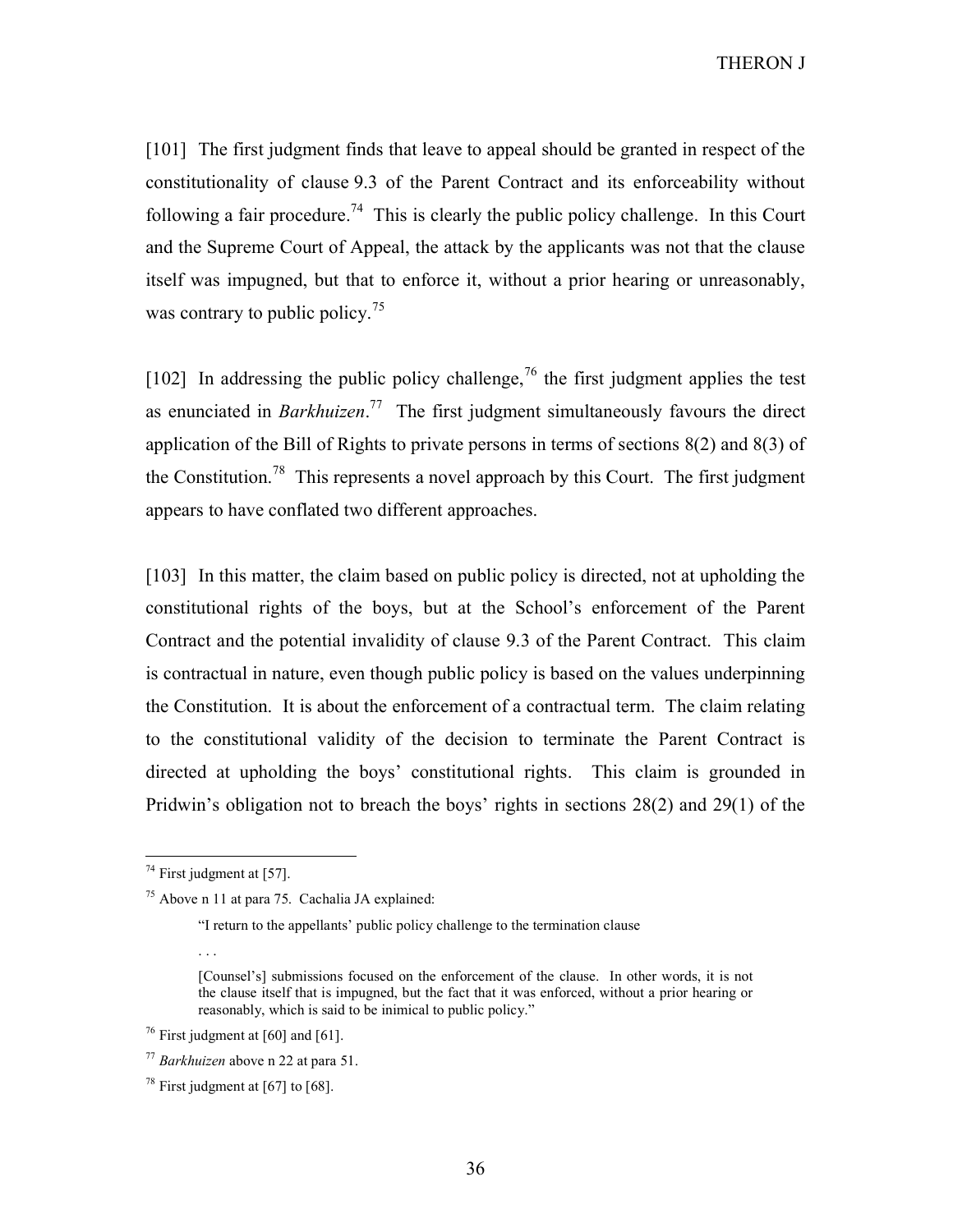Constitution, which flow directly from the Constitution and operate independently from the contract. These rights are not dependent on whether the contract was terminated lawfully or not.

[104] This judgment deals exclusively with the constitutional validity of the decision to terminate the Parent Contract. I note the valiant attempt by my colleagues Cameron J and Froneman J in their succinct concurrence (third judgment), to find common ground between the first and second judgments. I make no comment. The second judgment will speak for itself in this regard.

[105] This case presents an opportunity to clarify certain aspects of Barkhuizen relating to direct horizontal application of rights between private parties, as against their indirect application through public policy. In Barkhuizen, this Court distinguished clearly between the public policy route and the direct application route. It stated that the public policy route involves reliance on a fundamental right "for the purpose of determining the content of public policy" and "as a reflection of public policy".<sup>79</sup>

[106] In *Barkhuizen*, this Court clarified that the direct application route, on the other hand, concerns the "direct application of the Bill of Rights to private persons as contemplated in sections  $8(2)$  and  $8(3)$  of the Constitution.<sup>80</sup> Because it did not consider and decide the matter in the context of sections 8(2) and (3), this Court then

 $80$  Id at para 23.

 $79$  Barkhuizen above n 22 at para 20, where Ngcobo J held:

<sup>&</sup>quot;Now this argument conflates two different arguments. The first argument is one based on public policy, namely that clause 5.2.5 is contrary to public policy because it violates the right of the applicant to seek judicial redress. This argument does not rely directly on section 34 as a separate and independent ground for attacking the limitation clause. Rather, it relies on section 34 only for the purposes of determining the content of public policy and demonstrating that clause 5.2.5 is contrary to public policy. This argument, therefore, relies upon section 34 as a reflection of public policy. The other argument is based directly on section 34. This argument contends that clause 5.2.5 limits the rights guaranteed in section 34 and considers whether such limitation is reasonable and justifiable under section 36(1). It is this argument that was considered and upheld by the High Court but was rejected by the Supreme Court of Appeal."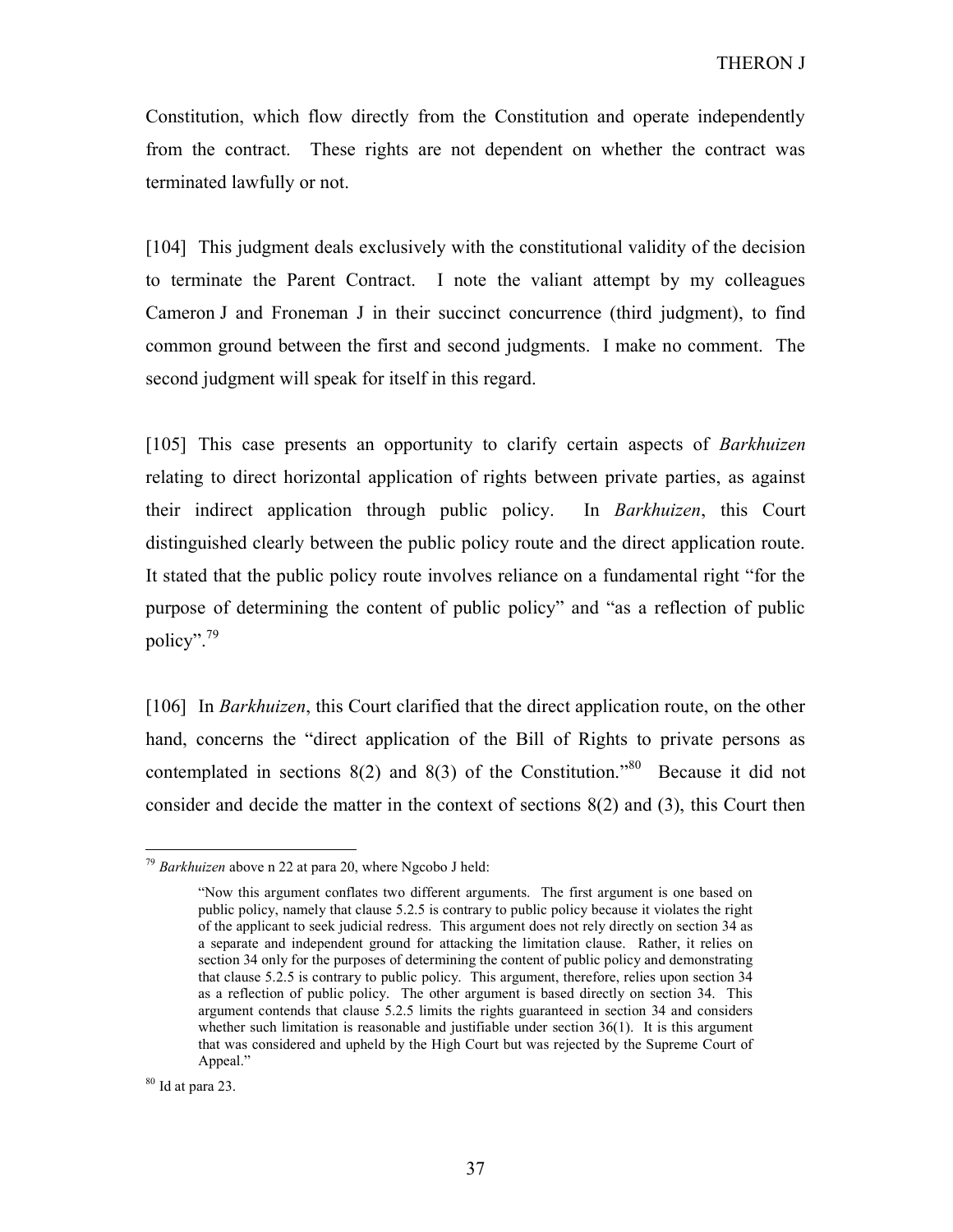considered that the public policy route would generally be appropriate in challenges to the constitutionality of contractual terms. This is because contractual terms on their own do not constitute law or conduct for purposes section 172(1)(a) of the Constitution, nor are they laws of general application that can be subjected to a limitation analysis under section  $36<sup>81</sup>$  Applying the public policy approach would then mean that, instead of a section 36 limitations analysis, the validity of the contractual clause's content or enforcement will be determined with reference to public policy as evidenced by constitutional values. $82$ 

[107] In my view, there is no need to determine the public policy challenge, which was argued by the applicants in the alternative. The constitutional obligations imposed upon Pridwin do not arise from the Parent Contract. They arise directly from the Constitution and the application of section 8(2). On this approach, and in light of the outcome reached by applying section 8(2), a decision in respect of the public policy challenge is rendered superfluous. A challenge based on the direct application of constitutional rights to the decision of the School is discernible from the pleadings. That should be the applicable route.

#### Issues

[108] These are the issues in this matter:

- (i) Is it in the interests of justice to hear this application?
- (ii) Was Pridwin's decision unconstitutional due to the failure to afford the applicants an opportunity to be heard regarding the best interests of the children, in breach of the requirements of sections 28(2) and 29(1) of the Constitution?
- (iii) Was Pridwin's decision unconstitutional in that it violated Pridwin's obligation not to unreasonably interfere with the children's basic education, in breach of sections 28(2) and 29(1) of the Constitution?

 $81$  Id at paras 24-30.

 $82$  Id at para 30.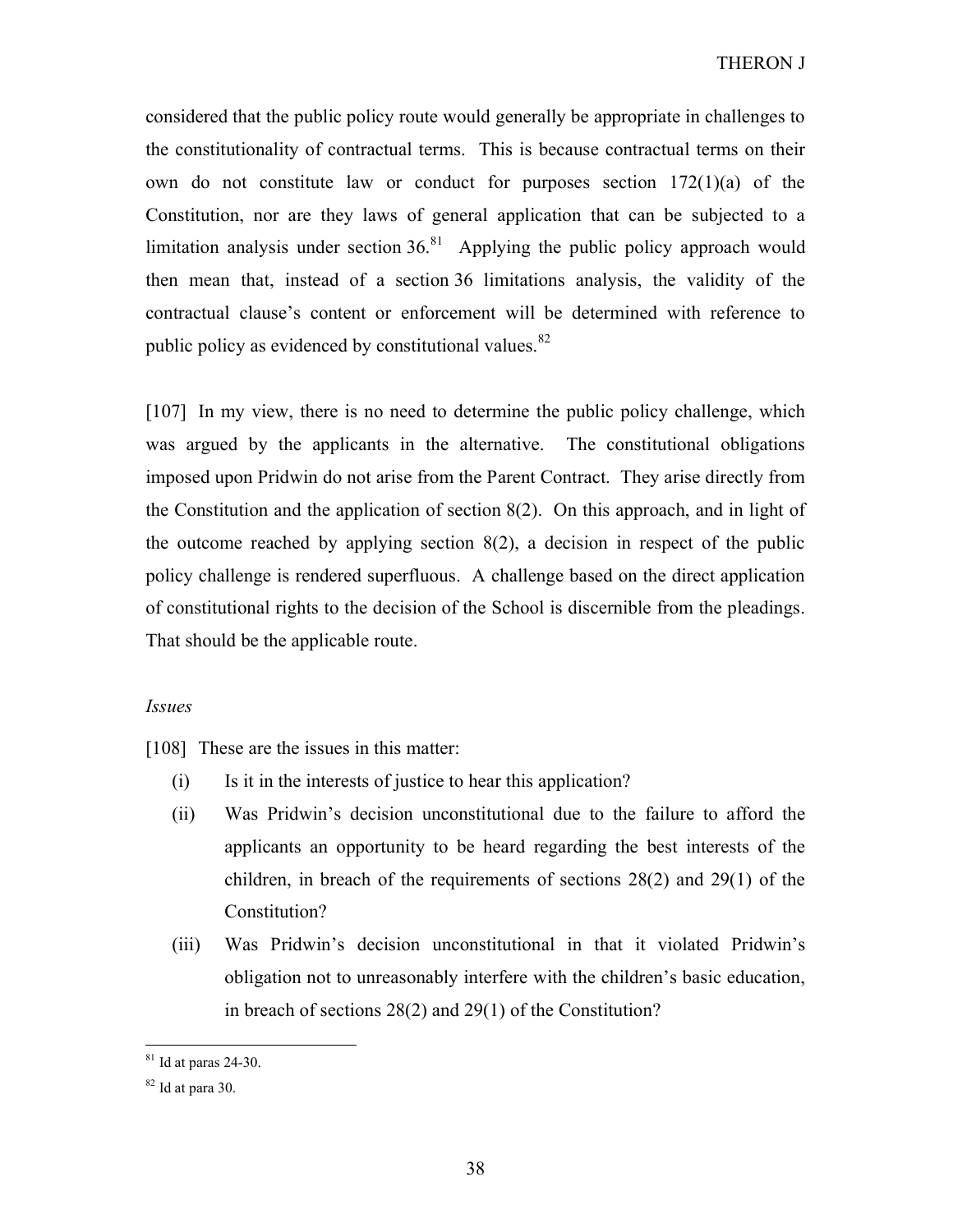# Interests of justice

[109] Prior to the hearing of this matter, and in a letter dated 18 March 2019, this Court was advised that the applicants' children had left Pridwin and been placed in another school. Given the change in circumstances, the applicants no longer seek an order entitling the children to remain at Pridwin, as they did in the High Court and the Supreme Court of Appeal. The dispute is focused squarely on the constitutional validity of Pridwin's decision to terminate the Parent Contract and on whether Pridwin's enforcement of clause 9.3 was contrary to public policy.

[110] In these circumstances, has the matter become moot? A matter is moot if it no longer raises an "existing or live controversy" between the parties, such that this Court's order will have no practical effect or result.<sup>83</sup> Mootness is not an absolute bar to the justiciability of an issue. This Court has a discretion to entertain an appeal, even if moot, where it is in the interests of justice to do so.<sup>84</sup> This Court has identified a number of considerations in answering the question of whether it is in the interests of justice to hear an appeal that is moot. These include the nature and extent of the practical effect that any possible order might have and the importance and complexity of the issue. $85$ 

[111] *Pillay* arose in a similar context to this case. The child at the centre of that dispute, Sunali Pillay, had already left school by the time the appeal was heard in this Court. Nevertheless, this Court held that it was in the interests of justice to decide the matter. Langa CJ, writing for the majority, explained why:

"[T]his matter raises vital questions about the extent of protection afforded to cultural

 $83$  POPCRU above n 30 at paras 43-4 (this was said in the minority judgment of Cachalia AJ, but there was no dispute over this principle) and *National Coalition* above n 25 at fn 18. See also *Pillay* above n 32 at para 32 and Independent Electoral Commission above n 29 at paras 9-11.

<sup>&</sup>lt;sup>84</sup> Independent Electoral Commission id at para 11.

<sup>&</sup>lt;sup>85</sup> Pillay above n 29 at para 32.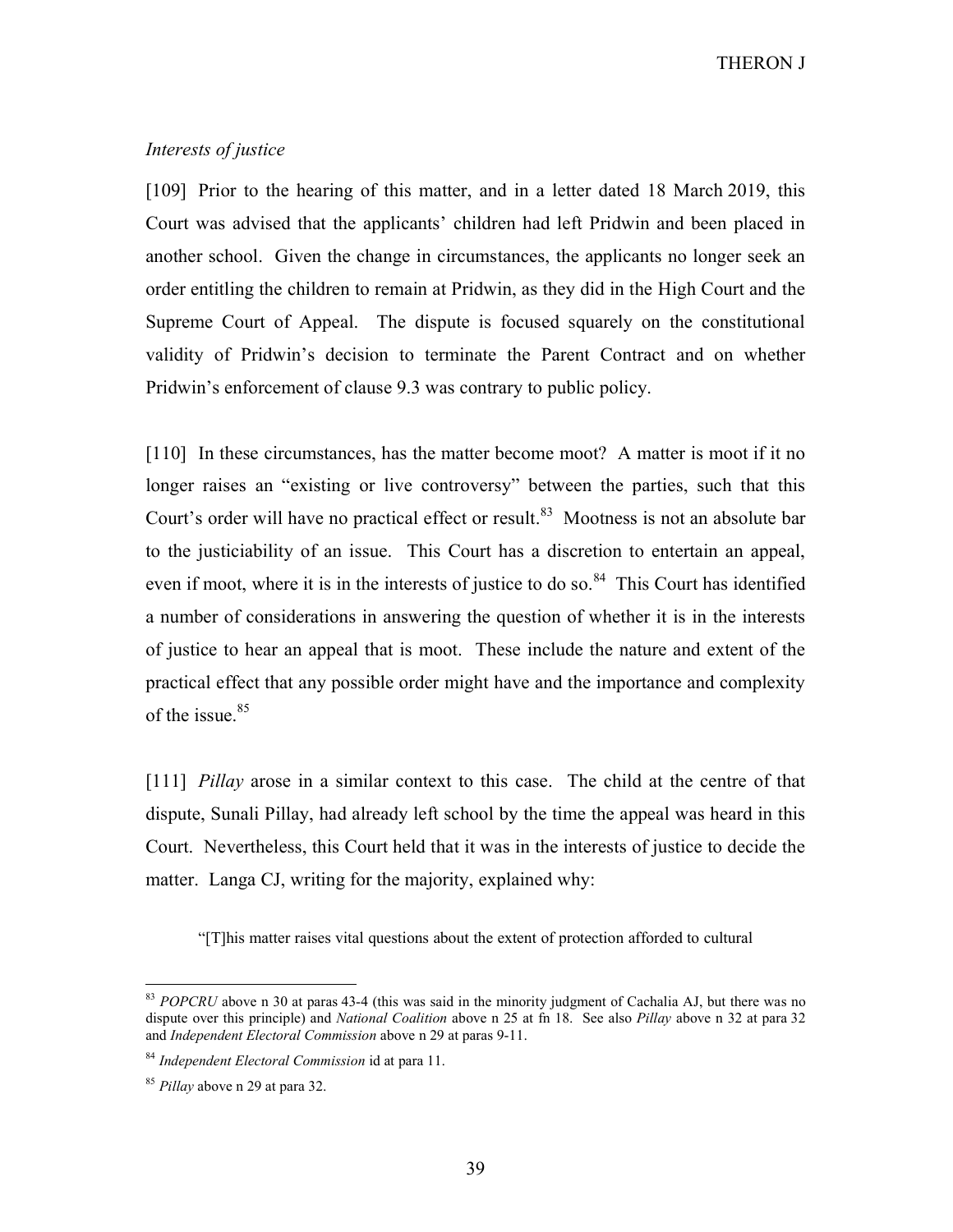and religious rights in the school setting and possibly beyond.

. . .

The issues are both important and complex. . . . Extensive argument has been presented, not only from the parties but [also] from three amici curiae. There is accordingly no doubt that the order, if the matter is heard, will have a significant practical effect on the school and all other schools in the country, although it will have no direct impact on Sunali."<sup>86</sup>

[112] These considerations apply with equal force in this case. First, it raises important and complex legal questions about the constitutional rights of learners under sections 28(2) and 29(1)(a) of the Constitution and the corresponding constitutional duties of independent schools. Secondly, the relief sought by the applicants will have broad practical effect. This is because clause 9.3 of the Parent Contract is a generic clause applied by independent schools across the country. ISASA, a voluntary association that represents the interests of more than 750 independent schools, and of which Pridwin is a member, drafted this clause and its members have adopted it, affecting up to 168 000 learners who attend ISASA schools. The evidence also shows that the use of this clause has spread beyond ISASA schools. Variants of this clause have been adopted by comparatively low-fee independent schools serving disadvantaged communities.

[113] ISASA intervened in the High Court because the relief sought by the applicants would have far-reaching practical consequences for other schools and learners. ISASA repeatedly emphasised this point in its founding papers in the High Court:

"ISASA is the author of the Parent Contracts. The potential for far-reaching consequences arises from the fact that contracts similar to the Parent Contracts are used in a number of ISASA's other member schools.

. . .

<sup>86</sup> Id at para 35.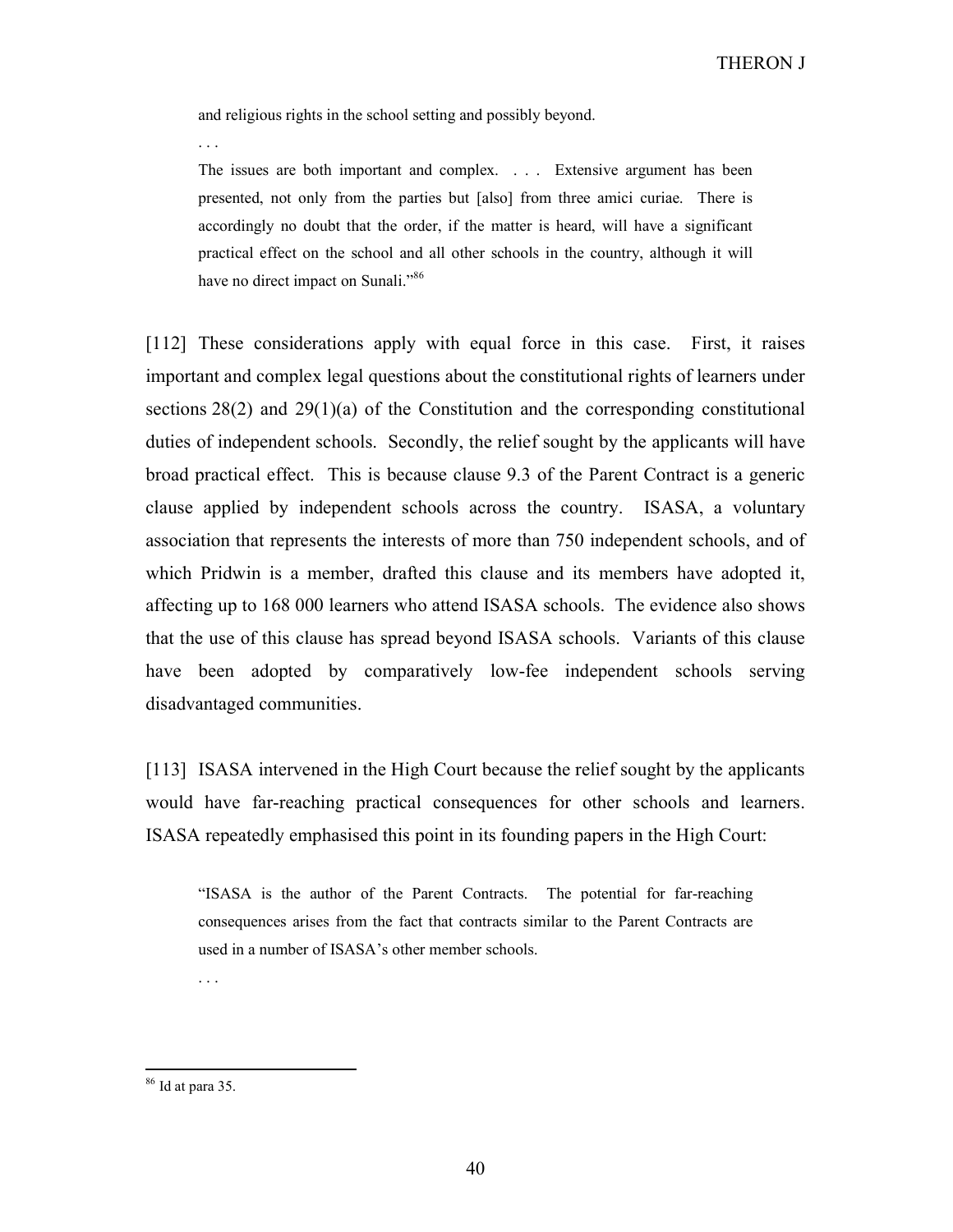If clause 9.3 of the parents contract is declared invalid and unenforceable, this would have a direct and material impact upon its enforcement by all of the member schools of ISASA that have incorporated this provision in their Parents Contract.

. . .

For the reasons set out above, it is clear that any relief granted by this Court . . . especially with regard to the validity and enforceability of clause 9.3, could materially prejudice the interests of ISASA and its member schools."

[114] Thirdly, the precedent set by the High Court and Supreme Court of Appeal judgments has far broader implications for the rights of learners at independent schools, which are not confined to Pridwin or the use of clause 9.3. These judgments also stand in conflict with this Court's jurisprudence. Recently, in POPCRU, Jafta J affirmed that it is in the interests of justice to "correct wrong statements of law", even where the dispute may have been rendered moot between the parties.<sup>87</sup> That need is amplified by the presence of conflicting judgments.<sup>88</sup> As a result, this matter raises "discrete legal issue[s] of public importance . . . that would affect matters in the future and on which the adjudication of this Court [is] required".  $89$ 

[115] Fourthly, this Court has been presented with extensive argument from the applicants, as well as Pridwin. In addition, ISASA intervened and was joined as a party in the High Court. It has actively participated in this matter. Two amici curiae, the Centre for Child Law and Equal Education, have also participated in these proceedings.<sup>90</sup>

[116] Finally, this is the first time that this Court has had an opportunity squarely to address the rights of learners at independent schools. It is also a rare opportunity, not

 $87$  POPCRU above n 22 at para 81 and the authorities cited at fn 33.

 $88$  AAA Investments (Pty) Ltd v Micro Finance Regulatory Council [2006] ZACC 9; 2007 (1) SA 343 (CC); 2006 (11) BCLR 1255 (CC) at para 27.

 $89$  Hoërskool Fochville above n 53 at para 11 and Qoboshiyane N.O. v Avusa Publishing Eastern Cape (Pty) Ltd [2012] ZASCA 166; 2013 (3) SA 315 (SCA) at para 5.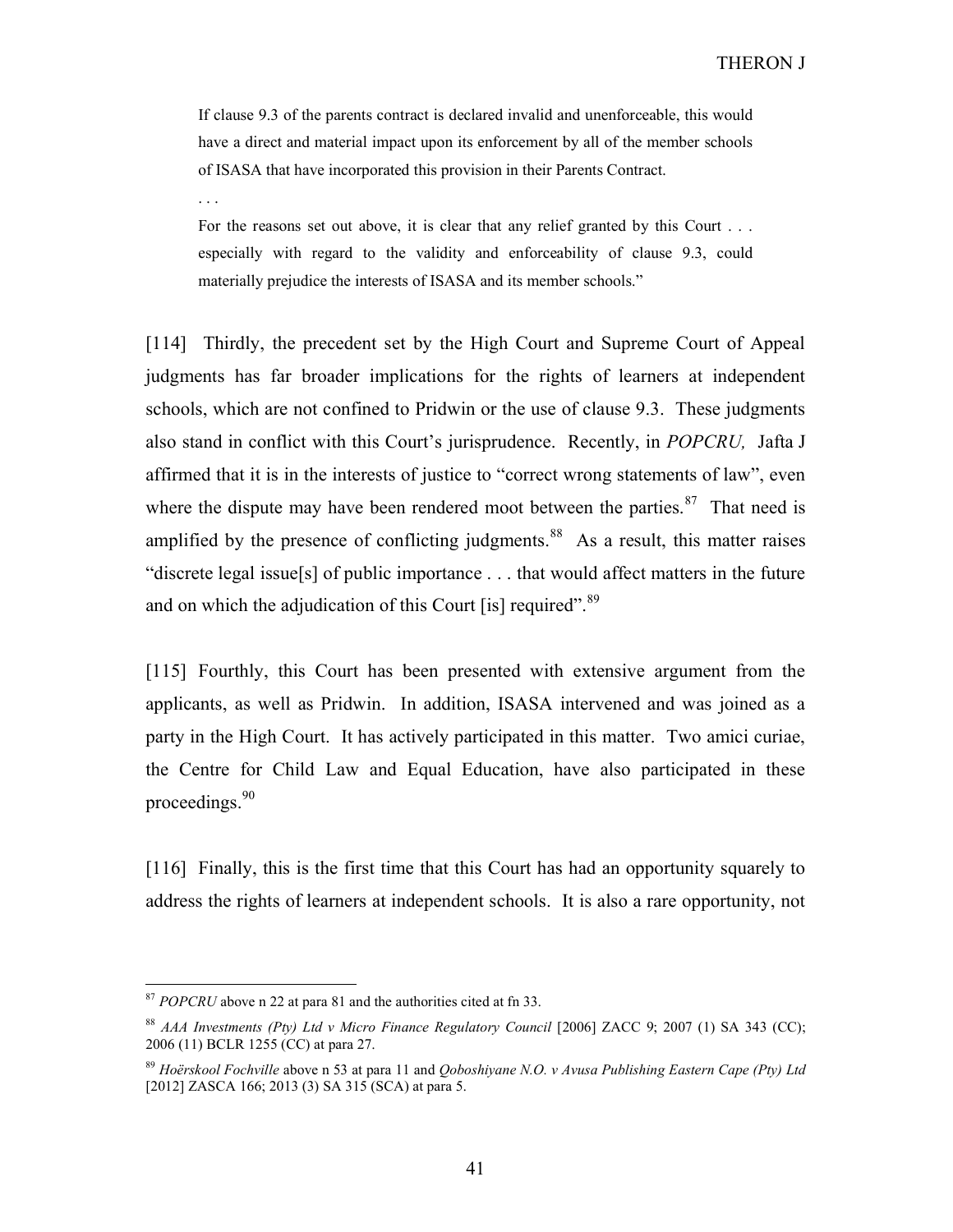because of the scarcity of rights violations in independent schools, but because of the difficulties and costs involved in litigating these matters to the appellate and apex levels. Most parents and learners in the applicants' situation would not have the resources to bring a matter before this Court.

[117] In the circumstances, it is in the interests of justice to grant leave to appeal and adjudicate this matter, even though the children have since left Pridwin.

# The horizontal application of constitutional rights

 $\overline{a}$ 

[118] The substance of the applicants' claim is directed at upholding the constitutional rights of the boys. The applicants' founding affidavit in this Court introduces this matter as one that "concerns the constitutional rights of [their] children, DB and EB, to have their best interests considered paramount in all matters concerning them." The key issue, the applicants contend, is whether it is "constitutionally permissible for independent schools to expel children . . . without any prior hearing on the children's best interests," notwithstanding the fact that the school concedes that it is bound by section 28(2). The applicants argue that the cancellation of the Parent Contract was unconstitutional under sections 28(2) and 29(1)(a) of the Constitution in that the children were denied a hearing (procedural argument) and the decision was unreasonable (substantive argument).

[119] In the High Court, the applicants sought an order setting aside Pridwin's decision as unconstitutional, unlawful and invalid, as well as an order declaring clause 9.3 of the Parent Contract contrary to public policy to the extent that it permitted Pridwin to cancel the Parent Contract without following a fair procedure or taking a reasonable decision. In the Supreme Court of Appeal, the applicants challenged the procedural fairness and substantive reasonableness of Mr Marx's decision under sections  $28(2)$  and  $29(1)(a)$  of the Constitution. They also persisted

 $90$  EE was admitted as an amicus in the High Court, but withdrew from the appeal. It was subsequently admitted as an amicus in this Court. The CCL was unsuccessful in its application for admission as an amicus in the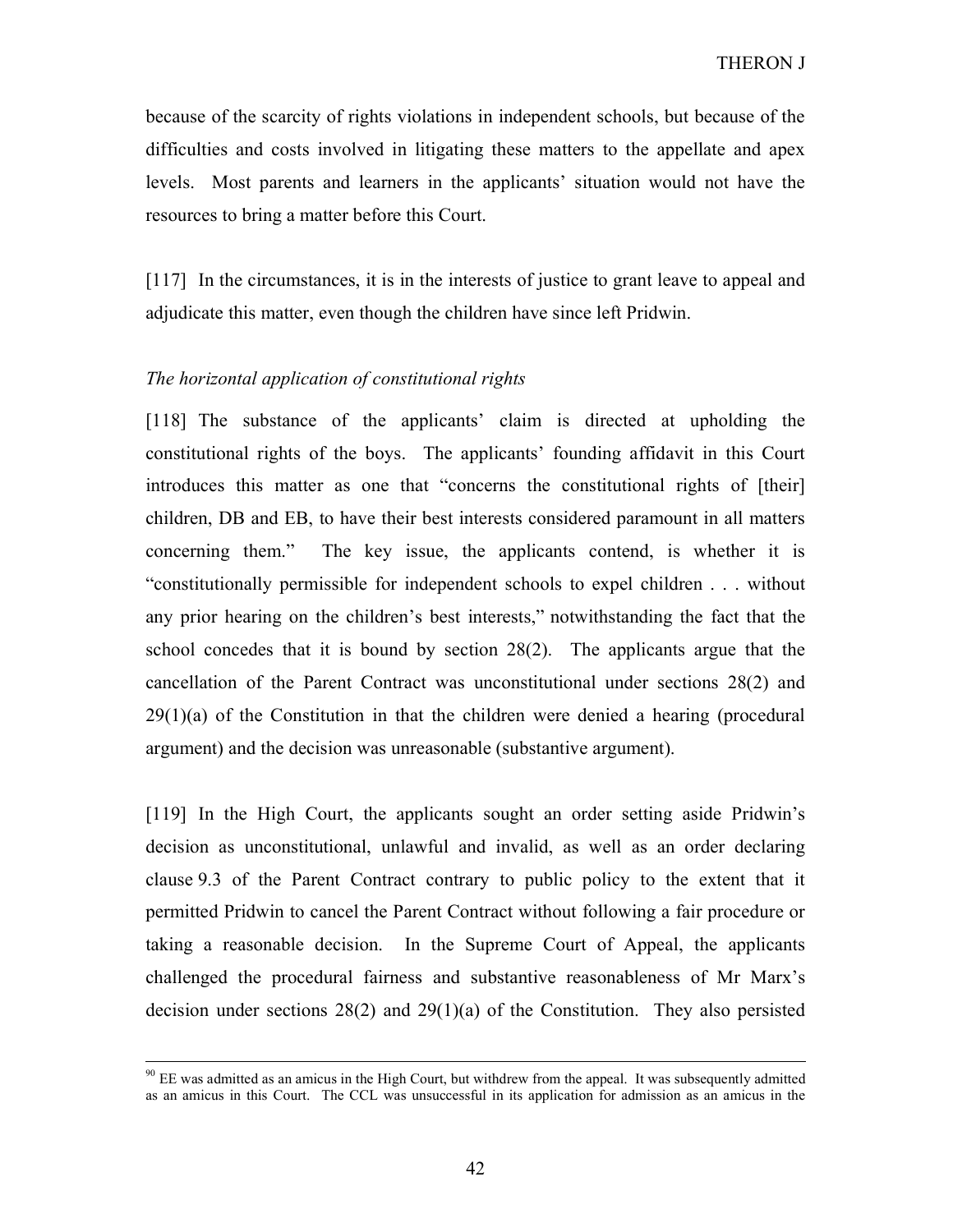with their public policy challenge in that Court.  $91$ 

[120] While Pridwin accepts that it is bound by the Constitution, it suggests that the imposition of constitutional obligations on Pridwin and other independent schools is extreme or undesirable. This aversion to constitutional obligations is out of step with section 8(2) of the Constitution and its transformative purpose to improve the lives of all citizens and undoing the status quo of entrenched inequality and disadvantage in our society.<sup>92</sup>

[121] Section 8(2) provides:

"A provision of the Bill of Rights binds a natural or juristic person if, and to the extent that, it is applicable, taking into account the nature of the right and the nature of any duty imposed by the right."

Madlanga J recently explained, extra-curially, the transformative aims of section 8(2):

"If we are to take seriously the transformative injunction of our Constitution to '[i]mprove the quality of life of all citizens and free the potential of each person', then our private interactions cannot be left out of the reach of those human rights obligations that may appropriately be borne by private individuals. We cannot take a business as usual approach and maintain the status quo insofar as our private interactions are concerned.

. . .

 $\overline{a}$ 

Simply put: if we refuse to impose human rights obligations on private individuals for fear of interfering with their autonomy, we risk maintaining a perverse status quo which entrenches a social and economic system that privileges the haves, mainly white people in the South African context. By imposing certain human rights obligations on private individuals and companies, we acknowledge that our current

Supreme Court of Appeal, but was admitted as an amicus in this Court.

<sup>&</sup>lt;sup>91</sup> This challenge was dismissed by the Supreme Court of Appeal, as was the challenge to the validity of clause 9.3 of the Parent Contract.

 $92$  Daniels v Scribante above n 60 at paras 41 and 57 and Residents of Joe Slovo Community, Western Cape v Thubelisha Homes [2009] ZACC 16; 2010 (3) SA 454 (CC); 2009 (9) BCLR 847 (CC) at para 142.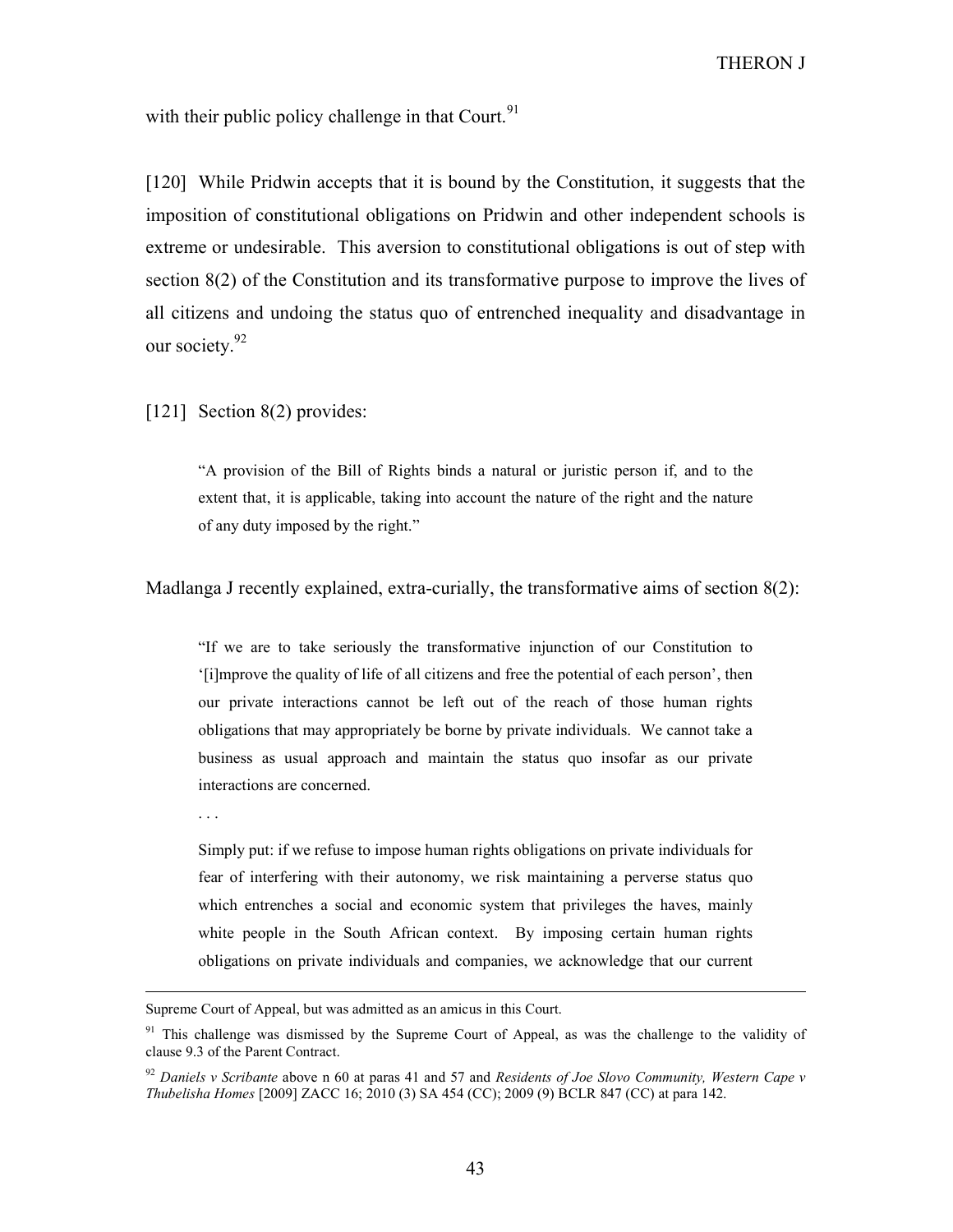social and economic realities have arisen out of our perverted past and cannot be sanitised."93

[122] As mentioned, the question of direct application of constitutional rights to challenge the constitutionality of contractual terms was raised in *Barkhuizen*. There, Ngcobo J, writing for the majority, held that the proper approach to constitutional challenges to contractual terms is to determine whether the term challenged is contrary to public policy as evidenced by constitutional values.<sup>94</sup> However, in this instance, the applicants direct their challenge not only at the contractual clause, but also at the School's infringement of the boys' constitutional rights as a separate and independent ground.

[123] In Juma Musjid,<sup>95</sup> this Court held that the purpose of section 8(2) was not to impose the duties of the state in protecting the Bill of Rights on a private party, but "rather to require private parties not to interfere with or diminish the enjoyment of a right". <sup>96</sup> It put the matter thus:

"This Court, in Ex Parte Chairperson of the Constitutional Assembly: In re Certification of the Constitution of the Republic of South Africa, made it clear that socio-economic rights (like the right to a basic education) may be negatively protected from improper invasion. Breach of this obligation occurs directly when there is a failure to respect the right, or indirectly, when there is a failure to prevent the direct infringement of the right by another or a failure to respect the existing protection of the right by taking measures that diminish that protection. It needs to be stressed however that the purpose of section 8(2) of the Constitution is not to obstruct private autonomy or to impose on a private party the duties of the state in protecting the Bill of Rights. It is rather to require private parties not to interfere with or

<sup>&</sup>lt;sup>93</sup> Madlanga "The Human Rights Duties of Companies and other Private Actors in South Africa" (2018) 29 Stellenbosch Law Review 359 at 364 and 368.

<sup>&</sup>lt;sup>94</sup> Barkhuizen above n 22 at para 30.

<sup>&</sup>lt;sup>95</sup> Juma Musjid above n 6.

 $96$  Id at paras 57-8.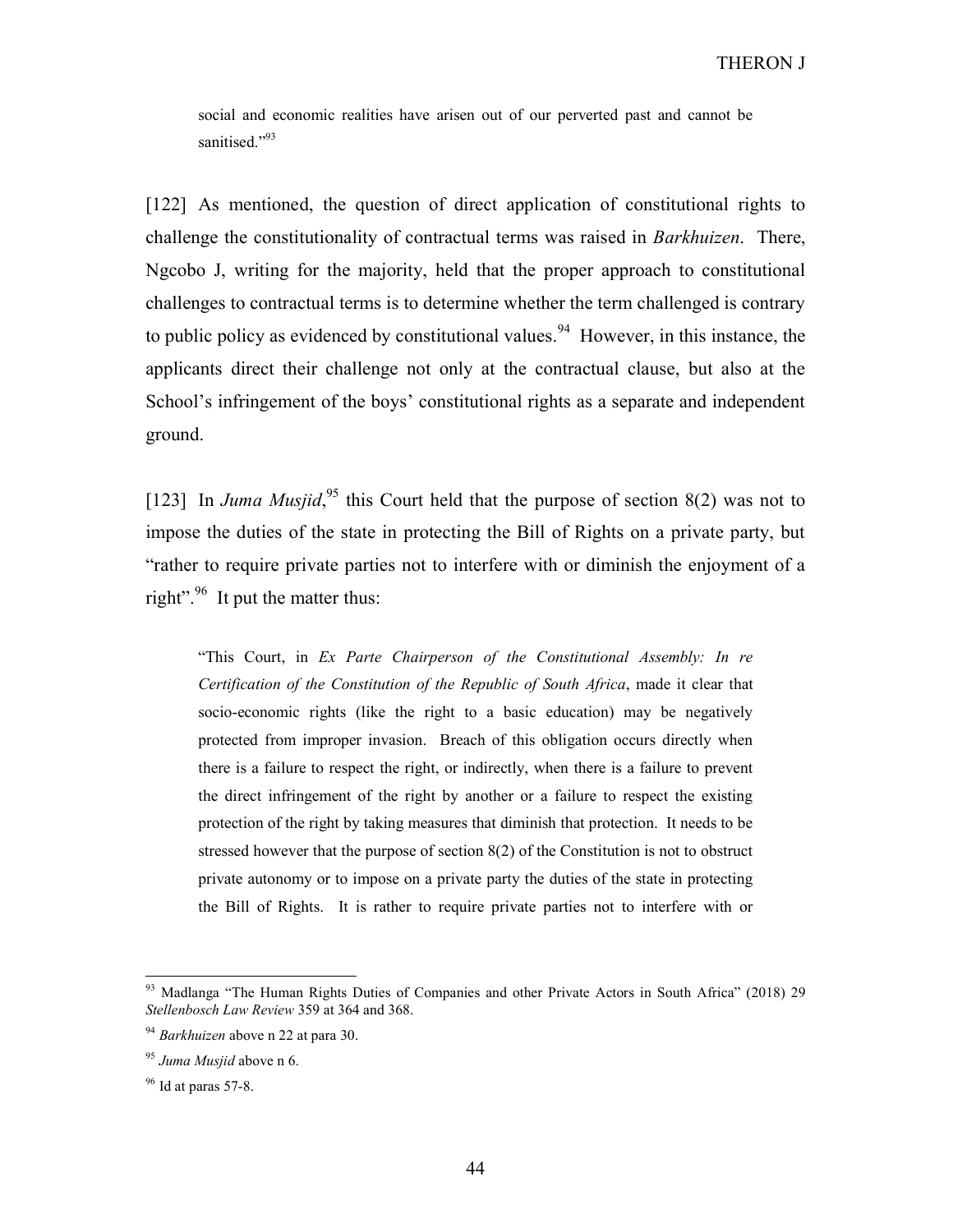diminish the enjoyment of a right."<sup>97</sup>

[124] In *AllPay II*, this Court confirmed that private parties may, in certain circumstances, assume constitutional obligations.<sup>98</sup> This Court held that where a private entity has performed a constitutional function for a significant period, considerations of obstructing private autonomy by imposing the duties of the state to protect constitutional rights on such an entity, do not feature prominently, if at all.<sup>99</sup> In *AllPay II*, this Court held that Cash Paymaster, the entity which administered social grants in South Africa pursuant to an agreement concluded with the South African Social Security Agency (SASSA), incurred positive constitutional obligations towards the beneficiaries of social grants.<sup>100</sup>

[125] Later, in *Daniels*, <sup>101</sup> this Court clarified that *Juma Musjid* should not be seen as espousing the principle that section  $8(2)$  does not envisage that a private party may bear positive obligations in respect of some rights in the Bill of Rights.<sup>102</sup> Madlanga J, writing for the majority, in considering section 8(2) and the extent of its application, held that private persons may bear positive obligations under the Bill of Rights. He reasoned:

"Ultimately, the question is whether – overall – private persons should be bound by the relevant provision in the Bill of Rights. In the context of that broad formulation, this question is easy to answer insofar as the right to security of tenure is concerned. By its very nature the duty imposed by the right to security of tenure, in both the negative and positive forms, does rest on private persons. People requiring protection under ESTA more often than not live on land owned by private persons. Unsurprisingly, that is the premise from which this matter is being litigated. And I

 $97$  Id at para 58.

 $98$  AllPay Consolidated Investment Holdings (Pty) Ltd v Chief Executive Officer, South African Social Security Agency (No 2) [2014] ZACC 12; 2014 (4) SA 179 (CC); 2014 (6) BCLR 641 (CC) (AllPay II) at para 66. <sup>99</sup> Id.

 $100$  Id.

 $101$  Daniels above n 60.

 $102$  Id at para 46.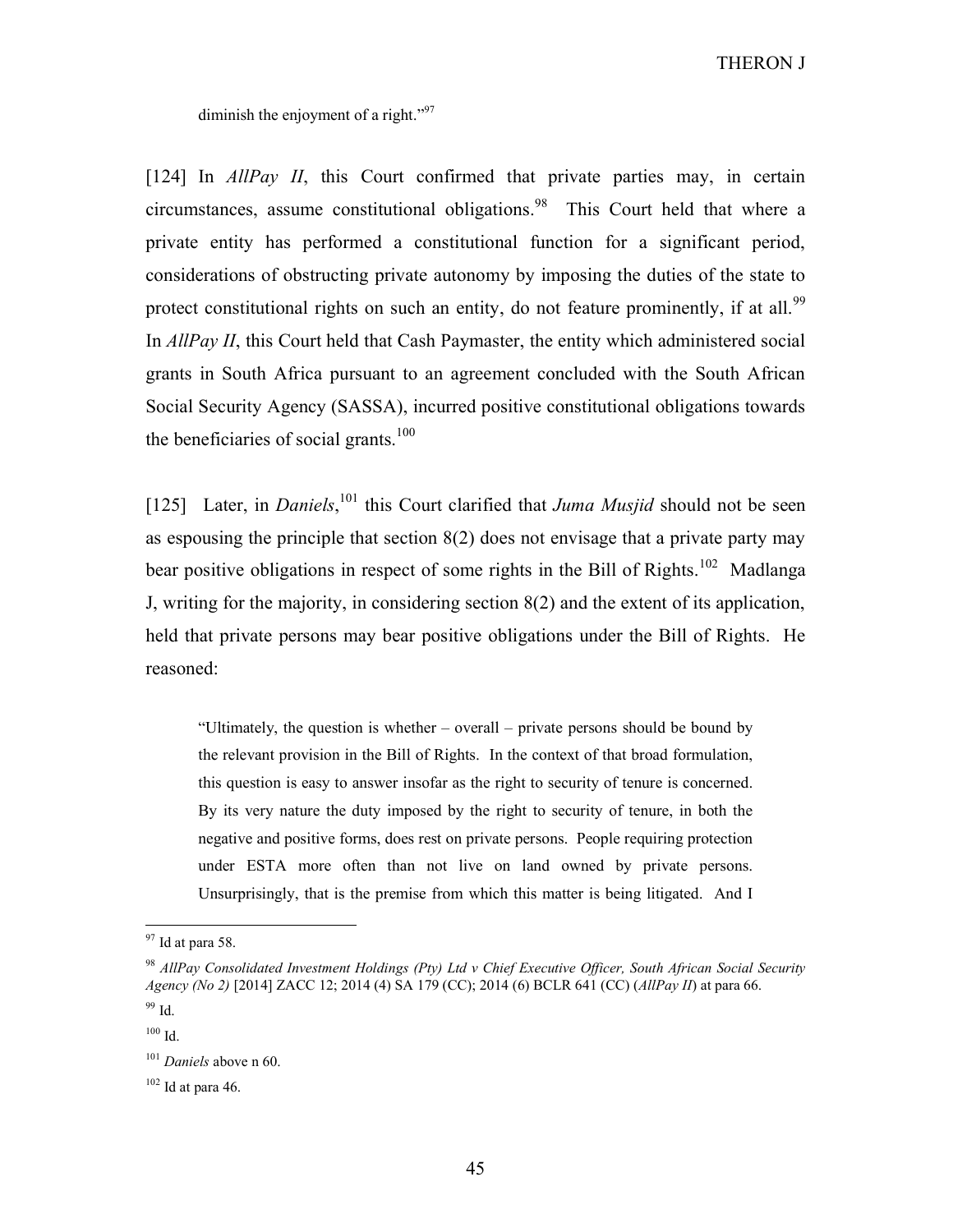dare say the obligation resting, in particular, on an owner is a positive one. A private person is enjoined by section 25(6) of the Constitution through ESTA to accommodate another on her or his land. It is so that the obligation is also negative in the sense that the occupier's right should not be 'improperly invaded'."<sup>103</sup>

[126] The rights implicated in this matter are located in sections 28(2) and 29(1) of the Constitution, which are provisions of the Bill of Rights. Section 8(2) makes it expressly clear that the rights contained in the Bill of Rights can, depending on the nature of the rights and the duties imposed by it, be applied horizontally to bind private parties. Thus, section 8(2) imposes constitutional obligations on private entities, such as Pridwin.

[127] Former Deputy Chief Justice Moseneke, writing extra-curially, discussed the direct and indirect horizontal application of rights in the Bill of Rights in the context of the transformative mission of the Constitution in the private sphere.<sup>104</sup> He sought to address what he termed "the troubled question" of "whether, in a dispute between private parties, courts are obliged to resort to the direct horizontality sanctioned by sections 8(1) and (2) of the Constitution, or to the indirect horizontality foreshadowed by section 39(2) of the Constitution."<sup>105</sup>

[128] Moseneke recounts the criticisms advanced against this Court's decision in Du Plessis,<sup>106</sup> in which the majority held that the rights in the interim Constitution did not have "general direct horizontal application".<sup>107</sup> He states:

"An additional criticism is that if there is no direct horizontal application of

<sup>&</sup>lt;sup>103</sup> Id at para 49. Madlanga J, at para 53, referred with approval to City of Johannesburg Metropolitan Municipality v Blue Moonlight Properties 39 (Pty) Ltd  $[2011]$  ZACC 33; 2012 (2) SA 104 (CC); 2012 (2) BCLR 150 (CC), where this Court placed a direct and positive obligation on a private party by directing that it continue to house illegal occupiers who – if evicted immediately – would have been rendered homeless.

<sup>&</sup>lt;sup>104</sup> Moseneke "Transformative Constitutionalism: Its Implications for the Law of Contract" (2009) 20 Stellenbosch Law Review 3.

 $105$  Id at 5.

<sup>106</sup> Du Plessis v De Klerk [1996] ZACC 10; 1996 (3) SA 850 (CC); 1996 (5) BCLR 658 (CC).

 $107$  Id at para 62.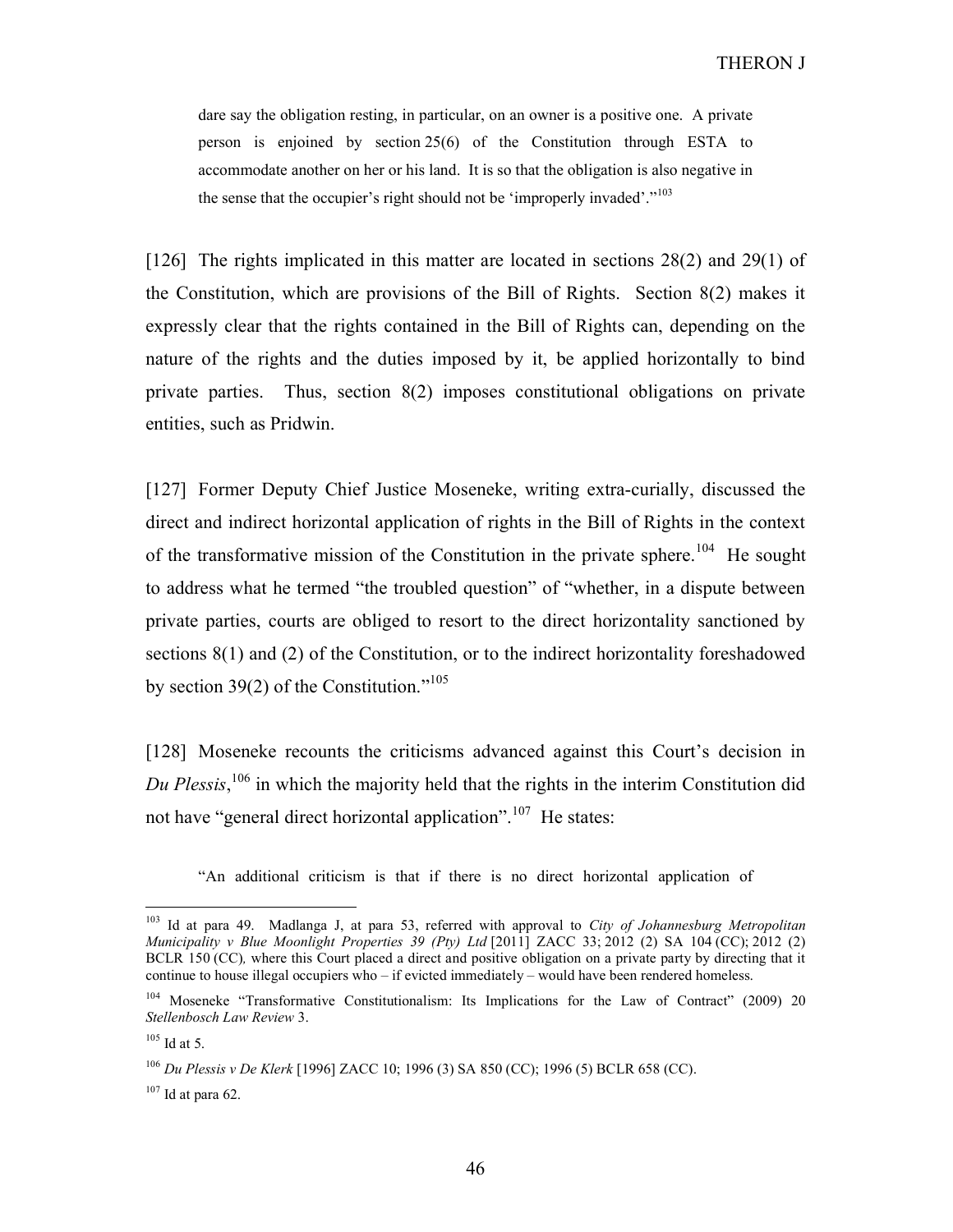fundamental rights, a private party whose rights have been violated by another private party will be without effective remedy. On this argument, in a historically unequal society with such severe cleavages of class, gender and race as we have, private parties and associations continue to wield enormous social and financial power, which will be immunised from constitutional scrutiny at the expense of those disadvantaged and marginalised by colonialism and apartheid. The charge is that a rejection of direct horizontality is at odds with the transformative project of the new democratic order with overt pursuit of human dignity and equality as much, if not more than freedom."<sup>108</sup>

[129] Our final Constitution expressly recognises the direct horizontal application of the rights in the Bill of Rights. Moseneke, however, points out that nonetheless courts often resort to indirect horizontality under section  $39(2)$  of the Constitution – avoiding direct horizontal application.<sup>109</sup> In questioning the appropriateness of this reluctant approach, he states:

"[T]he Constitution harbours a transformative mission with an altruistic rather than individualistic hue. The foremost purpose of the change sought by the Constitution is not only freedom, but also the achievement of equal worth and social justice.

. . .

[P]rivate power cannot be held to be immune from constitutional scrutiny. This is particularly so, as we have already seen, when private power approximates public power or has a wide and public impact. But the horizontal application of rights and values may also be invoked even in a dispute between two private parties with no public ramification. This must be so because all rights conferred by our Constitution should be capable of full vindication. Everyone, whether faced with a big corporation or his or her neighbour only, is entitled to effective relief in the face of an unjustified invasion of a right expressly or otherwise conferred by the highest law in our land."<sup>110</sup>

[130] Certain academics have argued that the avoidance of direct application of the rights in the Bill of Rights has prevented this Court from giving rights "identifiable

<sup>&</sup>lt;sup>108</sup> Moseneke above n 104 at 7.

 $109$  Id at 8.

 $110$  Id at 12.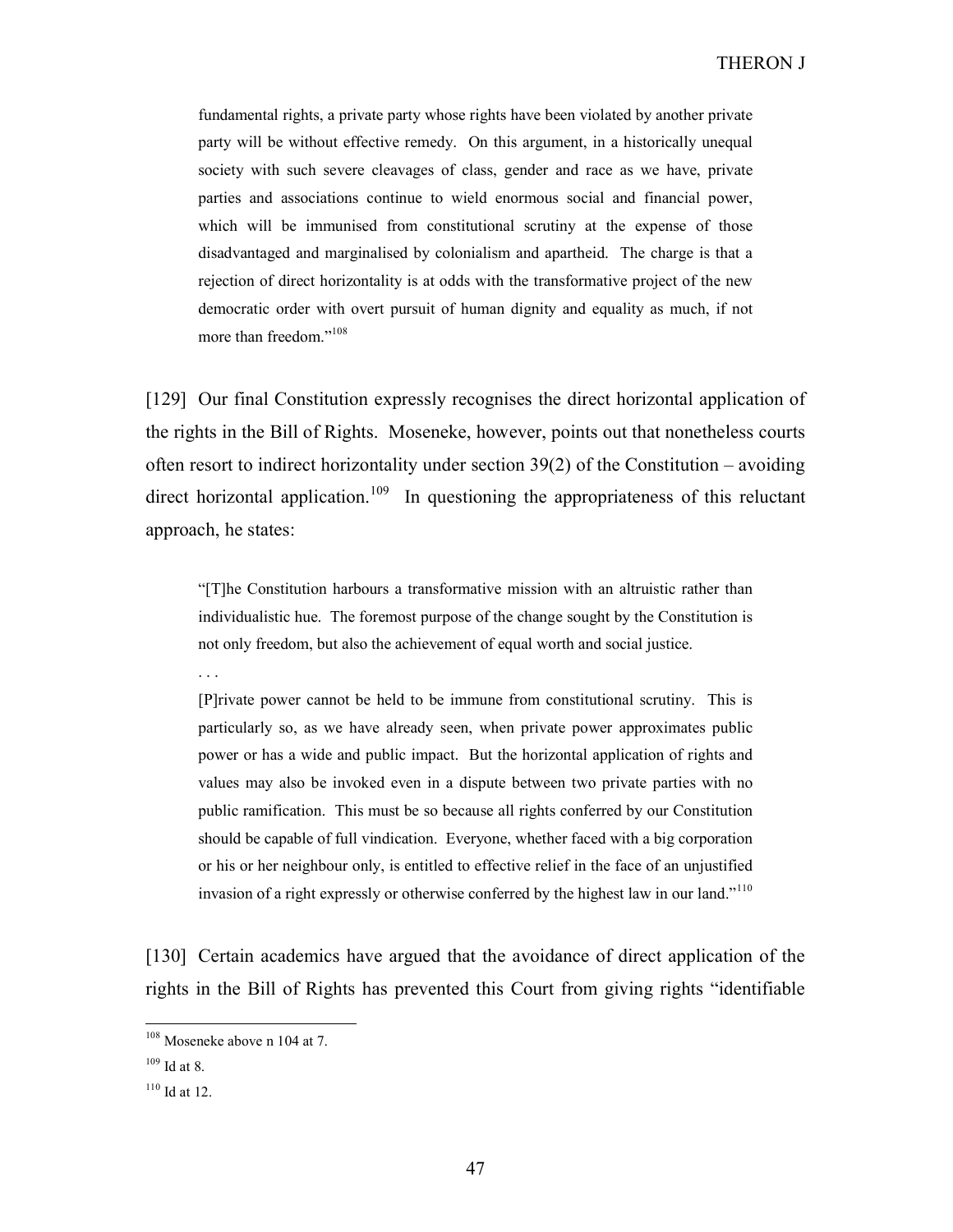content" and has resulted in a Bill of Rights "increasingly denuded of meaning".<sup>111</sup> This Court should not avoid direct horizontal application where it appears to be the most appropriate means of resolving a constitutional dispute. This depends to some extent on whether the parties have pleaded their case in a way that demonstrates the direct applicability of constitutional rights to the impugned conduct. Here, we are confronted with the constitutional validity of a decision purportedly taken in the exercise of a power conferred by contract. The challenge to clause 9.3, the contractual term that ostensibly confers this power, need only be addressed in the event that the primary challenge to the conduct of the School, in making the decision to expel the children without following fair procedure and / or without taking a reasonable decision, does not succeed.

[131] In subjecting private power to constitutional control, section 8(2) recognises that private interactions have the potential to violate human rights and to perpetuate inequality and disadvantage. Independent schools, like Pridwin, are not exempt from constitutional obligations and the demands for transformation of private relations. Indeed, section 8(2) has particular significance given the expanding role of independent schools in the South African education system. In 2015, independent schools catered for approximately 566 195 South African learners. This amounted to a 40% increase in relation to the number of learners attending independent schools in the preceding decade. Independent schools no longer only cater to the wealthy. The independent school sector is now dominated by comparatively low-fee independent schools, which educate up to 73% of the learners in this sector. This change has been driven, in large part, by the fact that the public school system is, unfortunately, ailing. As the Chief Executive Officer of the Anglican Board of Education put it, "there is a crisis in [South African] education. . . . That is why independent schools are thriving." As the power and significance of the independent school sector continues to grow, so too does the need for constitutional protection. Children should not be excluded from this protection merely because parental choices or circumstances have

<sup>&</sup>lt;sup>111</sup> Woolman "The Amazing, Vanishing Bill of Rights" (2007) 124 SALJ 762 at 763.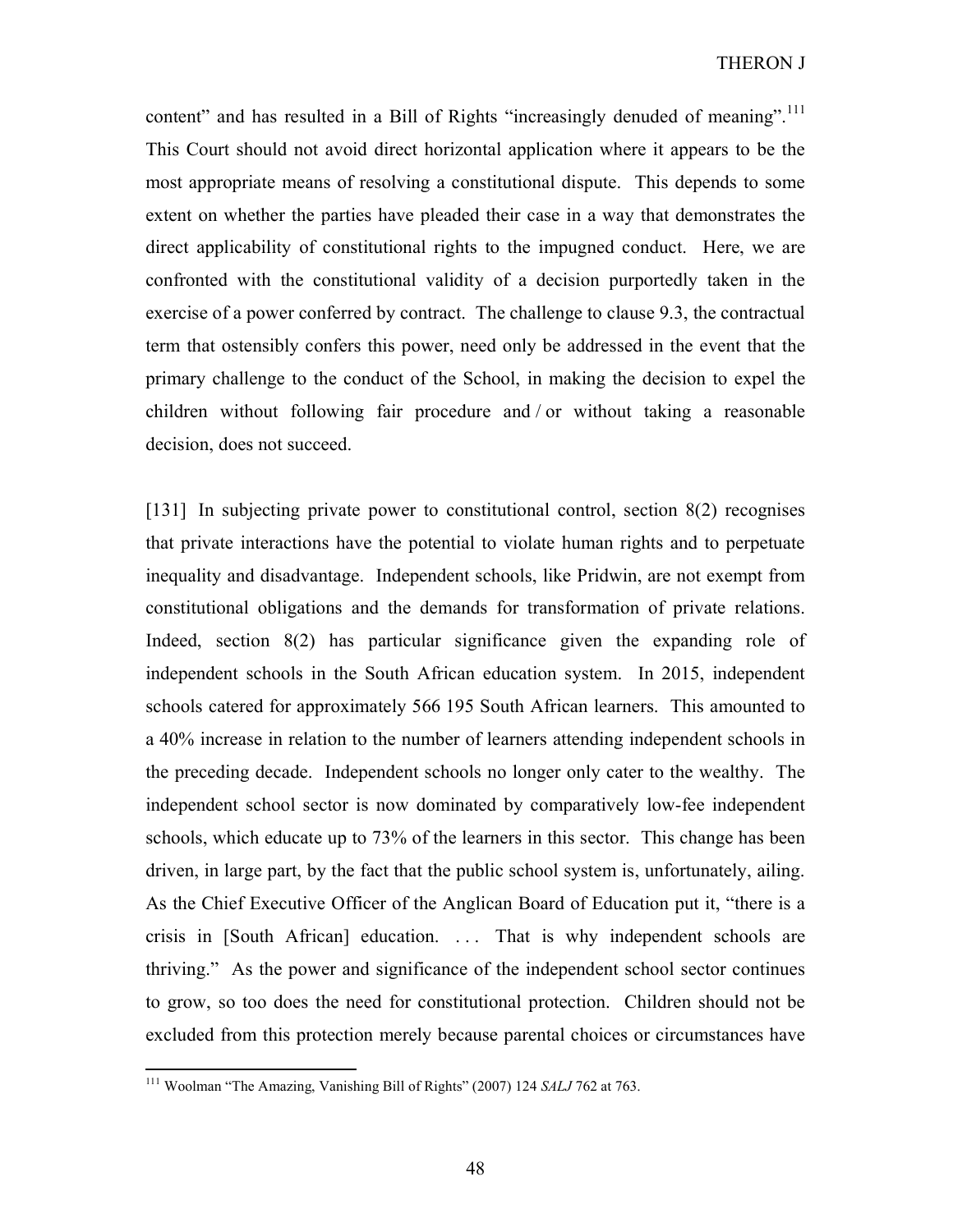placed them in independent schools.

# Constitutional validity of Pridwin's decision

[132] In determining the constitutional validity of Pridwin's decision, regard must be had to the circumstances surrounding it. Relevant circumstances include, in particular, the conduct of the applicants, as well as the content, context and purpose of the implicated constitutional rights.

### Conduct of the applicants

[133] In considering the circumstances in which Pridwin decided to terminate the Parent Contract, it is necessary to deal briefly with the behaviour of the parents. As is evident from the detailed account contained in the first judgment, the behaviour of the parents began in October 2015 as obsessive and disturbingly overbearing, burgeoned into a pattern of persistent and alarming harassment of Pridwin's staff and culminated in several serious incidents that veered dangerously close to outright physical violence. Although most of the events canvassed in the papers were instigated by AB, the second applicant (CB) appears to have been complicit in AB's conduct. The escalating misdeeds of the parents in this matter are astonishing and fall to be condemned in the strongest possible terms.

[134] So transfixing is the unpleasant montage of parental impropriety that the best interests of DB and EB – which the parents claim they seek to vindicate – are momentarily overshadowed. But the misconduct of the parents is, for present purposes, relevant only in limited aspects. First, it is notable that the incidents precipitated by AB were, on multiple occasions, observed by other parents and children at Pridwin. On some occasions, audible disparaging remarks were made by AB about other children on his sons' sports teams. Secondly, it is relevant that, following one particularly unpleasant interaction on 27 January 2016 between AB and Pridwin's under-10 cricket coach, Mr Marx sought to hold a formal hearing with AB and CB, regarding AB's misconduct. This hearing did not take place. It was pre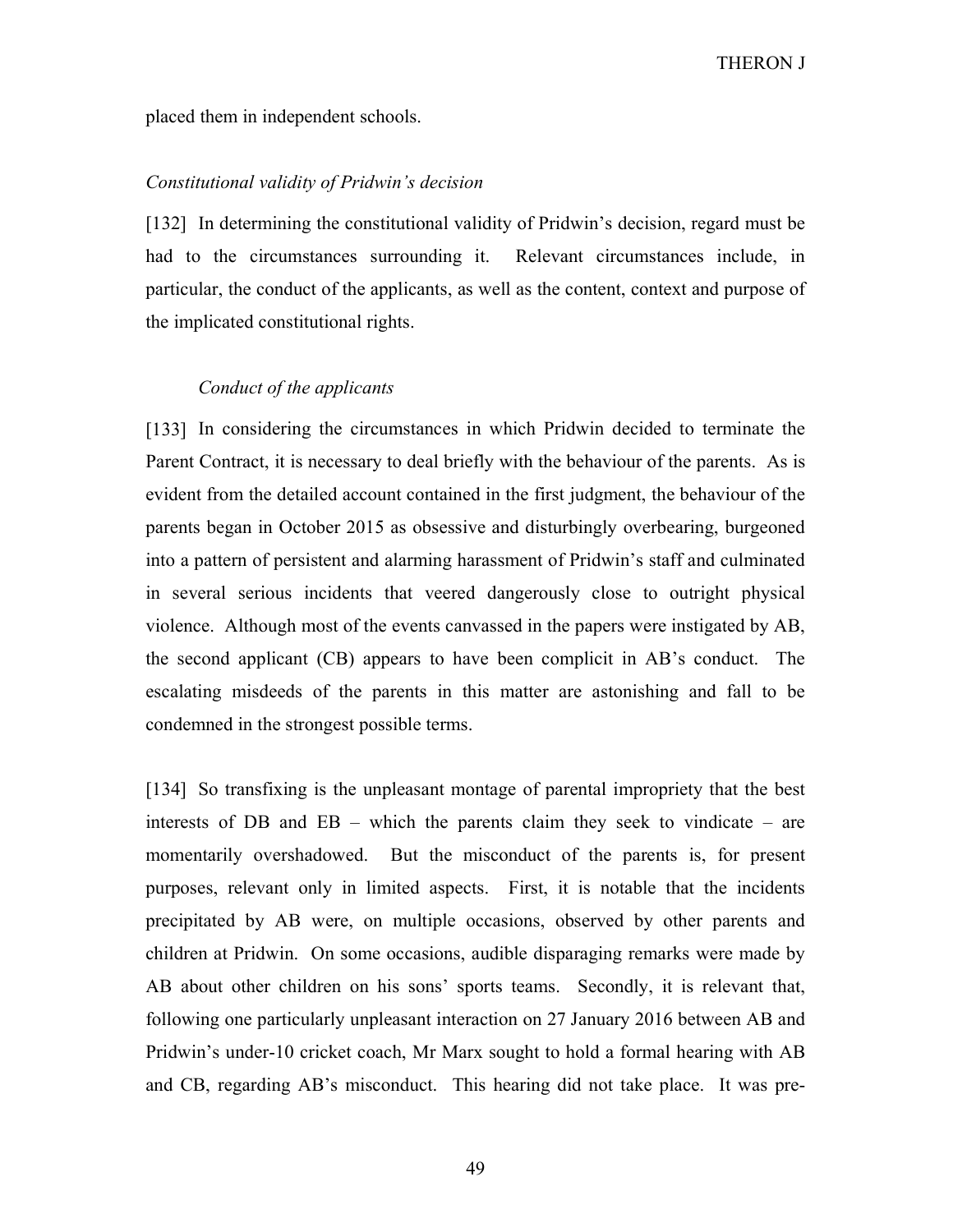empted by the parents' arrival at the School the day after the incident and the subsequent conclusion of a settlement agreement between the parents and the School, in terms of which AB agreed to cease certain offending behaviours. Finally, it is relevant that AB breached this agreement on 27 June 2016. An external soccer coach, at the invitation of AB, attended Pridwin's under-10 soccer trials and provided unsolicited advice to the Pridwin coach. A terse verbal exchange between AB and Mr Marx in Mr Marx's office followed as a result of this incident.

[135] Mr Marx dispatched a termination letter to AB and CB on 30 June 2016. In the letter, he stated that he had exercised his right to invoke clause 9.3 in the interests of DB and EB. Pridwin extended the notice period for termination under clause 9.3 to afford the applicants time to find a new school for the children. Mr Marx also wrote a letter of support for the children's move to another school.

[136] The next step of the enquiry entails consideration of the affected constitutional rights.

### Section 28(2) of the Constitution

[137] The right of children to have their best interests be of paramount importance in matters affecting them is a constitutional right enjoyed by every child in South Africa. Section 28(2) of the Constitution provides that "[a] child's best interests are of paramount importance in every matter concerning the child."

[138] Section 28(2) requires that appropriate weight be given to a child's best interests as the consideration to which the law attaches the "highest value" and that the interests of children be given due consideration<sup>112</sup> when different interests are being considered in order to reach a decision.<sup>113</sup> In engaging in this consideration,

 $112$  S v M above n 48 at para 42.

<sup>&</sup>lt;sup>113</sup> Centre for Child Law v Minister for Justice and Constitutional Development [2009] ZACC 18; 2009 (6) SA 632 (CC); 2009 (11) BCLR 1105 (CC) at para 29 and Director of Public Prosecutions, Transvaal v Minister for Justice and Constitutional Development above n 51 at para 73.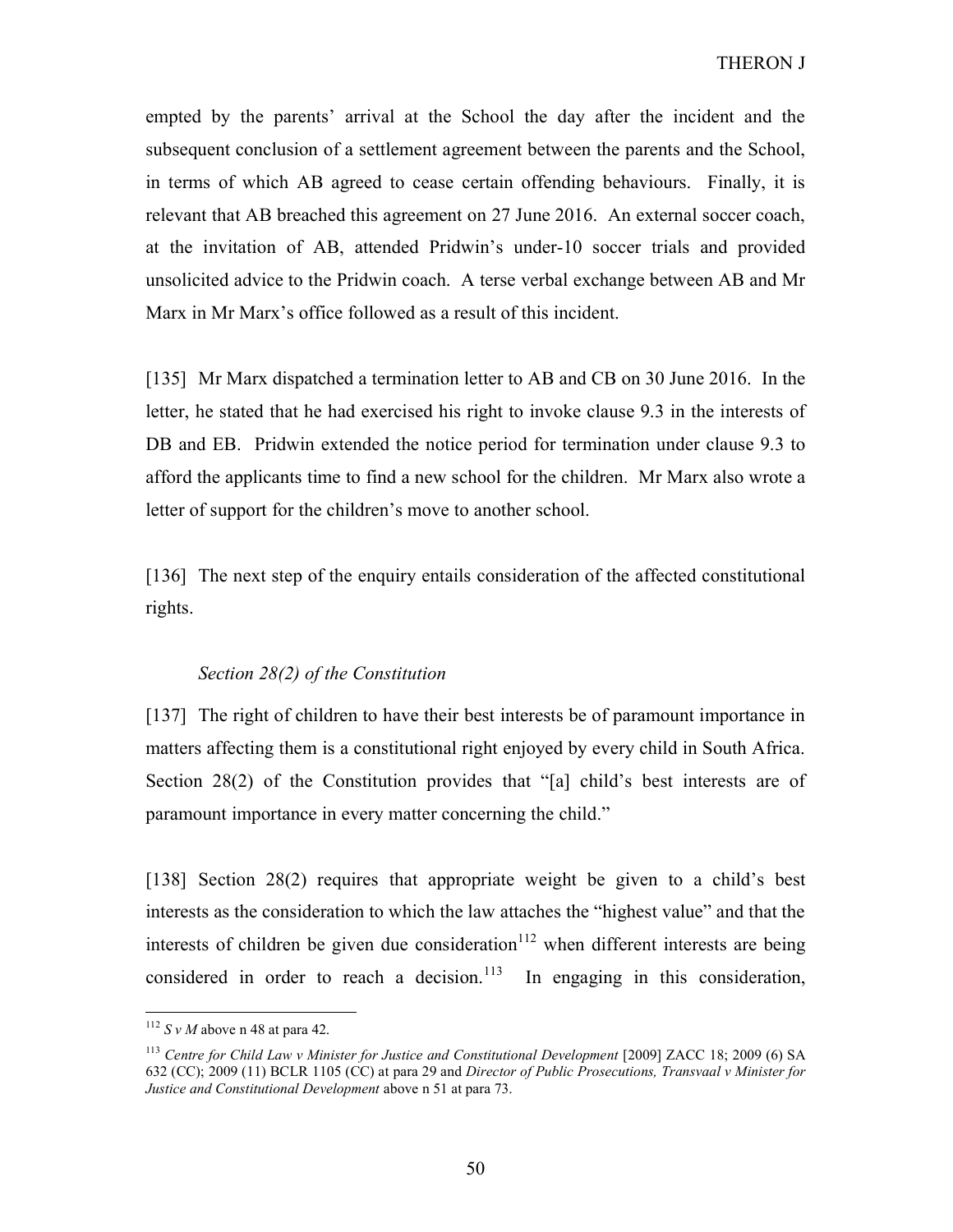appropriate weight must be given to the best interests of the child.<sup>114</sup> Section 28 must be interpreted in a manner that promotes the foundational values of human dignity, equality and freedom. $^{115}$ 

[139] The principle of the best interests of the child is one of the four pillars of the United Nations Convention on the Rights of the Child.<sup>116</sup> Article 3(1) of the Convention provides:

"In all actions concerning children, whether undertaken by public or private social welfare institutions, courts of law, administrative authorities or legislative bodies, the best interests of the child shall be a primary consideration."

[140] The United Nations Committee on the Rights of the Child (Committee) recognises the child's best interests as a threefold concept in terms of which it is considered to be a right, a principle and a rule of procedure.<sup>117</sup> The Committee has described the procedural element of the best interests standard, in the following terms:

"Assessing and determining the best interests of the child require procedural guarantees. Furthermore, the justification of a decision must show that the right has been explicitly taken into account."<sup>118</sup>

[141] This Court has held that section 28(2) incorporates a procedural component, affording a right to be heard where the interests of children are at stake.<sup>119</sup> This was made clear in  $C<sub>120</sub>$  where this Court dealt with statutory provisions which permitted a

 $114$  S v M above n 48 at para 42 and Centre for Child Law v Media 24 (Pty) Limited [2019] ZACC 46; 2019 JDR 2422 (CC); 2020 (3) BCLR 245 (CC) at para 55.

 $115$  Director of Public Prosecutions, Transvaal above n 51 at para 72.

<sup>116</sup> Above n 55. South Africa ratified the Convention on 16 June 1995.

<sup>&</sup>lt;sup>117</sup> United Nations Committee on the Rights of the Child, General Comment No.14 (2013) on the right of a child to have his or her best interests taken as a primary consideration, adopted 29 May 2013 at page 4 (article 3 para 1).

<sup>118</sup> Id.

 $119$  C above n 52.

<sup>120</sup> Id.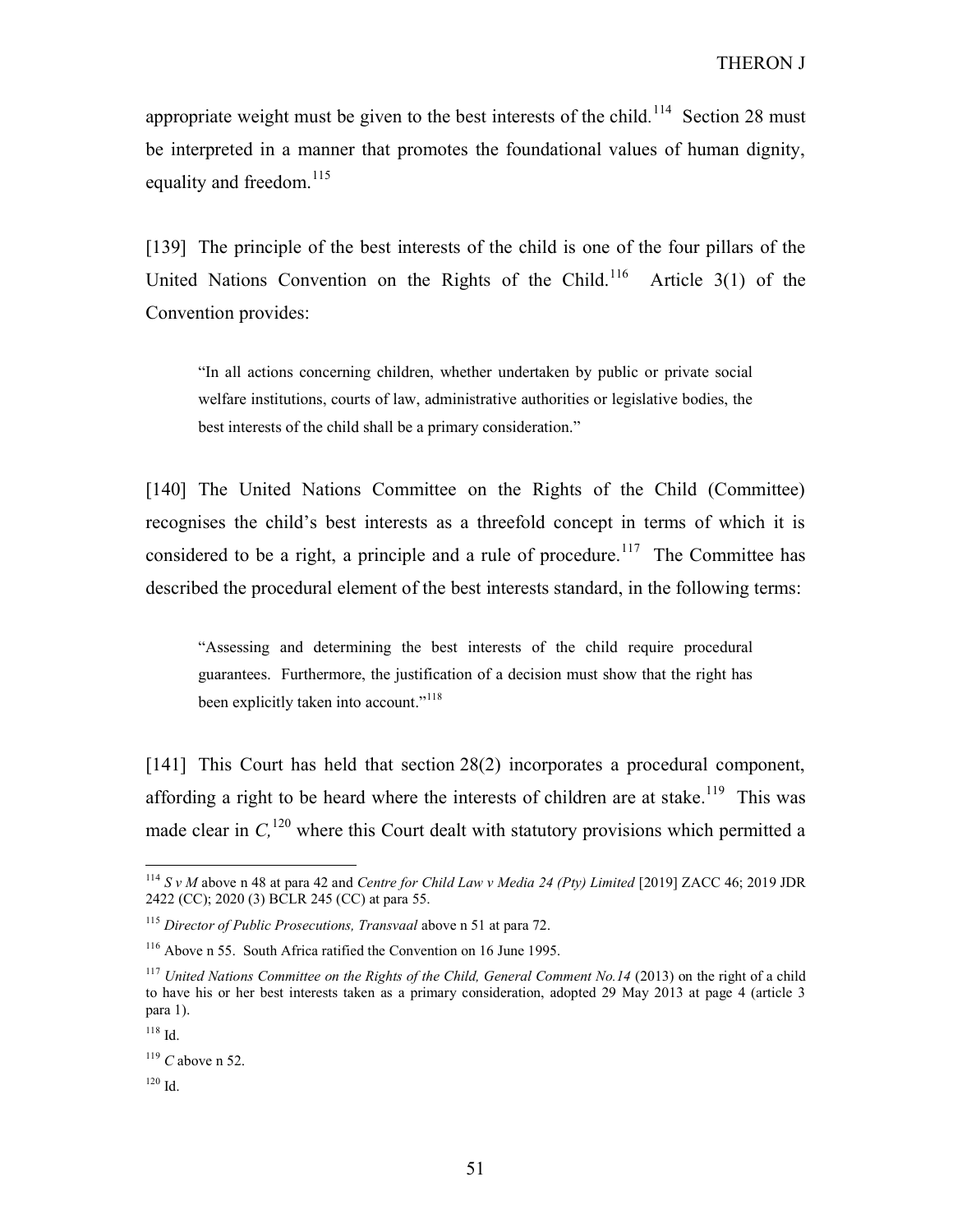child to be removed from his or her parents' care, but did not afford any automatic opportunity to make representations. The concurring judgment of Skweyiya J held that this was impermissible, because section 28(2) required that the family and the child concerned be afforded an opportunity to make representations:

"Section 28(2) of the Constitution requires an appropriate degree of consideration of the best interests of the child. Removal of a child from family care, therefore, requires adequate consideration. As a minimum, the family, and particularly the child concerned, must be given an opportunity to make representations on whether removal is in the child's best interests."<sup>121</sup>

[142] This Court in  $J^{122}$  confirmed that section 28(2) affords a child or her representatives "an appropriate and adequate opportunity to make representations and to be heard at every stage of the justice process, giving due weight to the age and maturity of the child."<sup>123</sup> In effect, section 28(2) recognises the vulnerability of children, their special importance in our society and the need for additional protection for them. $124$ 

[143] The "overarching principle" in matters involving children's rights and interests

 $121$  Id at para 27.

 $122$  J above n 47.

<sup>&</sup>lt;sup>123</sup> Id at para 40. See also *Hoërskool Fochville* above n 53 at para 19, where the Supreme Court of Appeal held that children have a right to be heard in matters affecting their interests, either directly or through their representatives. At para 20, the Supreme Court of Appeal pointedly noted:

<sup>&</sup>quot;The child's right to be heard and to have his or her views taken into account, in terms of the [United Nation Convention on the Rights of the Child] and the [African Charter on the Rights and Welfare of the Child] , has been recognised as forming part of South African law."

 $124$  Teddy Bear Clinic for Abused Children v Minister of Justice and Constitutional Development [2013] ZACC 35; 2014 (2) SA 168 (CC); 2013 (12) BCLR 1429 (CC) (Teddy Bear Clinic) at para 1, where Khampepe J explained:

<sup>&</sup>quot;Children are precious members of our society and any law that affects them must have due regard to their vulnerability and their need for guidance. We have a duty to ensure that they receive the support and assistance that is necessary for their positive growth and development. Indeed, this Court has recognised that children merit special protection through legislation that guards and enforces their rights and liberties."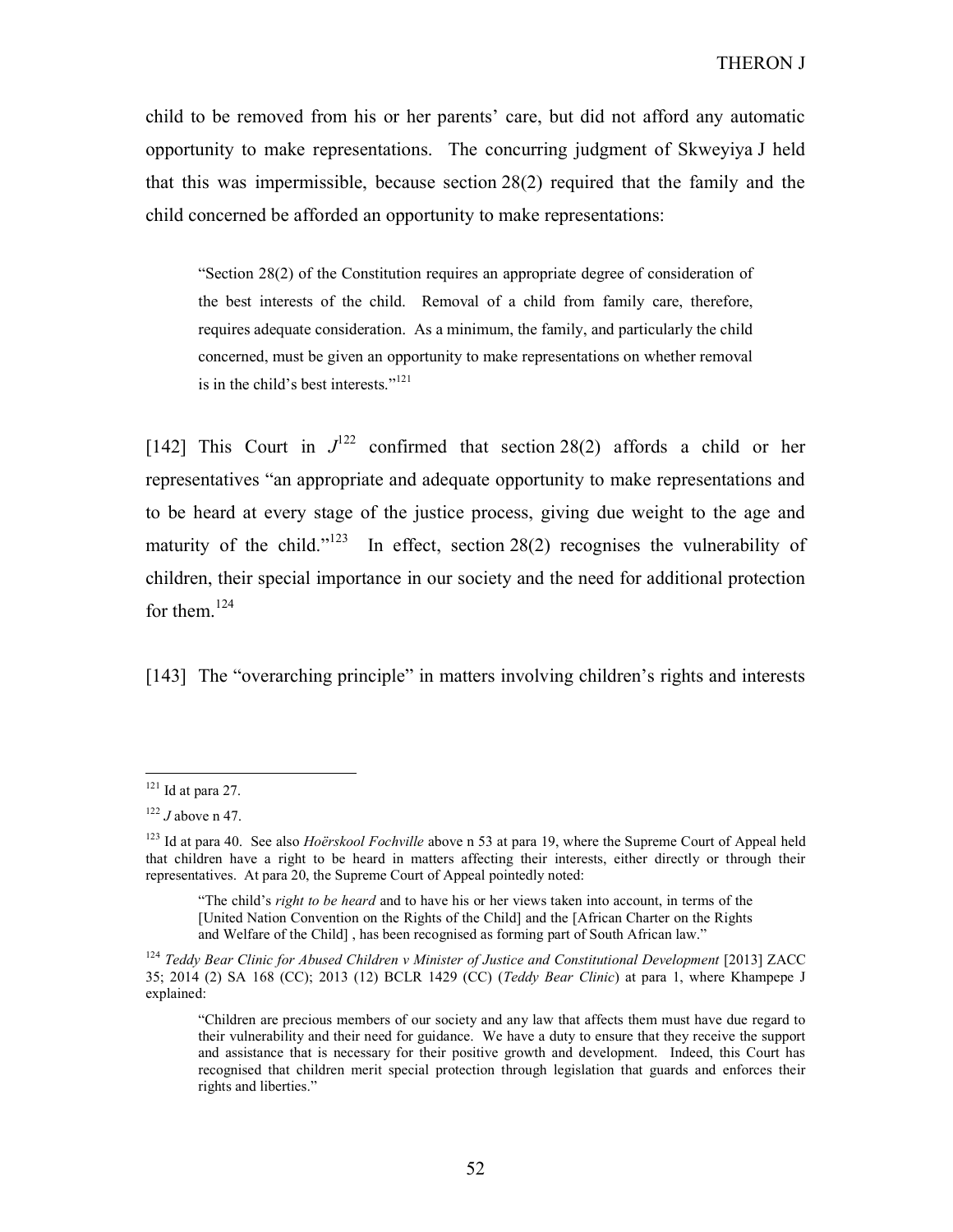is that their best interests must be considered.<sup>125</sup> This "overarching principle" has been codified in the provisions of the Children's Act.<sup>126</sup> Section 10 of the Children's Act confers a specific right on children to participate in all decisions affecting them, taking into account their age, maturity and development.<sup>127</sup> Section 6(3) of the Children's Act provides for the right of family members to express their views concerning the interests of children.<sup>128</sup> The provisions of section 6 serve as a guide for "the implementation of all legislation applicable to children" including the Children's Act.<sup>129</sup>

[144] These provisions of the Children's Act give effect to South Africa's international law obligations under the Convention<sup>130</sup> and the African Charter on the Rights and Welfare of the Child,  $^{131}$  which both recognise the rights of children to be heard, either in person or through representatives, in decisions affecting their interests.

[145] Pridwin did not dispute that it was bound by section 28(2) of the Constitution to ensure that a child's best interests are of paramount importance in every matter

-

<sup>131</sup> Article 4(1) of the African Charter on the Rights and Welfare of the Child reads:

 $125$  This principle was recognised by the dissenting judgment of Mocumie J in this matter in the Supreme Court of Appeal at para 99.

 $126$  Above n 54.

 $127$  Id.

 $128$  Id.

<sup>&</sup>lt;sup>129</sup> Section  $6(1)(a)$  of the Children's Act.

 $130$  Article 12 of the Convention above n 116 provides, in relevant part:

<sup>&</sup>quot;1. States Parties shall assure to the child who is capable of forming his or her own views the right to express those views freely in all matters affecting the child, the views of the child being given due weight in accordance with the age and maturity of the child.

 <sup>2.</sup> For this purpose, the child shall in particular be provided the opportunity to be heard in any judicial and administrative proceedings affecting the child, either directly, or through a representative or an appropriate body, in a manner consistent with the procedural rules of national law."

<sup>&</sup>quot;In all judicial or administrative proceedings affecting a child who is capable of communicating his [or] her own views, an opportunity shall be provided for the views of the child to be heard either directly or through an impartial representative as a party to the proceedings, and those views shall be taken into consideration by the relevant authority in accordance with the provisions of appropriate law."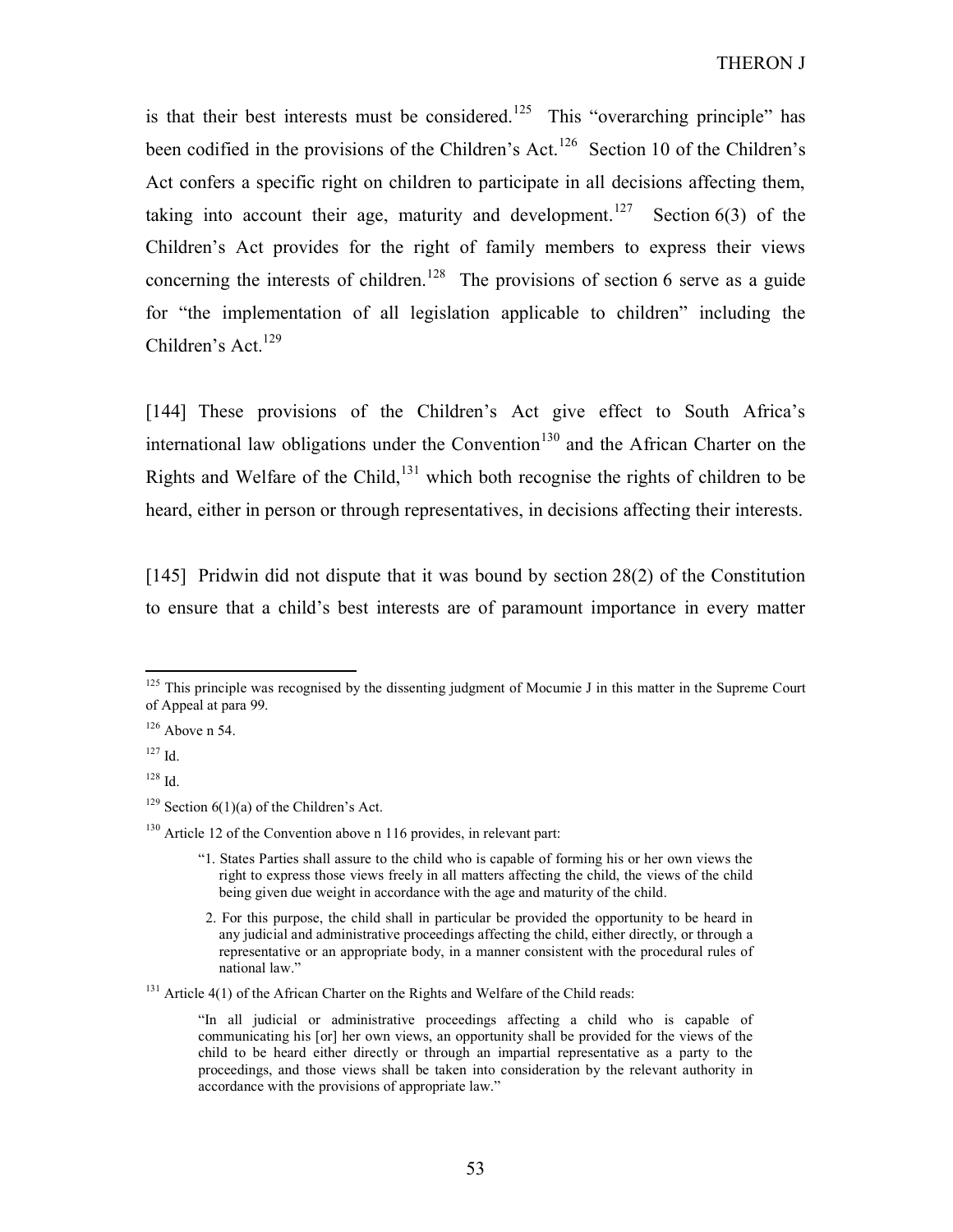concerning the child.<sup>132</sup> Both the High Court and the Supreme Court of Appeal accepted that it was so bound.<sup>133</sup> Pridwin, however, argued that the applicants' reliance on this right cannot exclude the interests and rights of the other children at the School, the School itself, its staff members, parents and Board. Pridwin disputed that its enforcement of clause 9.3 undermined the values espoused by section 28(2) of the Constitution: it was, it contended, required to act in the best interests of all the children, not only EB and DB.

[146] The appropriate enquiry in relation to the duty in section 28(2) is whether Pridwin sufficiently considered the best interests of the affected children when it took the decision to terminate the Parent Contract. A determination of what is in the best interests of children in a particular instance is a balancing exercise, to be undertaken in light of all relevant factors.  $134$ 

[147] Pridwin, being bound by section 28(2) of the Constitution, was required to accord the best interests of DB and EB paramount importance. Once this was so, it is unclear how Pridwin could justify a decision not to afford the applicants an opportunity to make representations on whether cancellation would be in the best interests of DB and EB and how best to safeguard their interests.

[148] Once Pridwin decided to terminate the Parent Contract, which decision – to put it at its lowest – had a profound effect on the rights and interests of DB and EB, it was required, at least, to give AB and CB a fair opportunity to be heard on whether the decision was in the best interests of the children. In particular, it ought to have sought

<sup>&</sup>lt;sup>132</sup> Supreme Court of Appeal judgment above n 11 at para 29.

<sup>&</sup>lt;sup>133</sup> High Court judgment above n 4 at paras 52–3 and Supreme Court of Appeal judgment id at paras 8 and 29.

<sup>&</sup>lt;sup>134</sup> In S v M above n 48, this Court emphasised at para 24 that—

<sup>&</sup>quot;it is precisely the contextual nature and inherent flexibility of section 28 that constitutes the source of its strength . . . . A truly principled child-centred approach requires a close and individualised examination of the precise real-life situation of the particular child involved. To apply a predetermined formula for the sake of certainty, irrespective of the circumstances, would in fact be contrary to the best interests of the child concerned."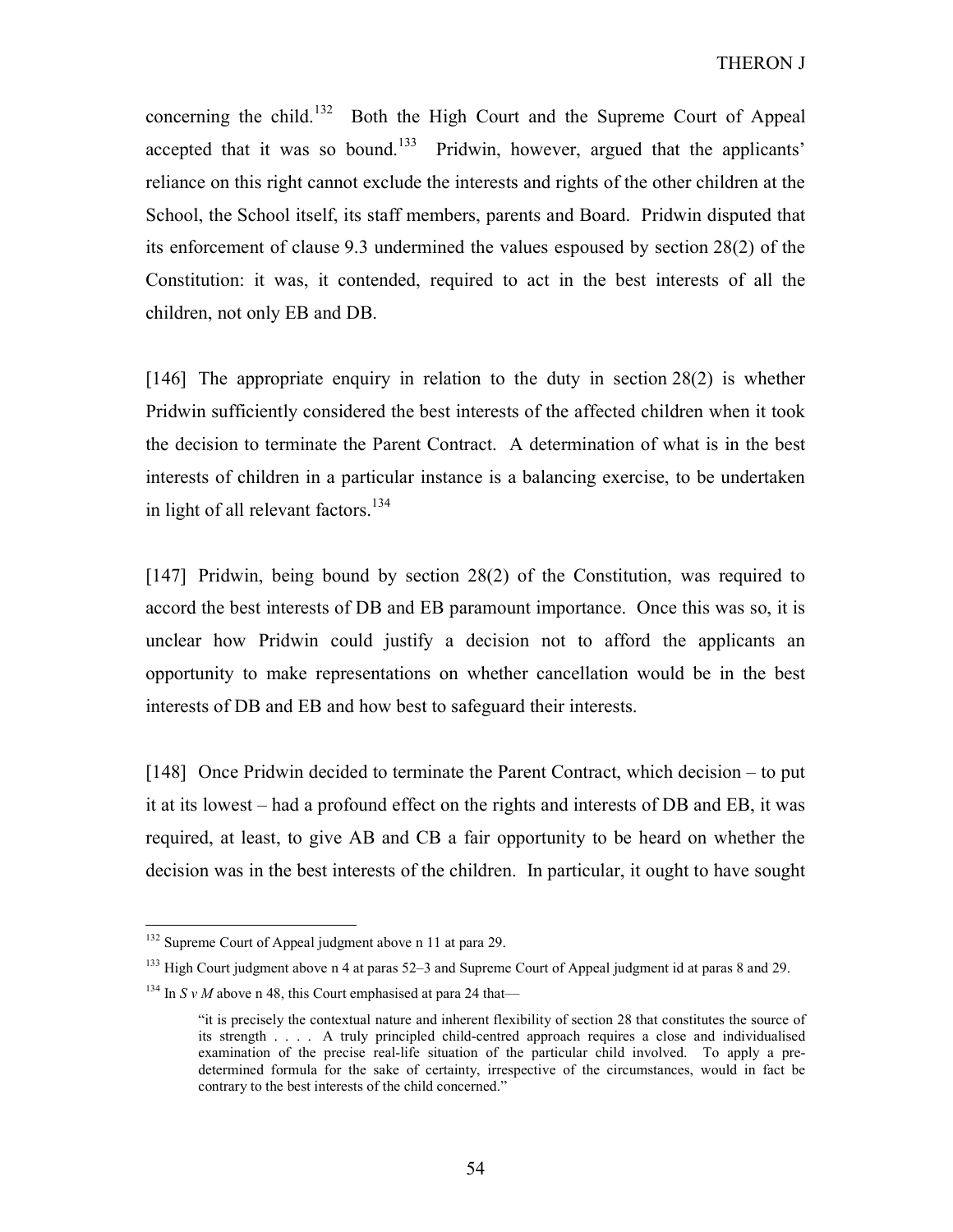representations on whether termination was consistent with the rights and best interests of the children and how best to protect their interests. DB and EB also had a self-standing right to have their views heard on this issue, either in person or through a representative.<sup>135</sup>

[149] The applicants accepted that this Court is not called upon to decide that there is a right to an oral hearing on the children's best interests in every instance where a decision is made to terminate the Parent Contract. All that need be determined is whether Pridwin and other independent schools are subject to the constitutional obligation in section 28(2) to give due consideration to the best interests of the child when deciding to terminate a child's schooling, given the potential impact of such decisions on children's rights.

[150] The majority judgment of the Supreme Court of Appeal, ostensibly referring to an oral hearing, also concluded that there is no general right to a hearing. It held that a court is required to—

"weigh the interests protected by the right against any countervailing interests protected by other rights to produce a legally sensible outcome. It follows that there would be instances where section 28(2) requires a hearing before a decision having an impact on a child is made, but not in others. What is clear, however, is that there is no general requirement for a hearing."<sup>136</sup>

[151] The Supreme Court of Appeal emphasised the right to a hearing, reasoning that a failure to allow for a hearing is not contemporaneous with a failure to consider the

. . .

 $135$  Id paras 18-9 and 30, which read:

<sup>&</sup>quot;If a child is to be constitutionally imagined as an individual with a distinctive personality, and not merely as a miniature adult waiting to reach full size, he or she cannot be treated as a mere extension of his or her parents. . . . Individually and collectively all children have the right to express themselves as independent social beings

The tart reply of the amicus was that a child of a primary caregiver is not a 'circumstance', but an individual whose interests needed to be considered independently".

<sup>&</sup>lt;sup>136</sup> Supreme Court of Appeal judgment above n 11 at para 30.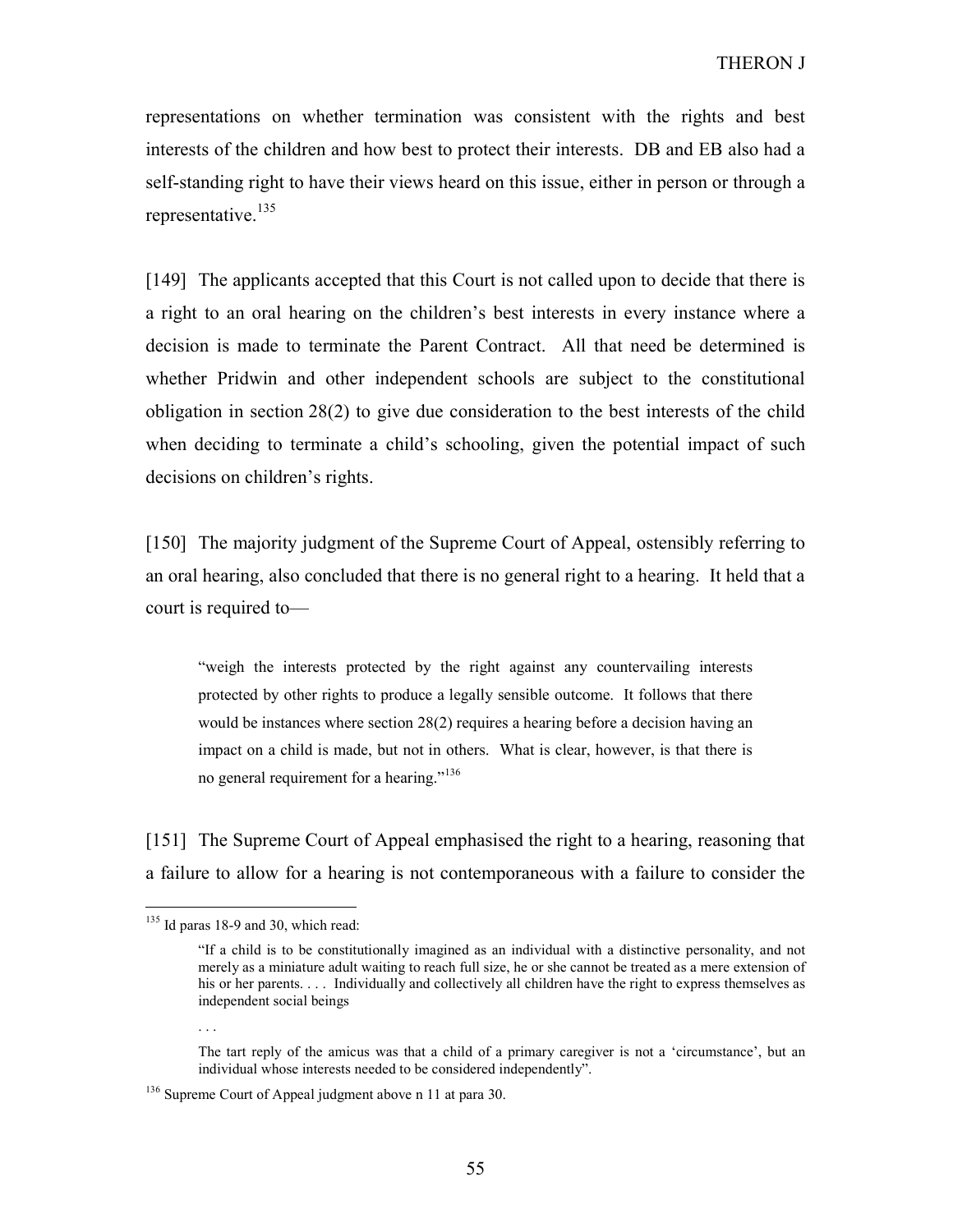best interests of the child. Read in the context of the judgment, this reasoning seems to contemplate an oral hearing. The focus on the right to a hearing creates a misnomer, in that the right to a hearing has been conflated with the procedural component of section 28(2), which dictates that whenever a decision is taken concerning children, a fair and determinable process must be followed. This may not amount to an oral hearing. In this case, the application of section 28(2) required Pridwin to solicit representations on the best interests of EB and DB and to consider these representations before making a final decision to exclude EB and DB.

[152] Pridwin failed to explain the process it undertook to determine what was in the best interests of the children. Mocumie JA, in her dissenting judgment in the Supreme Court of Appeal dealt with this failure:

"To indicate that Mr Marx took into consideration the best interests of DB and EB and balanced them against those of the other four hundred-plus learners enrolled at the same School, he simply stated that he did so in the letter of termination of the contracts and repeated same in his answering affidavit. He added that he also took into consideration the parents of the four hundred-plus learners as well as the longstanding and prestigious reputation of the School in the context of the circumstances prevailing at the time. It is only his ipse dixit [unverified statement] that he indeed took the best interests of DB and EB into consideration when he terminated the contracts. In the light of the arguments raised by the appellants in this court, I find that such assertion is not supported by any evidence. It therefore begs the question, on these facts, what did he do that points to such an exercise being undertaken?"<sup>137</sup>

[153] There is no general requirement for an oral hearing, in that section 28(2) does not specifically create an obligation for an oral hearing. In the context of this matter, section 28(2) requires that a fair process be followed by an independent school when it takes a decision that affects the rights of children to a basic education. A determination of what is in the best interests of a child, as provided for in

 $137$  Id at para 100.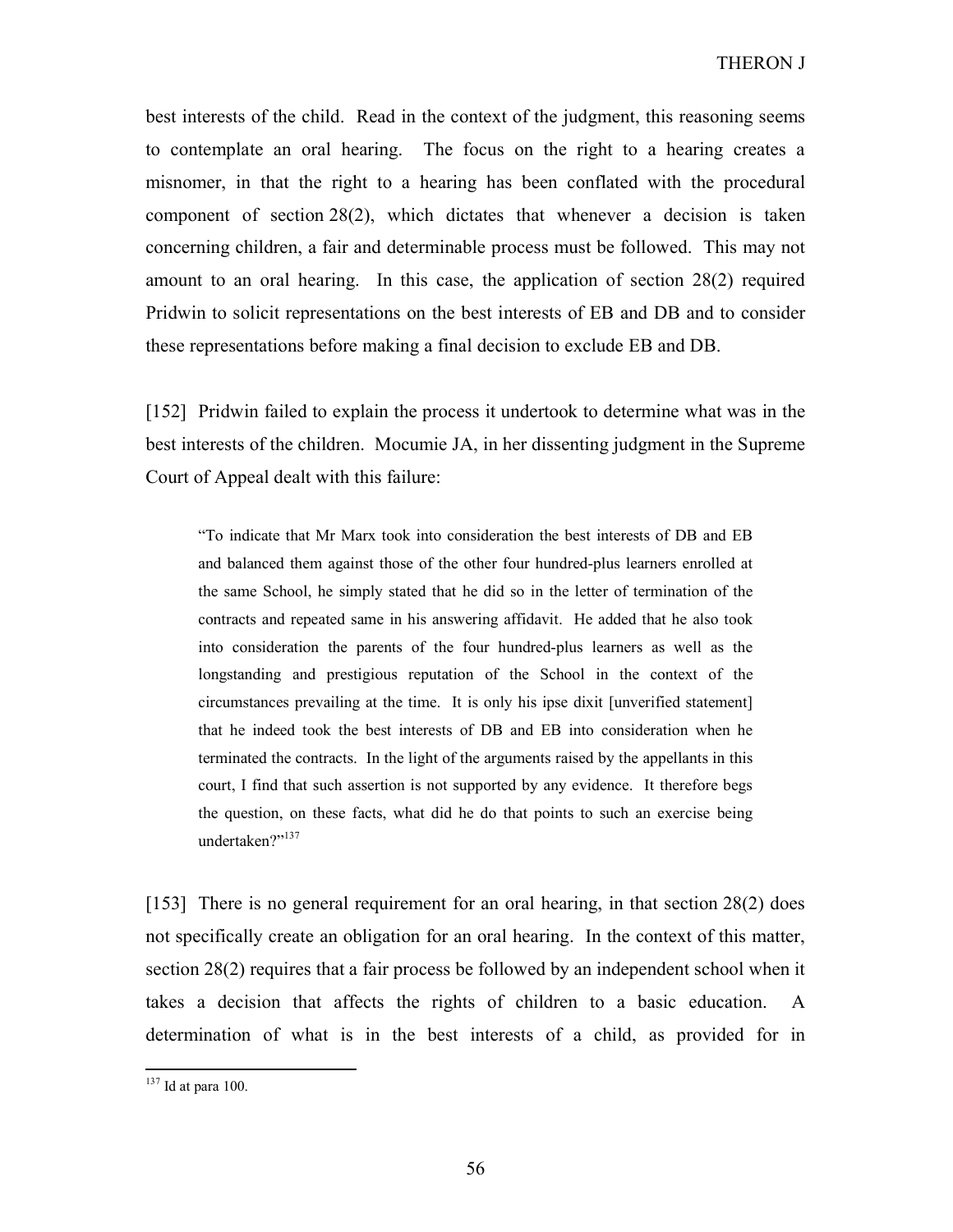section 28(2), cannot be conducted in a discretionary and abstract manner. A mere statement by Pridwin that a balancing of rights has been undertaken is insufficient and does not satisfy the obligations created by the section. That the best interests of the children have been given due consideration should be objectively evident. This is not evident in this matter.

### Section 29 of the Constitution

[154] Section 29(1)(a) of the Constitution provides that "everyone has the right to a basic education". Section 29(1)(a) is an overarching right to basic education that applies to all persons. This Court has held that the right to a basic education is enjoyed by children at public and independent schools alike.<sup>138</sup>

[155] Section 29(3) of the Constitution grants "everyone" the right to establish and maintain independent schools. It provides, in relevant part:

"Everyone has the right to establish and maintain, at their own expense, independent educational institutions that –

- (a) do not discriminate on the basis of race;
- (b) are registered with the state; and
- (c) maintain standards that are not inferior to standards at comparable public educational institutions."

[156] The right in section 29(3) is both a defensive and permissive right. Speaking of its predecessor, this Court stated that it "guarantees a freedom . . . to establish educational institutions . . . A person can invoke the protection of the Court where that freedom is threatened".<sup>139</sup> In this form, the right is defensive. It is also permissive in the sense that it permits all persons to establish and maintain independent education institutions. That which the independent educational

 $138$  KwaZulu Natal Joint Liaison Committee above n 57 at para 47.

 $139$  Ex Parte Gauteng Provincial Legislature: In re Dispute Concerning the Constitutionality of the Gauteng School Education Bill of 1995 [1996] ZACC 4, 1996 (3) SA 165 (CC), 1996 (4) BCLR 537 (Gauteng Provincial Legislature) at para 9.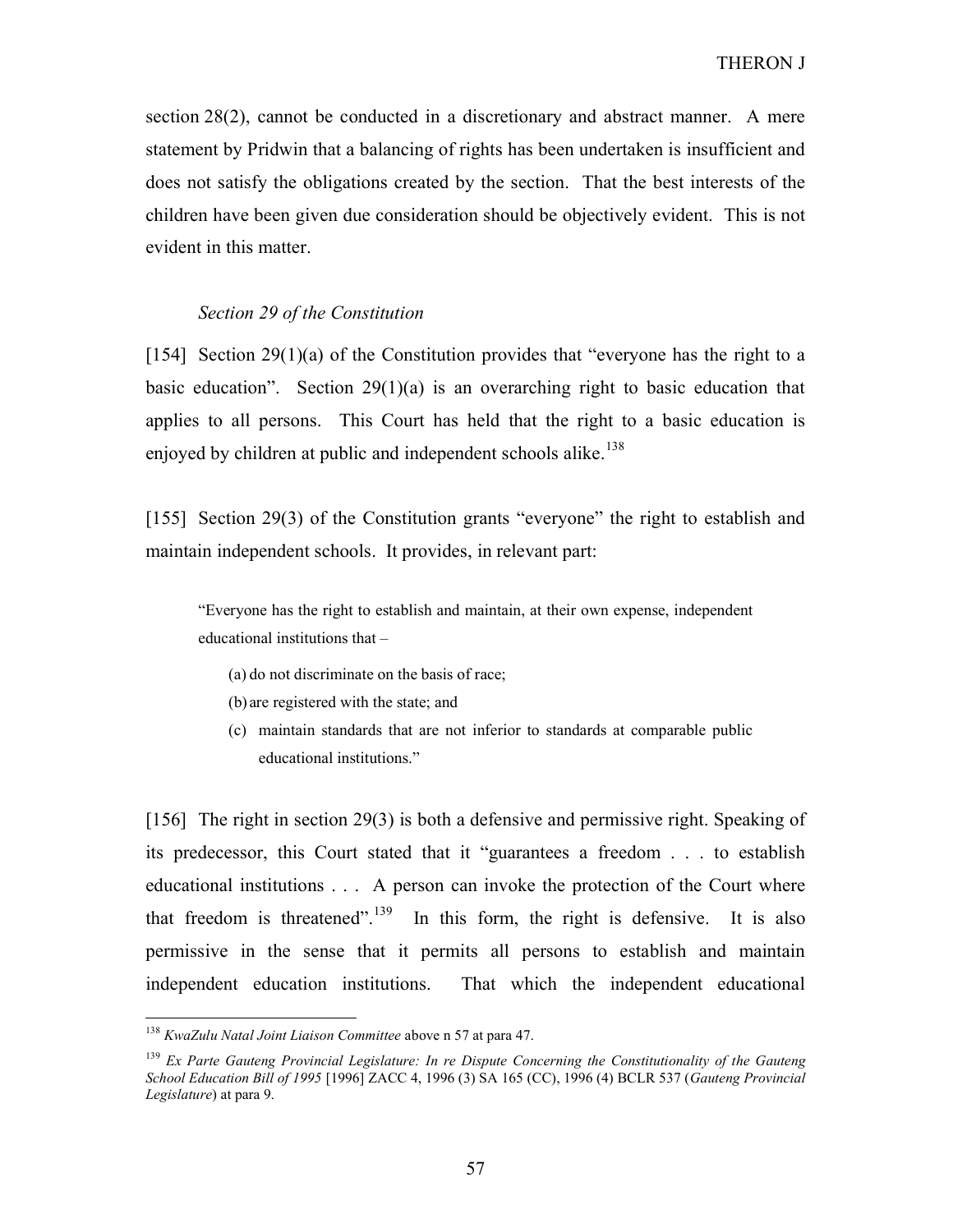institutions must provide is basic education as enunciated in section 29(1). The state has a negative obligation not to interfere with the enjoyment of the right to establish an independent educational institution where that institution meets the grounds set out in sub-sections (a) to (c) of section 29(3).

[157] The rights set out in section 29 are not mutually exclusive; to the contrary, within the private education sphere, they are cooperative. Section 29(1)(a) speaks to the right of children to be educated and section 29(3) speaks to the freedom given to independent schools to provide education. In providing that education, independent schools are to fulfil their negative obligation in terms of section 29(1)(a) and not obviate children's rights to basic education. In terms of section 29(3), they also assume a positive obligation, upon establishment of an independent school, to maintain standards not inferior to that of comparable public schools.

[158] This Court dealt extensively with the ambit of the right to basic education in Juma Musjid, noting that it is fundamental for the transformation of our society.<sup>140</sup> This Court emphasised the significance of the right in our overall constitutional scheme:

"Basic education provides a foundation for a child's lifetime learning and work opportunities. To this end, access to school – an important component of the right to a basic education guaranteed to everyone by section  $29(1)(a)$  of the Constitution – is a necessary condition for the achievement of this right."<sup>141</sup>

[159] The majority of the Supreme Court of Appeal held that Pridwin was not providing a basic education as envisaged by section  $29(1)(a)$ . It concluded that this is an obligation imposed on the state and that a non-subsidised independent school has no positive or negative obligations.<sup>142</sup>

 $140$  Juma Musjid above n 6 at paras 37-44.

 $141$  Id at para 43.

<sup>&</sup>lt;sup>142</sup> Supreme Court of Appeal judgment above n 11 at paras 38-40.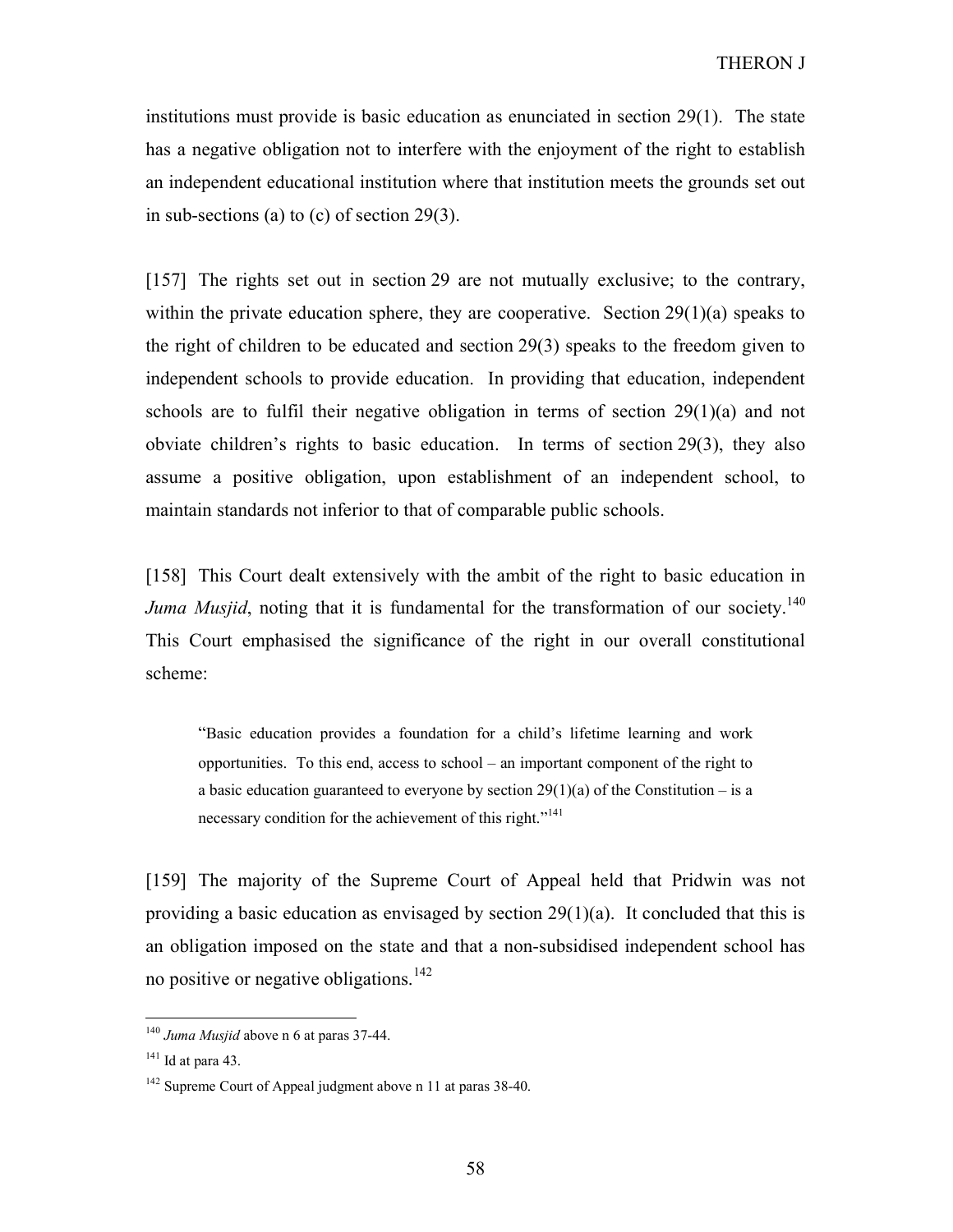[160] What is a basic education? Article 26 of the Universal Declaration of Human Rights (UDHR) provides for compulsory elementary education.<sup>143</sup> The UDHR was followed, more than 40 years later, by the World Declaration on Education for All.<sup>144</sup> It is in the World Declaration that there was a shift away from the use of the term "primary" or "elementary" education to the term "basic education" instead. Article 1 of the World Declaration states:

"Every person – child, youth and adult – shall be able to benefit from educational opportunities designed to meet their basic learning needs. These needs comprise both essential learning tools (such as literacy, oral expression, numeracy, and problem solving) and the basic learning content (such as knowledge, skills, values, and attitudes) required by human beings to be able to survive, to develop their full capacities, to live and work in dignity, to participate fully in development, to improve the quality of their lives, to make informed decisions, and to continue learning. The scope of basic learning needs and how they should be met varies with individual countries and cultures, and inevitably, changes with the passage of time.

Basic education is more than an end in itself. It is the foundation for lifelong learning and human development on which countries may build, systematically, further levels and types of education and training."

[161] The term "basic education" was first introduced through section 32 of the interim Constitution.<sup>145</sup> In 1995, the Ministry of Education released the White Paper

<sup>145</sup> Section 32 reads:

-

"Every person shall have the right –

- (a) to basic education and to equal access to educational institutions;
- (b) to instruction in the language of his or her choice where this is reasonably practicable;

<sup>&</sup>lt;sup>143</sup> The Universal Declaration of Human Rights (10 December 1948) at Article  $26(1)$  states:

<sup>&</sup>quot;Everyone has the right to education. Education shall be free, at least in the elementary and fundamental stages. Elementary education shall be compulsory. Technical and professional education shall be made generally available and higher education shall be equally accessible to all on the basis of merit."

<sup>&</sup>lt;sup>144</sup> United Nations Educational, Scientific and Cultural Organization World Declaration on Education for All, 1990 (World Declaration).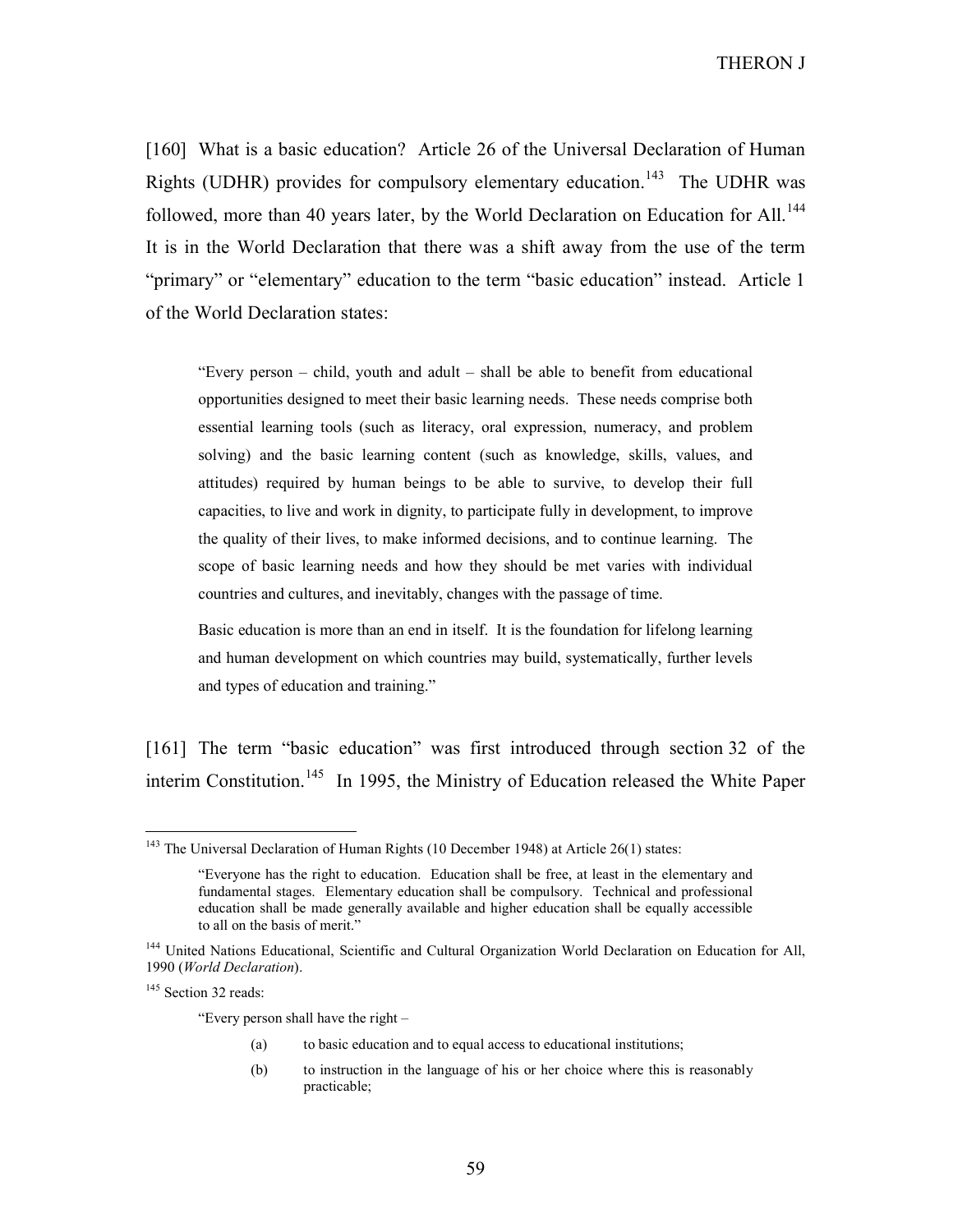on Education and Training which sought to grapple with the term "basic education".<sup>146</sup> The White Paper notes:

"The right to basic education accorded in section 32(a) [of the Interim Constitution] applies to all persons, that is to all children, youth and adults. Basic education is thus a legal entitlement to which every person has a claim".<sup>147</sup>

[162] The White Paper goes on to cite the definition of basic education set out in the World Declaration and endorses this definition. It states:

"Basic education must be defined in terms of learning needs appropriate to the age and experience of the learner, whether child, youth or adult, men or women, workers, work seekers or self-employed. Basic education programmes should therefore be flexible, developmental, and targeted at the specific requirements of particular learning audiences or groups, and should provide access to a nationally recognised qualification or qualifications."<sup>148</sup>

[163] In Juma Musjid, this Court echoed the World Declaration's description in describing the purpose of a basic education:

"[B]asic education is an important socio-economic right directed, among other things, at promoting and developing a child's personality, talents and mental and physical abilities to his or her fullest potential. Basic education also provides a foundation for a child's lifetime learning and work opportunities."<sup>149</sup>

[164] It is clear from this analysis that the term "basic education"<sup>150</sup> refers primarily

 $\overline{a}$ 

<sup>150</sup> In Churr "Realisation of a Child's Right to a Basic Education in the South African School System: Some Lessons from Germany" (2015) 18 PER 7, Churr explains the term basic as:

<sup>(</sup>c) to establish, where practicable, educational institutions based on a common culture, language or religion, provided that there shall be no discrimination on the ground of race."

<sup>&</sup>lt;sup>146</sup> Department of Education *White Paper on Education and Training* (March 1995) (*White paper*).

 $147$  Id, Chapter 7 at para 11.

 $148$  Id at para 14.

 $149$  Juma Musjid above n 6 at para 43.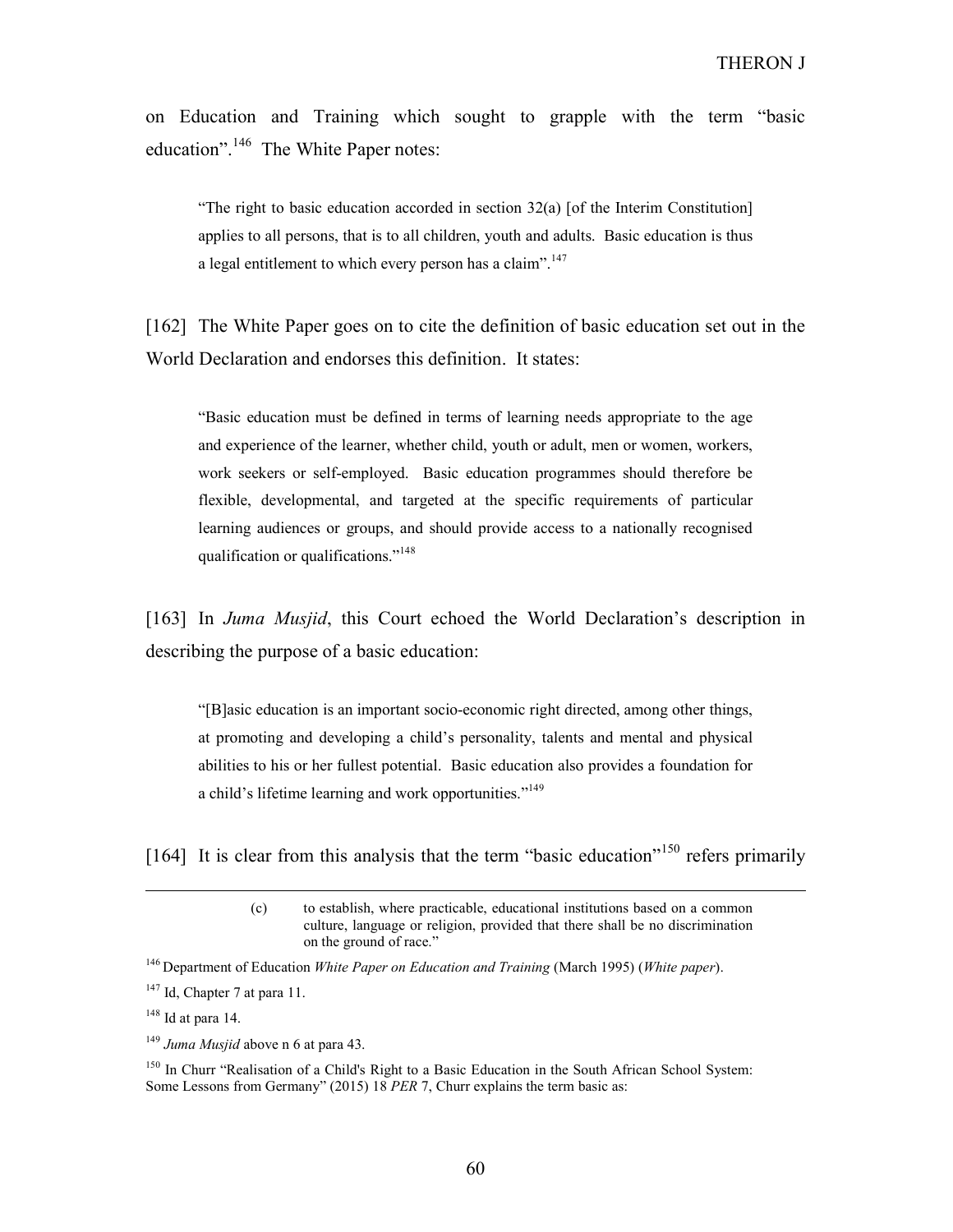to the *content* of the right to education. On this understanding of the term, children attending non-subsidised independent schools are undoubtedly receiving and enjoying a basic education. The quality of the education may, at times, extend beyond what section  $29(1)(a)$  requires from the state. But that does not mean that children stop receiving a basic education the moment they enrol at these independent schools, nor do they lose constitutional protection against unjustified interferences with their education while they remain at these schools.

[165] In Gauteng Provincial Legislature, Mahomed DP acknowledged that the education offered at independent schools may extend beyond a basic education as envisaged in section 29(1).<sup>151</sup> He held that section 29(3) of the Constitution serves an important societal purpose:

"The object of [the provision] is to make clear that while every person has a right to basic education through instruction in the language of his or her choice, those persons who want more than [a basic education] and wish to have educational institutions based on a special culture, language or religion which is common, have the freedom to set up such institutions based on that commonality."<sup>152</sup>

[166] In its broadest and most general sense, the term "basic education" pertains to the legal entitlement to having one's basic learning needs met. Whether those basic learning needs are met by the state or an independent school is a separate and distinct issue. The Supreme Court of Appeal's finding that Pridwin was not providing a basic education as envisaged by section  $29(1)(a)$  and had no obligations in respect thereof conflates the content of the right to basic education with the obligation to provide basic education.

 $\overline{a}$ 

<sup>&</sup>quot;[A] flexible concept which must be defined so as to meet the 'learning needs appropriate to the age and experience of the learner, whether child, youth or adult . . .' and should also provide access to nationally recognised qualifications."

 $151$  Gauteng Provincial Legislature above n 139.

 $152$  Id at para 8.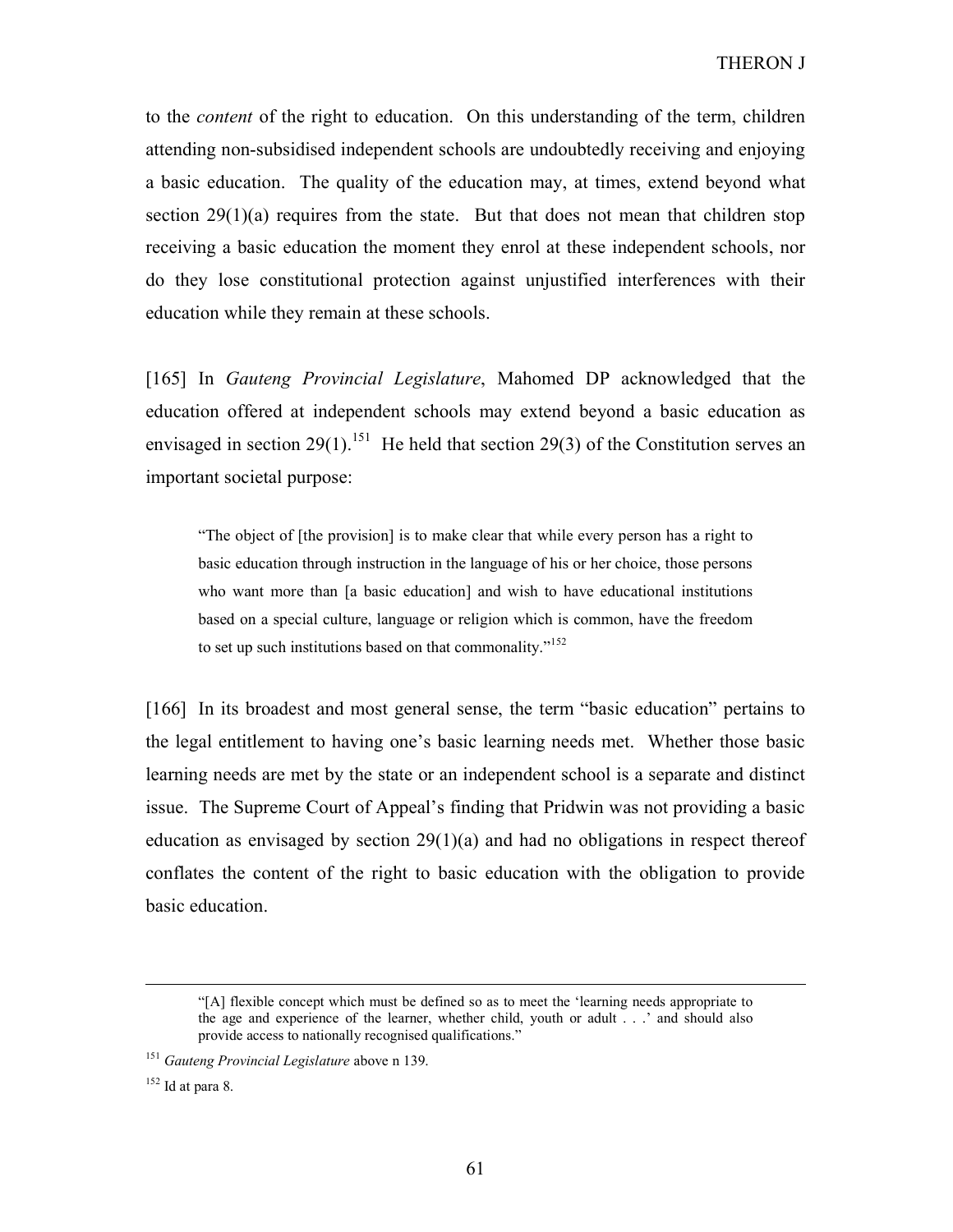[167] Pridwin's constitutional obligations are reinforced by section  $29(3)(c)$ . At the very least, that section requires independent schools to provide a basic education, which is not inferior to that offered at comparable public schools, to learners who attend their schools and not to diminish the standards of that education while the learners remain at the School. Sections 29(1)(a) and 29(3)(c) are therefore intertwined and mutually reinforcing provisions, rather than being bifurcated standards, as Pridwin contends.

[168] The applicants do not submit that independent schools have a positive obligation to provide a basic education to all children in South Africa. Rather, they claim that when a child attends an independent school, that school is indeed providing the basic education to which the child is constitutionally entitled in terms of section  $29(1)(a)$ . They argue that, while a child attends Pridwin, the School is, at the very least, under a negative duty not to unreasonably impair or diminish the child's ongoing education.

[169] The School parties, (Pridwin, the Board of Pridwin Preparatory School and ISASA) on the other hand, argue that there are material flaws in the applicants' argument that Pridwin is providing a basic education and fulfilling a constitutional duty in doing so. They submit that such a finding would necessarily imply that, for example, a doctor in private practice likewise discharges a state function. Independent educational institutions, according to the School parties, have nothing to do with section 29(1): rather, their constitutional locus is section 29(3), which expressly provides for independent educational institutions, distinct from those of the state. This argument found favour with the majority at the Supreme Court of Appeal which held:

"Section 29(3) expressly recognises the right to establish and maintain independent schools, which is what Pridwin is. And though it provides a standard of education not inferior to a public school, it is not providing a basic education as envisaged in section  $29(1)(a)$ . It would only be doing so if it was contracted by the state for this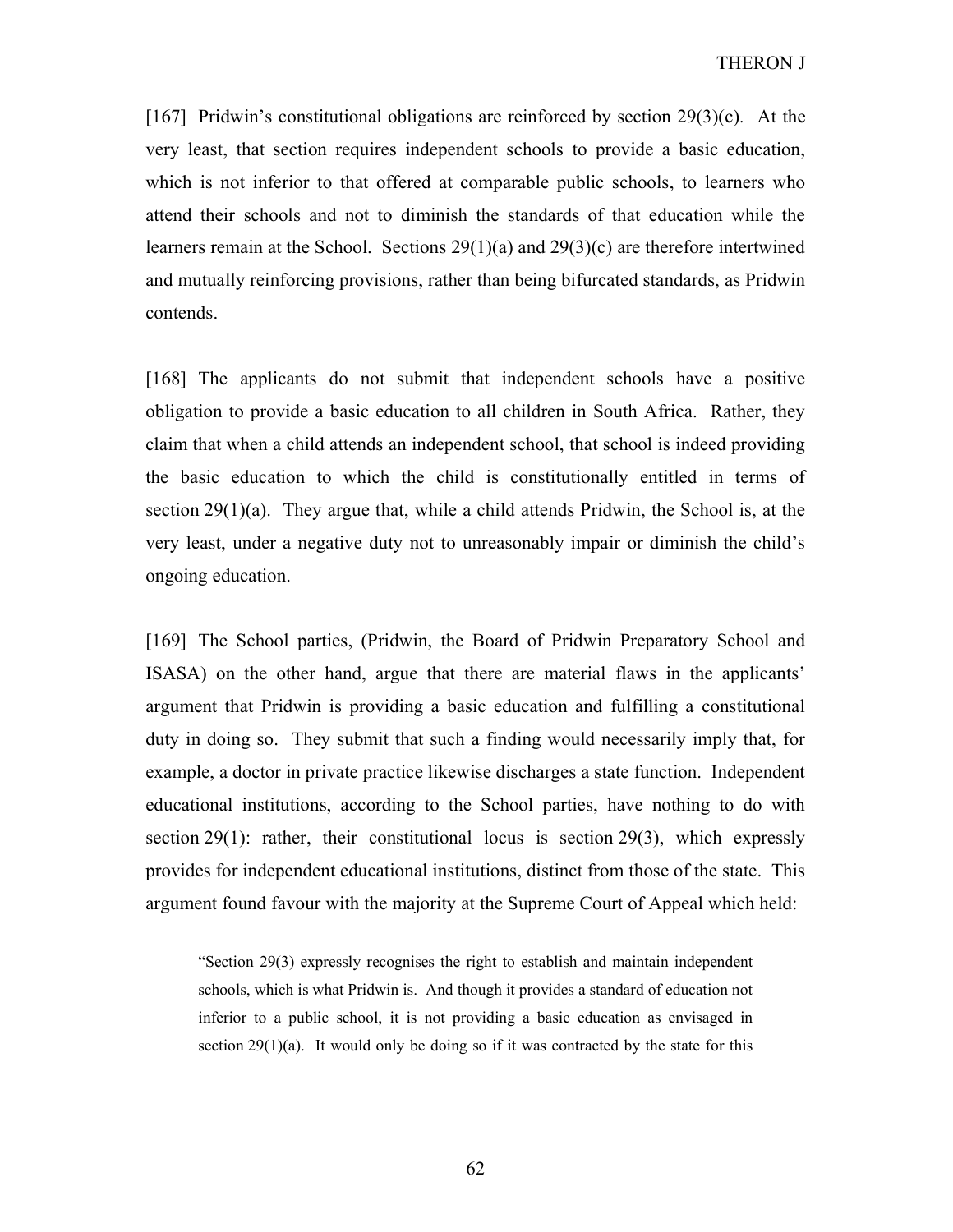purpose, as explained in Allpay v SASSA. It would then be under a positive duty to do so because it was performing a constitutional function."<sup>153</sup>

[170] The School parties' submissions proceed primarily from the ill-conceived premise that the right to a basic education in section 29(1) may only be fulfilled by a party that bears a positive obligation to do so – the state. It is on this basis that they contend that—

"were Pridwin to be providing a basic education, as that concept is to be understood in terms of section  $29(1)(a)$ , then the termination of the Parent Contracts would be an infringement of DB's and EB's direct right to basic education, not one which is only negatively protectable against the school. . . . It is clear from case authority that interference with a negatively protectable right occurs where the wrong-doing party is not itself under the obligation to provide the service (here, the provision of a basic education)".

[171] The School parties accept that section 8(2) of the Constitution may impose a negative obligation on private parties, requiring them not to interfere with, or diminish the enjoyment of a right. They also accept that breach of this obligation would occur wherever the existing right is unjustifiably diminished. However, they argue that there has been no diminishment in this instance:

"Nothing that Pridwin has done has in any way prevented DB and EB from obtaining 'a basic education' from a public school. There has been no infringement, direct or indirect, of that right. There has been no failure to respect that right by Mr Marx, the school or the Board."

[172] The Supreme Court of Appeal accepted that Pridwin had not diminished the boys' enjoyment of the right to a basic education. It reasoned:

<sup>&</sup>lt;sup>153</sup> Supreme Court of Appeal judgment above n 11 at para 39.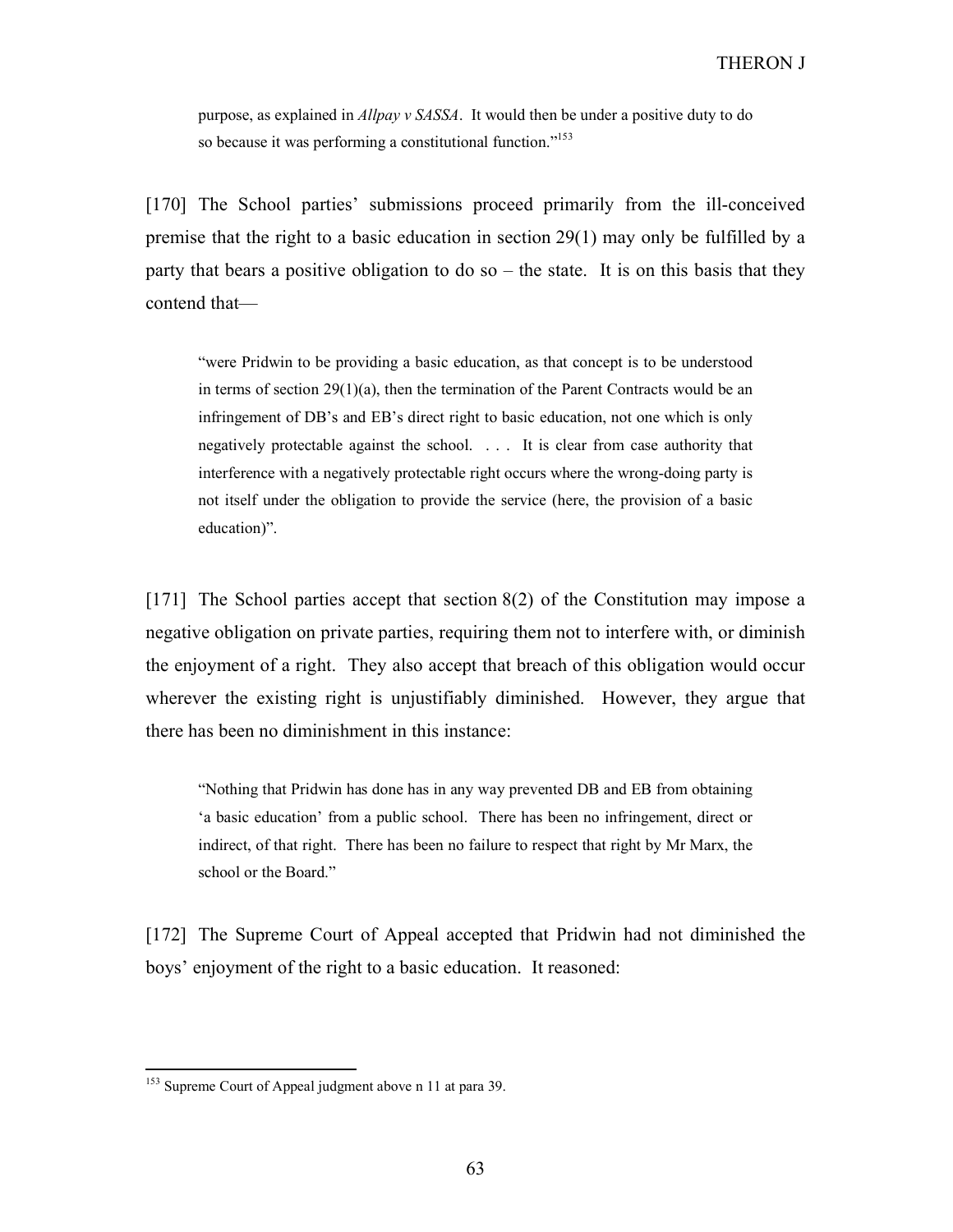"In Juma Musjid the Trust permitted the School to occupy its premises and paid for certain expenses, which the Department undertook to repay, but failed to do. In seeking to evict the School from its property, the Trust's action negatively impacted upon the School's duty to provide a basic education to its learners. That is not the case here. Pridwin has done nothing to prevent the appellants' children from obtaining a basic education at a public school. As the High Court pointed out, there are three public schools in the area that would be obliged to take them. There has simply been no breach of the right, in any way."<sup>154</sup>

[173] I now deal with each of the arguments, as well as the reasoning of the majority in the Supreme Court of Appeal.

[174] In Juma Musjid, this Court squarely addressed the constitutional obligations placed on private entities to respect the right to a basic education. There, a private trust had permitted the establishment of a public primary school on its private land. No proper agreement was concluded between the trustees and the Department, as required by the relevant legislation, and the trust was not being paid for the use of the land. The trust subsequently indicated to the provincial Member of the Executive Council for Education that it intended to establish a private school on the land and sought to terminate the Department's right of occupation, invoking the rei vindicatio.<sup>155</sup> This Court emphatically rejected the finding by the High Court that the trust bore no constitutional obligations in relation to the affected learners' rights to a basic education. It held that the trust had a negative constitutional obligation not to impair the learners' right to a basic education."<sup>156</sup> It explained:

"[S]ocio-economic rights (like the right to a basic education) may be negatively protected from improper invasion. Breach of this obligation occurs directly when there is a failure to respect the right, or indirectly, when there is a failure to prevent the direct infringement of the right by another or a failure to respect the existing

 $154$  Id at para 44.

<sup>&</sup>lt;sup>155</sup> The *rei vindicatio* is a legal remedy available to a lawful owner who has been deprived of his or her property without consent and who wishes to recover it from the possession of another.

 $156$  Juma Musjid above n 6 at para 60.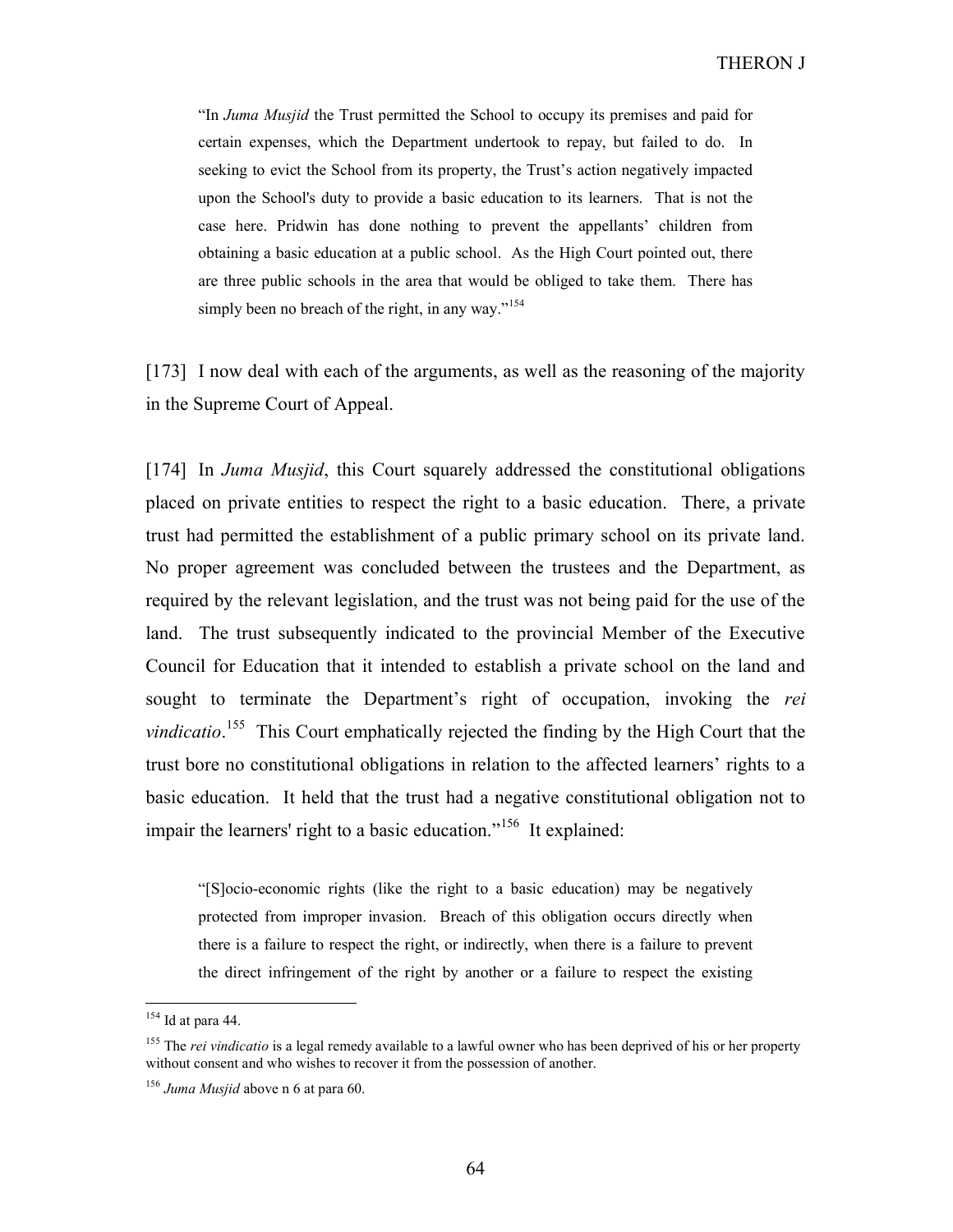protection of the right by taking measures that diminish that protection."<sup>157</sup>

[175] The majority of the Supreme Court of Appeal relied on Juma Musjid in reaching the conclusion that Pridwin had not interfered with or diminished the boys' enjoyment of the right to a basic education. It reasoned:

"The Trust, like Pridwin, had no positive obligation to provide a basic education; that duty, as I have said, rests on the State. There was no constitutional obligation on Pridwin to admit the appellants' children. The children also had no constitutional right to attend [Pridwin]. They were admitted after their parents had signed contracts with the School, subject to the limited provisions in the South African Schools Act 84 of 1996 not here relevant. And their right to remain at the School flowed from these contracts<sup>",158</sup>

[176] The boys' attendance at Pridwin was a result of the agreement concluded between the parents and Pridwin, as reflected in the Parent Contract. However, the boys' enjoyment of the right to a basic education flows directly from the Constitution. The Supreme Court of Appeal is correct in concluding that EB and DB's right to remain at Pridwin, specifically, flowed from the Parent Contract.<sup>159</sup> However, this does not absolve Pridwin from its negative constitutional obligations in relation to EB's and DB's right to a basic education. The right to a basic education is independent of the contract and arises as a result of the fact that EB and DB were, at the time, receiving a basic education.

[177] For this reason, the Supreme Court of Appeal's reliance on the ratio in Juma Musjid is misplaced.<sup>160</sup> The Supreme Court of Appeal finds that Juma Musjid supports the conclusion that "interference with a negatively protectable right occurs when the wrong-doing party is not itself under an obligation to provide the service –

 $157$  Id at paras 57-60.

 $158$  Id at para 42.

<sup>159</sup> Id.

 $160$  Id at paras 41-4.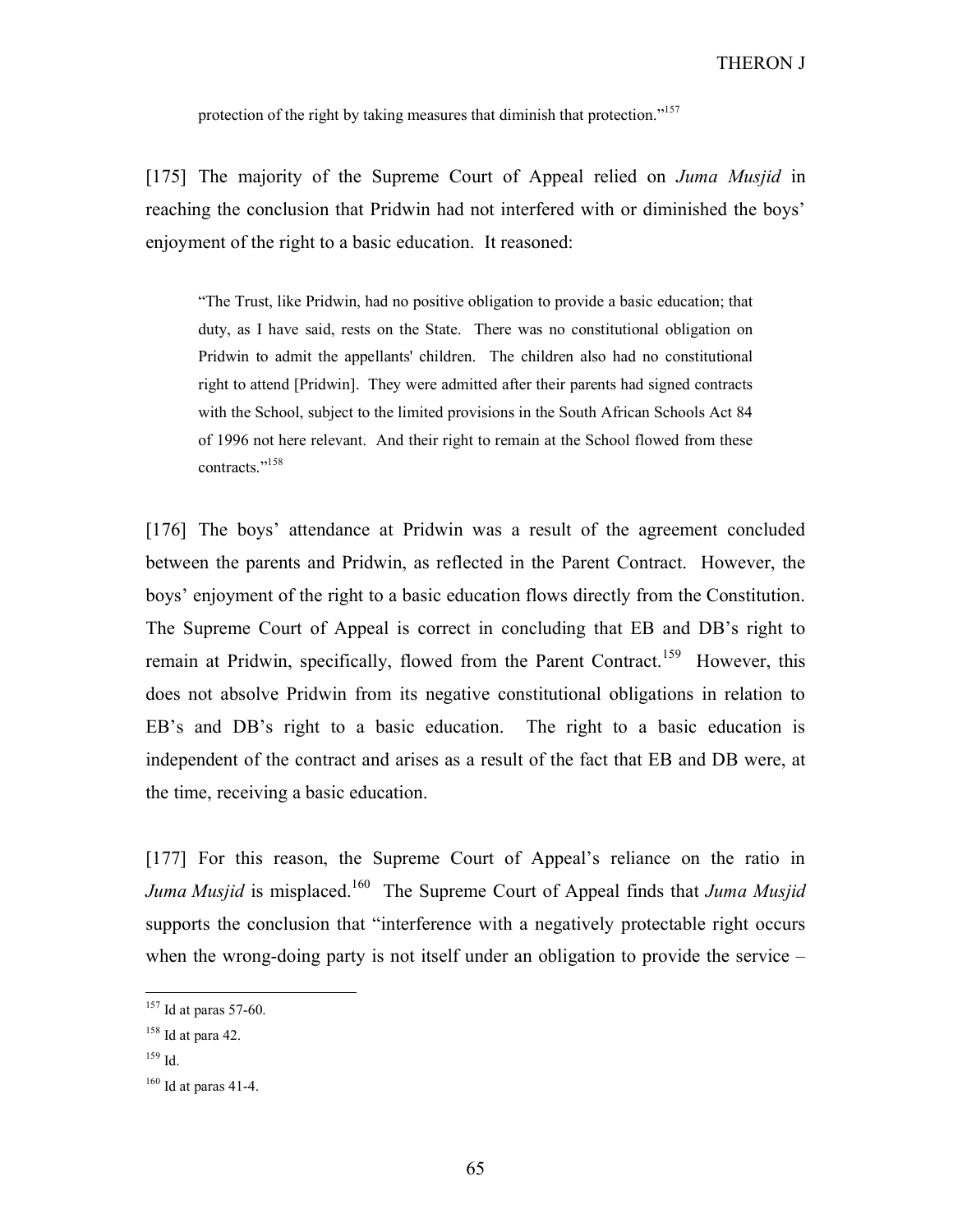basic education here – but its actions indirectly have that effect."<sup>161</sup> In Juma Musjid, a private trust's conduct negatively impacted upon a school's duty to provide a basic education to its learners. The Supreme Court of Appeal found that Pridwin, by contrast, had no constitutional duty to provide a basic education to its learners and that the termination of the Parent Contract could not have diminished the right to a basic education. The premise that Pridwin cannot provide a basic education unless it has a positive constitutional duty to do so is misconceived. It is true that neither Pridwin, nor the private trust in *Juma Musjid*, were compelled to provide a basic education. Notwithstanding this, Pridwin did provide EB and DB with a basic education.

[178] Pridwin contends that it cannot be subject to constitutional duties in terms of section 29(1)(a) in the absence of a subsidy or some other contractual link with the state. As noted above, this argument found favour with the majority in the Supreme Court of Appeal.<sup>162</sup> The Supreme Court of Appeal may be correct that a private entity, upon conclusion of a contract with the state, would assume a positive obligation under section  $29(1)(a)$  to provide a basic education. No such contract exists here. However, the reasoning of the Supreme Court of Appeal, which is based on that advanced by Pridwin, proceeds from a flawed premise. It is not the case that the positive duty to provide a basic education borne by the state under section  $29(1)(a)$ excludes the possibility of a basic education being provided by any other entity. In this case, the other entity is Pridwin. Pridwin does not have to step into the shoes of the state in order to provide a basic education. And the state does not cease to provide basic education due to the operation of independent schools like Pridwin. As mentioned, the question whether education is "basic education" for purposes of section  $29(1)(a)$  is determined with reference to the curriculum. Neither the entity providing the education, nor the source of that entity's obligation to provide education – if any – to do so, is relevant to that determination. The finding by the Supreme Court of Appeal on this score erroneously conflates the content of basic education

 $161$  Id at para 41.

 $162$  See [169].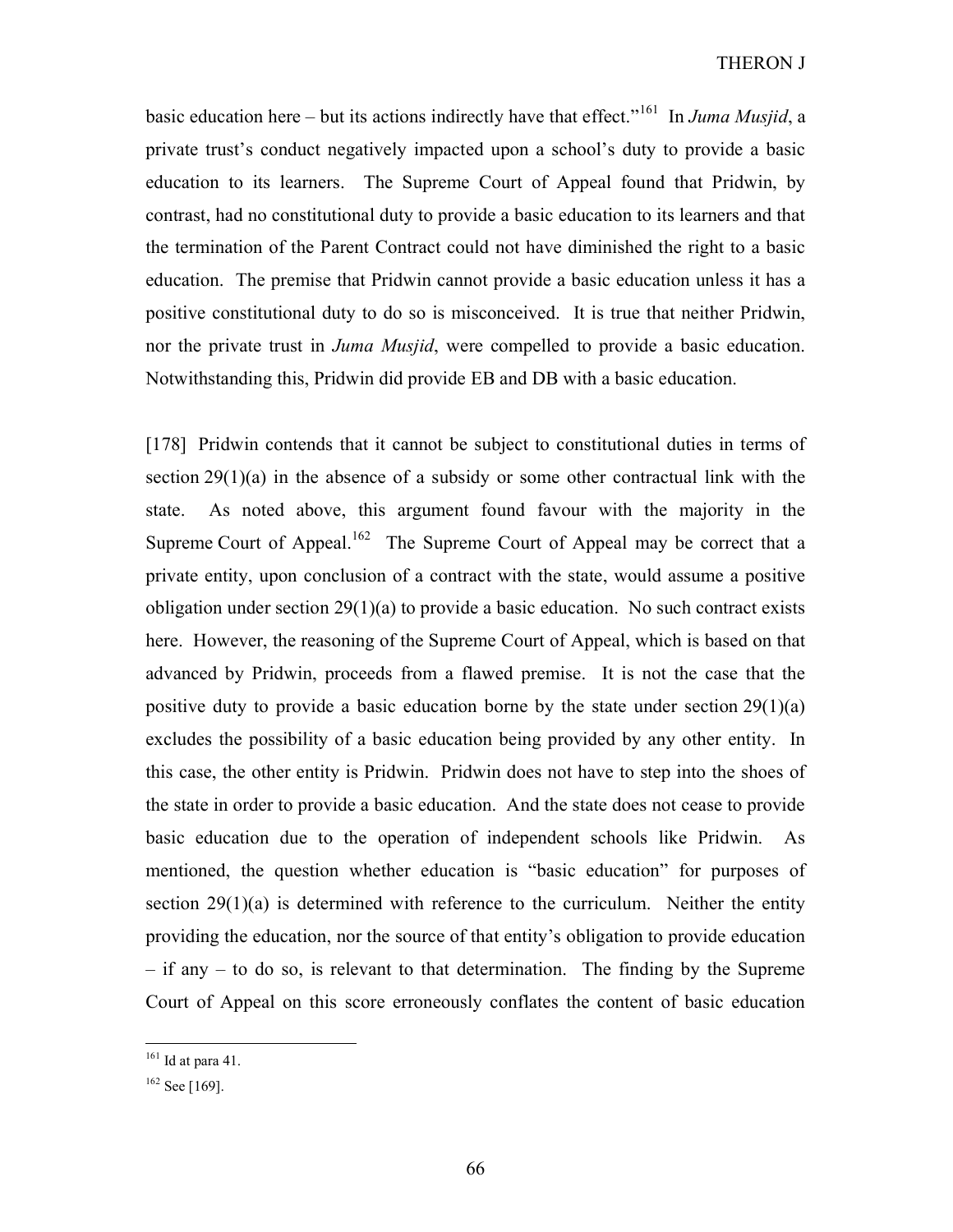with the duty to provide it. Pridwin, like other independent schools, provides a basic education despite the fact that they do not bear a positive obligation to do so.

[179] The analogy that the Supreme Court of Appeal draws with  $AllPav II$  is misplaced. As mentioned, in *AllPay II*, this Court, per Froneman J, held that Cash Paymaster, the entity which administered social grants in South Africa pursuant to an agreement concluded with SASSA, incurred positive constitutional obligations towards the beneficiaries of social grants. In reaching this conclusion, this Court reasoned that Cash Paymaster administered the payment of social grants on SASSA's behalf – in other words, it performed its functions in the stead of the state. Cash Paymaster was thus held to be exercising a public power: it was deemed to be the "gatekeeper of the right to social security" for all recipients in South Africa and to constitute the operational arm of social grants payment in the national sphere of government.<sup>163</sup> Froneman J also pointed out that the contract concluded between Cash Paymaster and SASSA made clear that the former undertook constitutional obligations.<sup>164</sup> This Court did not hold that Cash Paymaster incurred a positive obligation to administer social grants under section  $27(1)(c)$  purely because of its contract with SASSA. Cash Paymaster's positive obligations survived the termination of the contract. It had assumed a role that the state would otherwise have had to perform itself and, in the event that it ceased to perform that role, the adverse effects on the rights afforded to the beneficiaries of social grants in terms of section  $27(1)(c)$ of the Constitution would have been egregious. The reliance on AllPay II must be qualified. Pridwin, while subject to a negative obligation, does not incur positive obligations under section  $29(1)(a)$ . Pridwin may perform a constitutional function, but, unlike Cash Paymaster, it does not fulfil a constitutional duty.

[180] The reasoning of the Supreme Court of Appeal is also contrary to this Court's

 $163$  *AllPay II* above n 98 at para 55.

 $164$  Id at para 56.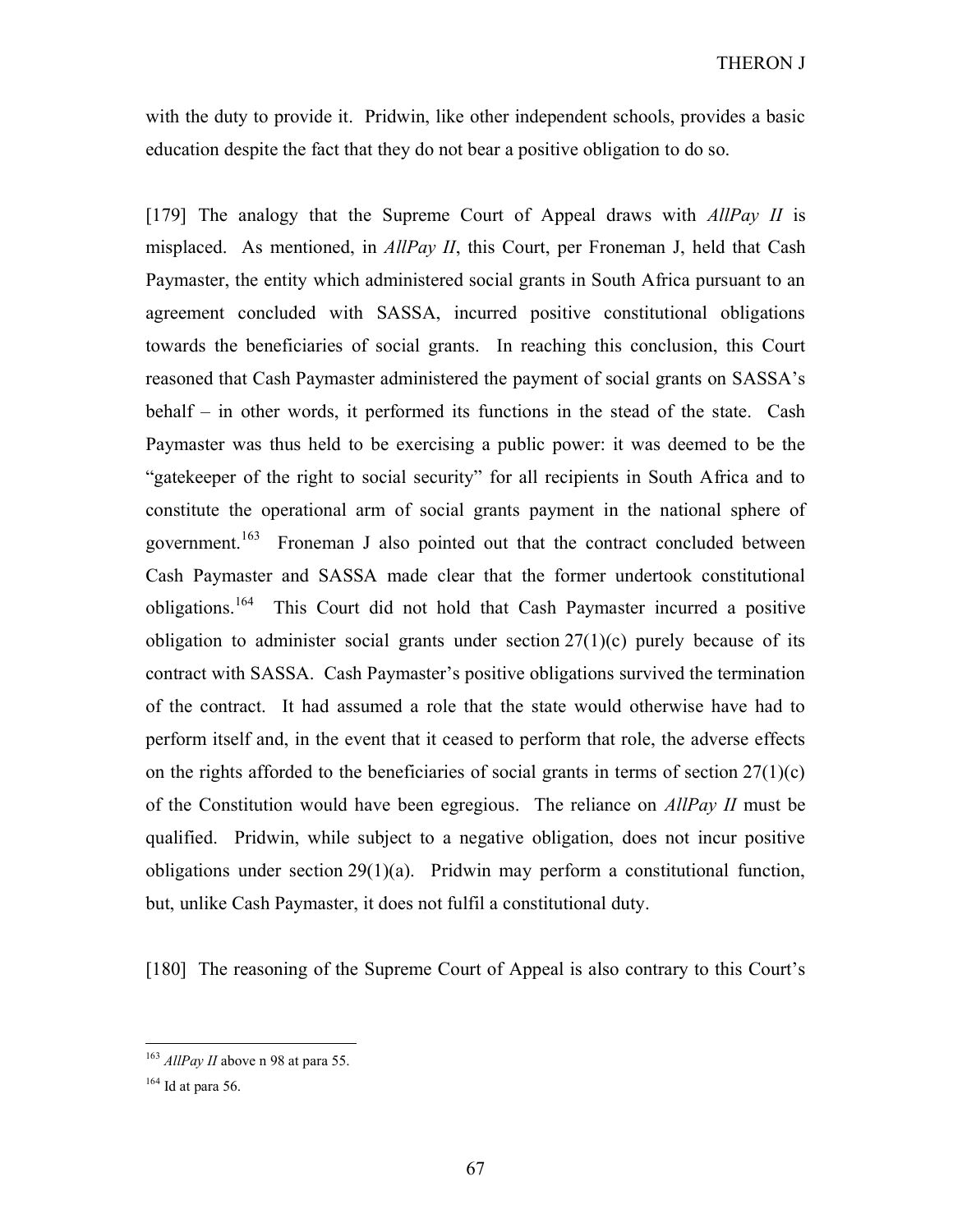judgment in *Daniels*.<sup>165</sup> This Court was resolute that it is not the case that section  $8(2)$ of the Constitution means that a private person will never bear positive obligations in relation to the rights in the Bill of Rights.<sup>166</sup> These obligations arise even where there is no contractual nexus between the private party (in that case, a private landowner) and the state.<sup>167</sup> And again, in any event, the negative obligation borne by Pridwin does not depend on the existence of the fulfilment of a positive obligation to provide a basic education: rather, it arises from the fact that EB and DB, like other learners at Pridwin, received a basic education while they attend Pridwin.

[181] The suggestion that EB and DB's rights to a basic education under section  $29(1)(a)$  have gone unfulfilled for the duration of their time as learners at Pridwin is ludicrous. These rights were, until the children left the School, fulfilled by Pridwin. As a result of EB and DB enjoying a basic education at Pridwin, the School (like other natural and juristic persons) incurred a negative obligation towards EB and DB.

[182] The School parties argue that there is no authority for the proposition that notice clauses, which result in the termination of agreements that may affect children, require a fair hearing prior to a party relying on this clause. They also raise concerns that a finding that Pridwin was required to provide an opportunity to make representations would have a far-reaching and undesirable effect on the law of contract. Both the Supreme Court of Appeal and the High Court rejected the existence of a duty to provide a fair process in the best interests of the children by using a "floodgates" argument. On Pridwin's urging, both courts reasoned that a fair hearing requirement would have "catastrophic" consequences for all commercial contracts that have the potential to affect children. The Supreme Court of Appeal held:

<sup>&</sup>lt;sup>165</sup> Daniels above n 60.

<sup>&</sup>lt;sup>166</sup> Id at paras 39-41 and 46-8.

<sup>167</sup> Id at paras 37-51.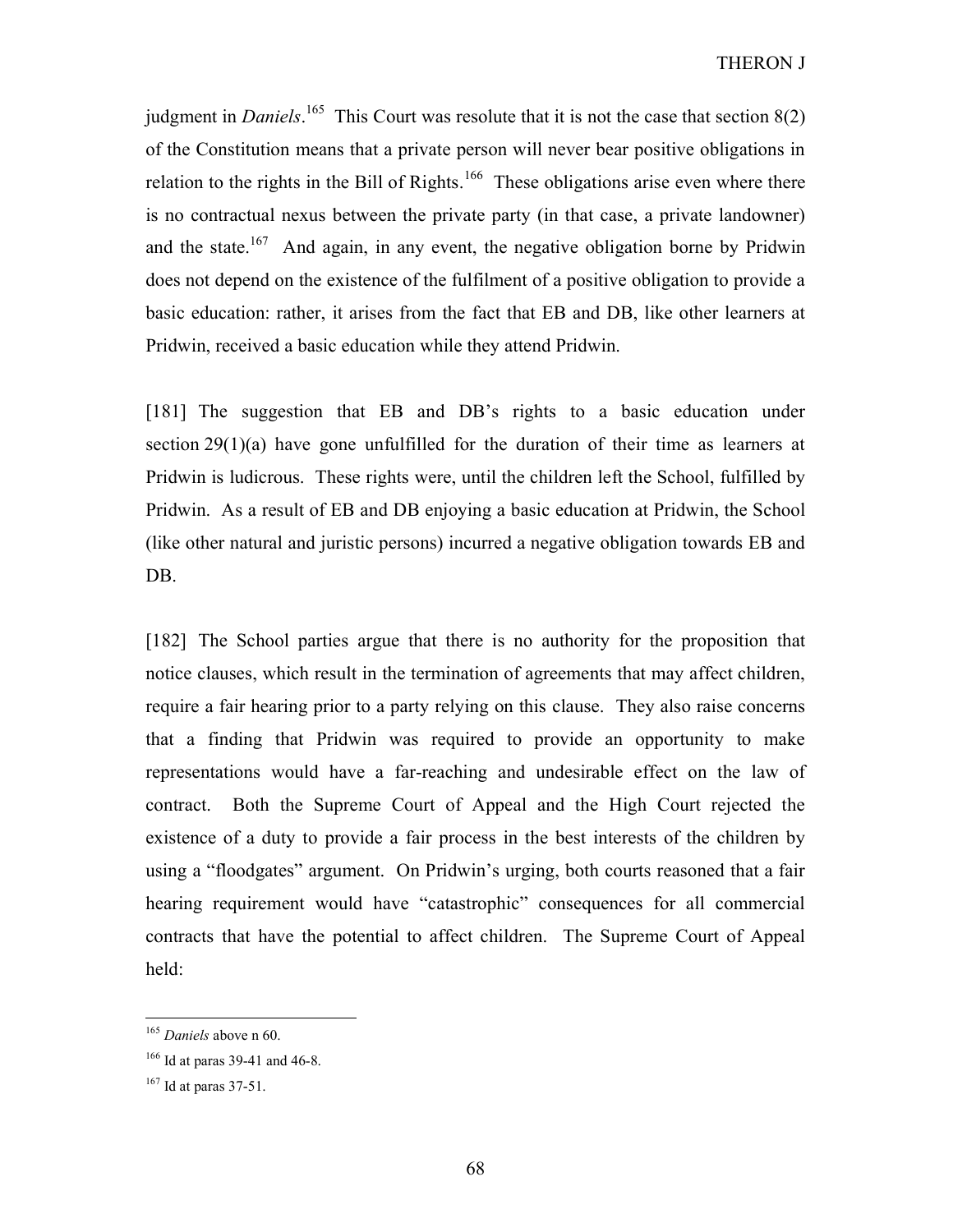"As the High Court pointed out this type of clause is a common feature of commercial contracts. Many may affect children, for example an ordinary lease, as alluded to earlier. The consequence of a finding that such clauses are invalid because of some indirect effect they may have on children would be catastrophic."<sup>168</sup>

[183] Pridwin's Parent Contract was likened to an ordinary lease, a standard-form commercial contract, a contract for private security and even a credit agreement for the purchase of a scooter.<sup>169</sup> These arguments are unsustainable. As Mocumie JA held in her dissenting judgment, a contract with an independent school for the provision of an education is "distinctly different" from an ordinary commercial transaction.<sup>170</sup>

[184] This concern finds no foundation in the context of a direct constitutional challenge to conduct and the nature of the section 8(2) inquiry under the Constitution. The mere fact that independent schools are subject to constitutional and statutory duties to follow a fair process does not mean that all natural and juristic persons in all other contexts will be subject to identical duties. In this context, there is no purportedly far-reaching "development" of the law of contract. The challenge being adjudicated is not of a contractual nature.

[185] An example of a fact-specific direct horizontal application of rights is evidenced by this Court's finding in *Juma Musjid*.<sup>171</sup> As explained above, <sup>172</sup> in that case, this Court held that, notwithstanding that the trust was a private entity, it had a

<sup>&</sup>lt;sup>168</sup> Supreme Court of Appeal judgment above n 11 at para 77. See also High Court judgment above n 4 at para 89, where it is stated:

<sup>&</sup>quot;[T]o find such a provision in law exists requiring a hearing in these circumstances would create an absurd situation and open the floodgates in relation to the termination, on notice, of all contracts involving children, whether directly or indirectly."

<sup>&</sup>lt;sup>169</sup> Supreme Court of Appeal judgment id at para 34. See also High Court judgment id at para 89.

<sup>&</sup>lt;sup>170</sup> Supreme Court of Appeal judgment id at para 92.

 $171$  Juma Musjid above n 6.

 $172$  See [80] - [81].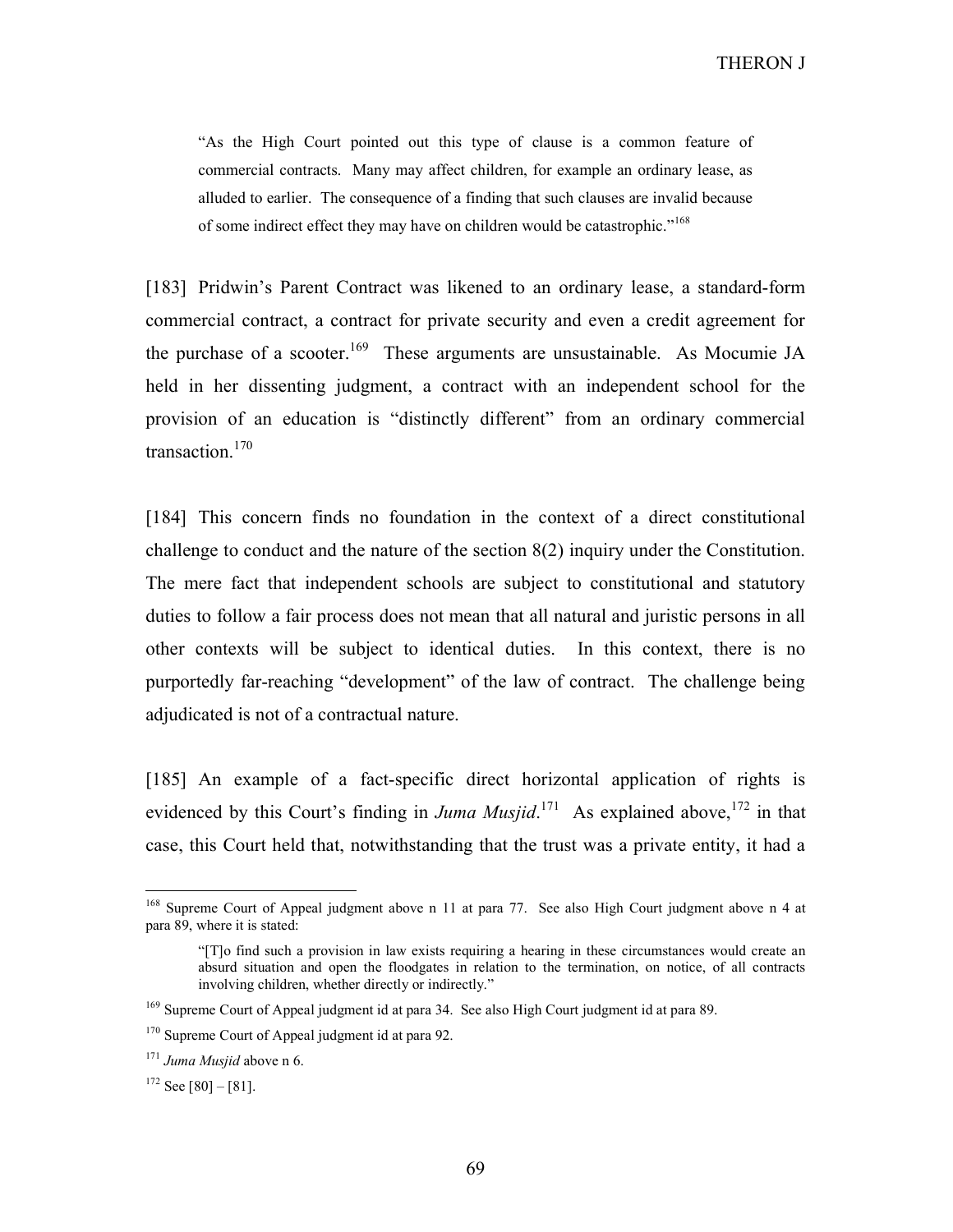negative constitutional obligation under section  $29(1)(a)$ , as well as a positive constitutional obligation under section 28(2). With reference to the specific circumstances of the case, this Court assessed the conduct of the trust and held that the trust had acted reasonably in seeking an eviction order.

[186] In *Daniels*, Madlanga J explained this context-specific inquiry in these terms:

"Whether private persons will be bound depends on a number of factors. What is paramount includes: what is the nature of the right; what is the history behind the right; what does the right seek to achieve; how best can that be achieved; what is the 'potential of invasion of that right by persons other than the State or organs of state'; and, would letting private persons off the net not negate the essential content of the right? If, on weighing up all the relevant factors, we are led to the conclusion that private persons are not only bound but must in fact bear a positive obligation, we should not shy away from imposing it. . . . The truth is that 'questions concerning the horizontal application of the Bill of Rights cannot be determined a priori and in the abstract.""<sup>173</sup>

[187] This Court is not called upon to decide that there is a right to be heard on the children's best interests in every contractual context. All that this Court need decide is that Pridwin and other independent schools are subject to this duty when deciding to terminate a child's schooling.

[188] In addition, this Court has held that the strength of section  $28(2)$  is its contextual nature and inherent flexibility.<sup>174</sup> Similarly, whether or not there is appropriate justification for a rights infringement necessarily requires consideration of the context in which the conduct occurred.<sup>175</sup> Accordingly, a finding that section 28(2) required the School to seek representations on the children's best interests prior to taking the decision to remove them does not reach beyond the context of exclusion

 $173$  Daniels above n 60 at paras 39-41.

 $174$  S v M above n 48 at para 24.

<sup>175</sup> Id.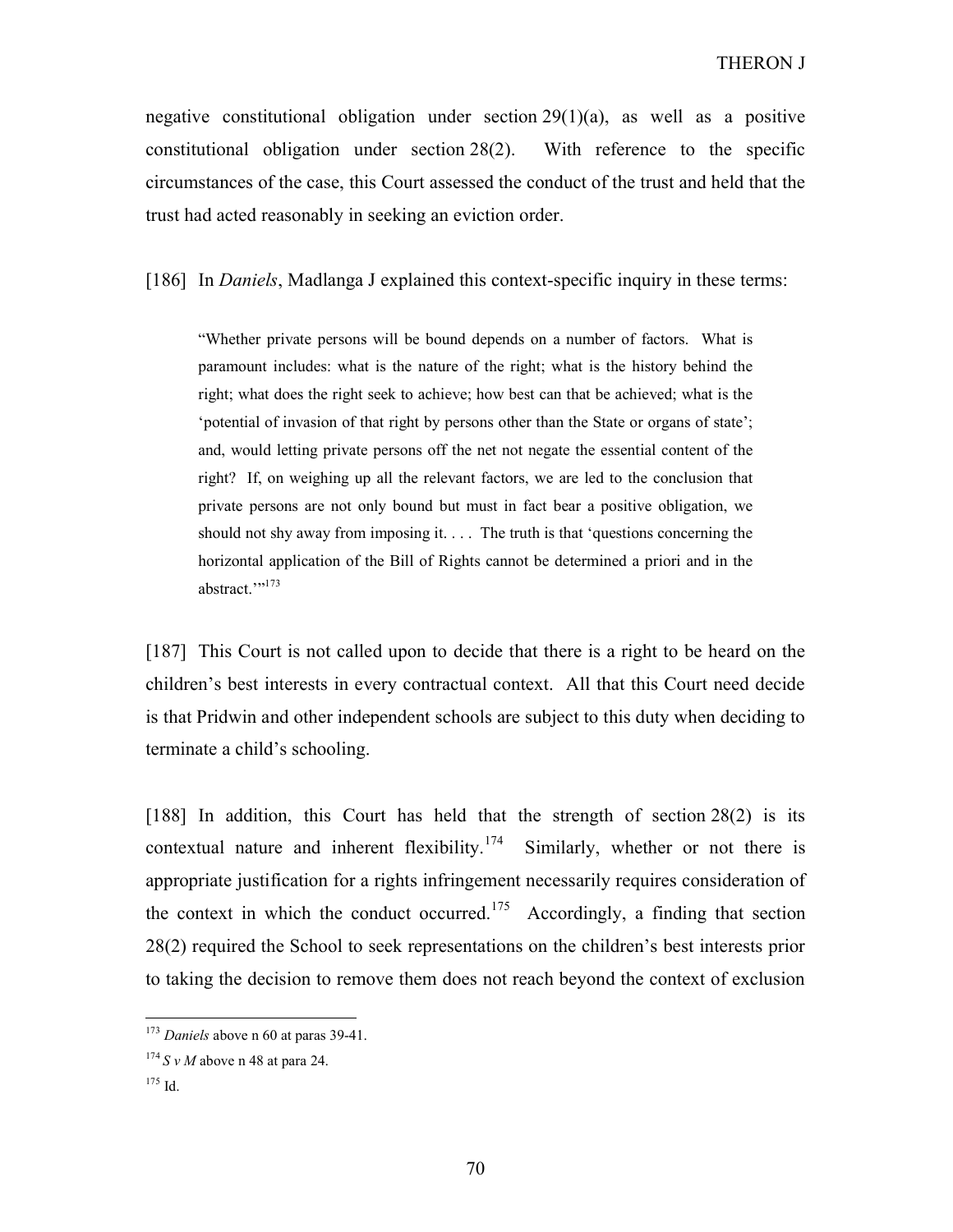of children from an independent school. The same circumscription would apply in relation to a finding on whether the School's impairment of the right to a basic education was justifiable for purposes of section  $29(1)(a)$ . A determination of whether there was appropriate justification for the decision to terminate the Parent Contract would require an assessment of the particular circumstances, including the fact that an impairment of the right afforded by section 29(1)(a) will, in most instances, inevitably implicate section 28(2).

# The Pridwin's breach of the right to be heard

[189] Pridwin's failure to afford the applicants, or EB and DB, an opportunity to be heard in relation to the best interests of EB and DB is plain from the papers.<sup>176</sup> In his answering affidavit in the High Court, Mr Marx repeatedly denied that he was under any obligation to afford the applicants a hearing. He further asserted that, to the extent that AB was entitled to a hearing, the brief exchange with AB on 27 June 2016 "constituted the exercising of his right" to be heard.

[190] Mr Marx's version of that "hearing" on 27 June 2016 was as follows:

"[AB] insisted that he wished to speak to me and explain his actions. He wanted Mosoana, so he said, to observe the trials and to see how they could support his elder son to best prepare for his soccer season at the School. I informed him that I found it totally unacceptable that he brings a stranger onto school premises, uninvited, and that they then proceed to disrupt the sporting sessions. I informed him that this was in breach of the agreement that we had reached on 28 January 2016 in the office and I asked him to leave."

[191] On Mr Marx's own version, it is clear that the representations, such as they were, were made at the behest of AB, not Mr Marx. The representations did not

<sup>&</sup>lt;sup>176</sup> It must be noted that hearing from the children directly or through representation is a decision that must be made having regard to the circumstances of the matter, the age and maturity of the children as well as any detrimental effect this could have on them. See, for example, Teddy Bear Clinic above n 124 at para 1 and S  $v$ M above n 48 at para 24.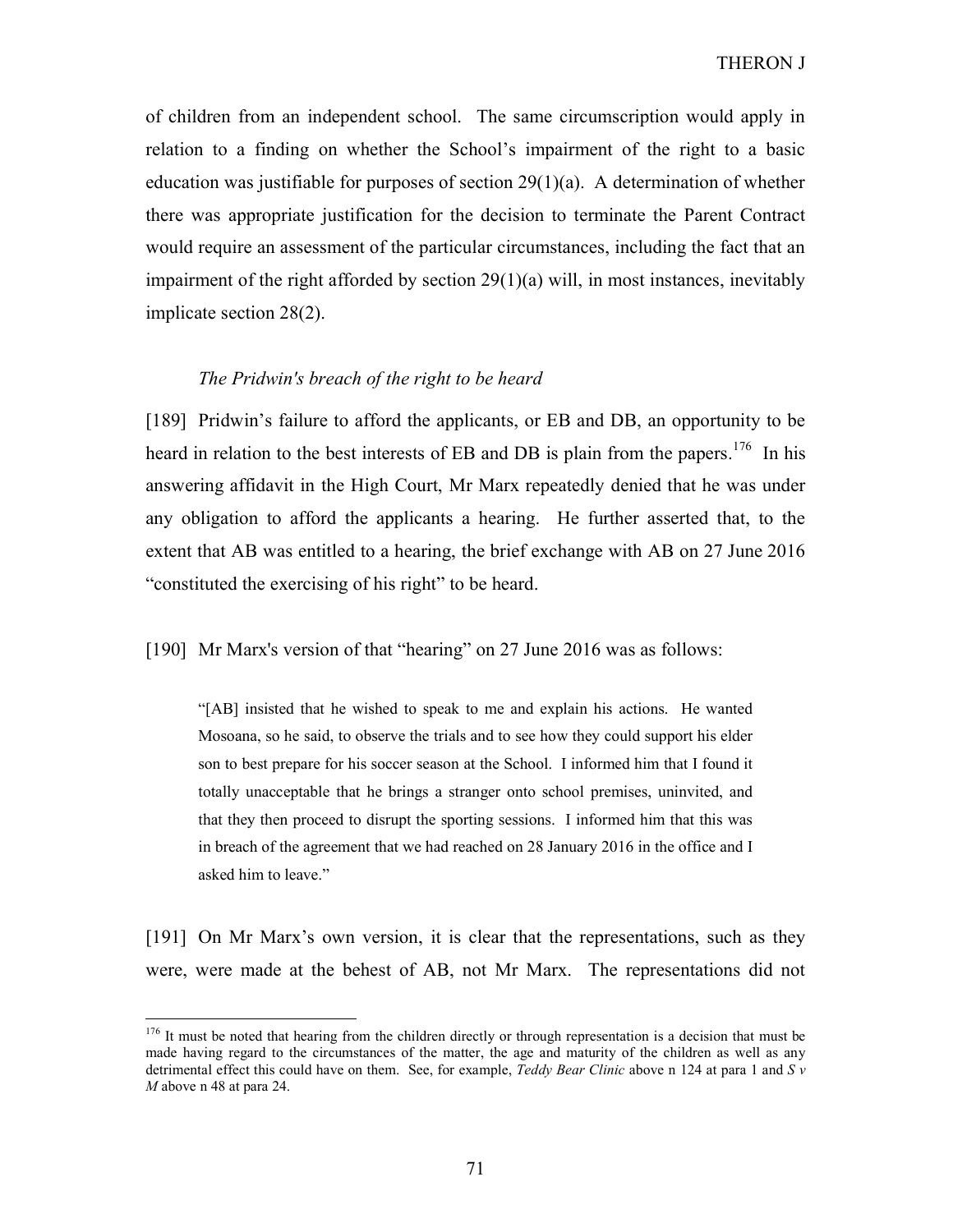actually canvass the incident itself, nor who had behaved properly or improperly. Instead, they dealt solely with why AB had brought Mr Mosoana to the soccer trials. Mr Marx gave no indication that he was of the view that AB had breached the Parent Contract, nor that he was considering excluding EB and DB from Pridwin. Mr Marx did not invite AB to make representations about this decision, and AB did not make such representations. Significantly, Mr Marx did not give AB an opportunity to make representations about whether such a decision would be in the best interests of DB and EB. There was also no opportunity afforded to CB to make any representations of any kind, despite the fact that she is the mother of the children. There was no attempt, direct or indirect, to inquire into the children's views on termination.

[192] To the extent that AB made any representations on 27 June 2016, they were meaningless in the context as Pridwin, represented by Mr Marx, gave no indication that it was considering excluding EB and DB from Pridwin. It is trite that an opportunity to make representations will be effective only if it relates to the decision to be made and if this is made clear to the affected parties. $177$ 

[193] The suggestion running throughout Pridwin's case is that a hearing would have made no difference to its unilateral decision, given its allegations against AB on paper. That runs contrary to the principle that the denial of a fair hearing cannot be excused merely because one party asserts that their mind was made up and that a hearing would have made no difference.<sup>178</sup> This Court has consistently rejected this argument, holding in My Vote Counts that—

"authority tells us that even in the apparent 'open and shut' case, an affected party must be given an opportunity to meet the case advanced by an adversary."<sup>179</sup>

<sup>&</sup>lt;sup>177</sup> Sokhela v MEG for Agriculture and Environmental Affairs, KwaZulu-Natal 2010 (5) SA 574 (KZP) at para 58.

<sup>&</sup>lt;sup>178</sup> My Vote Counts NPC v Speaker of the National Assembly [2015] ZACC 31; 2016 (1) SA 132; 2015 (12) BCLR 1407 (CC) at para 176, citing John v Rees [1969] 2 All ER 274 (CH) at 402.

<sup>&</sup>lt;sup>179</sup> My Vote Counts id. See also Minister of Defence and Military Veterans v Motau [2014] ZACC 18; 2014 (5) SA 69 (CC); 2014 (8) BCLR 930 (CC) at para 85 and Lufuno Mphaphuli & Associates (Pty) Ltd v Andrews [2009] ZACC 6; 2009 (4) SA 529 (CC); 2009 (6) BCLR 527 (CC) at paras 153-4.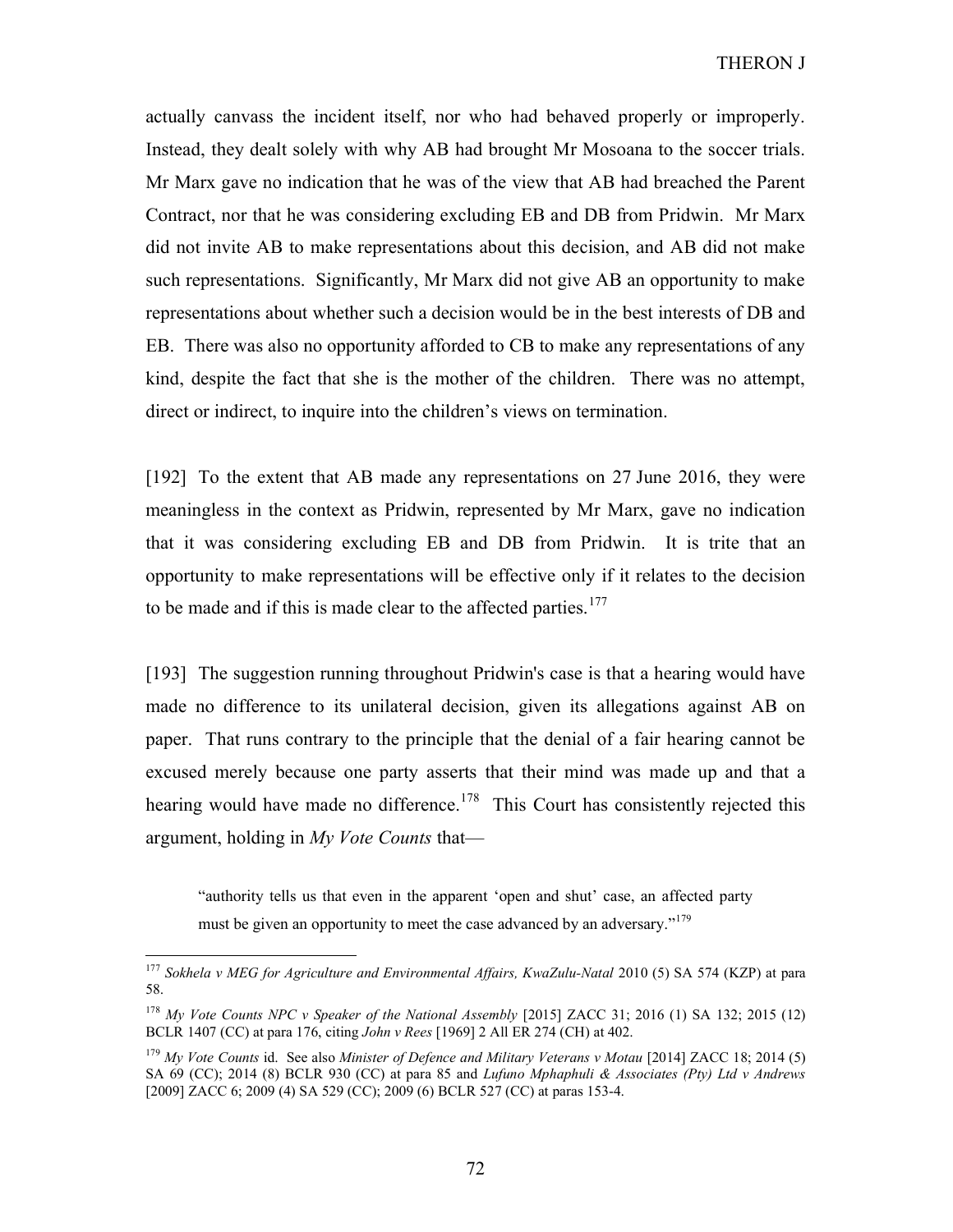THERON J

[194] This principle has particular significance in this case. The purpose of a fair process was not primarily to determine AB's guilt or innocence. Rather, the focus ought to have been whether the decision to terminate the Parent Contract was consistent with the rights and best interests of the children and how best to protect their interests.

[195] In the circumstances, Pridwin ought to have afforded an opportunity for representations to be made on the best interests of EB and DB, before deciding to terminate the Parent Contract which had the effect that the children were required to leave Pridwin.

 Is there appropriate justification for Pridwin's decision to terminate the Parent Contract?

[196] Under section  $29(1)(a)$ , read with section  $8(2)$  of the Constitution, private entities are under a negative obligation to refrain from limiting or impairing the right to basic education. However, this obligation is not absolute: limitation of the right is permissible. What is the test to be applied? What constitutes a justifiable infringement or limitation by a *private party*?

[197] A limitation analysis in terms of section 36 of the Constitution is not possible due to the "law of general application" threshold. The standard of appropriate justification, applied by this Court in Hoërskool Ermelo<sup>180</sup> is, however, equally applicable here.

[198] In determining whether there is appropriate justification for the limitation of the right, a number of factors may be considered – all circumstances surrounding the impairment of the right must be taken into account as it is a fact and context specific

 $180$  Hoërskool Ermelo above n 69 at para 52. See also Gelyke Kanse v Chairperson of the Senate of the University of Stellenbosch [2019] ZACC 38; 2020 (1) SA 368 (CC); 2019 (12) BCLR 1479 (CC) at para 23.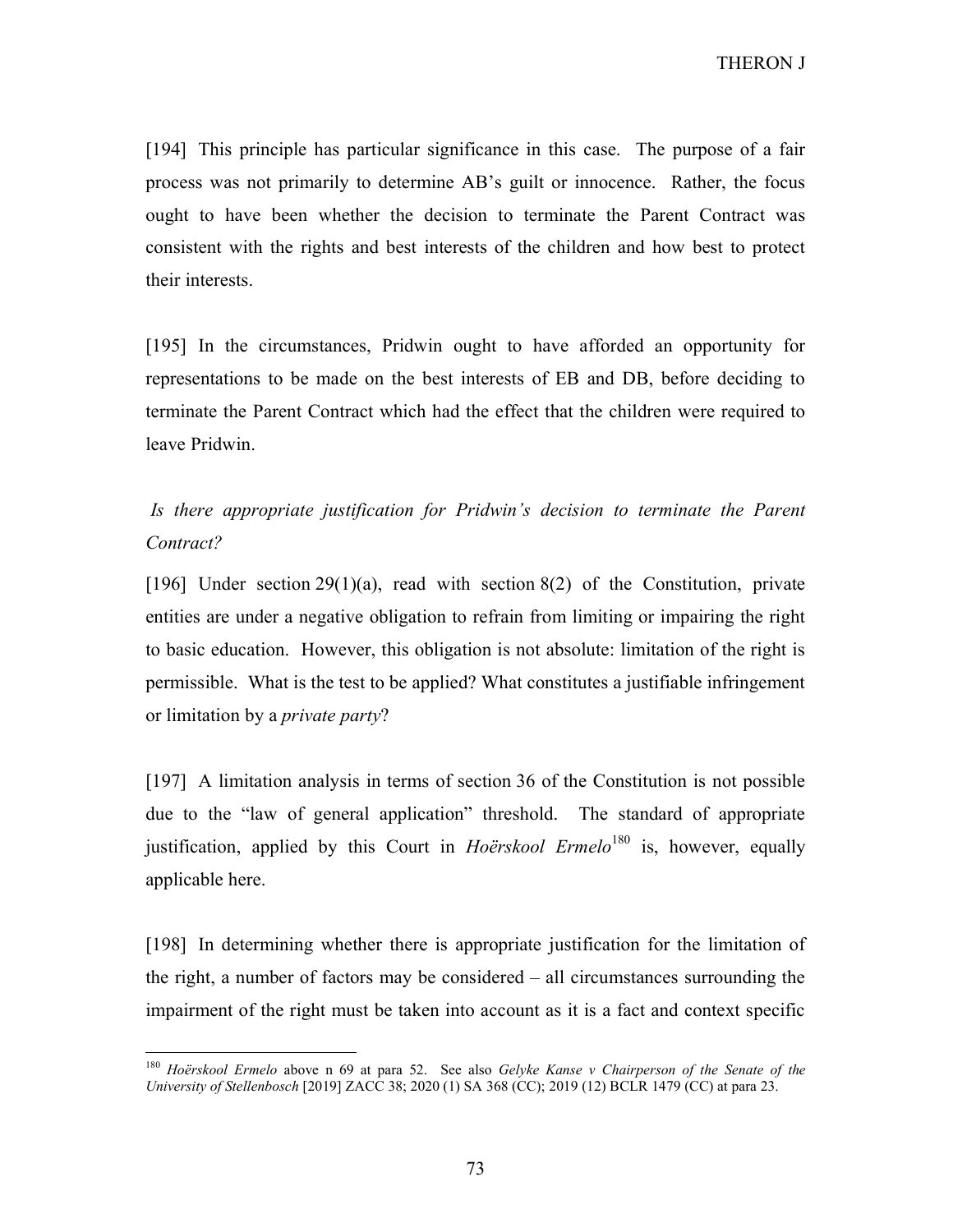enquiry:  $181$  the nature of the obligation on the alleged wrongdoer; whether the wrongdoer took measures to ameliorate the impact of the limitation of the right; the availability of alternative options; whether the process leading up to the limitation of the right was procedurally fair; and the extent of the limitation and its effect on the right holder. This list of considerations is not intended to be exhaustive. While these examples of consideration factors are sourced from Juma Musjid, where the standard applied was "reasonableness" and not "appropriate justification", they nevertheless offer a helpful starting point for the factors that constitute contextual considerations.

[199] In considering whether the trust was reasonable in seeking to evict the school, this Court, in *Juma Musjid*, held that a relevant factor was that the primary, positive obligation to provide a basic education rested on the state. The obligation of the trust in that case was secondary, arising only out of its willingness to allow its private property to be used as a school. The trust had, moreover, engaged in extensive negotiations with the provincial Department of Education concerned, in an effort to minimise the potential impairment of the rights to a basic education enjoyed by the learners at the Juma Musjid Primary School.

[200] It was held to be relevant, in *Juma Musjid*, that the private trust was subject to less stringent standards of reasonableness than the state, which does bear such an obligation. The obligations of an independent school in relation to the provision of a basic education are, of course, distinct from those borne by public school. Pridwin bears no positive obligation under section 29(1)(a). However, an independent school, upon its establishment and in representing itself as a provider of education to learners, does assume certain obligations under both section 29(3) of the Constitution and the relevant provisions of the Schools Act.<sup>182</sup> Moreover, as explained, Pridwin, unlike the private trust in *Juma Musjid*, does provide a basic education.

<sup>&</sup>lt;sup>181</sup> Hoërskool Ermelo id at para 52.

<sup>182</sup> 84 of 1996.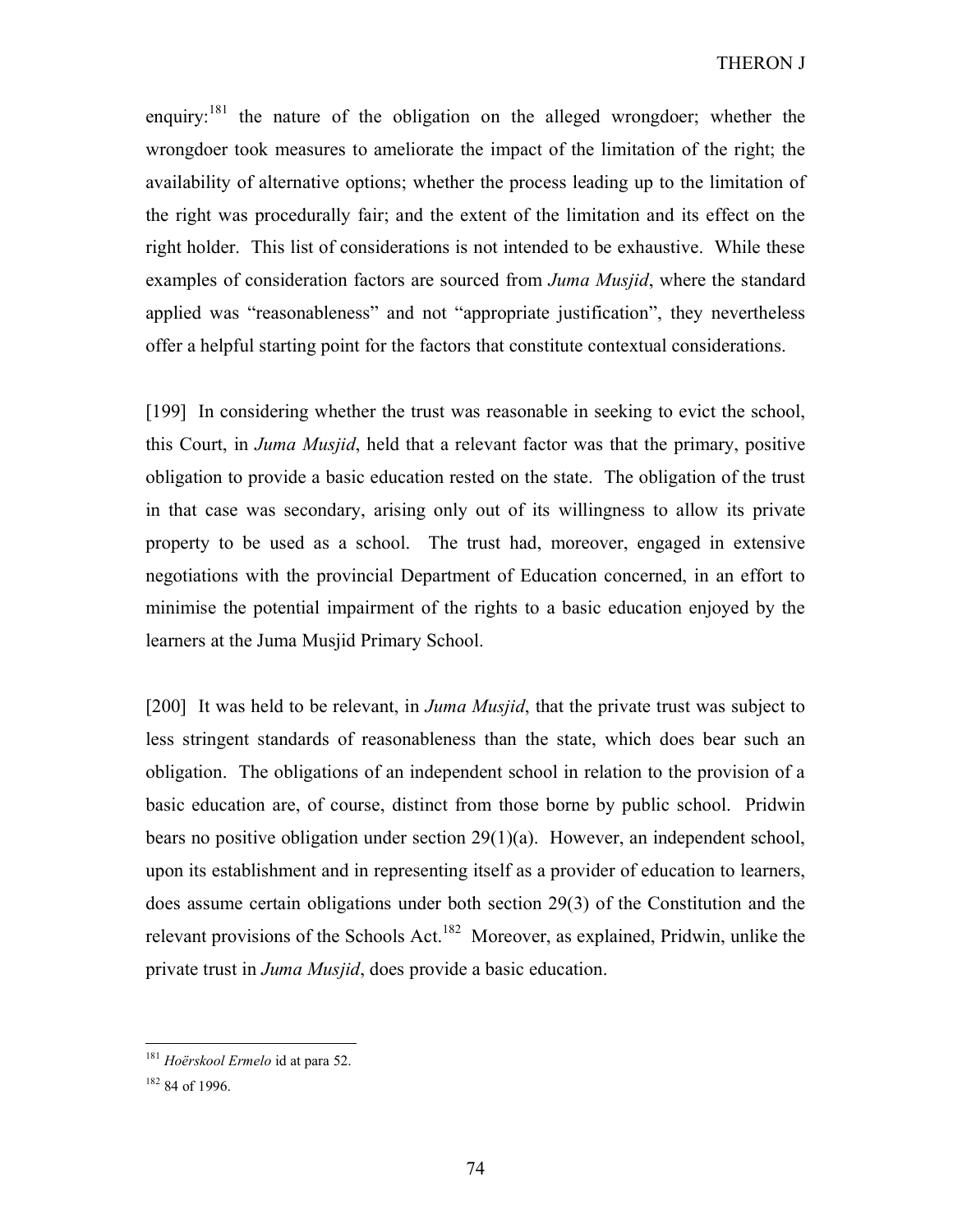THERON J

[201] This Court, in *Juma Musjid*, also emphasises that procedural fairness, which may be employed to minimise impairment of a right, is a critical component in evaluating whether conduct that results in the limitation of a right was reasonable.<sup>183</sup> For example, the Court reasoned that "the purposes of these negotiations [regarding the conclusion of an agreement], even though not stated in these terms, was to minimise the impairment of the rights of the learners."<sup>184</sup> The trust's repeated engagement with the provincial Department of Education and the notice of the impending potential eviction repeatedly given by the trust to the Department were found to be relevant factors in ascertaining the reasonableness of the trust's conduct.

[202] The School contended that the decision to exclude EB and DB from Pridwin was also designed to safeguard the rights of the other learners at the School. The decision to exclude the boys was prompted by the conduct of the parents. However, the present facts are quite distinct from a scenario in which a school had no option but to limit the rights of its learners due, for example, to lack of resources. The availability of less restrictive sanctions is a key consideration in the objective assessment of whether Pridwin's decision was justified. Even if AB had misconducted himself in the manner alleged by Pridwin there were a range of measures available to Pridwin to sanction his behaviour while still respecting the rights of the children. For example, Pridwin could have issued a final warning, notifying AB and CB that further misconduct would result in termination of the Parent Contract. Alternatively, it could have continued to ban AB from attending sports practices, or conversing with staff members involved in the sporting programme at Pridwin. The protection of the rights of the other children enjoying the benefits of a basic education at Pridwin must also be taken into account. If adequate measures had been implemented to manage AB's conduct, it is doubtful that the rights of the other learners would have been impaired had EB and DB remained at Pridwin. Accordingly, the invocation of the rights of the other learners does not constitute

 $183$  Juma Musjid above n 6 at paras 63-4.

 $184$  Id at para 64.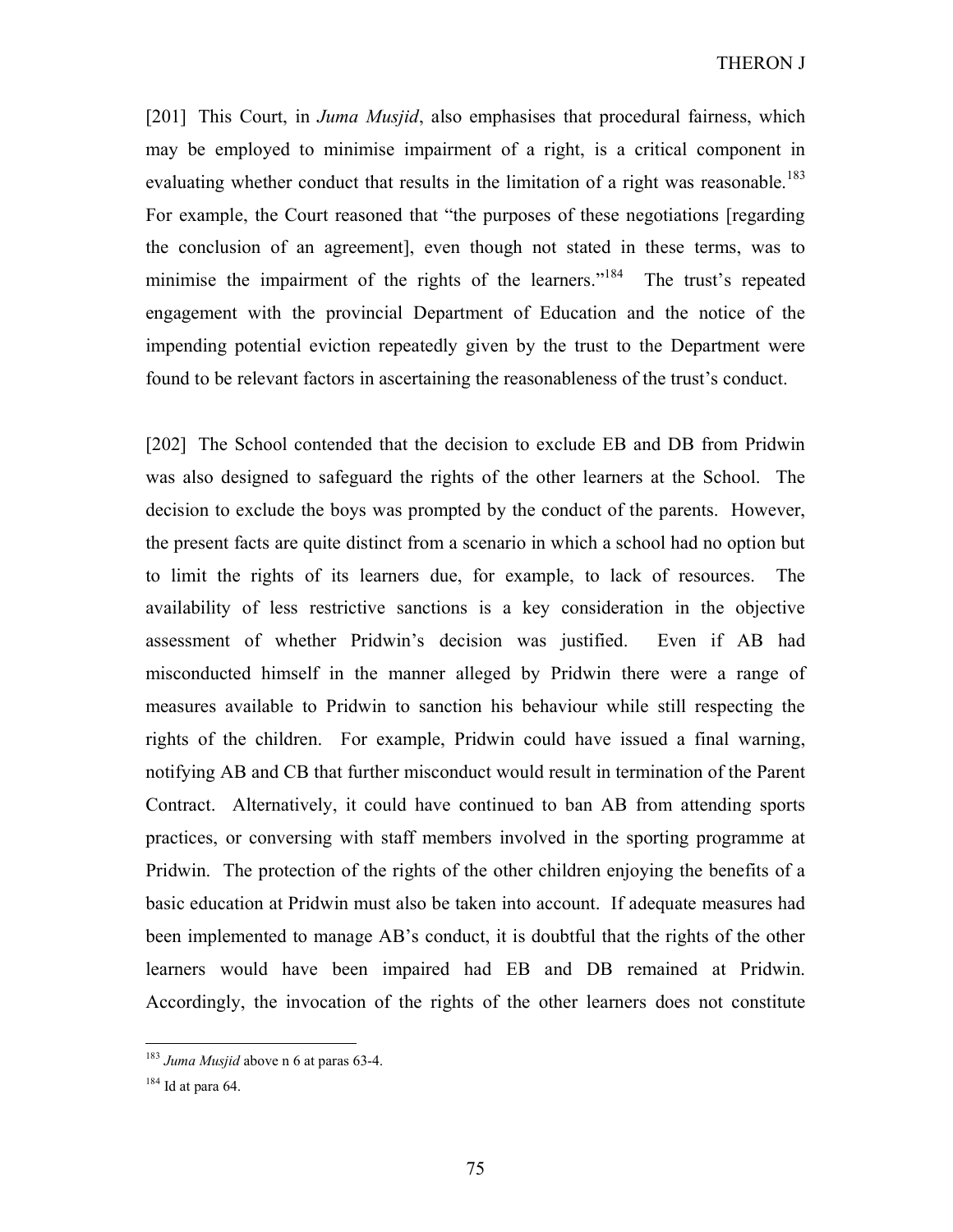appropriate justification for Pridwin's impairment of the children's rights.

[203] Both the Supreme Court of Appeal and the High Court erred in finding that Mr Marx's actions were reasonable because he had satisfied himself that places were available in public schools.<sup>185</sup> That is not an accurate reflection of the facts. Mr Marx did not seek such confirmation when deciding to cancel the contracts in June 2016. Mr Marx addressed a letter to the Chief Director: School Management at the Gauteng Department of Education only on 30 November 2016. The letter enquired if and how DB and EB would be placed at a public school for the 2017 academic year. It was sent some five months after the cancellation of the contracts. Moreover, the response from the Department was that DB and EB would not be guaranteed a place in a specific school. In respect of EB, the response was that he would merely be added to the waiting list for a school somewhere in the Gauteng Province.

[204] The effect of Pridwin's decision to terminate the Parent Contract was that the boys had to leave the School. In this context, Pridwin was obliged to hear the applicants, at least, on whether cancellation was in the children's best interests, given the likely disruption to their education and wellbeing. These were children who had known no other school and had formed strong bonds with their teachers and friends. Again, it is no answer for Pridwin to claim that a hearing would have made no difference to the decision.<sup>186</sup>

[205] As noted, the School quite rightly contends that it was required to have regard to the best interests of not only EB and DB, but of all the children at the School. Affording an opportunity to be heard in relation to the best interests of EB and DB, prior to a decision being made, could hardly be said to have a detrimental effect (or, indeed, any effect) on the best interests of the other children at the School. It could only have been beneficial.

<sup>&</sup>lt;sup>185</sup> High Court judgment above n 4 at para 42 and Supreme Court of Appeal judgment above n 11 at para 44.  $186$  My Vote Counts above n 178 at para 176.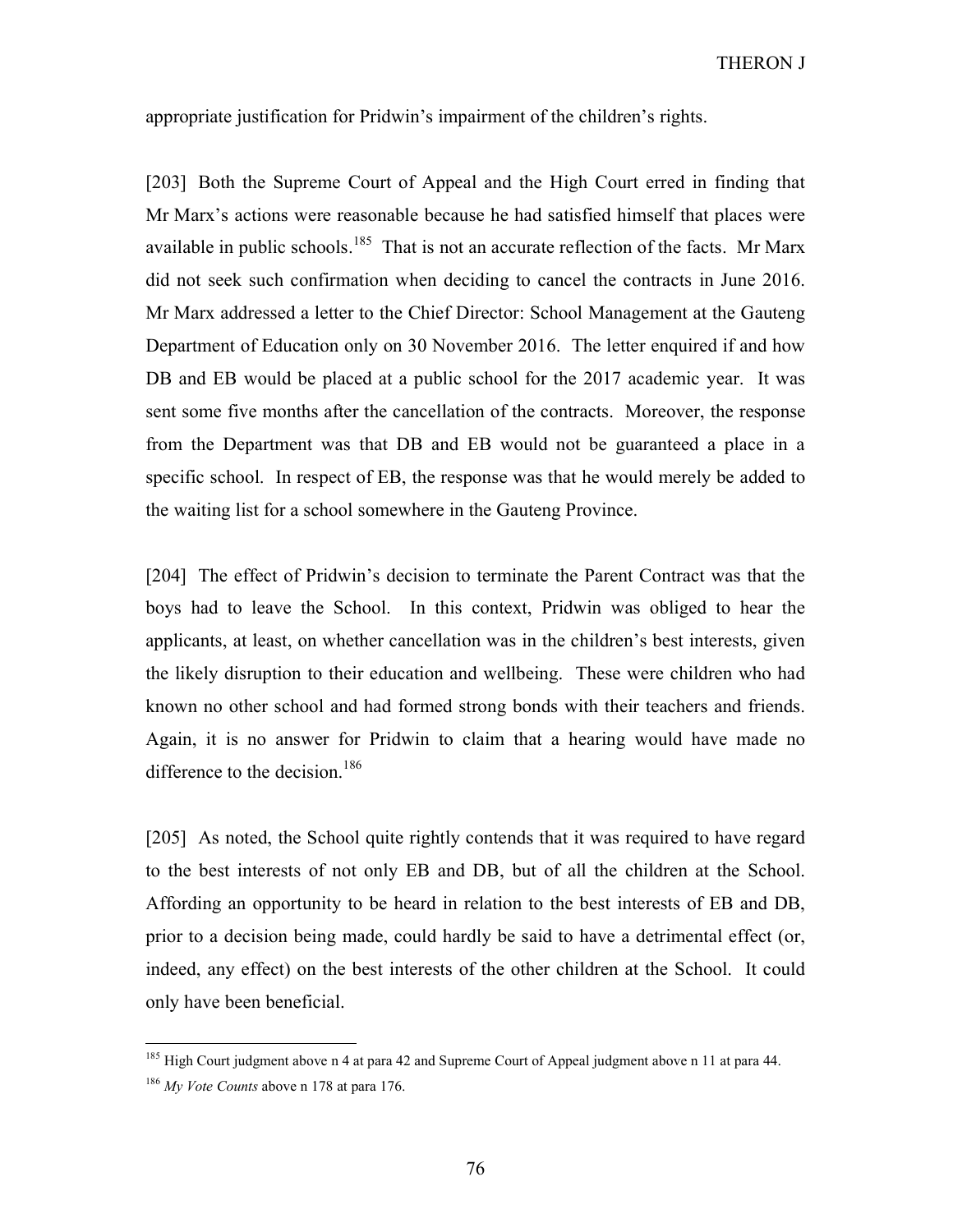THERON J

[206] It is not insignificant that the applicants had already, as early as January 2016, signified their intention to remove their children from Pridwin. It is also not insignificant that the headmaster had, prior to the conclusion of the January 2016 agreement between the parties, contemplated conducting a hearing around the alleged misconduct by AB. However, these facts are insufficient for purposes of satisfying the fair process required in relation to the decision to terminate a Parent Contract by an independent school. The decision to conclude a settlement agreement, made at the meeting of 28 January 2016, is distinct from the School's decision to terminate the Parent Contract, thereby excluding EB and DB from Pridwin. Similarly, the "meeting" between AB and Mr Marx on 27 June 2016 was not preceded by any notice, nor was it demarcated as an opportunity to make representations on the decision to terminate the Parent Contract.

[207] In this matter, where the diminishment of the right to basic education could have had a significant impact on the education and day-to-day lives of two young children, the School's actions, in failing to create an opportunity for representations on their best interests, was unjustified. There is nothing to suggest that the surrounding circumstances justified anything less. No appropriate justification for the limitation of the children's rights was advanced by Pridwin. This is so irrespective of the fact that the applicants had sufficient time to find another school for DB and EB to attend and sufficient resources to cause DB and EB to attend an alternative private school. That this is the case is fortunate for the boys, but it does not mean that the School was entitled to decide to terminate the Parent Contract without following due process.

[208] In the circumstances of this matter, the obligation on Pridwin, pursuant to the provisions of sections  $28(2)$  and  $29(1)(a)$  included the duty to inform the parents of its intention to terminate the Parent Contract. Pridwin was further obliged to afford one or both of them an opportunity to make representations on the best interests of the boys, the impact this could have on the boys' right to an education and possible steps that could have been taken to ameliorate any interference with their right to a basic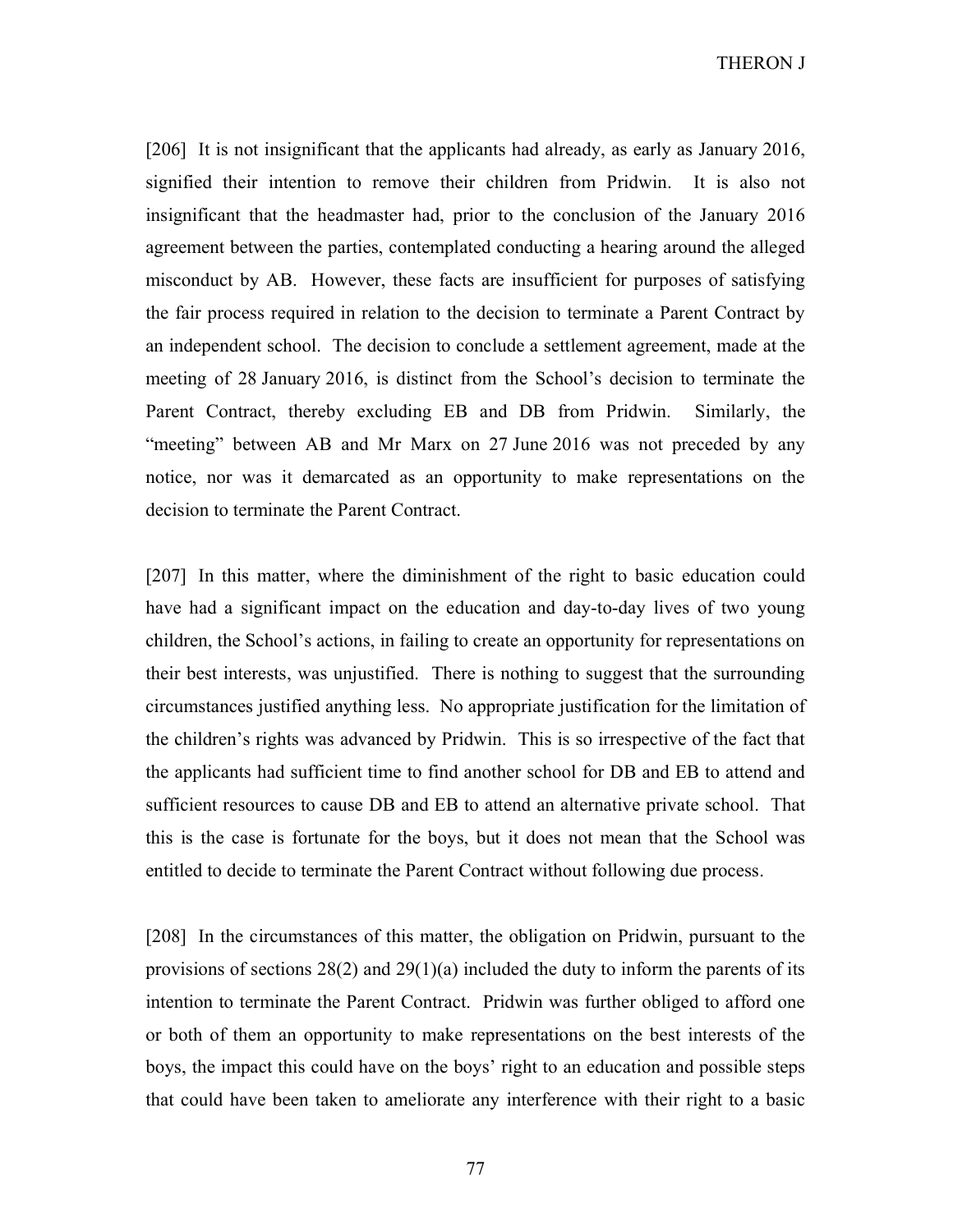education. This would have discharged Pridwin's negative obligation to respect the boys' rights to a basic education and placed Pridwin in a position to give proper consideration to the best interests of the children, and make a decision that was procedurally and substantively fair.

## Conclusion

[209] Pridwin's decision to terminate the Parent Contract was unconstitutional due to the failure to afford the applicants an opportunity to be heard on the best interests of the boys, in breach of sections 28(2) and 29(1)(a) of the Constitution. In addition, the decision was unconstitutional as, absent a fair process, it was self-evidently and objectively not in the best interests of DB and EB and, moreover, in violation of Pridwin's obligation not to interfere with the boys' right to a basic education, in the absence of any appropriate justification.

[210] For these reasons, the decision is invalid and falls to be set aside.

# Costs

[211] While the applicants have been successful, this success is tainted by the long shadow of the conduct that led them to this Court. The conduct of the applicants leading to the termination of the Parent Contract is sufficient reason to depart from the general principle that costs should follow the result.

## Order

[212] The following order is made:

- 1. Leave to appeal is granted.
- 2. The appeal is upheld and the order of the Supreme Court of Appeal is set aside.
- 3. It is declared that the decision by Pridwin Preparatory School to cancel the Parent Contract is invalid and set aside.
- 4. Each party is to pay its own costs in this Court, the High Court and the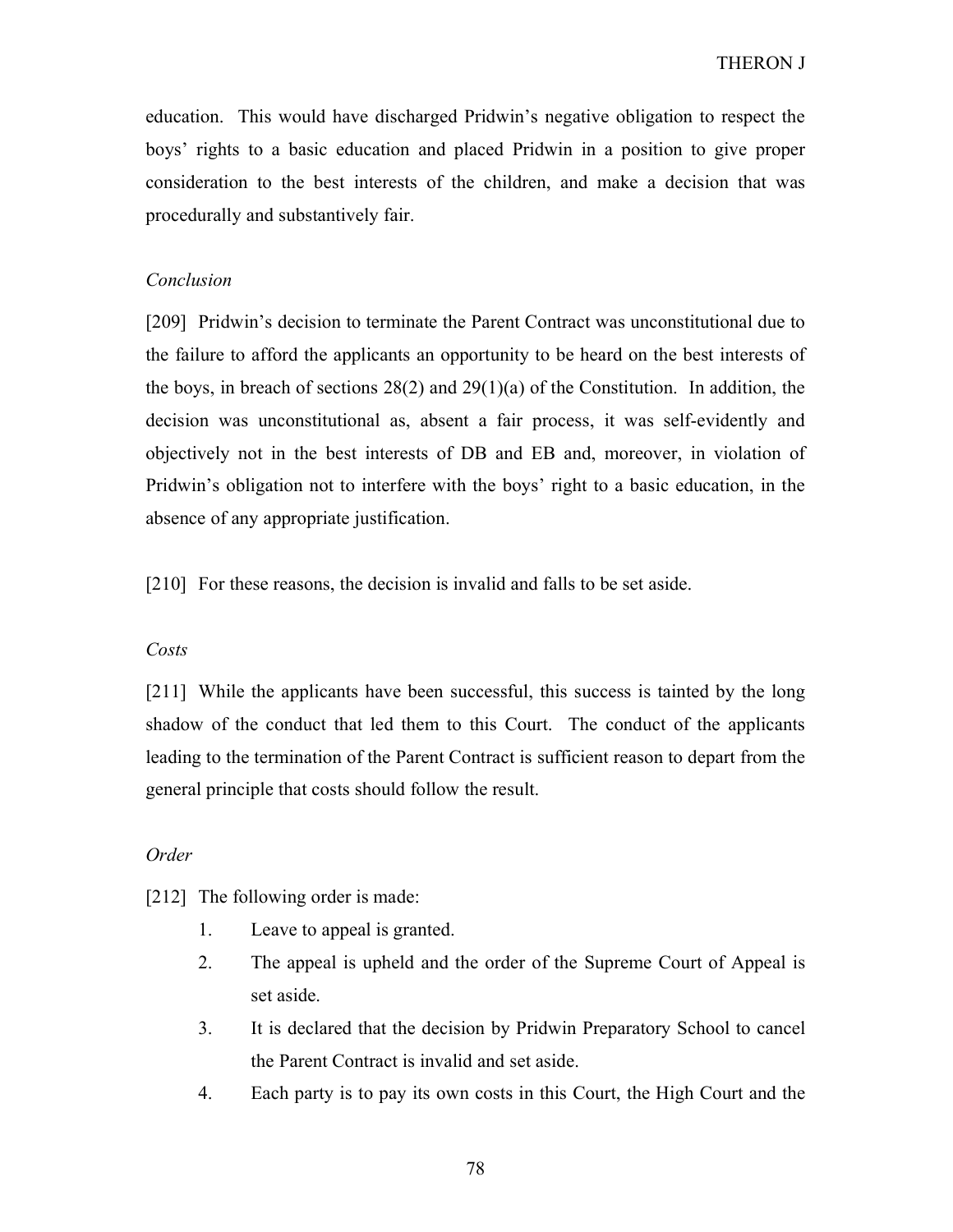Supreme Court of Appeal.

# CAMERON J and FRONEMAN J

[213] We may be doing the valuable judgments of our colleagues Nicholls AJ (first judgment) and Theron J (second judgment) a disservice by stating that on the crucial issue – whether the right to a basic education applies in independent schools – we discern little difference between them. This concurrence seeks to highlight the legal propositions that we consider the two judgments both embrace, whether explicitly or implicitly. And, in any event, in what follows we set out the legal propositions that we endorse as correct and agree with.

[214] Under the common law, private parties, like independent schools, had no obligation to provide basic education nor, where they did provide it, did they owe any obligation to children not to diminish or interfere with that right. This meant that the provision of private education to learners attending private schools was regulated entirely by principles of contract – including contractual autonomy.

[215] For the reasons both judgments advance, we agree that sections  $28(2)$ ,  $29(1)(a)$ and 29(3) of the Bill of Rights now impose on independent schools that provide basic education at least the negative obligation not to diminish or interfere with a child's right to that basic education. This we may call: the right that protects basic education.

[216] In applying these provisions of the Bill of Rights to private parties like independent schools, the applicable constitutional provisions are section  $8(1)^{187}$  and section  $8(2)$ . There is no legislation that directly gives effect to the right that protects basic education where independent schools already provide it. The judgments both

 $187$  Section 8(1) of the Constitution reads: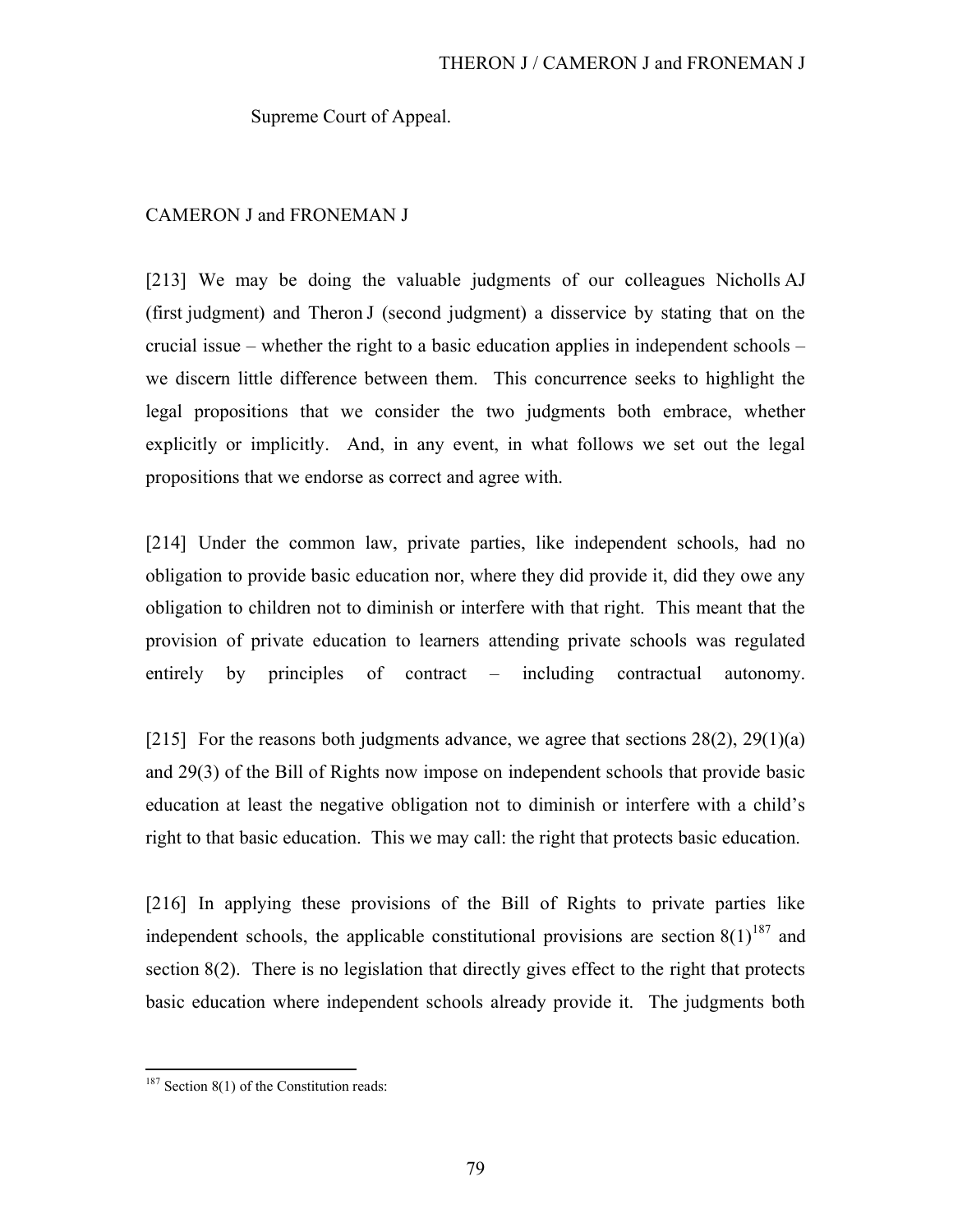hold that there is, however, at least the negative obligation not to diminish or interfere with a child's right to a basic education where an independent school provides basic education. This is a new rule that did not exist under the common law or in terms of any legislation. They thus to that extent develop the common law under section  $8(3)(a)$ .<sup>188</sup>

[217] How far does protection of this right by independent schools go? It cannot be absolute. The finding that its content requires fairness, not only in process-fairness, but also in substance-fairness, before children attending a private school may be required to leave, complies with the requirement in section 8(3)(b) that any limitation upon a newly-established common law right must accord with the limitations provision in the Bill of Rights (section  $36(1)$ ).<sup>189</sup> We note that the two judgments diverge in their approach to a limitations analysis and neither applies section  $36(1)$ .<sup>190</sup> In fidelity to section  $8(3)(b)$ , we consider that a limitations analysis via section  $36(1)$ remains the appropriate route.

<sup>188</sup> Section 8(3) reads:

 $\overline{a}$ 

- (a) in order to give effect to a right in the Bill, must apply, or if necessary develop, the common law to the extent that legislation does not give effect to that right; and
- (b) may develop rules of the common law to limit the right, provided that the limitation is in accordance with section 36(1)."

 $189$  Section 36(1) reads:

"The rights in the Bill of Rights may be limited only in terms of law of general application to the extent that the limitation is reasonable and justifiable in an open and democratic society based on human dignity, equality and freedom, taking into account all relevant factors, including—

- (a) the nature of the right;
- (b) the importance of the purpose of the limitation;
- (c) the nature and extent of the limitation;
- (d) the relation between the limitation and its purpose; and
- (e) less restrictive means to achieve the purpose."

<sup>190</sup> See the first judgment at [89] to [90] and second judgment at [196] to [198].

<sup>&</sup>quot;The Bill of Rights applies to all law, and binds the Legislature, the Executive, the Judiciary and all organs of state."

<sup>&</sup>quot;When applying a provision of the Bill of Rights to a natural or juristic person in terms of subsection (2), a court—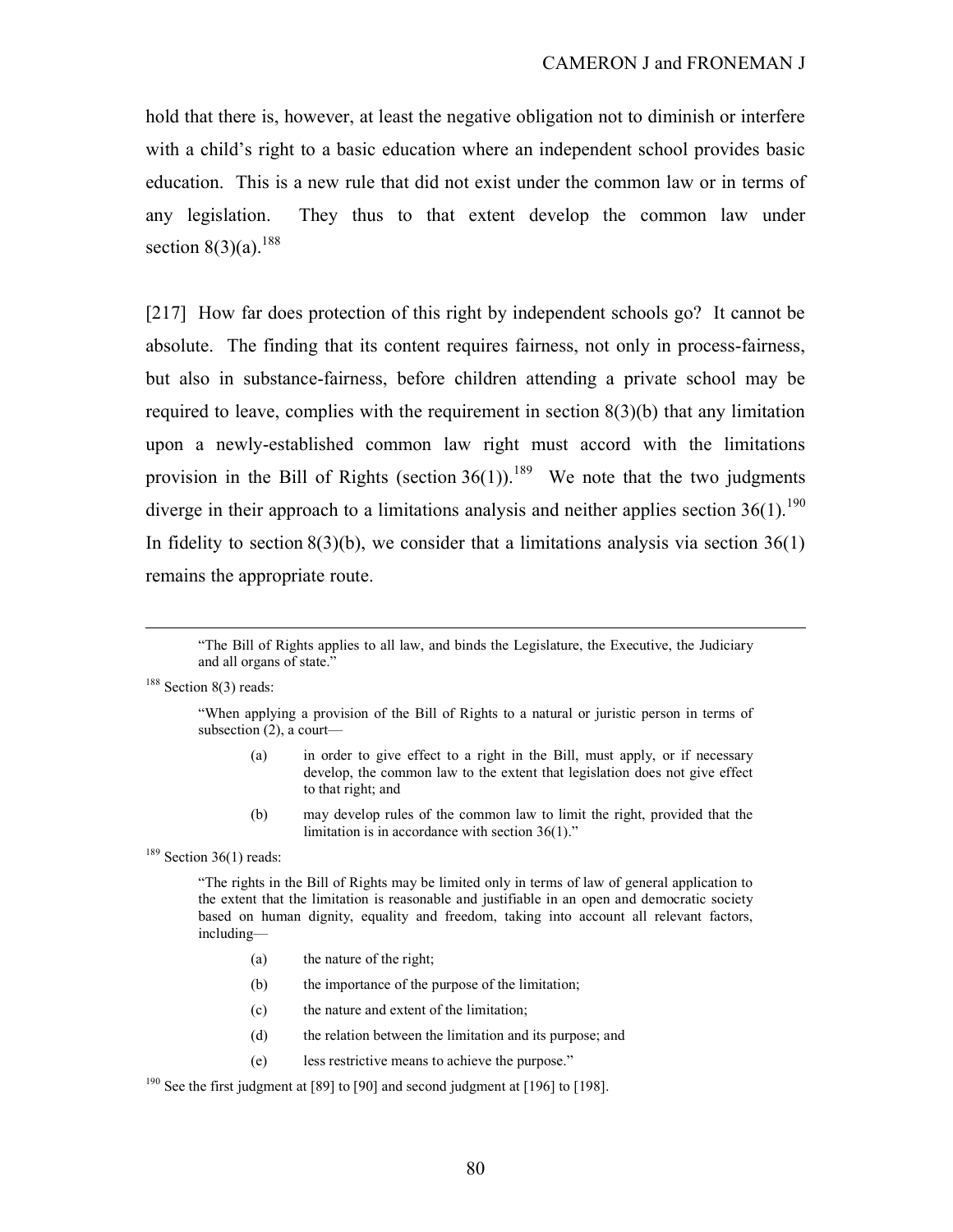[218] It is obvious that the parties' factual disputes are long since moot. We agree with the first judgment that the only remaining peg on which leave could be granted was the question whether clauses similar to clause 9.3 are enforceable. This question impinged upon a child's right to basic education at independent schools where basic education is provided.

[219] The first judgment resolves that legal issue by direct application of the children's rights against independent schools that provide basic education. On our reading the second judgment does the same, but does not deal with the enforceability of clause 9.3 or similar clauses, and thus makes no order pertaining to them. It considers only whether it is constitutionally permissible for an independent school to expel children without following fair process, $^{191}$  and accordingly declares the School's decision invalid. Despite this difference in approach, we consider that the same result would have been reached, indirectly, by applying public policy considerations where clause 9.3 was sought to be enforced,<sup>192</sup> and thus agree with the order the first judgment makes.

KHAMPEPE J: (Jafta J, Ledwaba AJ, Madlanga J, Mhlantla J and Theron J concurring)

# Introduction

-

[220] This case is about children. In particular, it concerns two boys who, in their short lives, have already had to deal not only with the ordinary day-to-day excitement and stresses of an all-boys preparatory school – juggling friends, teachers, classes and sport – but who have also had to cope with particularly aggressive and intolerable behaviour by their parents during their after-school activities. This culminated in

 $191$  Second judgment at [97] and [132].

 $192$  First judgment at [61] and [91].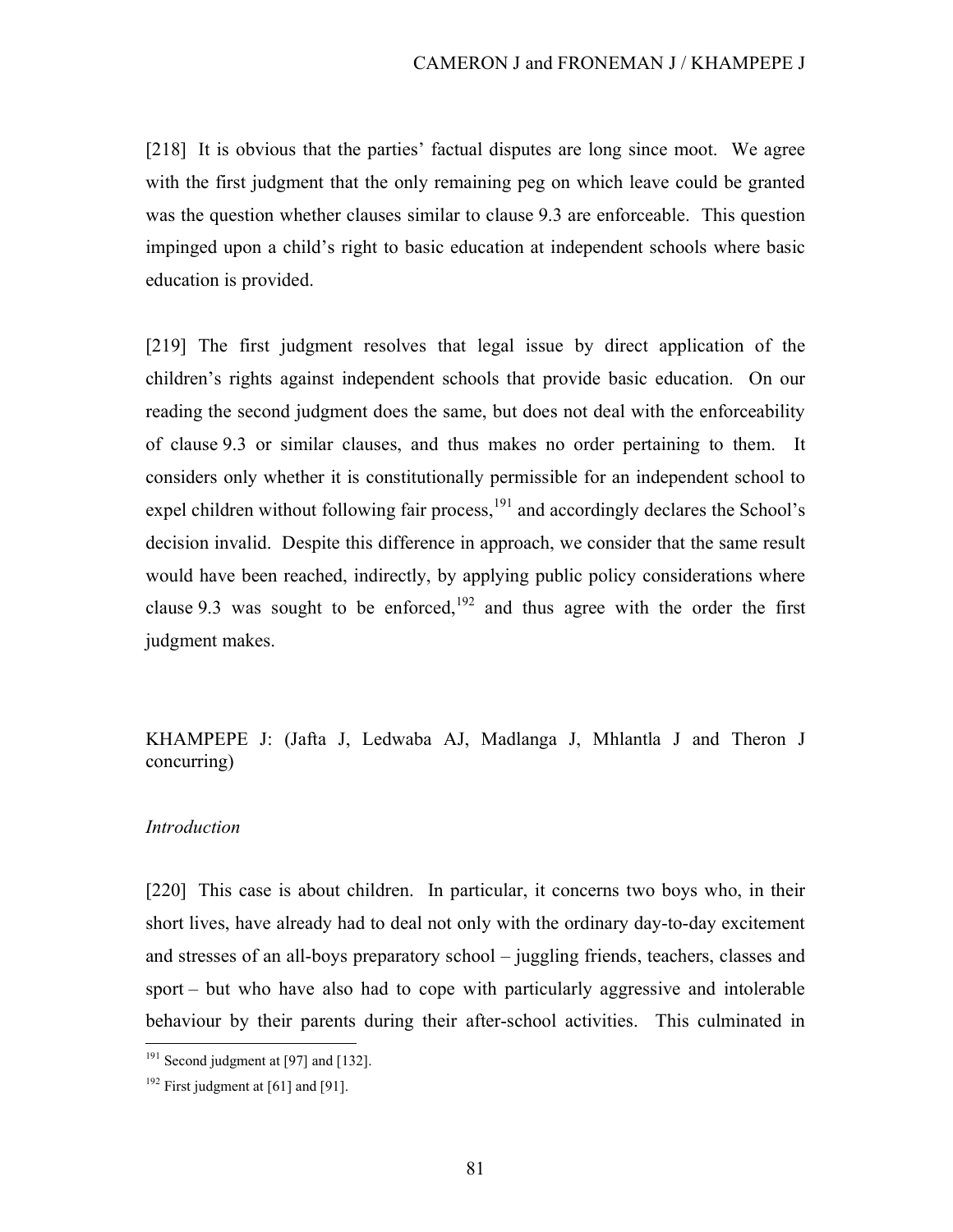them being asked to leave the only school they had ever known through no fault of their own. It is hard to imagine the emotional impact this has had on them and, to make matters worse, no one asked these particular boys how they felt about this major life change. For some reason, it was not deemed necessary to consider their views or invite them to participate in this life-altering decision. They have since begun attending a new school but have still been plagued by the litigation between their parents and their previous school, in public, all the way up to the highest Court in the land. We can only hope that they will be able to settle down and continue with their young lives once this Court has given judgment. Although both the parents and the School have paid lip-service to the best interests of the children in their arguments, the children's views and participation in this matter have largely been ignored, just as at the time of their removal from their school. This concurrence focuses on what should have been the imperative all along: the children and their constitutionally-guaranteed rights.

[221] I concur in the well-considered reasoning and outcome of the judgment of my colleague, Theron J (second judgment). However, for reasons fully elucidated below, I believe it necessary to emphasise the importance of the independent and selfstanding rights of the children in these circumstances.

[222] The judgments of my colleagues Nicholls AJ (first judgment) and Theron J each consider, among others, the issue of whether section 28(2) of the Constitution affords a right to a hearing on the best interests of the child when an independent school decides to terminate a Parent Contract with a child's parent(s). Both conclude on that particular question that the section 28(2) right read with section 29, in this context, affords a right to fair process, which in most cases would encompass the right to a hearing, when clauses like the one at issue in this case are sought to be enforced. However, neither judgment emphasises the importance not only of procedural fairness when enforcing these terms, but of the child's right to participate in matters directly affecting them.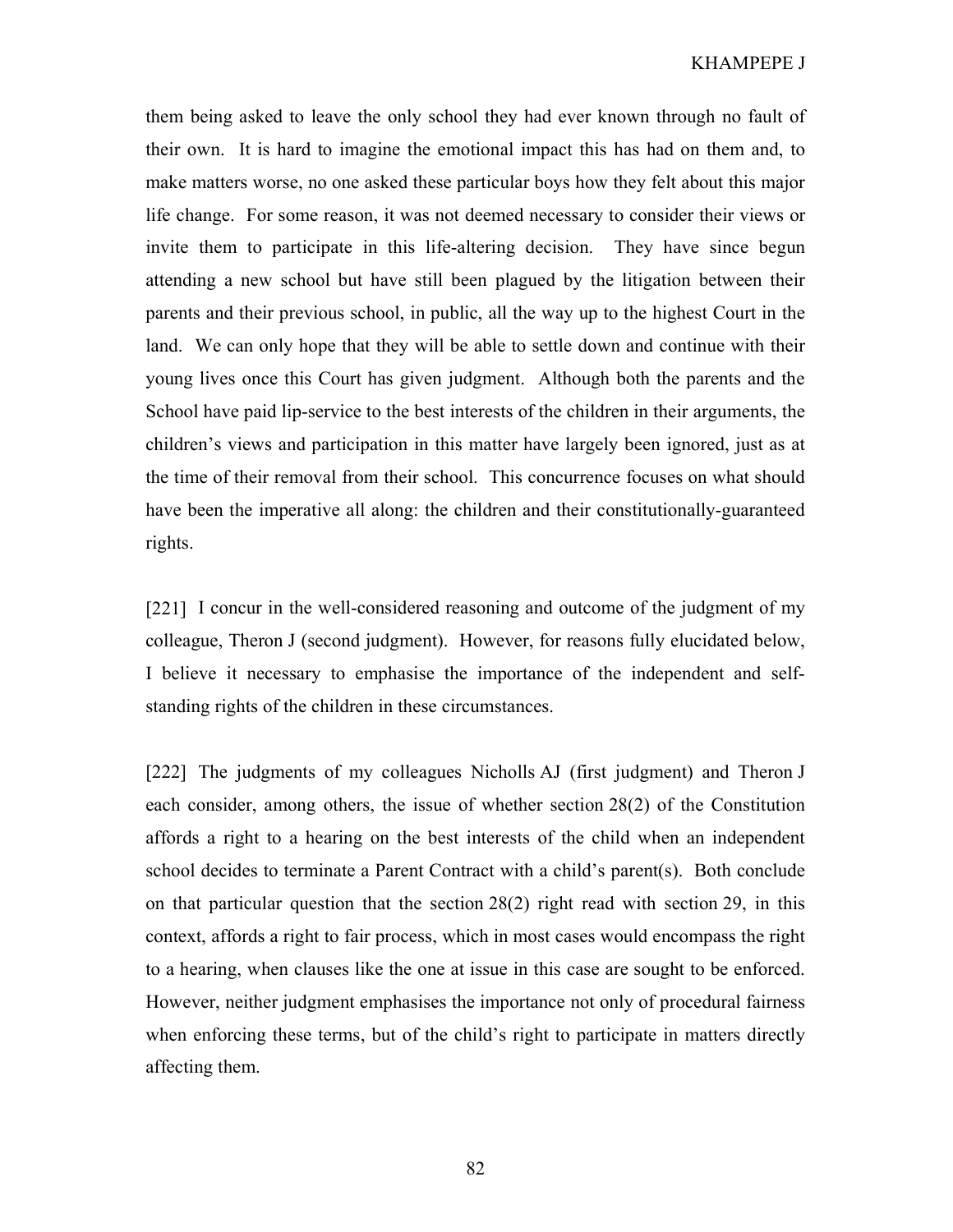[223] A principal reason for hearing this matter and handing down judgment, even though the children have long-since moved to another school and the dispute is moot, is that these types of clauses exist in most independent-school contracts and thus this Court's decision will transcend the narrow interests of the parties in this matter and affect a large number of people. It was pointed out in the second judgment that ISASA intervened for that very reason.<sup>193</sup> It is, therefore, necessary to clarify any misunderstanding that it may be sufficient to only give the parents a hearing regarding their child's best interests without, at the very least, giving serious consideration to the importance of hearing the children themselves and allowing them to participate in the decision.

[224] The first judgment recognises that our jurisprudence has found that section 28(2) gives children the right to have an opportunity to make representations in matters affecting them, but distinguishes these cases on the basis that they involved the exercise of public power.<sup>194</sup> It concludes that whilst the Children's Act and international law instruments provide for children's rights to make representations in matters affecting them, there is "no direct authority that imposes this obligation on independent schools in relation to the enforcement of Parent Contracts with the school."<sup>195</sup> However, having found that even independent schools have a negative obligation under section 29(1) to not interfere in a child's right to basic education, it finds that this, read alongside the best interests principle, would, in "most circumstances . . . entail . . . affording an opportunity for a fair and appropriate hearing."<sup>196</sup> The first judgment qualifies that this is not necessarily a hearing of the children themselves and could be in a number of forms. However, I believe that it is important to emphasise that the default or starting position should be that the child concerned is given an opportunity to make representations.

<sup>&</sup>lt;sup>193</sup> Second judgment at [114]. The second *amicus curiae* in this Court also emphasised the importance of being cognisant of the broader context of the independent school sector and its growth.

<sup>&</sup>lt;sup>194</sup> First judgment at [73].

 $195$  Id at [74].

<sup>&</sup>lt;sup>196</sup> Id at [93].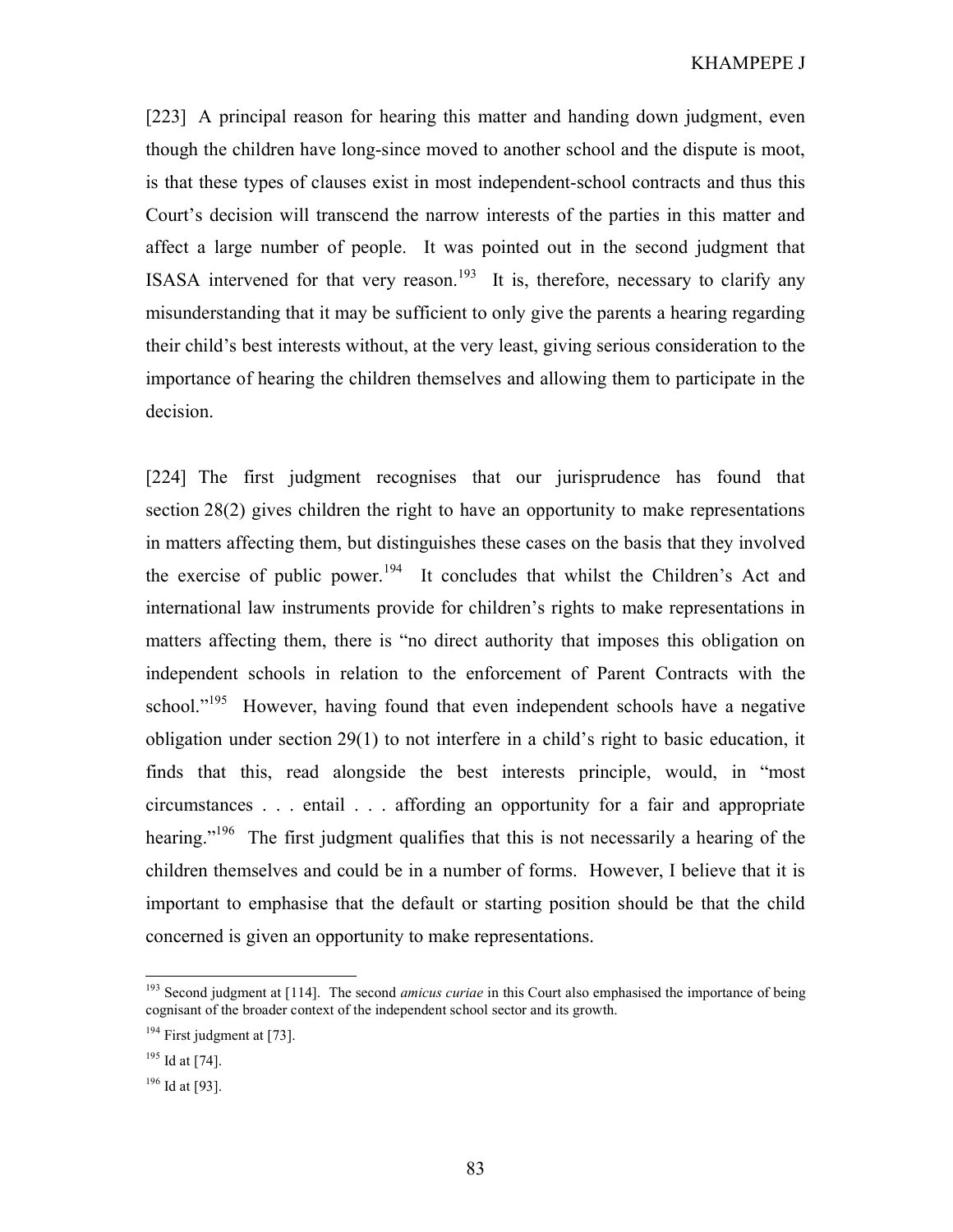[225] The second judgment, in which I concur, acknowledges that DB and EB had a self-standing right to have their views heard on the matter, either in person or through a representative.<sup>197</sup> The judgment goes on to state that section 28(2) does not specifically create an obligation for an oral hearing to be given, but rather requires that a fair process be followed.<sup>198</sup> It continues to find, however, that in the specific context of excluding children from independent schools, section 28(2) in most cases would require the School to seek representations *on* the children's best interests prior to taking the decision to remove them from the School.<sup>199</sup> However, the representations it focuses on are mostly those of the parents and not from the children themselves.

[226] Thus, the purpose of this concurrence is to emphasise that the procedural right forming part of the best interests of the child in this context is, first and foremost, a right given to the *child*, which may be exercised by a representative where children are not of sufficient age or maturity to make these representations themselves. This is emphasised in our case law, our legislation as well as in international law instruments to which we are party. This concurrence does not seek to address whether or not section 28(2) always gives rise to the right of children to participate or make representations, but focuses more specifically on the relevant context this case is concerned with – namely, the exclusion of children from an independent school as a result of a breach of the Parent Contract – and the importance, in this context, for the children concerned to be given an opportunity to have their views heard on this major life change in their thus-far short life.

# Best interests of the child

[227] Section 28(2) of the Constitution states that a child's best interests are of paramount importance in every matter concerning that child. This section forms part

 $197$  Second judgment at [148].

 $198$  Id at [153].

<sup>&</sup>lt;sup>199</sup> Id at [187-8] and [195].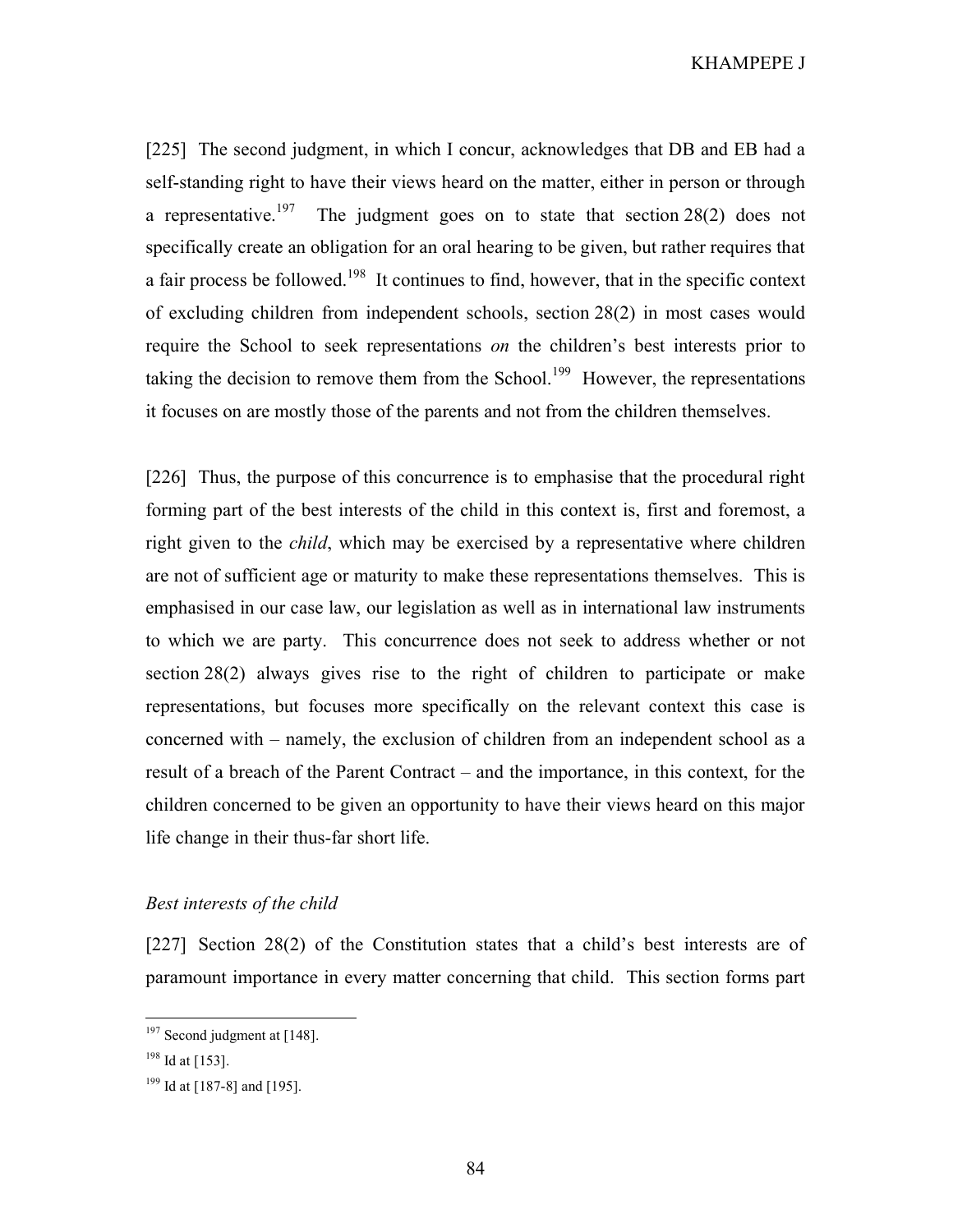of the Bill of Rights and therefore, under section 8(2) of the Constitution, also binds natural and juristic persons. There is therefore no question that independent schools are bound by section 28(2).

[228] In Teddy Bear Clinic, this Court, in a unanimous judgment, emphasised that the "best interests of the child" under section 28(2) is both a principle, which must be at the fore of any decision involving a particular child, as well as a standard against which to test provisions or conduct that affect children in general.<sup>200</sup> In the current case, and cases similar to it, both roles of section 28(2) are implicated. Under its first role, section 28(2) requires that, before an independent school may enforce a termination provision in a Parent Contract in a particular case, it must have due consideration of the best interests of the individual child who will be removed from the School. Under its second role, section 28(2) forms a standard that is expected of conduct which affects children in general. In this case, it prescribes that the conduct of independent schools, generally, in terminating Parent Contracts (and thereby interfering with the basic education of children) must be done in accordance with the "best interests of the child" standard required by section 28(2).

[229] I focus mostly on the latter role because we did not have the advantage of a separate representative in the hearing who could speak to the best interests of the specific children in this matter. Further, the second judgment already declares the conduct of the School invalid as a result of its failure to have due regard to the particular best interests of the children in this matter. It is, therefore, unnecessary for me to repeat this.

[230] I turn instead to the general standard required by section 28(2), against which the conduct of independent schools, when terminating a Parent Contract, can be tested.

<sup>&</sup>lt;sup>200</sup> Teddy Bear Clinic above n 124 at para 69.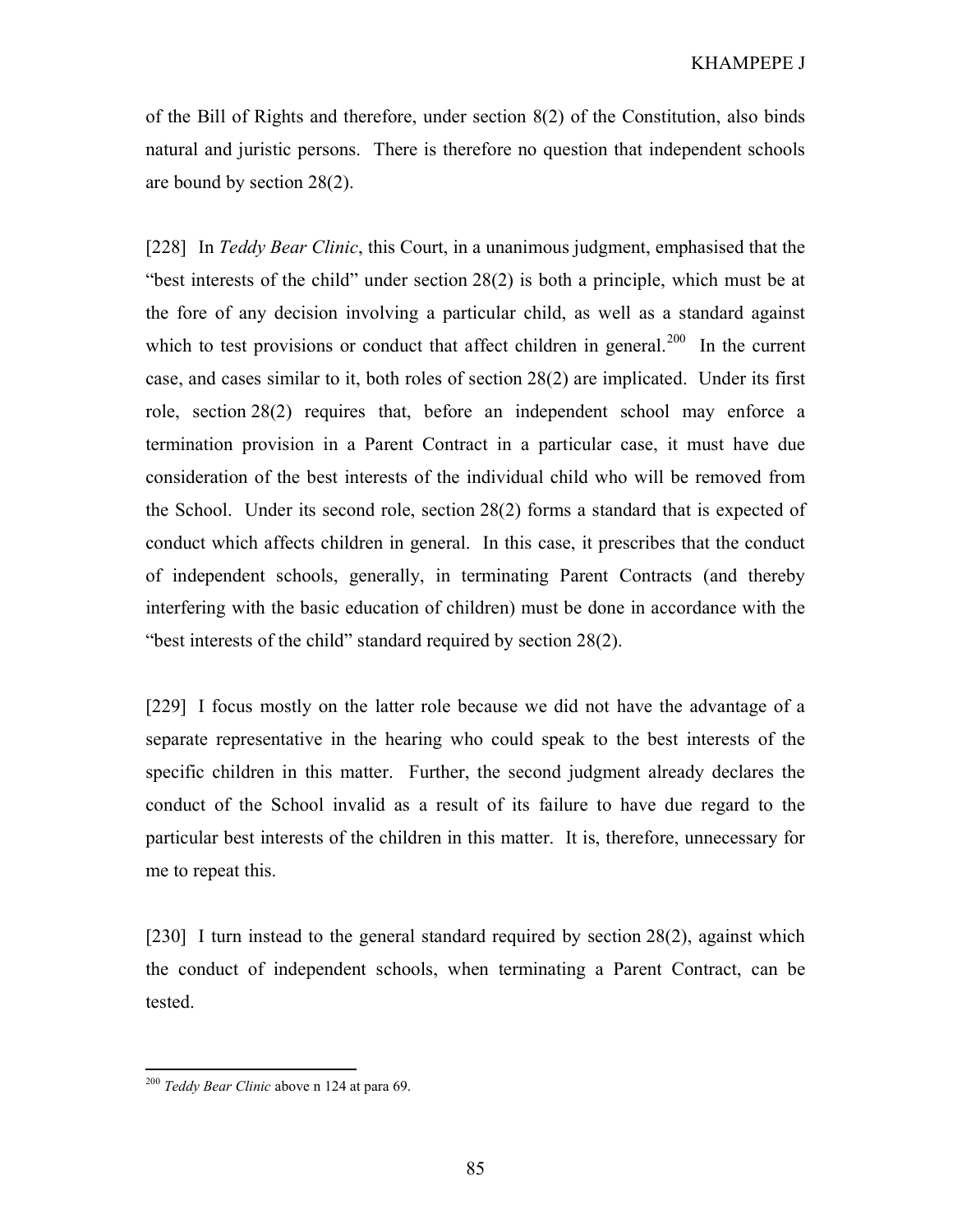[231] The precise meaning of section 28(2) has not been defined by this Court and I do not deem it necessary to do so here. It is "precisely the contextual nature and inherent flexibility of section 28 that constitutes the source of its strength."<sup>201</sup> However, we have a rich jurisprudence from which we can draw meaning in order to give effect to the best-interests standard. We are also obliged to consider international law when determining this standard.<sup>202</sup>

[232] It is perspicuous from our jurisprudence that the participation of children in matters involving them is an important part of the best-interests standard. The right to participate is the right of each child "to be heard and to take part in processes that affect their life course".<sup>203</sup> In C, Skweyiya J's concurrence held that section 28(2) requires "as a minimum [that] the family, and *particularly the child concerned*, must be given an opportunity to make representations".<sup>204</sup> The majority judgment in that matter, penned by Yacoob J, found that, in the context of removing children from family care, it is in the interests of children that an incorrect decision made by a court, social worker or police officer without hearing the child or the parents is subject to an automatic review by a court in the presence of the child and the parents.<sup>205</sup> It was held that the failure of the impugned provisions in that case to provide for this automatic review rendered those sections contrary to section  $28(2).^{206}$  Similarly, in J, an important element of the best-interests standard was that "the child or her representatives must be afforded an appropriate and adequate opportunity to make representations and to be heard at every stage."<sup>207</sup> In *Hoërskool Fochville*, the Supreme Court of Appeal highlighted that the right of children to representation that is separate from their parents', stems from their right to participate in all matters

 $^{201}$  S v M above n 48 at para 24.

<sup>&</sup>lt;sup>202</sup> Section 39(1)(b) of the Constitution.

<sup>&</sup>lt;sup>203</sup> Moyo "Child Participation Under South African Law: Beyond the Convention on the Rights of the Child?" (2015) 31 SAJHR 173.

<sup>&</sup>lt;sup>204</sup> C above n 52 at para 27 (emphasis added).

 $205$  Id at para 77.

<sup>206</sup> Id.

 $207$  J above n 47 at para 40.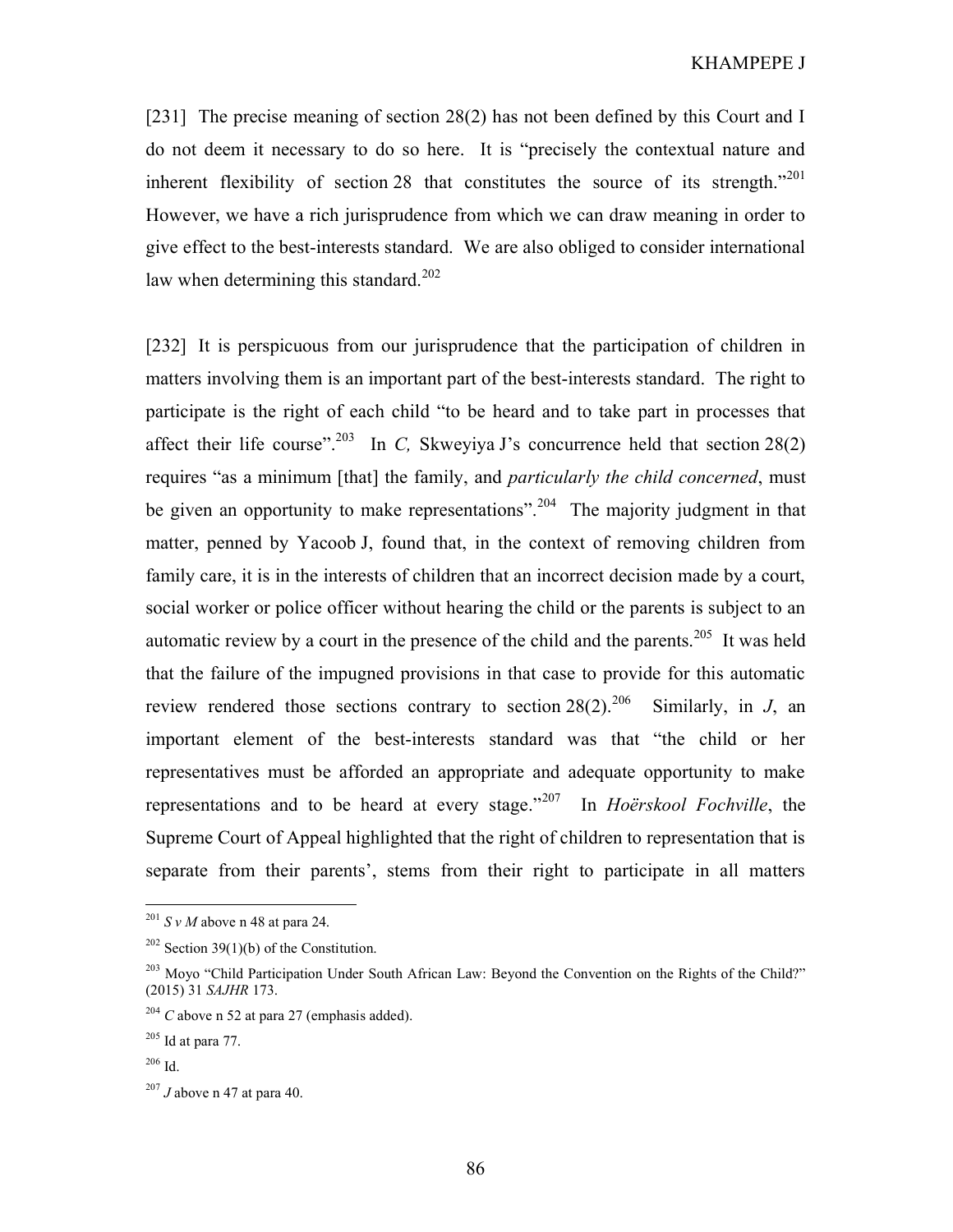affecting them which "is a right widely recognised in international law and forms part of South African law".<sup>208</sup>

[233] My colleagues, in the first and second judgments, have also relied on much of this jurisprudence to conclude that a hearing, in general, is necessary and, in the interests of non-repetition, I am grateful for their more detailed exposition thereon. I turn now to the provisions in international law and in the Children's Act to support my assertion that it is particularly the *child's* right to be heard that is generally required in this context, although a flexible and child-sensitive approach would require each case to be considered in light of its own particular facts.<sup>209</sup>

# The child's right to participate or make representations in matters affecting them

[234] As a point of departure, it must be emphasised that children are individual right-bearers and not "mere extensions of [their] parents, umbilically destined to sink or swim with them."<sup>210</sup> It is the child whose world will be upturned by being told to leave the only school they have ever known. Moreover, it is their right to basic education that is interfered with; and it is their best interests that schools and parents are required to have due consideration of. A child's participation right acknowledges their "separate personhood" and "the need to take seriously the view expressed by the child".<sup>211</sup> It is hardly in line with the constitutional recognition of a child as "an individual with a distinctive personality"<sup>212</sup> and with "their own dignity"<sup>213</sup> for a school to submit that it has acted fairly by giving the parents a hearing but not granting the child an opportunity to express their views before they are removed from their school. Of course, the appropriateness of this must be determined in each case

<sup>&</sup>lt;sup>208</sup> Hoërskool Fochville above n 53 at para 19.

 $^{209}$  S v M above n 48 at para 24.

 $210$  Id at para 18.

 $211$  Moyo above n 203 at 174.

 $^{212}$  S v M above n 48 at para 18.

<sup>213</sup> Id.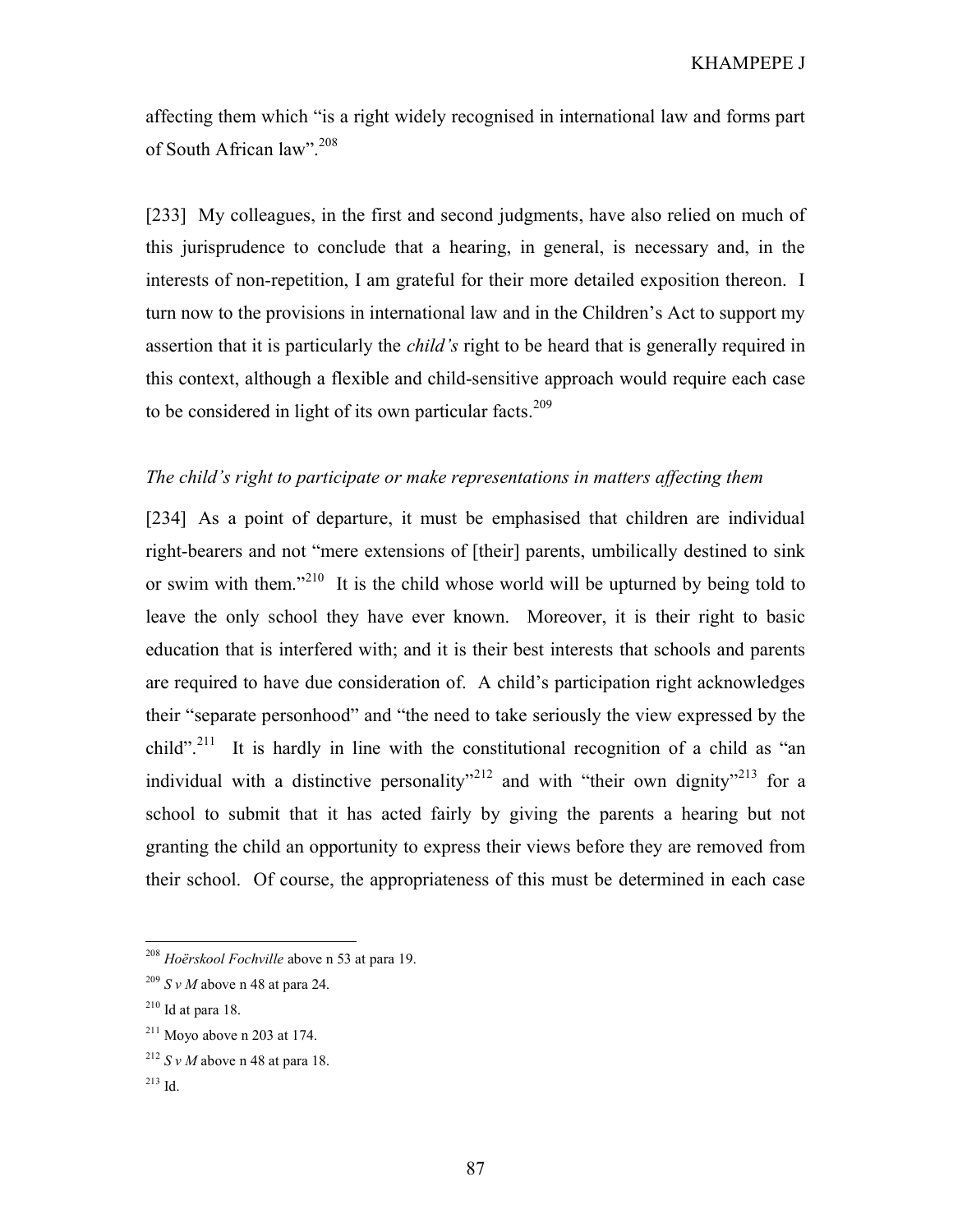and on the basis of the age and maturity of the child, but it should, at least, be the default position under the best-interests standard in this context.

[235] This position is buttressed both by international law instruments concerning children and, domestically, through the Children's Act.

### International law instruments

[236] The first and second judgments touch on the right of the child to participate in matters affecting them in international instruments like the United Nations Convention on the Rights of the Child<sup>214</sup> (Convention) and the African Charter on the Rights and Welfare of the Child<sup>215</sup> (African Charter). I wish to expand briefly on these.

[237] As a point of departure, it is worth noting that the right of all children to be heard and to be taken seriously is one of the fundamental values of the Convention. $216$ which forms part of a process of "information-sharing and dialogue between children and adults based on mutual respect".<sup>217</sup>

[238] Article 12 of the Convention states that a "child who is capable of forming his or her own views [has] the right to express those views freely in all matters affecting the child".<sup>218</sup> This means that the child must be given the opportunity to be heard if the matter under discussion affects them.<sup>219</sup> It also requires that a child shall "in particular, be provided the opportunity to be heard in any judicial and administrative

 $2^{14}$  Convention above n 55 and 116.

<sup>215</sup> 1 June 1981.

<sup>&</sup>lt;sup>216</sup> United Nations Committee on the Rights of the Child General Comment No. 12 (2009) on the right of the child to be heard (General Comment No. 12) at para 2. It is also one of the four general principles of the Convention, alongside the right of the child to non-discrimination, the right to life and development, and the primary consideration of the child's best interests. It is therefore not only a right but also an interpretative value to be used in the interpretation and implementation of all other children's rights.

 $217$  Id at para 3.

 $218$  Article 12(1) of the Convention.

<sup>219</sup> General Comment No. 12 above n 216 at para 26.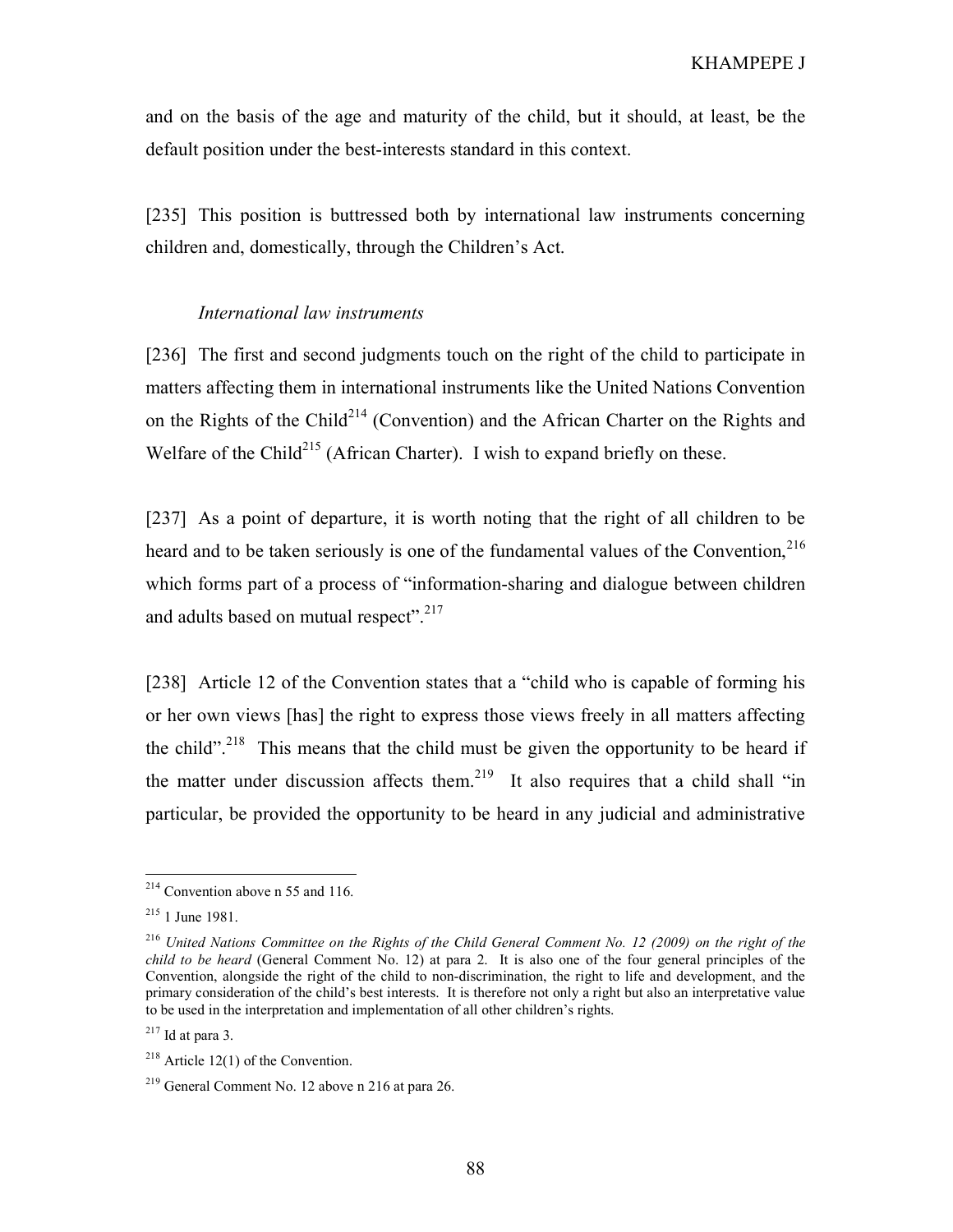proceedings affecting the child".<sup>220</sup> General Comment No. 12 describes typical administrative proceedings in article 12(2) as including "decisions about children's education $v^{221}$  and suspensions and expulsions from schools are given as examples of matters where a child should have the right to be heard.<sup>222</sup>

[239] In drawing the connection between the best interests of the child standard<sup>223</sup> and article 12, the Committee describes the interrelation between these two as follows:

"The best interests of the child . . . obliges State Parties to introduce steps into the [process of undertaking actions concerning children] to ensure that the best interests of the child are taken into consideration. The Convention obliges State Parties to assure that those responsible for these actions hear the child as stipulated in article 12. This step is mandatory.

. . .

There is . . . a complementary role of the two general principles: one establishes the objective of achieving the best interests of the child and the other provides the methodology for reaching the goal of hearing either the child or the children. In fact, there can be no correct application of article 3 if the components of article 12 are not respected. Likewise, article 3 reinforces the functionality of article 12, facilitating the essential role of children in all decisions affecting their lives." $2^{24}$ 

[240] The African Charter, in fact, incorporates the right of a child to be heard and to participate directly or indirectly in matters affecting them as part of the best interests of the child.<sup>225</sup> Article 4(2) of the African Charter is similarly worded to article 12(2) of the Convention and states that, in judicial or administrative proceedings affecting a child, an opportunity must be provided for the views of that child to be expressed

 $220$  Article 12(2) of the Convention.

 $221$  General Comment No. 12 above n 216 at para 32.

 $222$  Id at para 67.

<sup>223</sup> Found in article 3 of the Convention.

<sup>224</sup> General Comment No. 12 above n 216 at paras 70 and 74.

<sup>&</sup>lt;sup>225</sup> Article 4 is titled the "Best Interests of the Child". Article 4(1) provides that "[i]n all actions concerning the child undertaken by any person or authority the best interests of the child shall be the primary consideration".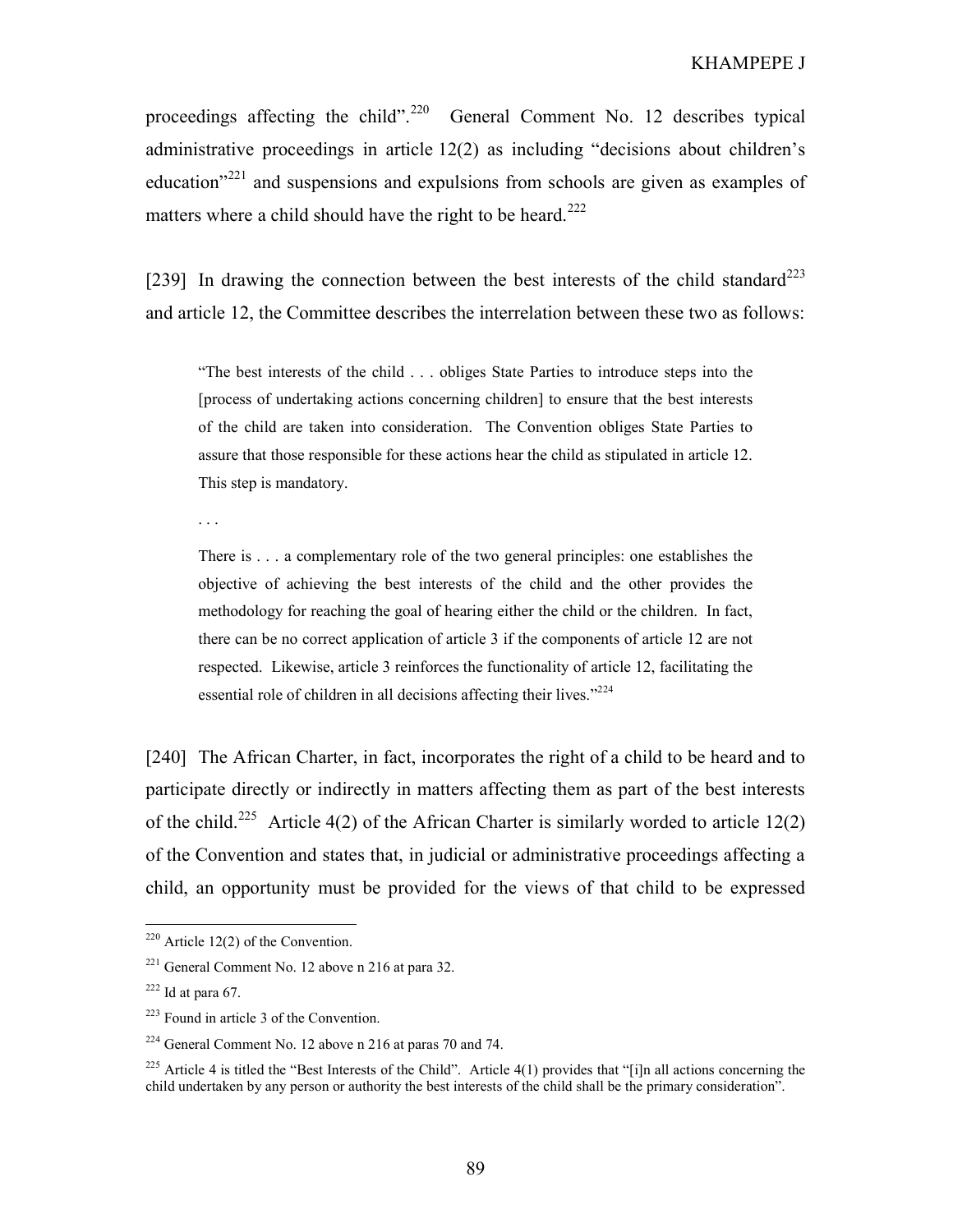either by that child, if they have the capacity to form and communicate their own views, or through an impartial representative and that these views must be taken into consideration by the relevant authority.<sup>226</sup>

[241] International law enjoins us to give due regard to the views and wishes of the child and to allow them to participate in matters that affect them. This is a right held by children themselves, as independent rights-holders. Whilst it might be the case that the parents are better placed to speak to what might objectively be in the best interests of the child in a particular case, an important facet of the best-interests standard is allowing the child concerned to participate, where possible, in the major decisions affecting their life. Giving them an opportunity to be heard is not just a step in the process of seeking to uncover what is in their best interests; it is part and parcel of the best-interests standard against which conduct must be tested. This is even more so where the conduct concerned interferes with the educational rights of the child.

### Children's Act

[242] The Children's Act was enacted to give effect to,<sup>227</sup> and supplement,<sup>228</sup> the constitutional rights of children and the rights of the child under the Convention and African Charter.<sup>229</sup> It "binds both natural and juristic persons, to the extent that it is applicable, taking into account the nature of the right and the nature of any duty imposed by the right."<sup>230</sup> A great proportion of a child's developmental years are spent at school and, having consideration of the purpose of the Children's Act to

 $226$  Article 4(2) of the African Charter reads:

<sup>&</sup>quot;In all judicial or administrative proceedings affecting a child who is capable of communicating his or her own views, an opportunity shall be provided for the views of the child to be heard either directly or through an impartial representative as a party to the proceedings, and those views shall be taken into consideration by the relevant authority in accordance with the provisions of appropriate law."

<sup>227</sup> Long title of the Children's Act.

 $228$  Section 8(1) of the Children's Act.

<sup>229</sup> Preamble of the Children's Act.

 $230$  Section 8(3) of the Children's Act.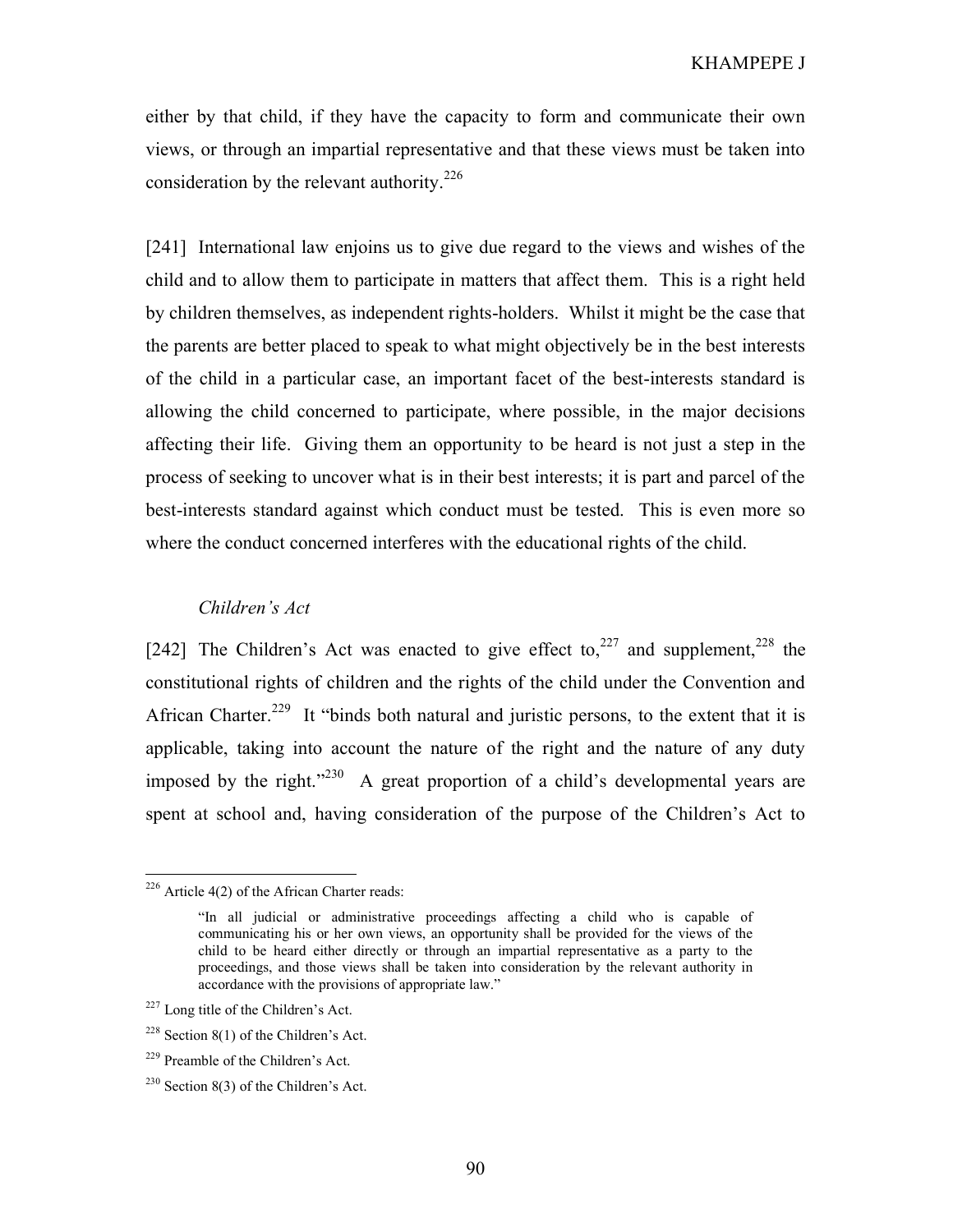regulate children's rights and welfare, independent schools plainly fall within the category of juristic persons whom the Act binds.

[243] The Children's Act unequivocally adopts the position that children should be involved in the decisions affecting their lives by expressing their views and participating in these decisions. This is expressly found in section 10 where a child is given the right to participate, in an appropriate way, in any matter concerning them and prescribes that their views must be given due consideration.<sup>231</sup> Section 10 of the Children's Act thereby largely incorporates article 12 of the Convention and article 4(2) of the African Charter into our domestic law and thus gives effect to South Africa's international obligations.

[244] Notably, section 10 of the Children's Act goes further than the international position. It does not limit the right to be heard to "judicial and administrative proceedings." Instead, it "applies horizontally and binds families and other private actors to consider the child's views before making decisions which affect [the child]".<sup>232</sup> The fact, therefore, that it may be an independent school does not limit the right of the child to participate. This is because: (i) the Children's Act, including section 10, which requires child participation, applies to private parties as well as to the state;<sup>233</sup> (ii) section 28(2) of the Constitution, read with section 8(2), applies to private and public parties; and (iii) in the context of education, section  $29(3)(c)$  of the Constitution requires independent institutions to maintain standards that are not inferior to standards at comparable public institutions.<sup>234</sup> It is therefore imperative that the right of the child to participate in decisions concerning their schooling exists regardless of whether they attend an independent or public school. As highlighted by

 $231$  Above n 54.

 $232$  Moyo above n 203 at 177.

 $233$  Section 8(3) of the Children's Act.

 $^{234}$  It is worth noting that section 9(1) of the South African Schools Act 84 of 1996 requires a fair hearing before a child may be suspended from a public school. Bearing in mind that section 29(3) of the Constitution requires independent institutions to maintain standards not inferior to public schools, independent schools ought also to provide an opportunity for a fair hearing before a student is asked to leave the school.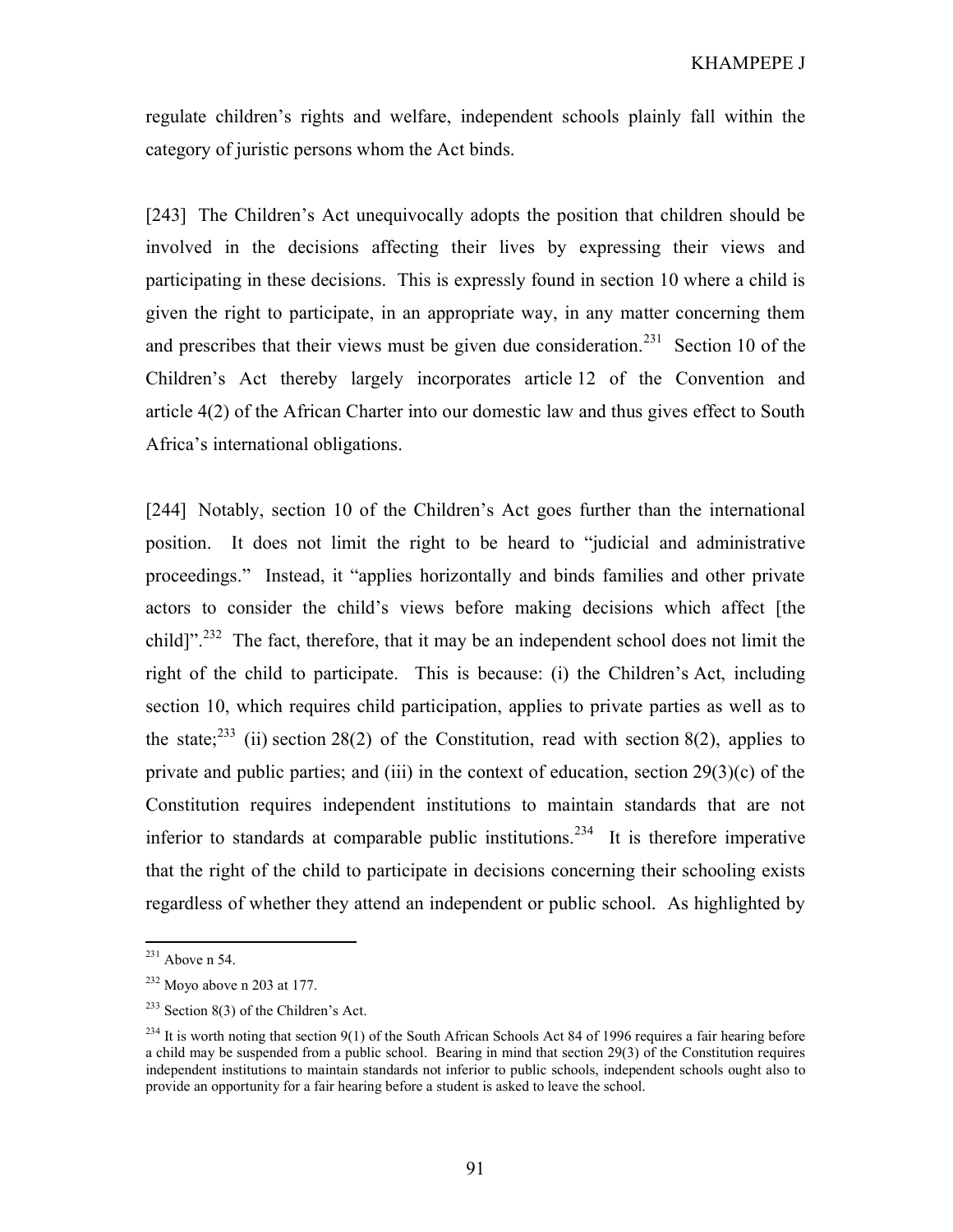my colleagues, independent schools cannot be said to be immune to requirements of procedural fairness nor can they be immune to the obligations expounded above.

[245] In my view, removing a child from their school is undoubtedly a life-changing event which greatly affects a child. It is arguable that this is, in fact, one of the biggest decisions, or changes, that may befall a child in their formative years, if they are fortunate enough to avoid other challenges like a familial death, a fatal illness, moving homes or their parents' divorce. Section 31 of the Children's Act deals with "major decisions" involving the child. Whilst section 31 focuses on the responsibilities of parents, or persons with parental responsibilities, towards the child in relation to major decisions and is therefore not directly applicable here, the section is nonetheless noteworthy for two reasons. First, it mandates that before any major decision is made, the person holding parental responsibilities "must give due consideration to any views and wishes expressed by the child".<sup>235</sup> Second, a major decision, as defined in this section, includes one which "is likely to significantly change, or to have an adverse effect on . . . the child's education, . . . or, generally, the child's well-being". $236$ 

[246] In the context of removing a child from a school, whether due to the child's fault or that of the parents, which will have a major impact on the child's life, it is axiomatic that due consideration ought to be given to that child's views and wishes. The decision-maker would be unable to have this due consideration if the child concerned is not given an opportunity to express their views. Further, it is of little comfort to rest on the assumption that the parent will represent these views – particularly in a case like this where it was the parents' actions that caused the children's removal from the School.

<sup>235</sup> Section 31 of the Children's Act.

<sup>236</sup> Id.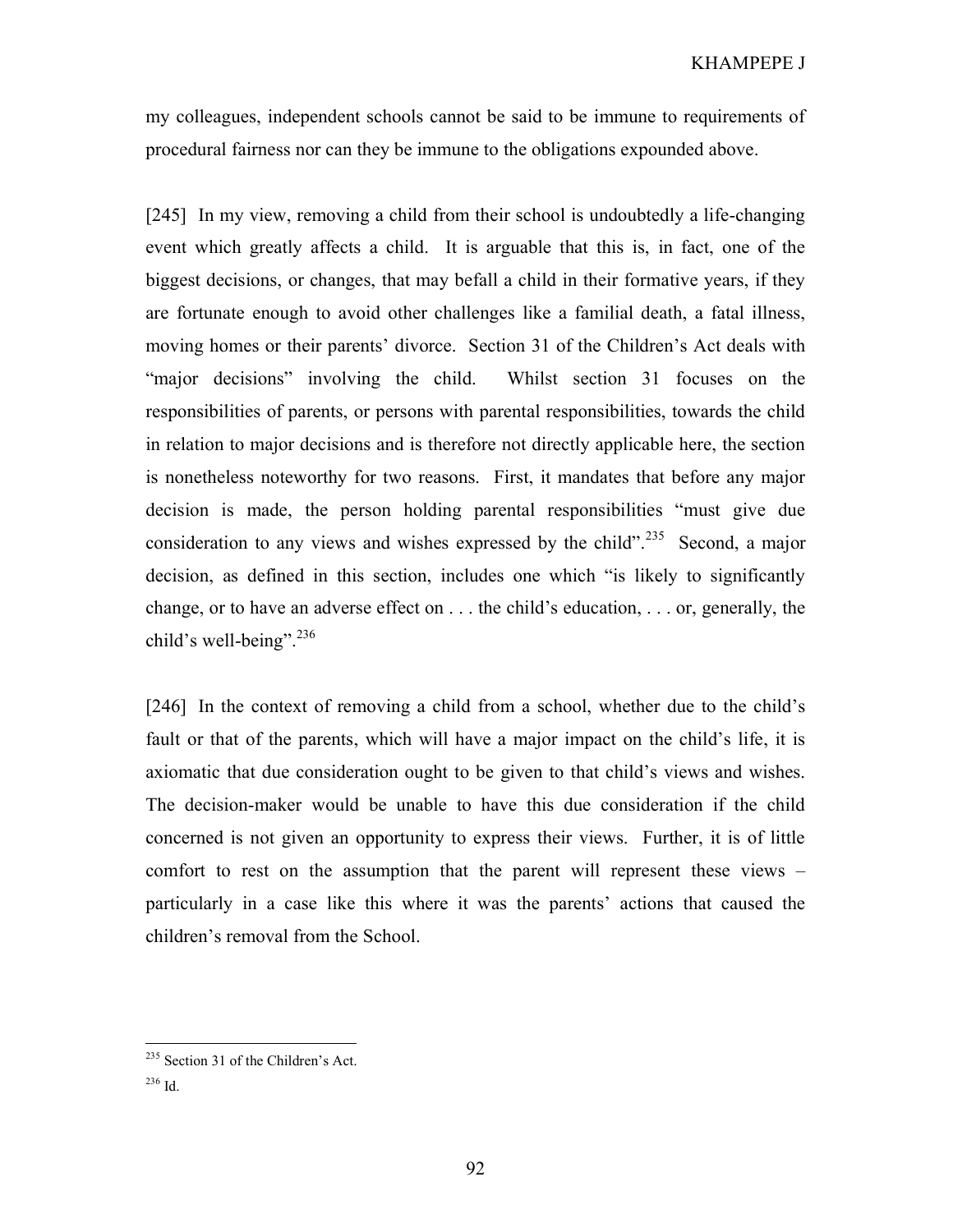[247] I wish to make a final comment. This relates to the best interests of the other learners and the contention that the requirement for a hearing would open the floodgates to having to hold hearings for each child and thus be unmanageable. Whilst, of course, the School is obliged to have due consideration of the best interests of all children and, in general, this gives rise to a right to a hearing, the individual facts of each case must be determinative. In the context of removing a child from a school, the child who is predominantly affected by the decision, so much so that the decision would constitute a "major life decision", is undoubtedly the child who is being removed from the School. Thus, depending on the facts of the particular case, it may be that whilst the decision may indirectly affect the other children at the School, their right to participate could, for example, be exercised through a representative, such as a school counsellor, who is given the opportunity to voice to the decisionmakers the impact of the decision on the best interests of the other learners and through whom the children may make any representations.

# Conclusion

[248] In the event, the conspectus of obligations that arise from constitutional, international and legislative instruments leads to the ineluctable conclusion that not only was Pridwin under the negative obligation to not interfere in DB and EB's right to basic education without a fair process, but it also had the obligation to consider DB and EB's rights to have their views heard on the matter, and to offer this opportunity to them, either in person or through a representative. In my view, that obligation recognises the dignity and humanity of the children by ventilating the concerns, frustrations and aspirations of these two independent, young human beings who have been caught up in a fracas not of their doing.